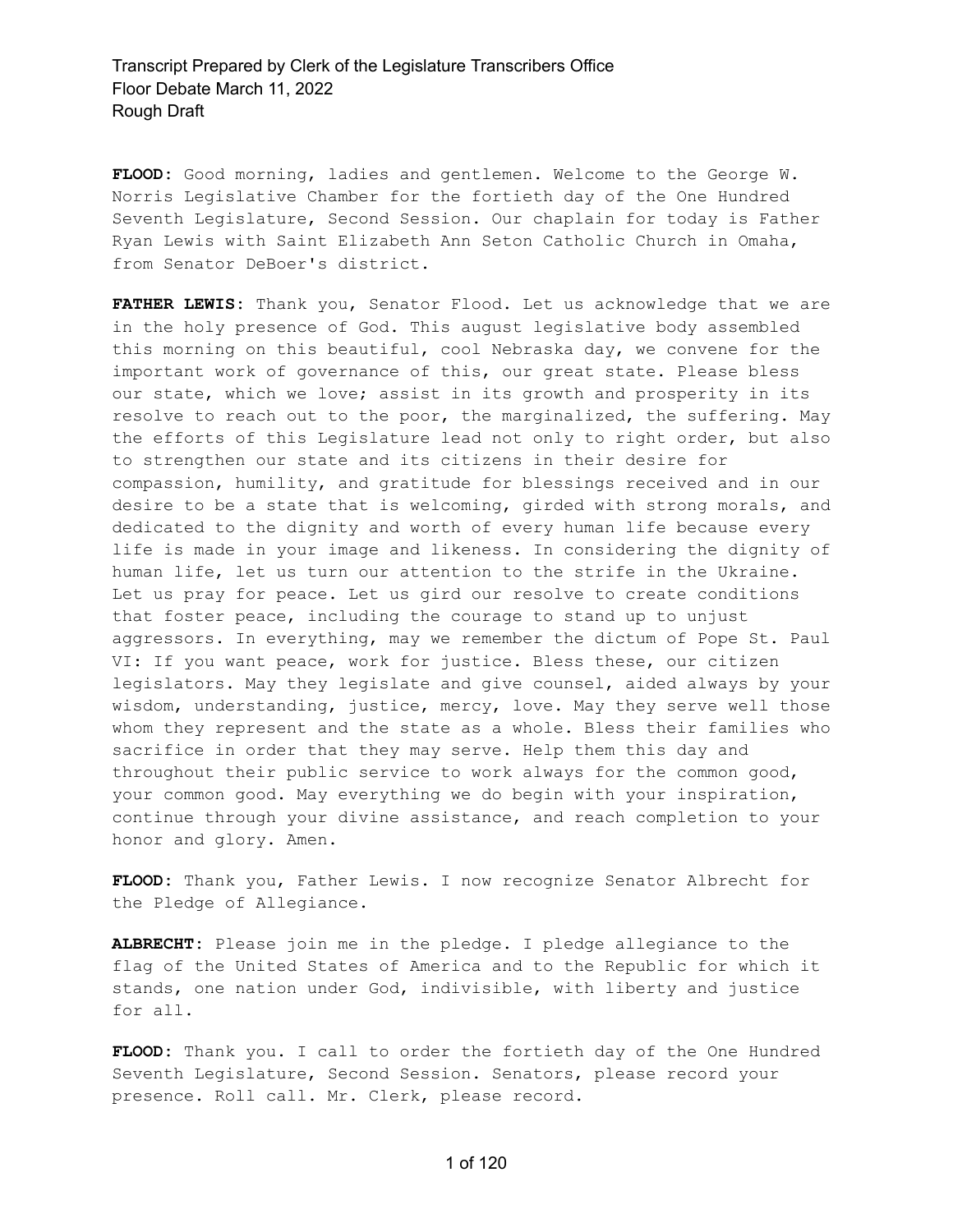**CLERK:** I have a quorum present, Mr. President.

**FLOOD:** Thank you, Mr. Clerk. Are there any corrections for the Journal?

**CLERK:** I have no corrections.

**FLOOD:** Thank you. Are there any messages, reports, or announcements?

**CLERK:** Mr. President, a series of agency reports received available to the members on the legislative website and the lobby report, as required by state law, to be inserted in the Journal. I also have-- Mr. President, your Committee on Executive Board reports the following bills to General File: LB686, LB777, and legislative bill, excuse me, LR18CA, all signed by Senator Hughes. That's all that I have, Mr. President.

**FLOOD:** Thank you, Mr. Clerk. We will now proceed to a announcement from our Speaker. Mr. Speaker.

**HILGERS:** Thank you, Mr. President. Good morning, colleagues. I hope you're all getting ready for a wonderful weekend. I wanted to give you an update going into next week, but really the last four weeks. Because as I've previewed before the session, the end of session is just around the corner. And we really, if you think about it, we sort of have two, two-week chunks left to go. The next two weeks are going to be primarily focused, not exclusively, but primarily focused to budget issues, which is primarily the budget as well as some tax and spending bills. Senator Stinner and the Appropriations Committee have done a tremendous job handling the incredibly high workload. We know we've got the budget coming out, and Senator Stinner is going to have an announcement after me here, and he'll explain a little bit more detail. Right now, I anticipate that we will start the budget, the mainline budget bill on Tuesday morning on Tuesday morning. If you recall, that's our first late night. So that will be Tuesday morning. They are still working through the other bills, including ARPA. I know they're working around the clock to try to get that in a position to be ready. We-- so we'll have to be a little bit flexible next week. I will tell you that we have until day 50 to get those across Final Reading, which is after the next two weeks, that would be Tuesday. My goal, however, is not eat into that second two-week chunk because we really need to get this done so we have enough time for the remaining priority bills. So my goal is to have everything done by two weeks from today. So we'd have two weeks essentially to work through all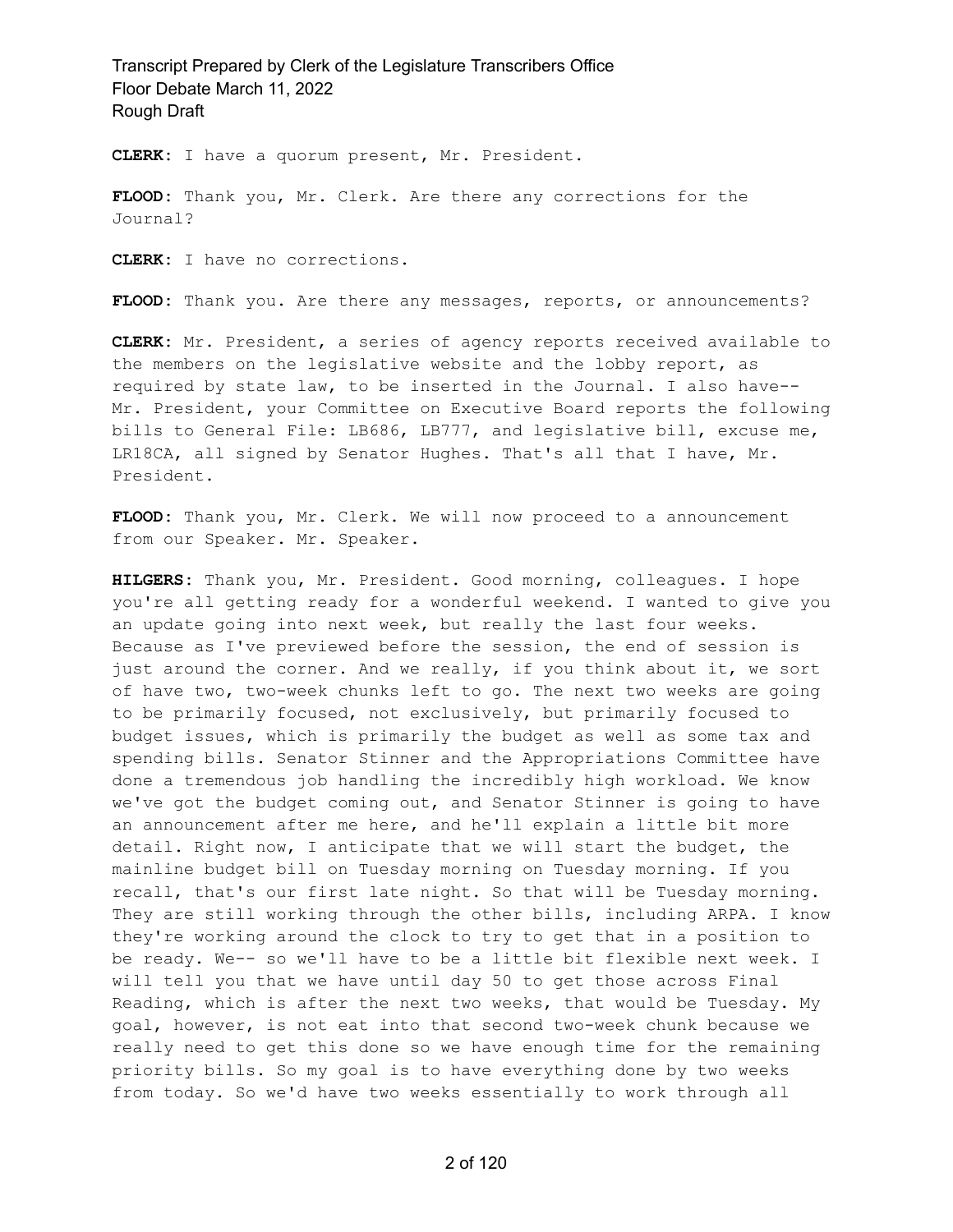those budget bills. That is my goal. I've communicated with Senator Stinner. We think we can achieve that. I know they're working hard to do so. So but over the next two weeks, that will be the priority. But we also don't know precisely when everything is going to be ready, when it will hit the floor. And so we'll have to be nimble. In general, I will be putting up on the calendar things that deal with tax or spending issues because we'll be dealing with the budget, but not not exclusively. So next week as we head into next week on Wednesday, what I anticipate, I can't commit to this, but I do anticipate that on Wednesday we will take up Senator Wayne's priority bill, LB1024, which is the North Omaha Recovery Act. In addition, I've made a commitment to Senator Hansen to ensure that his rental assistance bill that we heard on General File this week will be-- will go through the stages of debate so long as the body passes it along in time to be effective by the March 30 date. So I anticipate that Select File on that bill, LB1073, will be next Wednesday as well. On Monday of next week before we start the budget, and by the way, the reason we're starting the budget on Tuesday is because we have a short weekend. The budget books are coming out. We want to give the body enough time to digest and think through the proposal that the Appropriations Committee will give us. So on Monday, we have a few things set up. In the morning on Monday, we actually are going to pick up Senator Briese's Daylight Savings Time bill. You may recall last year and again at the beginning of this session that I committed to bringing that up. The reason I'm bringing it up Monday is because we are springing forward next week, over the weekend, and so it's a rare opportunity for the body to sort of debate in real time the implications of daylight savings. We won't spend a lot of time on that next-- next Monday morning, but we will spend a little bit of time working through that issue and having a good conversation. In addition to that, I will have the final General-- General File consent calendar agenda that will be on Monday. That is attached to your agenda. If you have a question whether one of your bills made it to this blue sheet, you can take a look, ask me any questions. That will be on Monday as well. In addition, we will add to the agenda two bills, LB661, which is Senator McDonnell's bill prohibiting assault on a public transportation driver, as well as LB729, Senator Lindstrom's bill on the Quick Action Closing Fund. So that's-- that's what we're looking at next week. To the extent that we have additional pockets of time, I anticipate that we will, I will focus-- and we have nontax or spending bills to put up on the agenda, I'll try to focus on ones that I think will take a little bit less time. So the second two weeks after we get done with the budget, we will be taking up bills that I think will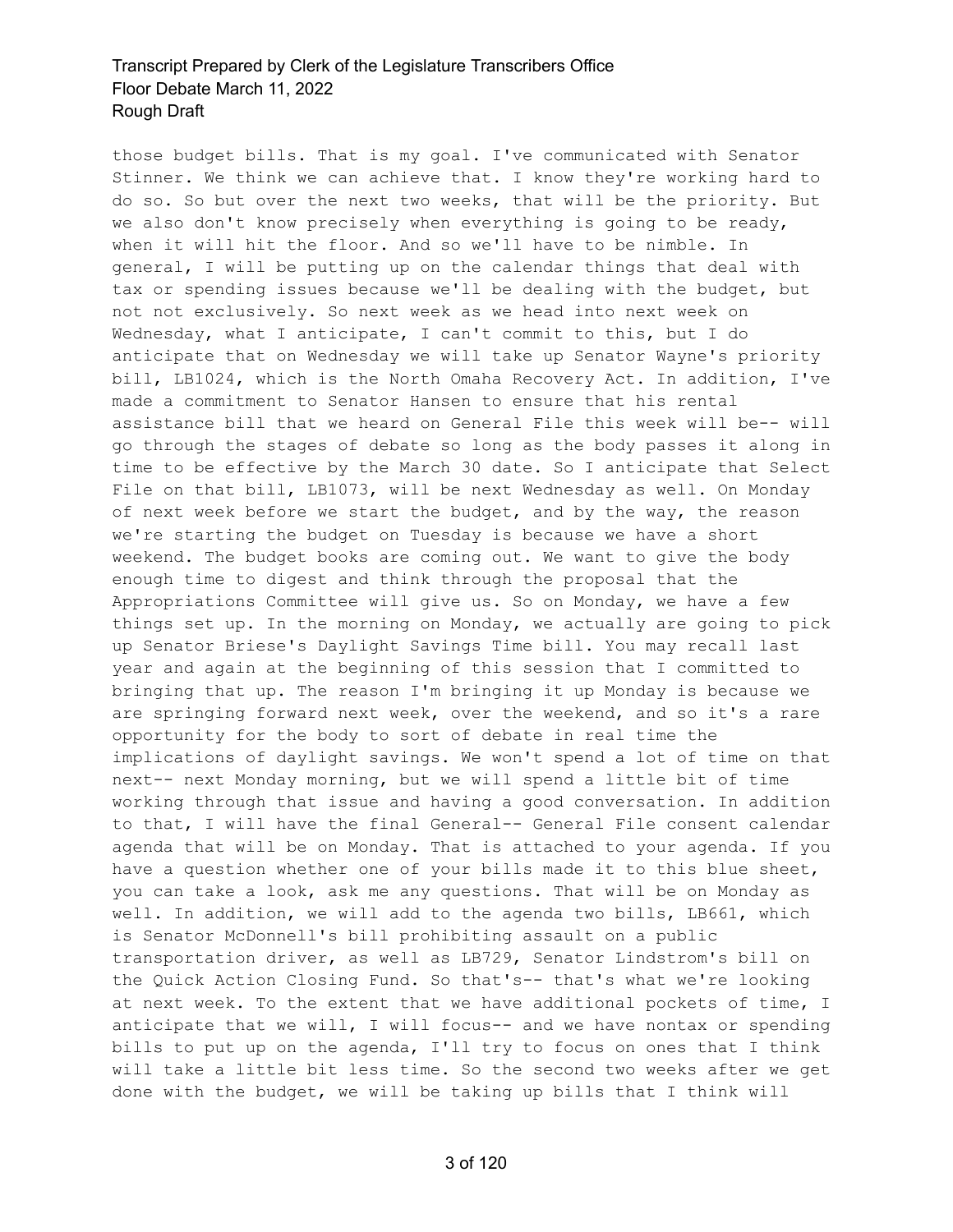take up a longer-- will take up more time on debate that don't directly relate to taxing or spending, although there may be some A bills on Final Reading, of course, that will come after the budget that we will debate in those final two weeks. As for today, as a reminder, I've had a couple of people ask me, as of today, this is the last day of the workweek, this is what we're going to do until the end of session, we are not going to break for lunch and we're going to go to about 3 o'clock today, plus or minus, depending on the progress on the agenda. We might end a little bit earlier, a little bit later, but we're not-- we're going to work through lunch and stop at approximately 3 o'clock. We have this morning Senator Brewer's bill. It's what we're starting the day on. We have about an hour, 52 until cloture, hour 52 till cloture. So we'll be there around 11 o'clock. After that, I just want to point out that we have added another Christmas tree to the agenda. I've tried to do those at the end of the week. We've added LB750. So all the committee priority bills on the agenda today are all Christmas tree bills. So that's a little bit of a big picture overview what we have today and going into next week. If you have any questions about your priority bill, please just come find me. I remain hopeful that we will be able to actually get every 2022 priority bill heard over the next four weeks. There's a lot of work to get to be done, but I remain hopeful and optimistic that we'll be able to do that. But if you have a specific question about your priority bill, just come find me and we'll do our best to accommodate you. In the meantime, I hope everyone has a great weekend. Thank you, Mr. President.

**FLOOD:** Thank you, Mr. Speaker. Per your order, Senator Stinner, you are recognized.

**STINNER:** Thank you very much, Mr. President. You will receive at your station booklets as to the mid biennium adjustments. It's only a 50-page book or 54 pages of detail relative to what the committee has-- has done as-- as their budget proposal. Monday will be the usual briefing at 9 o'clock. We'll try to get a email out to everybody as to where we'll be located. It'll probably be 1524, I think, or 1525. So we'll have that briefing. Not a lot of moving parts relative to the budget. The mainline budget actually has all of what was in the preliminary from the Governor's proposal. We've added just provider rates in that trying to keep it as clean as we possibly could. There are some adjustments that we do make to the Cash Reserve, so that's really the two spots. There will be three bills that will be put out. The main line budget adjustments will be read in today, along with funds transfer and Cash Reserve. So I'm hoping that you spend some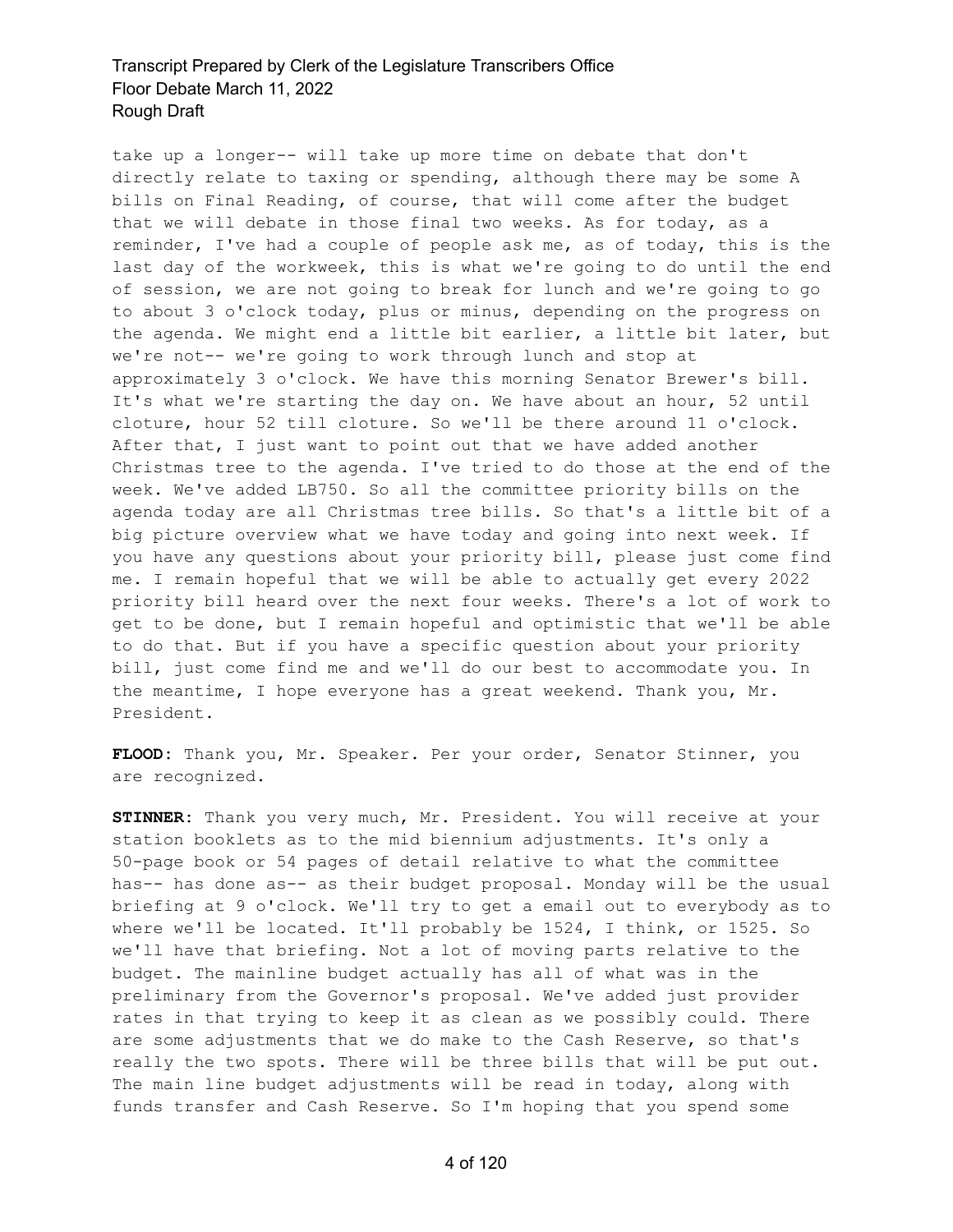time reading this and have questions for Monday or questions to any of the individual folks that serve on Appropriations. So thank you very much and looking forward to Tuesday.

**FLOOD:** Thank you, Senator Stinner. We now proceed to the first item on the agenda, LB773. Senator Brewer, you're recognized to update the body.

**BREWER:** Thank you, Mr. President. Good morning, colleagues. Just as, again, a quick reminder, this bill was stuck in committee. As a consequence, we did a pull motion. The pull motion got us to where we were yesterday for the filibuster, and the filibuster continues. The issue at hand is LB773, constitutional carry, constitutional carry versus open carry, open carry meaning that you can have the weapon exposed. Concealed carry means you put on your coat and now it's covered. That is as simple as the bill is. It prohibits persons such as felons, perpetrators of domestic violence, people with mental illness, prohibits persons that are not allowed to possess a firearm under both state and federal law, changes nothing there. LB773 does not change the list of locations where you can carry a concealed weapon lawfully in Nebraska, such as churches, schools and courts. Anywhere where it's unlawful, that changes nothing. Everything stays the same. LB773 does not prevent businesses or property owners from setting their own rules with carrying concealed weapons. This law does not affect the current concealed carry permitted program in Nebraska, As a matter of fact, it takes the rules for permitted carry- permitted concealed carry and continues the rules the same. So if you are in contact with law enforcement or an emergency responder, you must notify them. All background checks in order to purchase a handgun stays the same. So again, this bill simply allows you to conceal carry in Nebraska without the permitting process. Thank you, Mr. President.

**FLOOD:** Thank you, Senator Brewer. The body was last considering AM2297. Senator Morfeld, you're recognized to update the body on your amendment.

**MORFELD:** Thank you, Mr. President and colleagues. My amendment was fairly simple. It would create a white-copy amendment and basically make it so that we remove the-- the fee requirement on the-- on the permit. That being said, it's clear that this is not seen as a friendly amendment. I thought that this was going to be a good compromise, a good middle-ground amendment, and maybe perhaps we can readdress that if this gets to Select File. So with that, I'd like to pull my amendment. Thank you, Mr. President.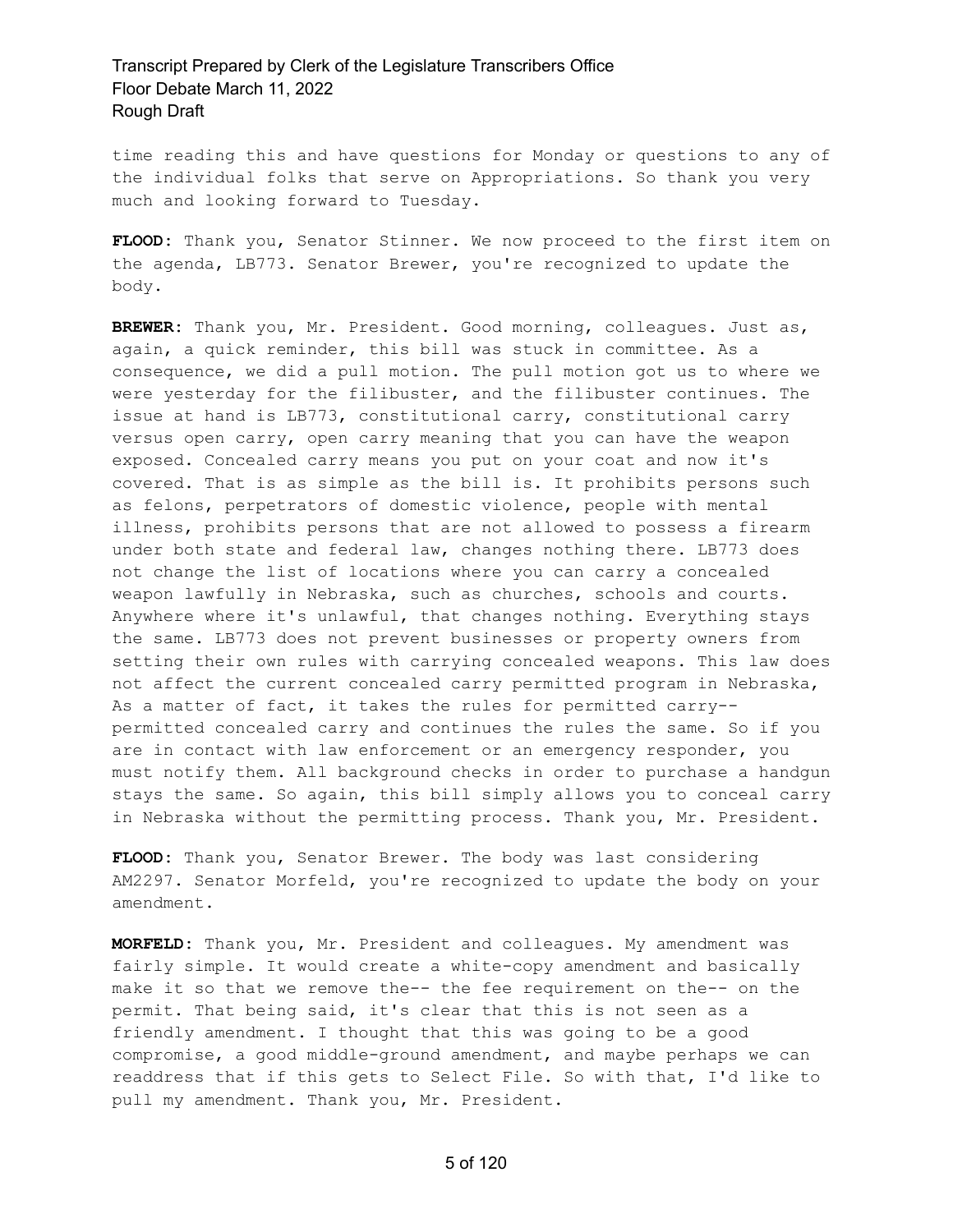**FLOOD:** The amendment is withdrawn. Mr. Clerk.

**CLERK:** Mr. President, Senator Machaela Cavanaugh, I have AM9-- AM1907. I understand you want to withdraw that, Senator.

**M. CAVANAUGH:** Yes.

**CLERK:** Is that right? Thank you. Mr. President, we're back to Senator Brewer's AM1757.

**FLOOD:** Returning to discussion on AM1757, Senator Erdman, you are recognized.

**ERDMAN:** Thank you, Mr. President. I stand up this morning in support of-- of Senator Brewer AM1757 and also LB773, and I do appreciate Senator Morfeld and his withdrawing his amendment. Yesterday, he had said that I wasn't a mind reader. He is correct. I'm not a mind reader, but I do have ESPN. OK. But I am in support of these bills, and Senator Brewer, as we have said many times in the last seven-plus hours or whatever it's been, that many, many of Nebraskans would like to see this happen. We'd like to be able to exercise our Second Amendment right. And I think that's the accomplishment what-- that's what we've accomplished with LB773. I appreciate that Senator Brewer has stuck with it all these years and been persistent in getting this-- this to this point of discussion. And I also appreciate the fact that Senator Brewer yesterday, in his opening statement, had stated that he had asked people to stand down and not fill the balcony or the Rotunda, which they very well could have, and so I appreciate that. That doesn't mean that there's not support for it, but it does mean that it's very important, even though they're not there, because as I spoke about yesterday, I never received-- I have not received one email from anybody that I can prove they're from my district has been opposed to this constitutional carry. I have received several from District 9, District 7, and those districts in the east being opposed. But in-- in my district, it's-- it appears to be 100 percent support. And so that's-- that's where I will-- I will be. And yesterday, before we closed, Senator Slama said she would like to have a moment or two, and so I would yield the rest of my time to Senator Slama if she would use it.

**FLOOD:** Senator Slama, you're yielded 2:52 seconds.

**SLAMA:** Thank you, Mr.-- thank you, Mr. President. We were cut off yesterday, but yesterday Alabama did become the 22nd state in the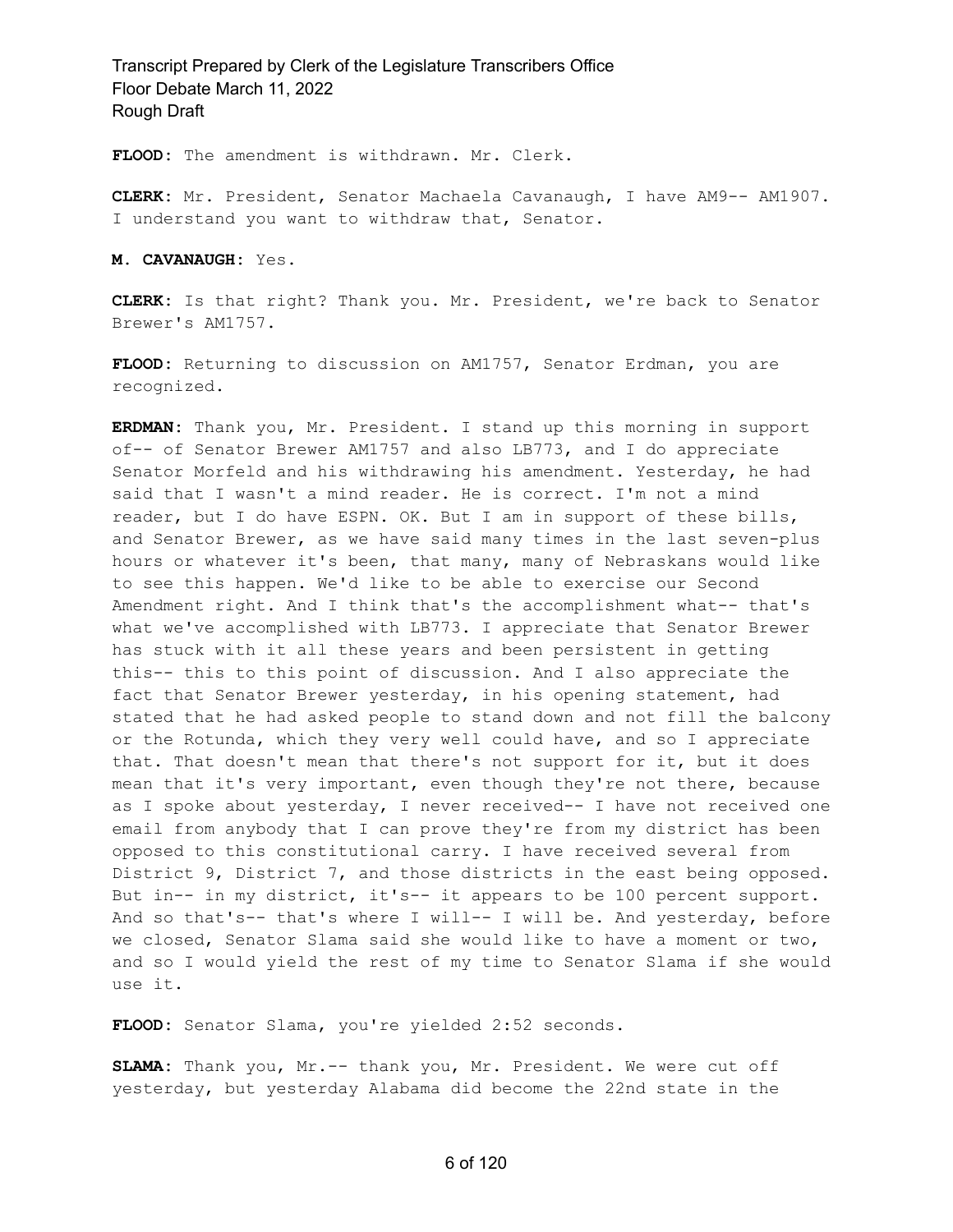United States to pass constitutional carry into law. Governor Kay Ivey, who's one of my political heroes, signed constitutional carry into law in Alabama. So there are now 22 states with constitutional carry and the last time I checked, the sky has not fallen in those 22 states. Thank you, Mr. President.

**FLOOD:** Thank you, Senator Slama. Mr. Clerk.

**CLERK:** Mr. President, Senator Cavanaugh would reoffer-- now offer AM1907.

**FLOOD:** Thank you, Mr. Clerk, Senator Cavanaugh, you are recognized to open on your amendment.

**M. CAVANAUGH:** Thank you, Mr. President. Good morning, colleagues. My amendment is actually a technical amendment to what we passed last year. It's just some language to strengthen the-- the-- sorry, I wasn't expecting to talk this soon-- to-- to strengthen just storing safely a weapon. I had withdrawn it because I-- I wanted to allow us to get to Senator Brewer's other amendment before we would get to cloture today, but then I realized that he withdrew his, so I'm putting my amendment back up. It's a technical amendment. It says, for the purposes of this section, firearms has the same meaning as in Section 28-1201. Beginning January 1, 2023, any person possessing a firearm shall ensure that such firearm is stored safely when not in use. And so if you recall, last year we passed the-- that bill that allowed people who don't have concealed carry permits to store their firearms when they are traveling. And so this was just some extra technical language that I was asked, if I had the opportunity to get attached to this bill, to take. And so as we don't have Senator Brewer's other amendment pending any longer, I thought it was worth putting back up for discussion. And I-- you know, I hope you vote for it. I'm not-- it's not like a crucial thing, but it would be a nice clean-up amendment if we were to pass it. Thank you.

**FLOOD:** Thank you, Senator Cavanaugh. You've heard the opening on AM1907. We return to discussion. Senator Morfeld, you are recognized.

**MORFELD:** Thank you, Mr. President, colleagues. As we've discussed for the last six or so hours, I remain in opposition to LB773 and I do think that there are some things that we can work on right now, if we want to, in terms of amendments that would make it so that it's acceptable to everyone while achieving, quite frankly, the goal, the primary goal, which is the concern that I heard, which was that there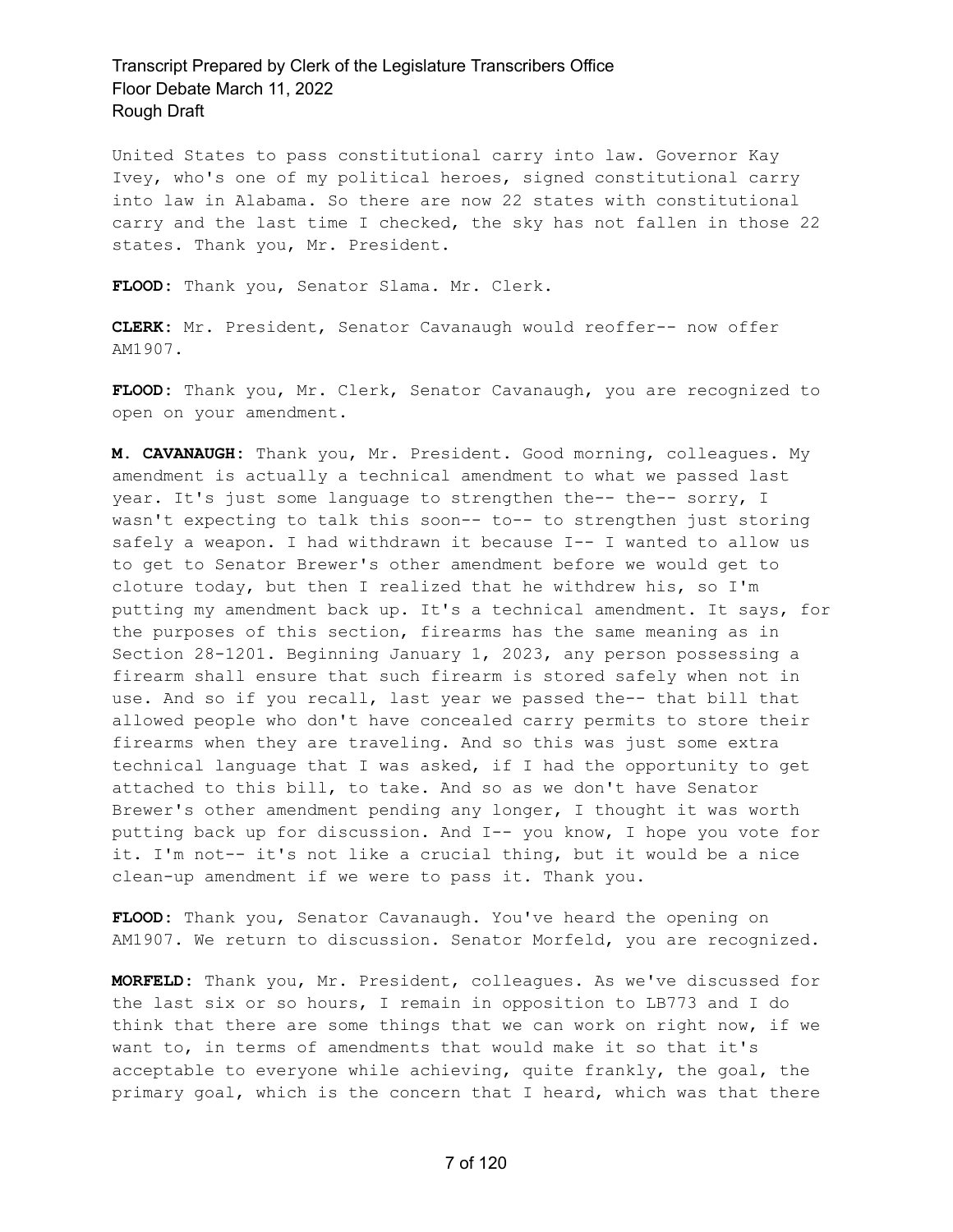was an access problem, an access problem in terms of the cost of people being able to obtain firearms or a firearm permit in order to conceal carry. Now there are ways that we can eliminate those permitting re-- those-- those fee requirements under the permitting and achieve some of our different goals. That being said, given that the Lincoln Police Union, that the Lincoln Police Department, given that the police officer-- Police Chiefs Association of Nebraska and others are still opposed, and some are neutral but not in support, I still have legitimate concerns in terms of what kind of impact this is going to have in terms of public safety in our state. And a lot of people talk about gun violence and what the solution to that is, and I don't know exactly what the solution to it is, but I can tell you that the solution to it isn't-- is not eliminating training requirements and background check requirements. That is not going to lead to less gun violence, whether it be against other people or against people who are harming themselves. And while this bill is named constitutional carry, it really should be named the trainingless and permitless concealed carry law, because that's exactly what this is doing. It is eliminating all of the training requirements to conceal carry a firearm. And while we can point out that there's a weird disconnect between being able to open carry and conceal carry, I think legitimate people can go and say, hey, listen, if you want to openly carry a firearm in public, you should also have training. That being said, I do think that there's also a legitimate distinction. There's a legitimate distinction between somebody who is openly carrying and giving public notice to everyone that they are carrying a firearm, as opposed to someone who is concealed carrying where people do not have notice that they have a firearm. Those people should be held at a higher standard in terms of training, in terms of background checks. And quite frankly, I don't think anybody can argue against more training being a good thing for folks that are carrying firearms in our community. And I think legitimate arguments could be made that they should be required to do that if they're open carrying as well. So, colleagues, to me, this bill is not necessary. I have not heard from gun owners saying they do not have the ability to be able to conceal carry firearms. I've not heard from gun owners that this is an unnecessary or an overwhelming burden. I have heard that it's-- some people feel as though it's unnecessary. And I can tell you what is going to happen is you're going to have more people concealed carrying firearms without the proper and requisite training to do so. They are not going to know that there's essentially 20 new crimes that they can be convicted of in certain circumstances for things as basic as the law that we're going to keep in place, which is that you have to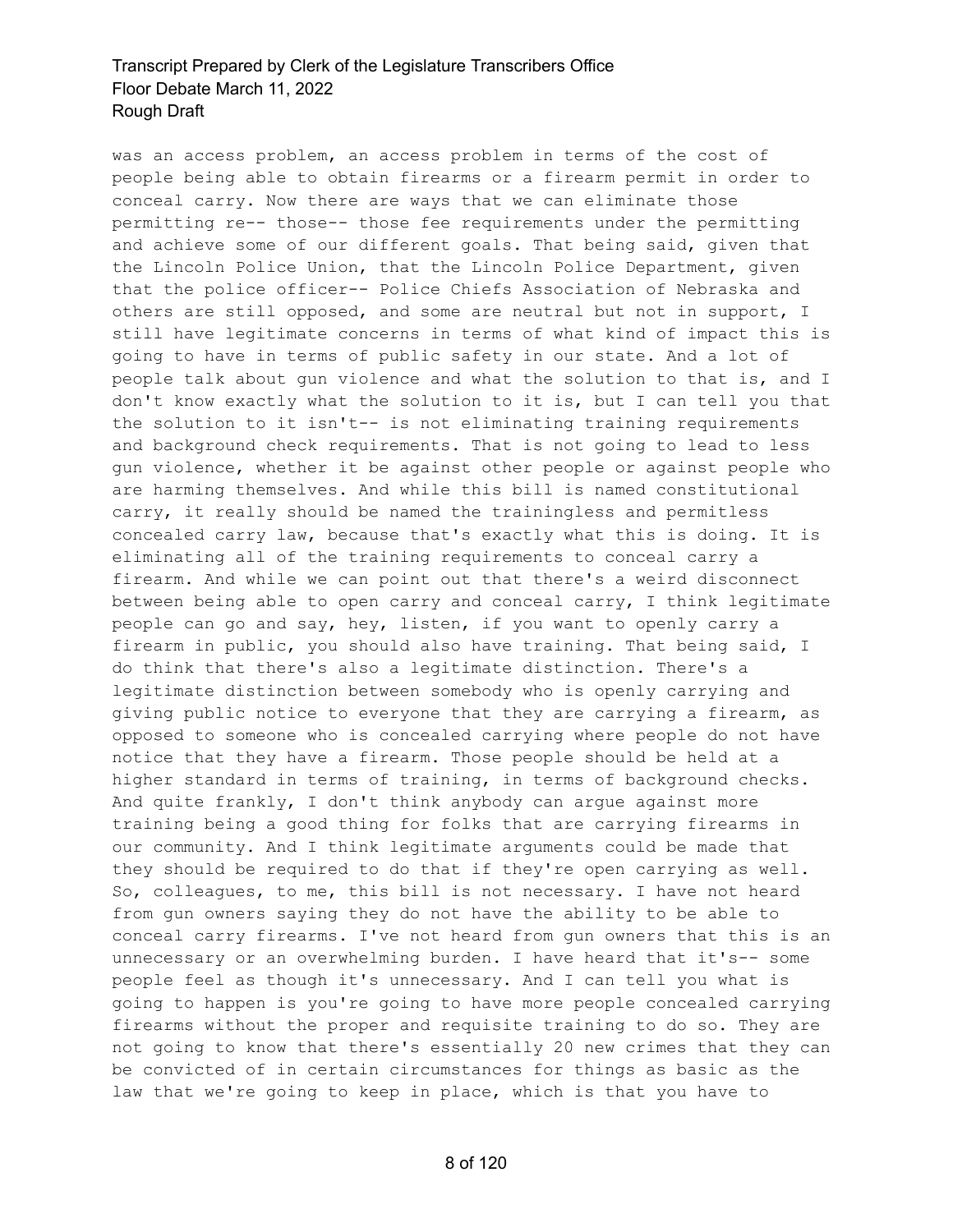inform a law enforcement officer, if they're-- come up to you, that your concealed carrying. We're going to keep those types of--

**FLOOD:** One minute.

**MORFELD:** --laws in place, but we're going to eliminate any of the training requirements. And while I want to hope that everybody who conceal carries a firearm and everybody who goes out in their community knows all of the laws that they are supposed to abide by, I also know that there's going to be a lot of people that, quite frankly, aren't aware of a lot of the laws that are currently existing for concealed carry owners, and not only that, all of the additional laws that we're going to be passing that have criminal implications for those folks if they are concealed carrying, in addition to the ones we currently have. So we are taking away the training requirement. We are taking away all of the training that is going to avail gun owners, lawful gun owners, of their responsibilities under the law, and then we're also going to pass 20 new criminal laws on top of that.

**FLOOD:** Time, Senator.

**MORFELD:** Thank you, Mr. President.

**FLOOD:** Thank you, Senator Morfeld. Senator Kolterman would like to recognize Dr. Pat Hottovy of York, who is serving as the family physician of the day today on behalf of the Nebraska Academy of Family Physicians. Please rise so that we may welcome you. Returning to discussion on AM1907, Senator Pansing Brooks, you are recognized.

**PANSING BROOKS:** Thank you, Mr. President. I'm just rising again to state some-- some facts about this bill. I-- I have, of course, incredible admiration for Senator Brewer and his staff. They've worked tirelessly on this. I want to support every single thing that Senator Brewer does because he's just one of the-- one of the greats in this body and I'm-- I'm so grateful for him. And he's going through a lot of health issues right now, and this guy is a hero and we need to give him-- wrap him in love and give him our healing prayers. He's truly one of the greats, and that makes it even more difficult to go against him on a bill that-- like this. It's not going against him, Senator Brewer. It's not about you. It's about the issue and the fact that the police have reached out to me. You know, one of the things that I'm really concerned about is the fact that every single time a police officer stops somebody, they are going to be trained that they are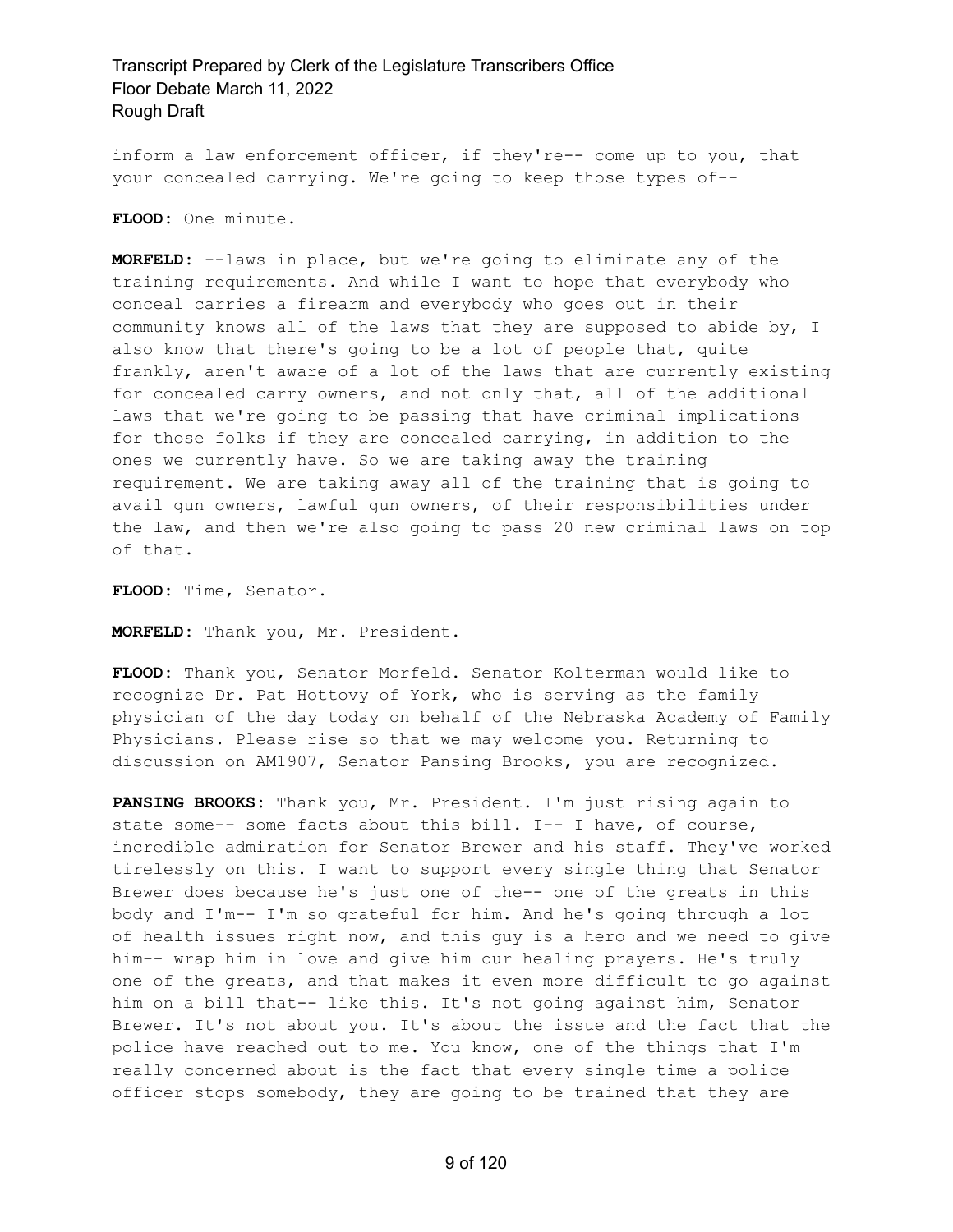armed and dangerous, every single time. And the thing that's just to me so hard is, if the police are nervous and scared about this bill, I'm really nervous and scared. The police are trained, they know what they're doing, but yet they've come forward and they're not in favor of this bill. Why is it? Well, part of it is a lack of training required, part of it's lack of permitting and being able to track down criminals due to the guns that they have either dropped at the scene or carry, and to me, I can't even wrap my head around why this is so necessary. If we are putting our-- at our-- our society at greater risk right now, what does that need? The police are concerned about this and the very people standing up and claiming to always back the police are the people saying, oh, well, we don't need to listen to the police in this instance. We have to listen to the police every other time that it deals with some bill that we all have, but in this instance the police don't know what they're talking about. And that's not true. You know, there is a different case of military people, police, and just the average citizen. And again, last-- yesterday I talked about the fact that you don't necessarily-- I mean, if you were going to get help from somebody and I were carrying or Senator Brewer were carrying, who would you run to and get behind? Well, it wouldn't be me. I'd be jumping on the ground, trying to crawl behind Senator Brewer. So again, I'm grateful for the police. I'm grateful for the fact that they came forward on this and talked about their concerns. I'm also grateful for Senator Brewer's perspective and the perspective of his-- his staff. They know a lot. But as somebody who may not be as well equipped or educated on gun laws, I still have to be convinced that if the pe-- that the police are concerned, why I shouldn't be concerned, why every single stop is not going to be seen as stopping somebody who's armed and dangerous.

#### **WILLIAMS:** One minute.

**PANSING BROOKS:** The police are going to have to retrain and understand that every single citizen could be carrying a gun without training and that they're supposed to just act normally when they approach a car. I think we're going to have way more people getting handcuffed for-- for a speeding ticket, for-- I-- I'm-- I am concerned about it. And Senator Brewer is looking askance at that and-- but I want to say that that's-- that's from what I understand about what the police have said. So I'm happy to have Senator-- I would-- I don't have time. I would ask Senator Brewer to contradict that, and he can on the mike. But anyway, again, there's nothing harder on this day than not supporting our friend and brilliant hero Senator Brewer in this bill, so thank you.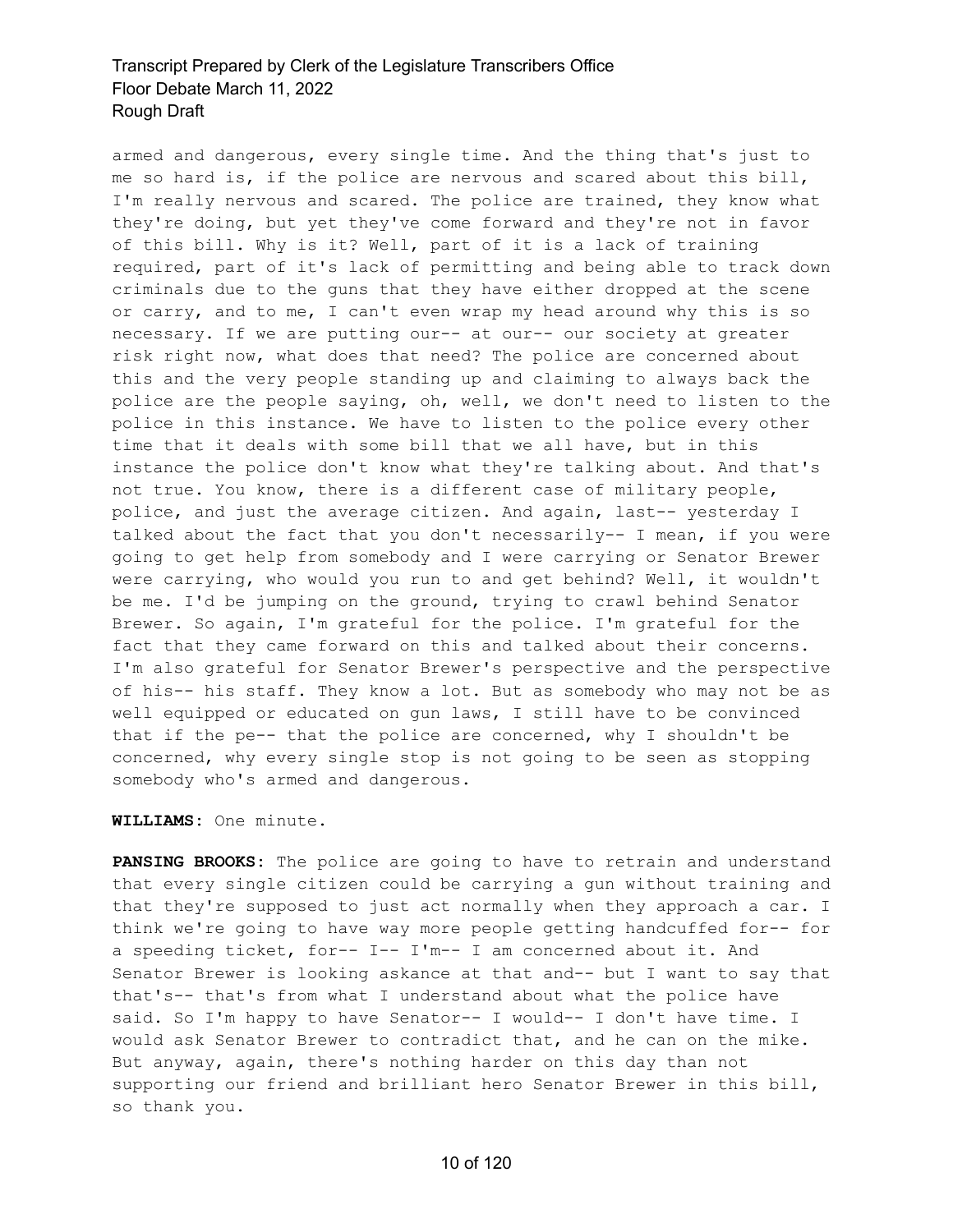**WILLIAMS:** Time, Senator.

**PANSING BROOKS:** Thank you, Mr. [RECORDER MALFUNCTION]

**WILLIAMS:** Thank you, Senator Pansing Brooks. Senator Machaela Cavanaugh, you're recognized.

**M. CAVANAUGH:** Thank you, Mr. President. Colleagues, again, this is my amendment. It's a technical amendment. I-- voting for this or not voting for it doesn't change my opinion of the underlying bill. I will vote for my amendment, but I'm still not supporting this bill. I want to talk about something that happened yesterday. I started out my comments on this floor talking about how I was going to approach the debate because of my safety concerns. And Senator Brewer basically belittled me as a colleague and a legislator because of that. I don't view that as decent or collegial or kind or compassionate. I am struggling with trauma, really severe trauma, because of actions that Senator Brewer has taken over the years to incite outrage about guns. And then he got on the microphone after I talked about my concern over the balconies being open with people here advocating for "unrestrictions" on guns and I'm opposing that, after I had a bill in Judiciary about domestic violence and guns and I had people with loaded weapons sitting behind me, a room full of them, clearly with the intent to intimidate me. So let me "momsplain" this situation for you. I am a mother of three children. I, every day, have to make sure that I get home to them. That is the most important thing to me. And to be mocked for my commitment to my children, as though I'm not fit to be in this Legislature, is beyond disheartening, and for this body to tolerate that kind of behavior is disheartening. And it's not the first time Senator Brewer has insulted me as a mother in this Legislature. It is clear that he doesn't think that mothers are fit to serve in the Legislature, and he has said that publicly. Yesterday, I said I still, to this day, very much struggle with the-- that day of hearings where I had people with loaded weapons sitting behind me as I was introducing a bill they were opposed to. Senator Brewer, a few minutes, later rejected Cavanaugh's uneasiness. Everyone has checked that we went in the balcony by the State Patrol. There are no guns there. First of all, I don't know how he knows that. Nobody told us that. Her comments simply take away the voice of the second house. If you can't sit in this body and deal with the fact that who's in that balcony, then you shouldn't be in this body, said Brewer. We are here to represent our districts in the state of Nebraska, and if you can't handle the fact that some people may not agree with you, then you- then I would really do a gut check right now on whether you're in the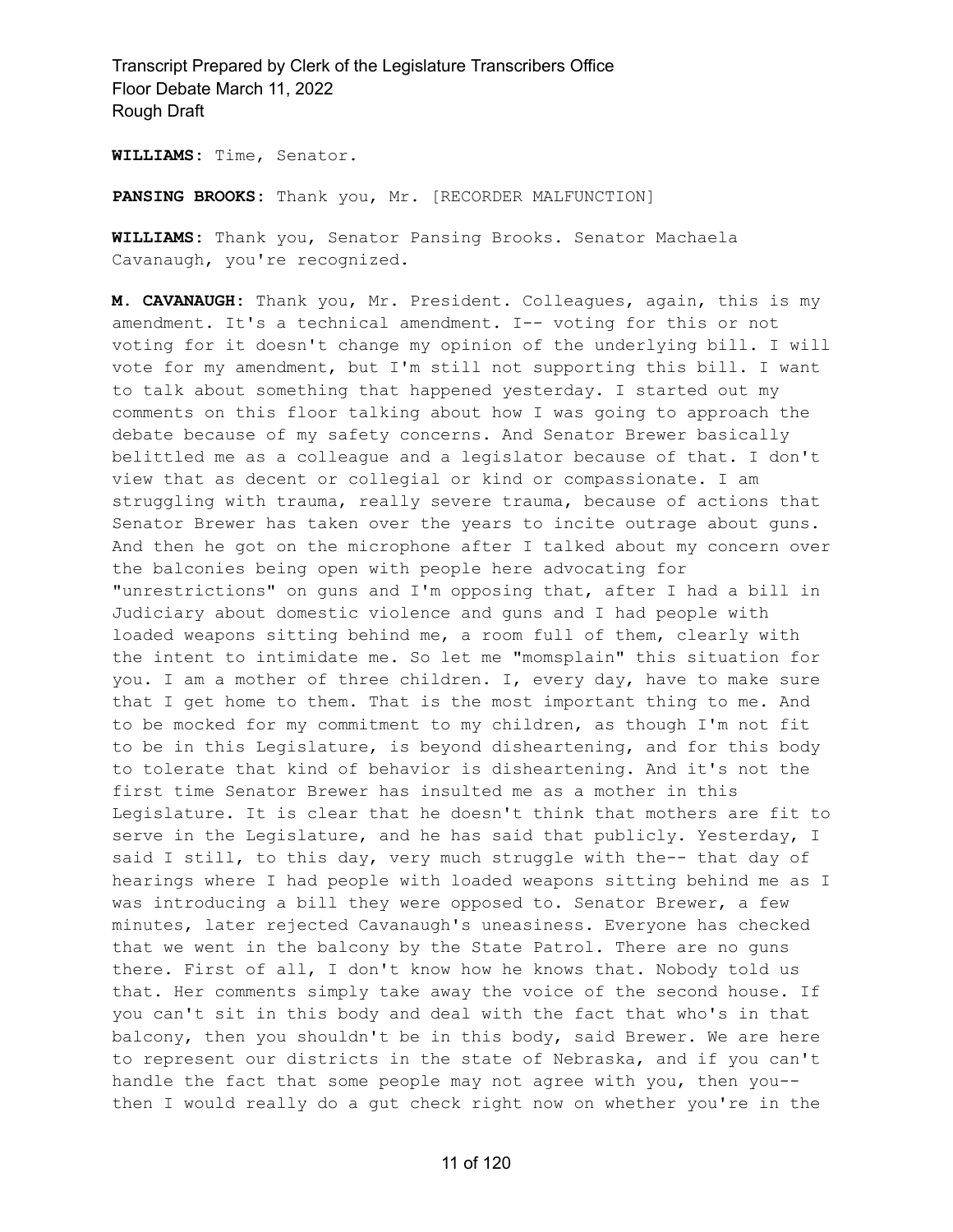right place or not. Here's my gut check. People could be up there with guns, but they can't have a-- a sign. They can't have a sign up there, but they can have guns up there.

**WILLIAMS:** One minute.

**M. CAVANAUGH:** I try to be respectful of different people's views when I don't agree with you. I don't try to be disrespectful to Senator Brewer about his bill, about his views, but he was disrespectful to me yesterday and this isn't the first time. I have a responsibility to my family, and I have a responsibility to my colleagues to make sure that our environment is safe. And I do care about the second house and I do listen to the voters and the constituents and the people up in the Chamber-- or up in the balcony. But that doesn't mean they can be threatening to me and that that's OK. It's not. Thank you.

**WILLIAMS:** Thank you, Senator Machaela Cavanaugh. Senator John Cavanaugh, you're recognized.

**J. CAVANAUGH:** Thank-- thank you, Mr. President. Well, I-- I guess I'm in support of AM1907. My understanding is that it's a requirement, a storage requirement for guns when they're not in use, and we've had a lot of conversation about things that can go awry with guns when stored and used improperly. And I think safe storage is one of the simple, commonsense things that people can do to prevent unfortunate accidents happening with firearms. So I rise in support of AM1907 and opposed to AM1757 and, as always, opposed to AM2106, which has, I guess, disappeared off of the docket for today. But I looked up. It looks like it's been moved to Select File, and I don't know if that's an intention to get people not to talk about AM2106, because I have yet to talk to anyone who likes it, and that is concerning to me for a number of reasons. Why are we taking up a amendment that no-- or why are we considering an amendment that nobody likes, and why are we pushing it to Select File? We're-- I mean, I can tell you, by my impression, nobody's talked to me about it. I haven't-- I haven't- not privy to whatever the strategic conversation is. But we are getting to cloture in about an hour and a half on this bill and, because so many people are-- dislike AM2106, it probably would prevent this bill from achieving cloture, and so it's gamesmanship to allow the bill to go to Select where then AM2106 would be added and at that point, the-- maybe more moves, compromises, cajoling could take place to get people to vote for something that they don't think is good law or good policy because it's at Select. We have this kind of economic- economy argument about making the place work efficiently, giving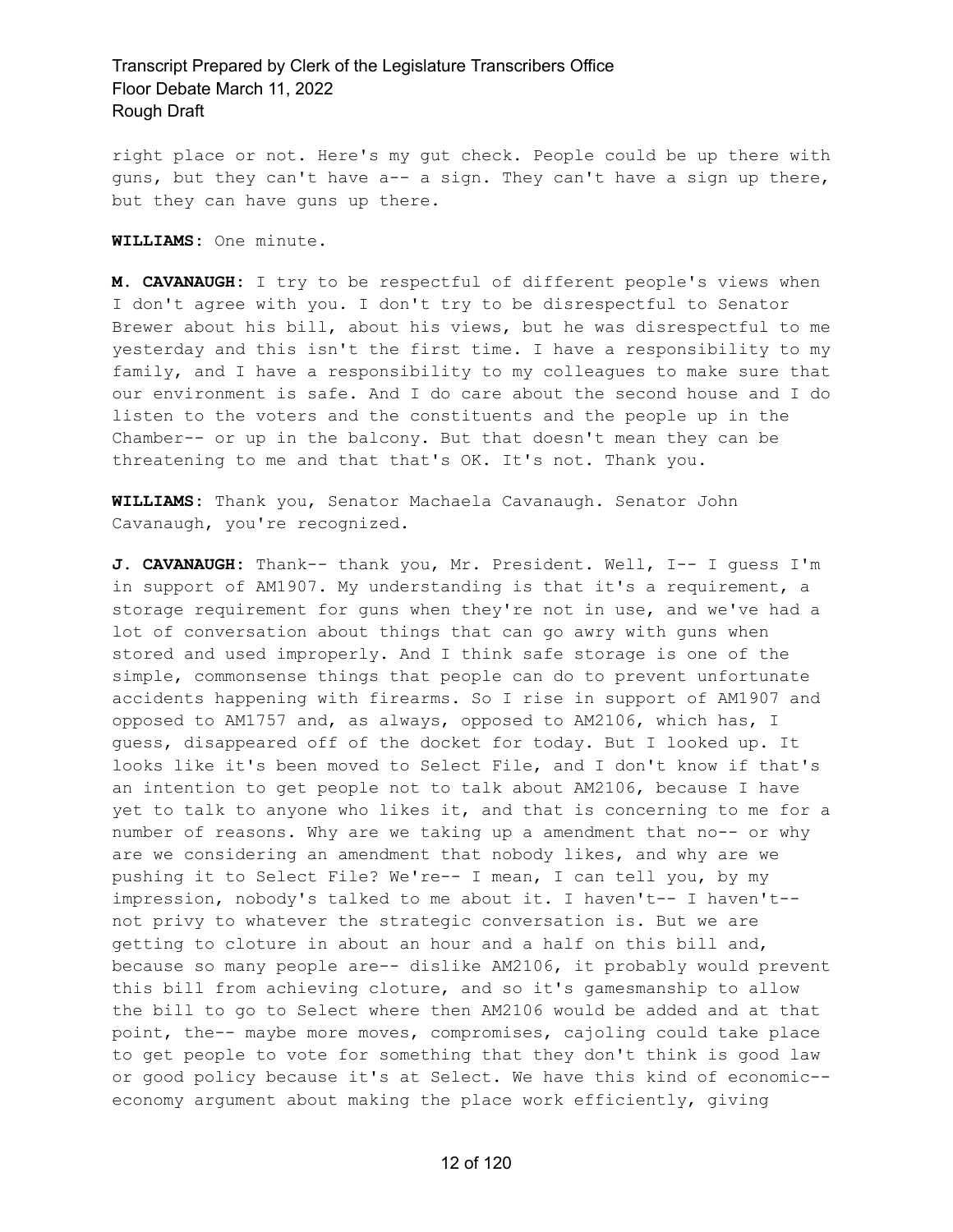people an opportunity to compromise: It happens all the time, let's just move it to Select so people can work on it. And I'm sure we'll hear that about this bill with moving AM2106 to Select. But the reason AM2106 is a proposed amendment is because, as Senator Pansing Brooks just correctly pointed out, as the bill stands on the board right now, law enforcement, I think across the board, is opposed to this bill, and AM2106 is a compromise of sorts that gets law enforcement on board. However, the-- or-- or I guess it gets some of them to become neutral on this bill, which means they don't actively oppose the bill, but they're not in favor of it. My opposition to AM2106 is, as I stated yesterday and I continue to state, if your theory is this is a right that people-- that we should protect and extend to individuals in Nebraska, then it is a right for everyone and we should not treat people differently based off of geography, based off of zip code, and AM2106 is designed to curtail that right based off of geography, zip code, based off of if you live within a city of the municipal class. And I'm here telling you, I-- this is my belief and I-- and I think I'm right about it, but if something is a right, it's a right for everybody and not just for people who live in your neighborhood, live in your county, live in your city of the first class. So that is why I've been-- continue to be opposed to this bill, continue to be opposed to AM2106. And I will talk about my opposition to AM2106, even though it's not on the board, because I'm not going to be fooled that that is not--

**WILLIAMS:** One minute.

**J. CAVANAUGH:** --what this bill is ultimately designed to become. Just because it's been moved to Select, does not mean that it is not under consideration. And if you vote for cloture on this bill and move this bill forward, we will consider AM2106 whenever we come back to this bill, and that will be the conversation we're having about-- it will continue to be about whether or not you really think this is a right that you are seeking to protect or it is a right you are seeking to have a convenience of for some people and not others, because you don't care about the other people, you only care about the people in your co-- your county or your city, and you want to make sure that they get the opportunity to have a more convenient access to concealed carry. The regulations we've already established are reasonable, they're constitutional, they are within the power of the state, and they do save lives, they protect people. And so it's a policy question, not a fundamental right question, at this point, and--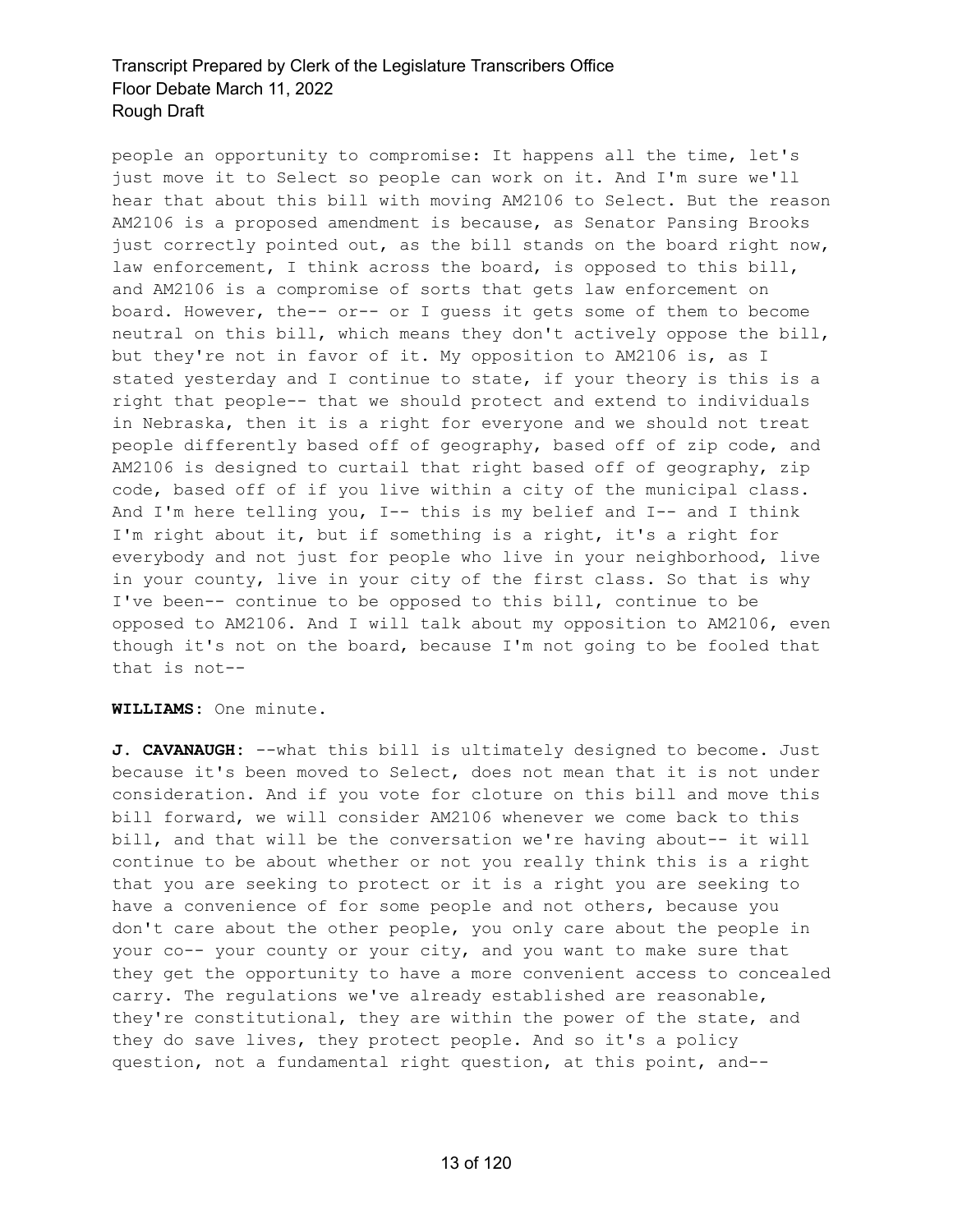**WILLIAMS:** Time, Senator. Thank you, Senator Cavanaugh. Mr. Clerk, for items.

**CLERK:** Thank you, Mr. President. Your Committee on Appropriations, chaired by Senator Stinner, reports LB1012, LB1011, and LB1013 to General File, some having committee amendments. New A bill, Senator Kolterman's LB697A, it's a bill for an act to appropriate funds to implement LB697. Senator Bostelman, an amendment to be printed to LB1045, Senator Linehan to LB1218. Senator Linehan would also offer LR330, Mr. President. That resolution will be referred to the Executive Board as it calls for an interim study. That's all that I have. Thank you.

**WILLIAMS:** Thank you, Mr. Clerk. Returning to debate, Senator Matt Hansen, you're recognized.

**M. HANSEN:** Thank you-- excuse me. Thank you, Mr. President, and good morning, colleagues. I rise again to debate LB773, kind of addressing all of the pieces that we've come together, one of the things that I just really want to reframe for this debate, and this is coming from con-- conversations off the microphone, is-- and I don't want to make this a rural versus urban thing, but I do think you are hearing the very disparate perspectives on the very different perspectives on gun ownership, gun carrying, open and concealed, all of those things, including hearing very specifically from more rural areas and a lot of senators from more urban areas. And it's not necessarily an urban-rural divide. It-- it's maybe partially just where we were from or who elects us or how we get to hear through that process. But I do want to bring that up because, you know, a number of people have talked about their own personal gun ownership and their own personal concealed carry permits. I know a lot of people on this floor have permits, own guns at their homes and carry frequently. I just want to say that I absolutely 100 percent, like, I understand that's a right you have. I respect that right. I respect the fact that people want to feel prepared for self-defense. But when you tell that story, as me, as somebody who doesn't carry, who doesn't want to carry, it doesn't necessarily make me personally feel more safe knowing that there's more guns, probably sometimes in proximity to me, there's more guns, you know, maybe around this building than I had fully appreciated. That's something that just that sheer notion of you kind of telling your own personal story about how you want to provide for your own personal self-defense makes me a little bit more concerned for my own safety, just in the sheer presence of more guns around this building, more guns around people that I frequently see than I maybe had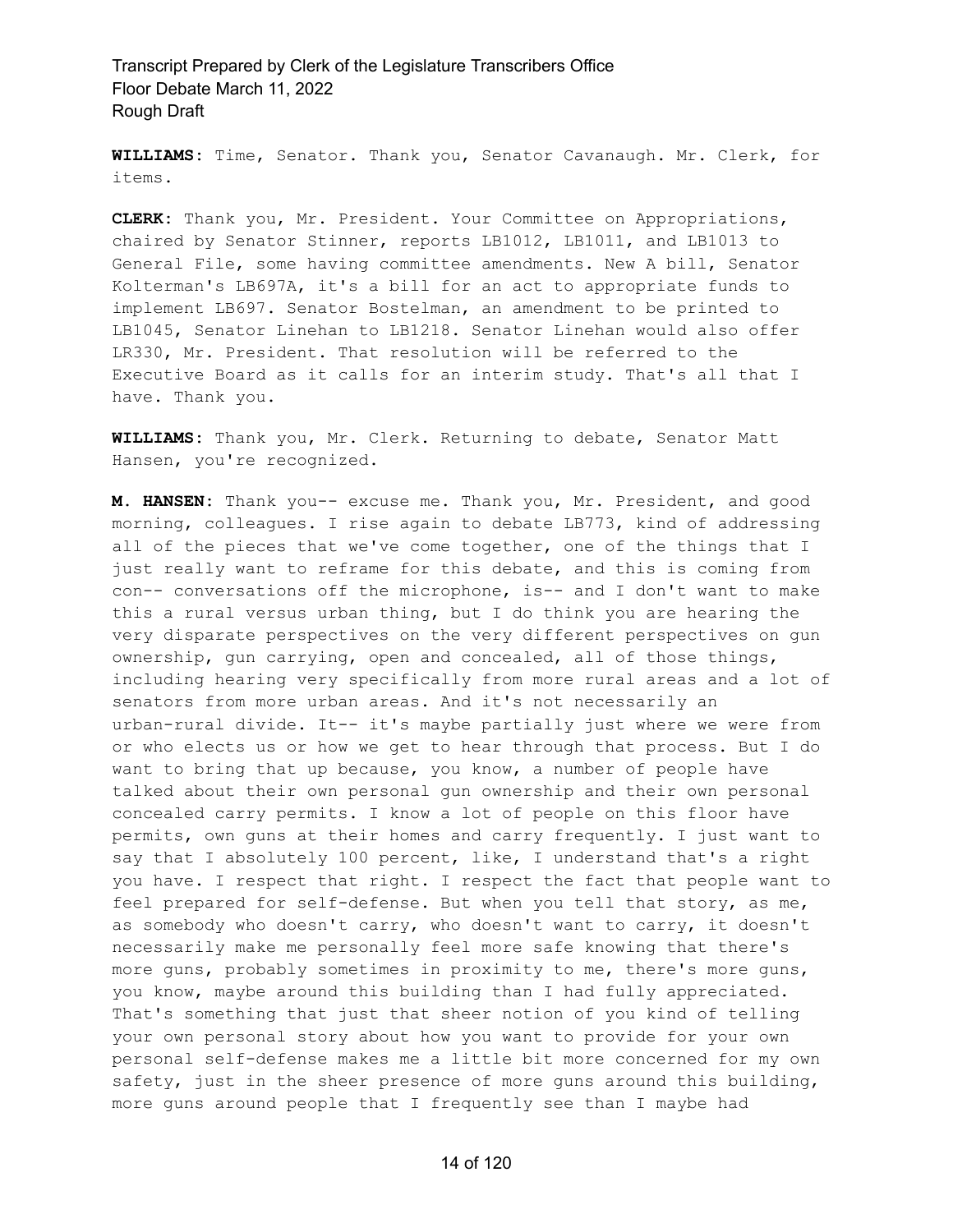experienced or expected or considered. And that's where I'm coming into this debate. As I've said before, you know, a flat-out repeal of any sort of permitting or training or whatnot is not something that I'm planning on support. I'm certainly happy to work on fees, cost, burdens, things of that nature, because I do recognize that people want to concealed carry and have good reasons for that. But as we've heard from law enforcement, as we know from others, the sheer fact that somebody has a gun, doesn't necessarily automatically make them, you know, a deputized law enforcement officer or equivalent. We are having this really interesting dichotomy of sometimes when we talk about gun owners, we're talking about the criminals with a gun versus the law abiding citizens with a gun who in some instances are doing literally the same thing, and I don't know how I as a third party who doesn't carry a gun am supposed to distinguish between those two groups. And for me, knowing that the people who are choosing to carry at least are choosing to carry responsibly, which I know doesn't catch [INAUDIBLE] and I'm not illogical. I-- I don't-- I-- I know having the permit requirement, some people are just always going to, you know, ignore that and conceal illegally. But knowing the people who are responsible have both gone through a background check and some training makes me feel comfortable that when I see somebody that I recognize is carrying a gun, that they've probably had some sort of base responsibility and some base care for others and not just themselves. That is why I think having the system, having some system at least, is there. So there's been some discussions on whether or not this is a filibuster, whether or not this is, you know, debate negotiated. For me, it's kind of both, like if this fails on cloture and about an hour, I will not be disappointed--

#### **WILLIAMS:** One minute.

**M. HANSEN:** --because we've not made any progress in this debate. If there's an amendment to make the permits free and training gets some sort of model that's less burdensome and everybody's happy with it, that could be something that I could do as long as there's still the background check and permit. You want to describe that as not negotiating? I would disagree with that, but I-- that's-- that can be your opinion, but, like, that's where I'm coming from. I'm planning to vote no on cloture because we have not advanced the bill in any kind of way, shape or form from the original bill that has been opposed coming out of Judiciary Committee. And that's where I'm coming from, kind of just in the whole perspective of, like, why do people care about permits, like several people yesterday said they didn't even understood [SIC] why permits were meaningful to people, and I'm just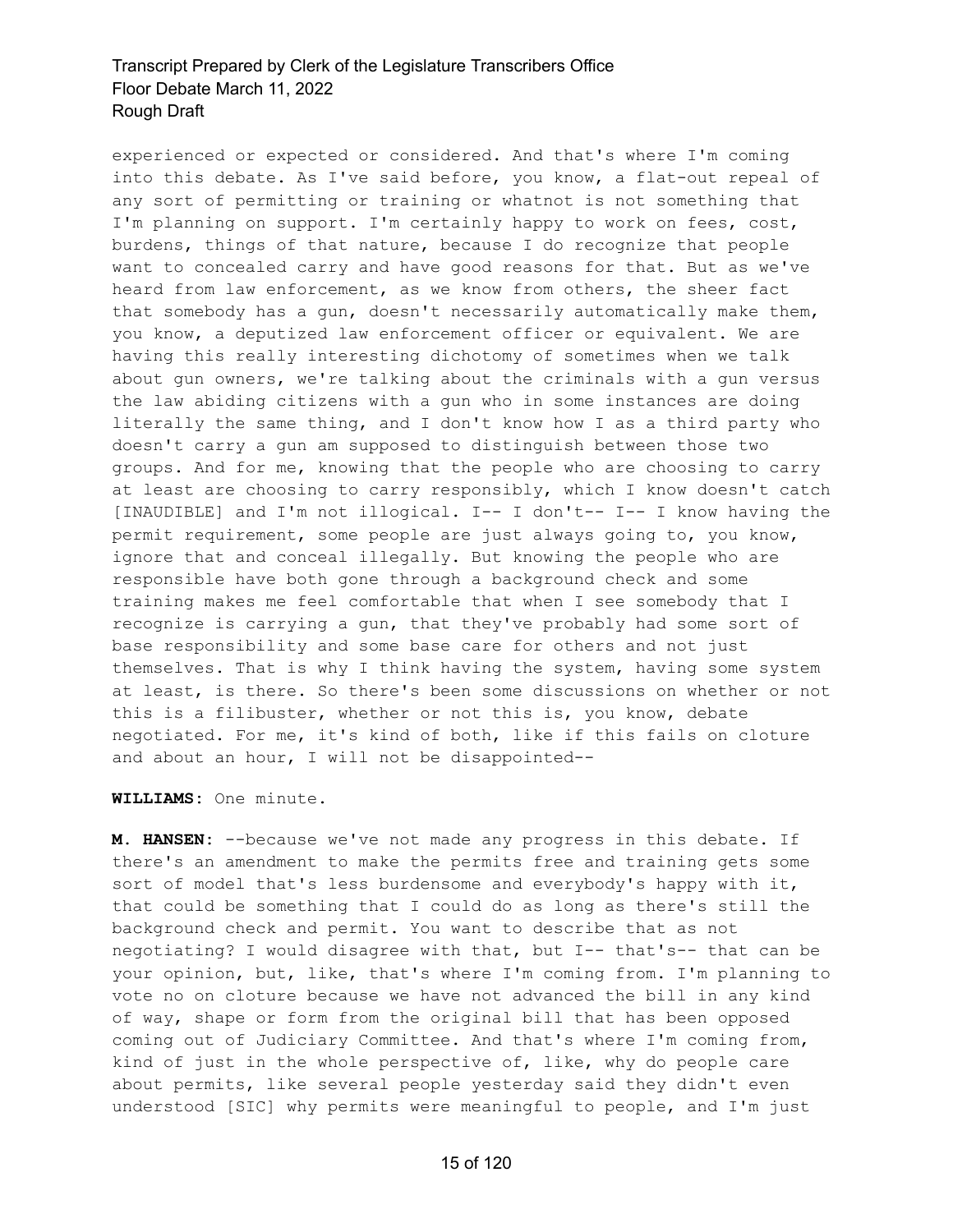trying to tell you, at that base level, that's why. That's the perspective that I'm starting with, and that's a perspective a lot of my constituents have brought to me and I am representing on this floor. Thank you, Mr. President.

**WILLIAMS:** Thank you, Senator Hansen. Senator Brewer, you're recognized.

**BREWER:** Thank you, Mr. President. I will do my best to address some of the things that were brought up here this morning, but at some point we need to be honest. There was and is an orchestrated effort to kill this bill by those who are anti-Second Amendment. They huddled over there before this bill was announced, they came up with a plan, and they're executing it right now, and all the smoke and mirrors and all the attempts to do this and that is simply to kill the bill. So don't fool yourself with anything that's going on here. They're handpicking this and handpicking that because they're going to try and find a chink in someone's armor and say, you know what, Second Amendment's a great thing, but we really don't need it. We went to the extreme this morning of saying, you know what, we need to rethink open carry. Now that really shows someone's colors. Now we're saying every police officer is scared or will be scared because of this bill. I got news for you. Every police officer, every time they make contact, assumed someone's armed. You don't believe me, talk to a State Trooper, go talk to the sheriff up in the balcony. They'll tell you. But I also tell you that, if they needed help, it would be nice to have the ability for someone to help them. I'm not saying deputize anyway. I'm not saying make them anything special. I'm just saying, on occasion, law enforcement will be overextended or unavailable, and good people will do good things. You guys want to talk about the criminals. You want to talk about changing the rules. You're picking on AM2106, even though we haven't talked about it, because of the fact that they see it as a cutout. Well, call it a cutout if you want. It's a cutout because there was a problem and they needed help, and I'm not going to have a law that hurts law enforcement. Why didn't we get to AM-- or AM2106? Because they jammed up the queue so bad we couldn't get to it. That's why it's on Select, all part of the orchestrated plan, and anybody knows this place knows exactly what's going on. It's all a tactic to jam this bill up and kill it. There are times that you regret your decisions to take the time out of your life to come in and be a part of this insanity that we call the Legislature, because people will lie to the world, whether it be in committee or in this body, to get what they want done and it goes on the record. Well, guess what? It must not mean anything because nobody seems to care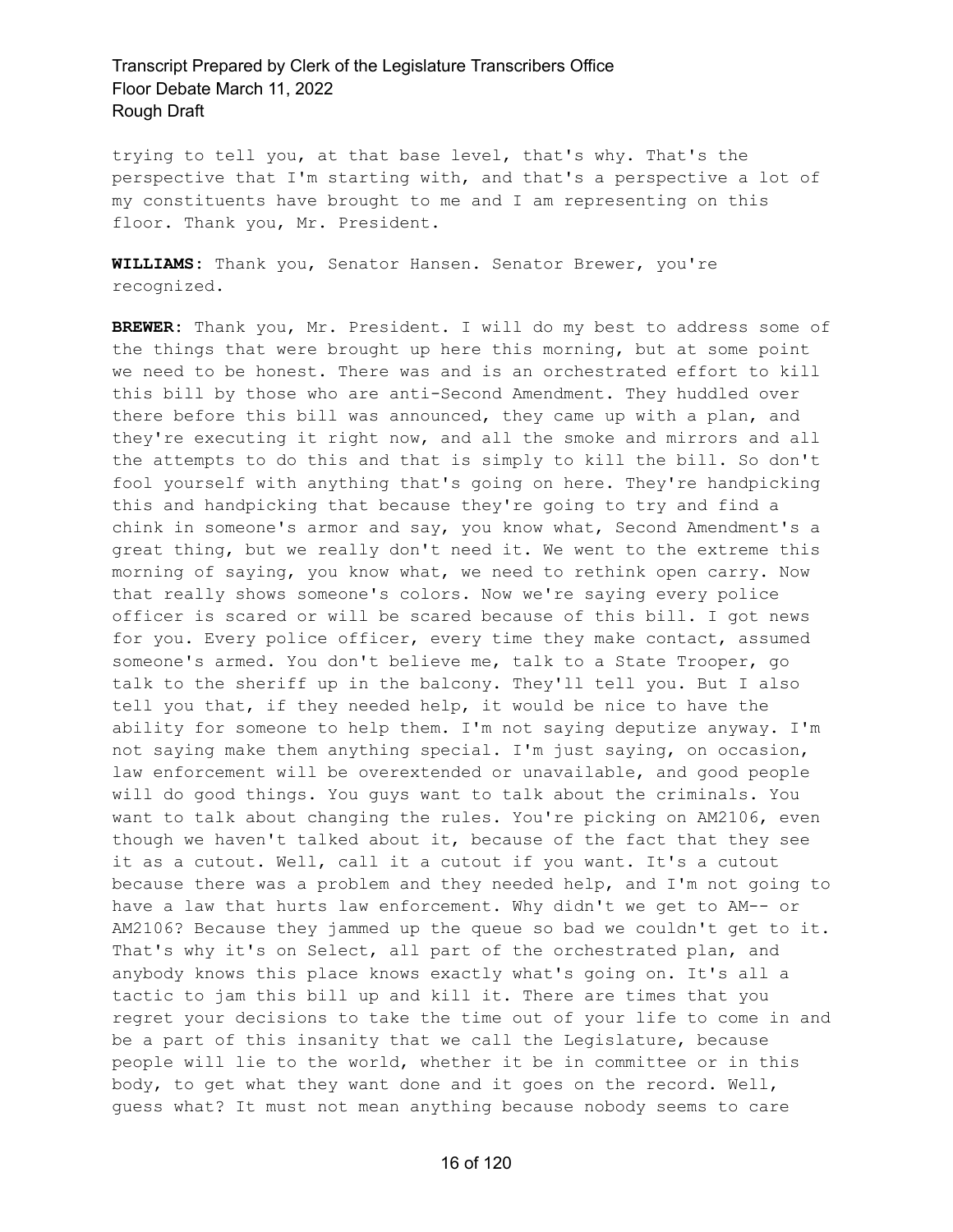that you can say things that aren't true. This bill doesn't take away people being required to go through a background check to get a permit in order to buy a gun. All it says is, if you are carrying a gun in open carry, as you're authorized to do, unless certain people in this body decide to change that rule, then when you put on your coat, you're not a criminal. That's as simple as it gets. Now we're going to continue to do this dance and we're going to do this filibuster.

**WILLIAMS:** One minute.

**BREWER:** But everybody in here needs to understand that there is the state of Nebraska watching this. You don't think there's very many gun owners out there, you wait and see. If you're running for reelection or you're running for another office and it's clear that you are going to go ahead and attack the Second Amendment, which is what you're doing by jamming everything up with this filibuster, then good luck. There'll be a lot of new faces next year, and I'll look forward to bringing this back. And it'll be a law on what you did is you sacrificed your chance to get elected just so you could kill the Second Amendment. Thank you, Mr. President.

**WILLIAMS:** Thank you, Senator Brewer. Senator DeBoer, you're recognized.

**DeBOER:** Good morning, Mr. President. Good morning, Nebraskans. Well, I'm one of those that they're looking for the chink in the armor of, because I'm sort of between a rock and a hard place here. AM2106, I don't like it. I don't like it because if I have a-- under that bill, if I have a concealed handgun, and it is completely legal for me to do so, and I even have a con-- CCW, which I don't have to do but I do, and I go in and I write a bad check, under that bill, now I've committed a crime for having a handgun on me when I did it, same for owning an ounce or less than an ounce of marijuana. Now, all of a sudden, it goes from an infraction with a \$300 citation, like you get a traffic ticket, to a pretty serious misdemeanor. So I've got problems with the amendment. Without the amendment, I know that our law enforcement has problems with it, so it's a rock and a hard place. This-- neither one of them are good answers. So I wasn't in the huddle, not that I haven't been in huddles before, but I wasn't in this one. I really have been thinking about this one and I have been torn, and my question was the thing that Brewer brought up: Is this about a coat? And after I spoke yesterday, someone wrote me from the state of Nebraska and said that I was illogical, which, fair, because I wanted training, not for the people who were going to do bad things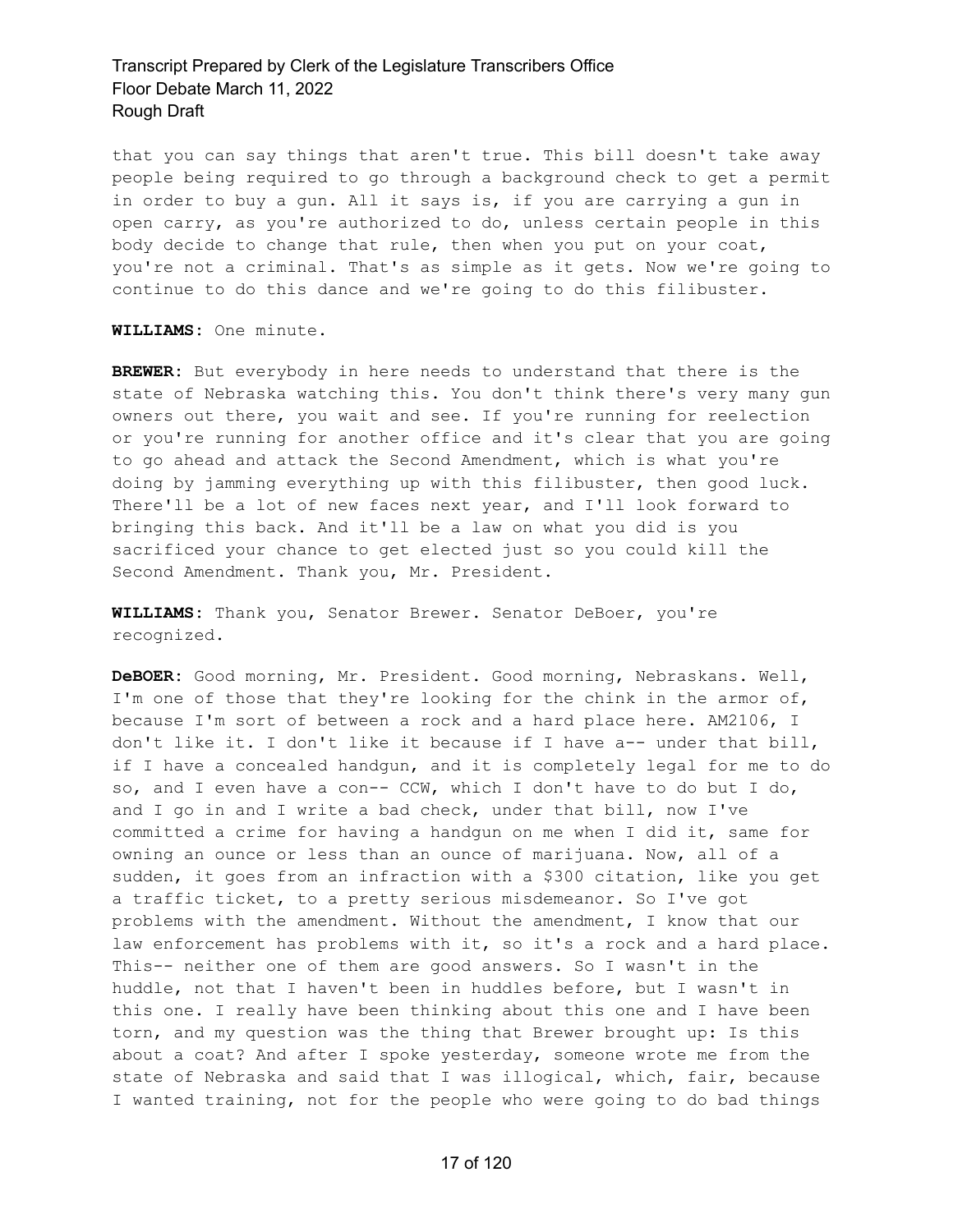because they'll do bad things regardless of whether or not they have a piece of paper that says they can carry a weapon concealed, but about the folks who are going to get into accidents if they don't know what they're doing. And you say, well, everybody makes their own decision about whether or not they know what they're doing, but you don't know what you don't know. And at 22, I thought I knew a lot of things I didn't actually know. So I'd like for folks to have eight hours of training. I would. And somebody said, well, they can carry open without the training now. It's true. But there are a whole lot of CCW permit holders in this state. Somebody knows the number. I don't know that number, but it's a lot and those folks have had the training. So it clearly works. There are a lot of folks who are getting the training. I appreciate that. I appreciate that they're getting the training. I appreciate that we know that they have had at least some measure of gun safety training. So I'm going to vote no on cloture, because basically I don't see that there's a way here. Now you want to get rid of fees on this? I think there should be no fees on this. I'll help you get rid of fees on this. You want to find another way? If I'm back next year, I'll help you look for another way. But I can't go either of the paths that are before me right now. Thank you, Mr. President.

**WILLIAMS:** Thank you, Senator DeBoer. Senator Halloran, you're recognized.

**HALLORAN:** Thank you, Mr. President. Good morning, colleagues. Stand in full support of Senator Brewer's LB773 as amended by AM1757 when we get to it. You know, there's a lot of hand-wringing that's going on about the need for more training. I get that. I understand that. Training's never a bad thing. The training that we're talking about is training when you apply for a concealed carry permit. And typically, those people that apply for a concealed carry permit are law-abiding citizens. Not sure there's a long line of people with criminal intent, criminal background, a long line waiting for a concealed carry course to sign up so they can get a concealed course-- concealed carry course so they can legally concealed carry. They're carrying anyway and, by the way, they're carrying without any training. I'm going to use a little satire here, but most of the people that misuse guns are criminals, and we're wringing our hands about-- about law-abiding citizens taking training to be able to carry a gun while these people that commit crimes have no respect for law. There's no training for them, except on the streets. They get their training and they commit crimes and we don't worry about that. We just worry about the law-abiding citizen jumping through a few hoops. I'm not going to take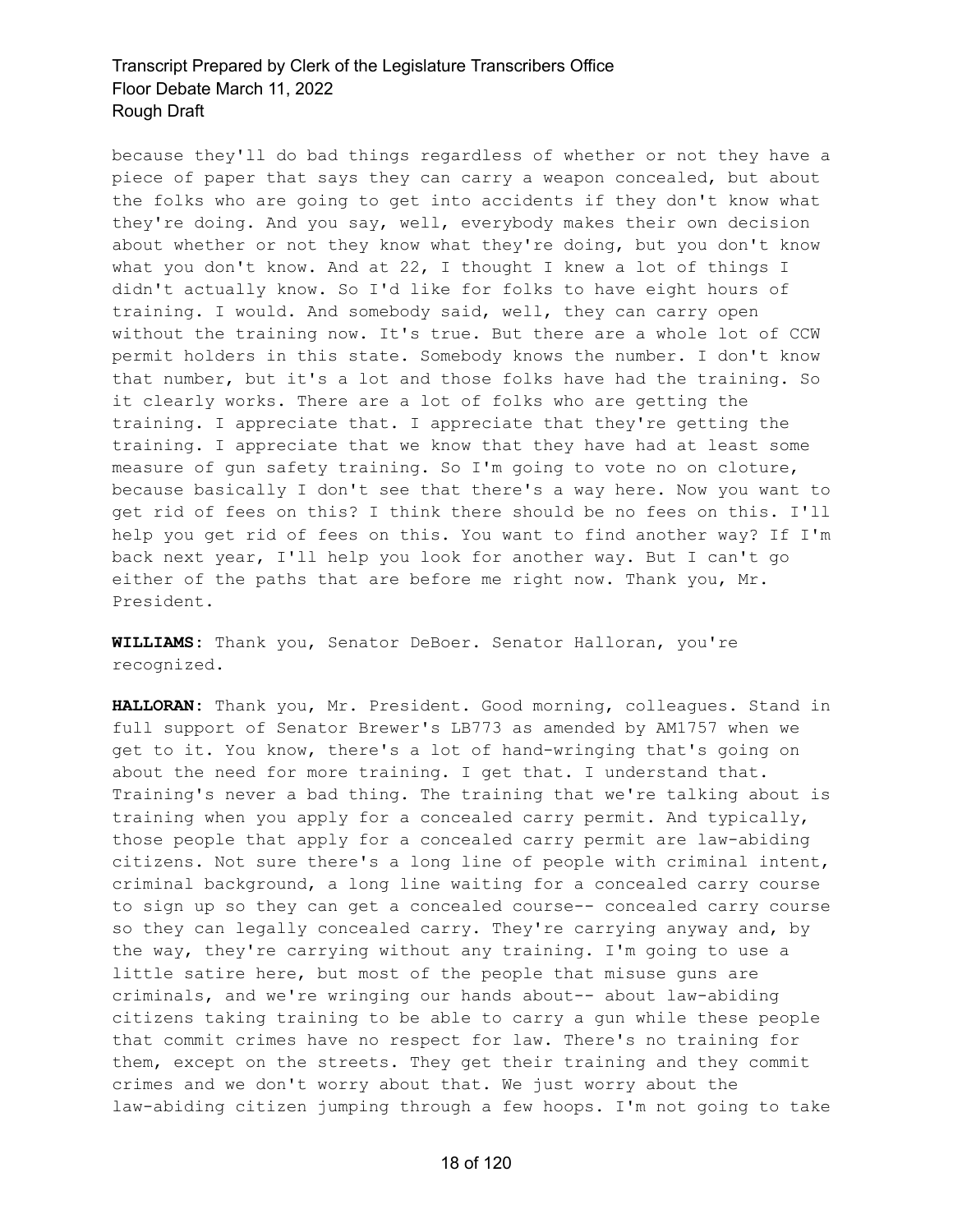the full five minutes on this because I don't think it's too smart to filibuster a bill you support. A few other comments: Senator Brewer commented about the police law enforcement needing-- or not needing, rather, training in anticipation after this passes, if it passes, that everybody's going to be carrying a gun and that they need to be worried that everybody's carrying a gun. They are aware of that now. It's called situational awareness. You take a concealed carry course. I've got a concealed carry course. This is my card. It's got a permit number on it. Wow, that's great. So I've-- I've got one more number identifies me as something, identification number also. But when you take this course, you're taught about concealed-- you-- you are taught about situational awareness. There's this assumption that police, when they go through the police academy, aren't taught to be aware that when they approach a car, when they approach a house, when they approach individuals on the street, that they should assume that that person has a gun. Ask any of the law officers here that question. They don't need retraining. Could be the police chief in-- in Lincoln needs some retraining. She brings her views from San Francisco and-- and well on. Now-- now the-- I see some heads shaking, but now the police department is-- is having to deal with her views on this issue. And trust me, law enforcement is trained to deal with this. They already assume it. So again, I-- the hand-wringing needs to go away. I support the Second Amendment and I'm not going to put the word "but" at the end of it. Thank you, Mr. Chair.

**WILLIAMS:** Thank you, Senator Halloran. Members, I have some special guests seated in the north balcony: Sally Guthmiller, Cella Guthmiller, and her friend Emma Charvat. The two young ladies did not get to take their fourth-grade trip a few years ago because of COVID, but they are here today as my special guests. Sally is my niece. Cella is my great-niece. Please stand and be recognized by your Nebraska Legislature. Mr. Clerk, for a motion.

**CLERK:** Mr. President, a priority motion. Senator Morfeld would move to bracket LB773 until April 20, 2022.

**WILLIAMS:** Senator Morfeld, you're recognized to open on your bracket motion.

**MORFELD:** Thank you, Mr. President, colleagues. I just wanted to rise after some of Senator Brewer's comments here earlier. First off, you can support the Second Amendment and not support Senator Brewer's bill. This whole "I determine what the Second Amendment is and if you oppose what I believe the Second Amendment is, you're opposed to the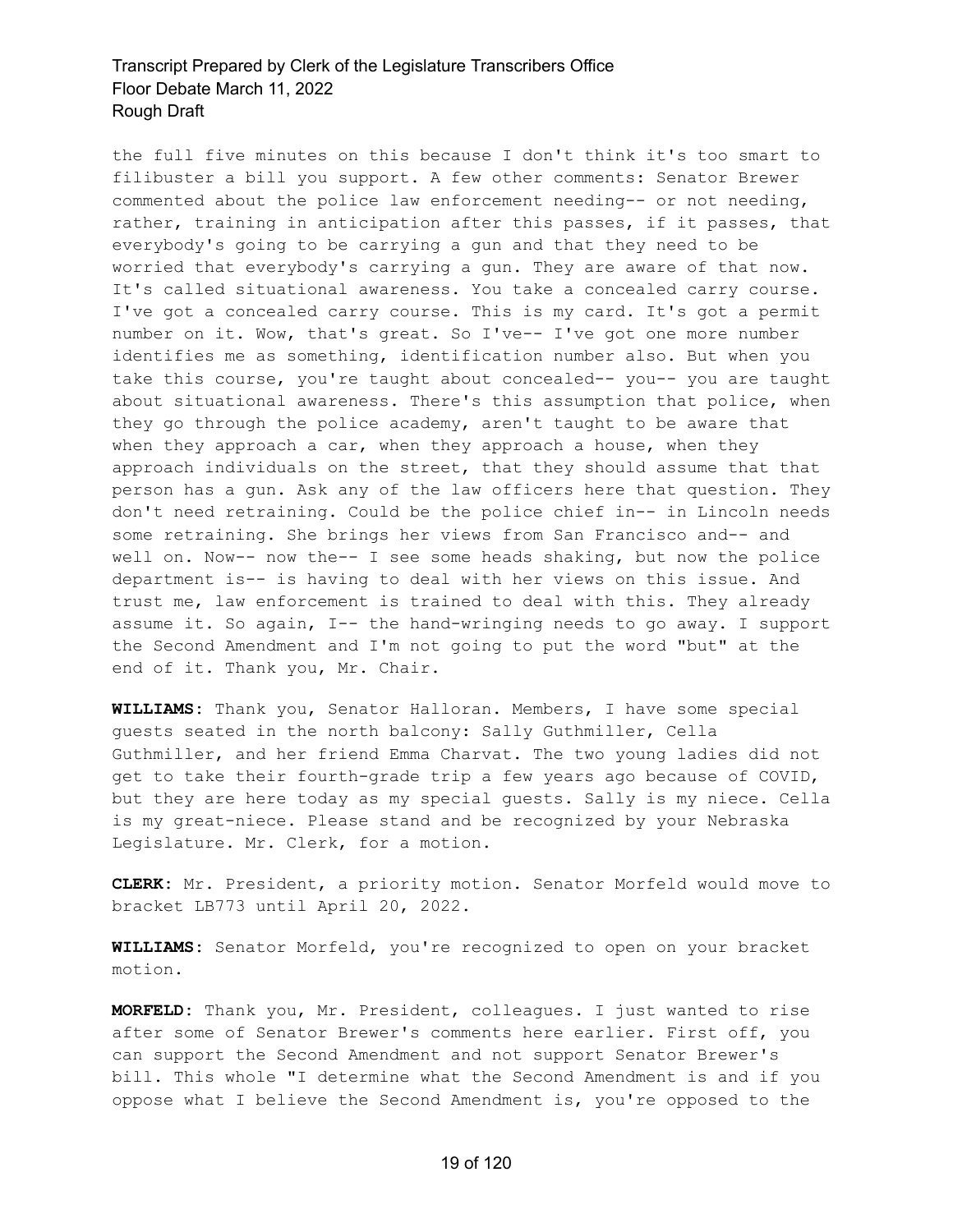Second Amendment" is a bunch of nonsense and we all know it. We all know it. I've read the Second Amendment. I know what the Second Amendment says, and I also know what the Supreme Court precedent around the Second Amendment says, which determines what the Second Amendment is. And Senator Brewer can ignore the fact that we have a Supreme Court that determines and defines what our constitution is and isn't, but I choose not to ignore the Supreme Court of the United States. So Senator Brewer can get up and talk about, if you don't support my bill, you don't support the Second Amendment and somehow these laws violate the Second Amendment or violate the principles behind them, but that doesn't make it true. And I'll be honest with you, colleagues. I've worked on a lot of gun bills in my last eight years here in the Legislature, some of which I have supported. A lot of those gun bills I've supported and, yeah, there wasn't a lot of fanfare because we came around together as people who support the Second Amendment and passed reasonable bills, in some cases dealing with concealed carry, and passed them into law. But for me and for many of my colleagues, many of which who support the Second Amendment, I would say all of which, but are strong supporters of the Second Amendment and don't just support the Second Amendment in words but also in actions, have concerns with this bill. It's like the folks that told me when I introduced my free-contraception-for-all legislation that you're not pro-life if you support contraception. What? That means my entire pro-life family, many of which that are on contraception, are suddenly not pro-life. That doesn't make any sense. It wouldn't make sense that 90 percent of the people that are pro-life. But because one or two people say that, suddenly it's the truth? Colleagues, we can have reasonable disagreements on reasonable regulations, one way or another, and not be anti the Constitution or anti-Second Amendment. And I tell you what, I've heard from a lot of gun owners that have opposed me on other bills, like the red flag law, that have contacted me, the same people, saying this is a bridge too far. So, colleagues, nobody gets to get up here and say you're either for the Second Amendment or against the Second Amendment with any credibility and make that the truth somehow. You can be in support of the Second Amendment and also be in support of reasonable rules and regulations that have been found constitutional by the Supreme Court of the United States, and people can have reasonable disagreements on what the contours and the outlines of what those reasonable regulations look like. And getting up on the floor and saying, well, you better be worried about your reelection because there's a reckoning coming? Come on. There's plenty of people in this body who have opposed bills concerning the Second Amendment and gun rights,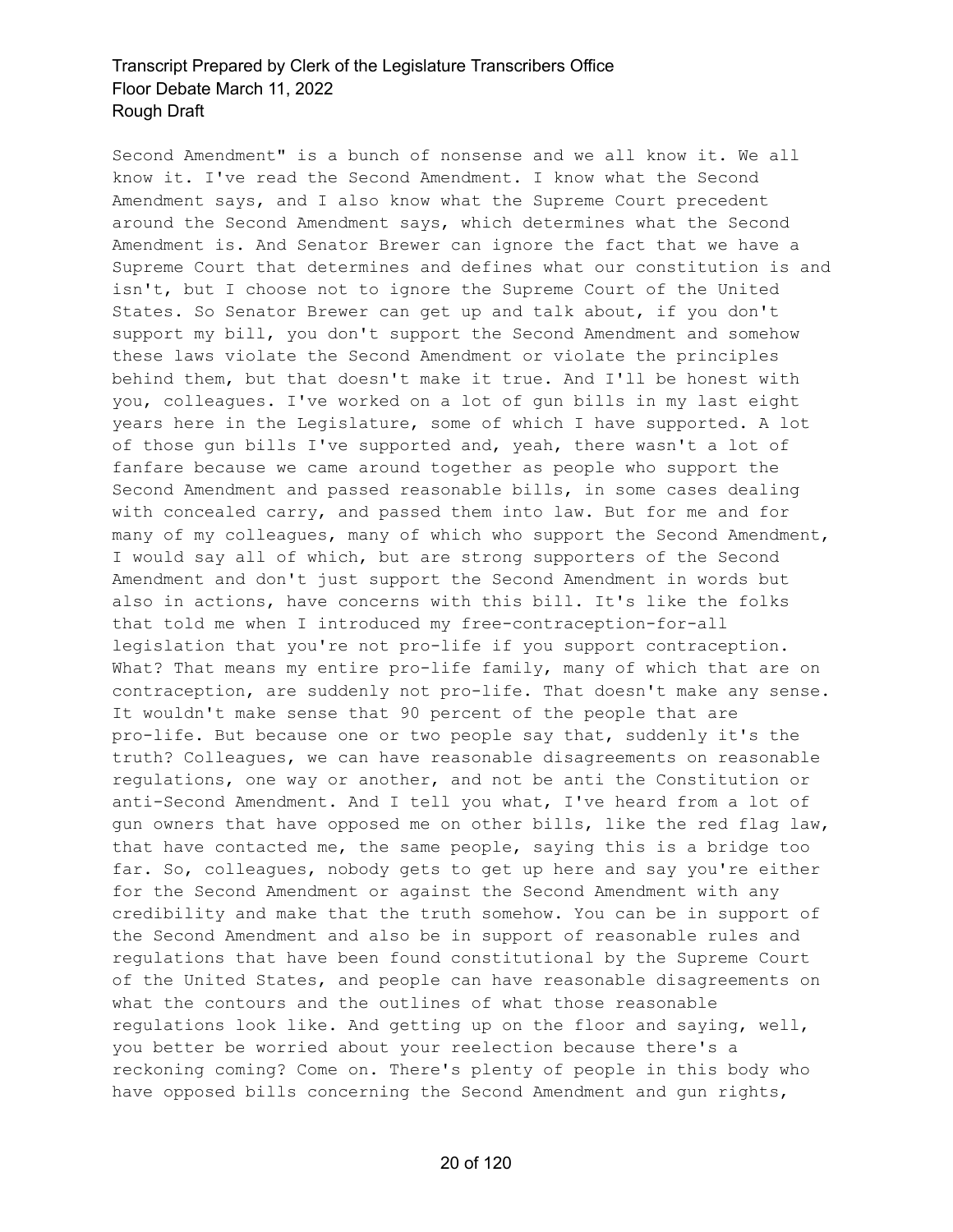successfully killed those bills, and been reelected in very conservative areas. People are smart. Nebraskans are smart. It's not a black-and-white issue. It's not either/or. It's not binary. When I go and talk to people, and I've talked to a lot of people about this constitutional carry bill because it's been in the-- it's been in the spotlight for the last few years, a lot of folks go, yeah, I'm in support of constitutional carry, that seems to make sense, can you remind me what it does? And I go, well, what it does is it removes all of the training and the background and the permitting requirements for anybody who conceals, carries. And they kind of laugh and they go, wait a minute, I didn't know it did that. And so, colleagues, we have to get back to what does this bill do. This bill makes it so that we eliminate all of the training requirements and all of the permitting and background check requirements for folks that are concealing firearms in our community. And then, in addition, based on the amendment that was agreed to by Senator Brewer, it creates 20 additional crimes. That's what this bill does. And I think people can support the Second Amendment and not support this legislation because, let's be clear, anybody who wants a firearm in Nebraska, as long as they're not a prohibited person, can get a firearm in Nebraska. Defeating this legislation doesn't change that. What it does is it maintains the status quo in requiring training, a background check, and a permitting process for folks who want to conceal a firearm in our community, and that's pretty common sense. If you go out and talk to folks on the street, most people go, yeah, that makes sense. Now would some say, well, it'd be real nice not to have that requirement? Sure. But does that make our communities safer? No. Does making sure that people who conceal a firearm have the requisite training in order to do so make our community safer if they have to use that firearm? Absolutely. So, colleagues, you can support the Second Amendment and you can reasonably disagree with Senator Brewer on this. It's not an either/or proposition. I proudly support the Second Amendment. I have several firearms. I enjoy using those firearms and going out to the firing range and-- and owning them. I will continue to. I support the Second Amendment. It would be very strange and odd if I did not as a gun owner myself and as a CCW holder. But I disagree that we should eliminate all of the training requirements, all of the background check requirements, and then add 20 new additional criminal penalties for gun owners. I oppose that, and I think it's reasonable opposition, it's grounded in the fact that I want to make sure that our communities are safe, I want to make sure that gun owners have the requisite training that they need to be safe if they ever, God forbid, have to use that firearm, and I also don't think that we should create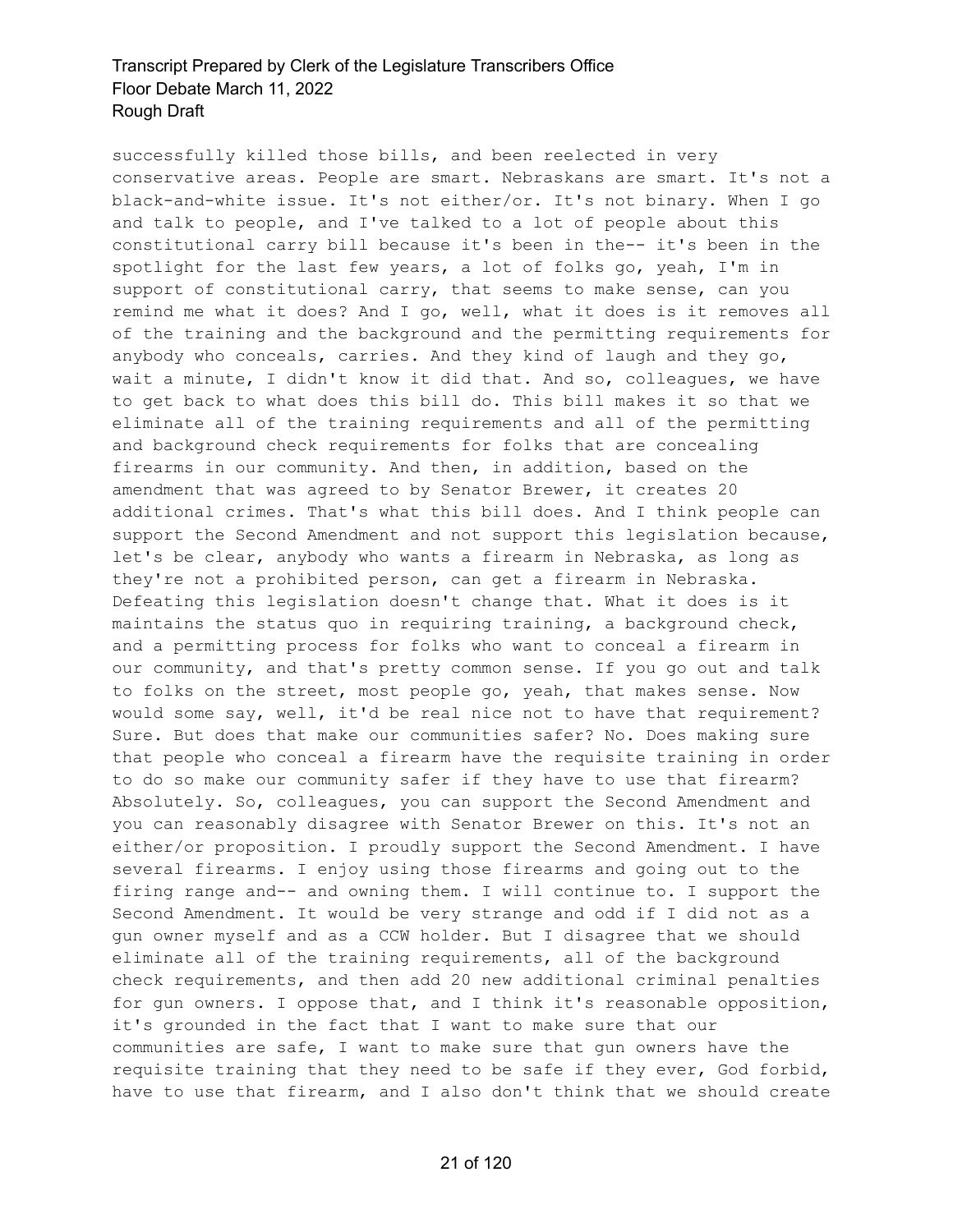20 new criminal penalties. This is not unreasonable opposition. And quite frankly, I had an amendment on the board that I thought was going to get a little bit more support, but it clear-- it is clear that it was not, so it's clear that we need to go to a vote today, see if this advances or not, and see where the-- the chips may fall, and I refiled my amendment on Select. So I remain open to making this process more accessible and making it so more Nebraskans can avail themselves of a concealed carry permit without the burden of the fees and the fees of the training.

**WILLIAMS:** One minute.

**MORFELD:** I remain open to that compromise and I remain open to supporting the bill if we can sit down and discuss that. I talked to Senator Brewer about that yesterday. He said-- I can't remember the exact words. It wasn't yes, probably somewhere along the lines of "we'll talk later." But I remain open to that compromise and I remain open to supporting the bill if we can come to some common ground. Thank you, Mr. President.

**WILLIAMS:** Thank you, Senator, Morfeld. Debate is now open on the motion to bracket. Senator Flood, you're recognized.

**FLOOD:** Thank you, Mr. President, members. I oppose Senator Morfeld's motion. I support the bill and I support what Senator Brewer is doing. And before I make comments about some of the reasonable restrictions that already exist on the ability to just own a weapon, I want to talk about something that I think is even more important. The jury system in our government is probably one of the greatest creations of all time, and it lives in the judicial branch. And, no, we are not in the judicial branch, we're in the legislative branch, but something that I want to point out is that, when you're in this room, you feel like each of us is the jury and we make it about us. We make it about our security. We make it about what's happening to us. Everything revolves around us, us, us, us, us. The reality is, the jury are the people and the people of Nebraska aren't mincing words. They are not worried about the syntax. They're not debating the Second Amendment. Let's change this debate from the Second Amendment to gun rights. And what Senator Brewer is saying is that, when he walks into a room full of his constituents in Thedford, they don't ask us how are we dealing with the Second Amendment; they ask us, what are you doing for our gun rights? And so the question we're going to answer today is, where are you on gun rights? That's the issue. You can say what you want about the Second Amendment, you can bring all of the case law into here, but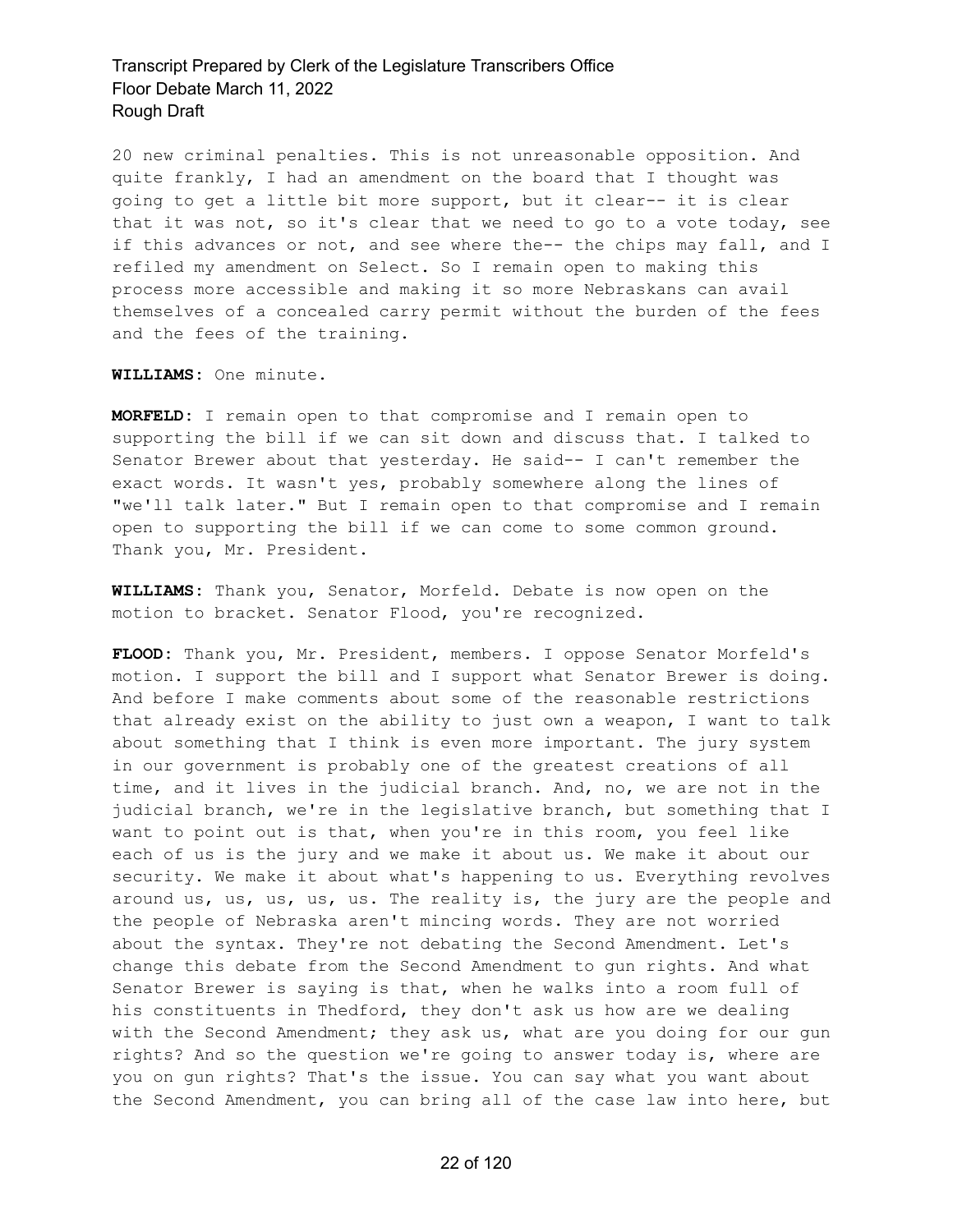the jury lives across the state of Nebraska and they want to know where you stand on gun rights. Do you want a restriction before you get your-- do the-- do you-- do you have to take a class before you get your ability to carry concealed? You may not agree with what the jury thinks across this state. You may say people want the education and the training and they want the permitting process. I think what Senator Brewer is saying, if you listen to the people out there, they don't. They want gun rights. You walk into a room full of cattlemen in-- in Cuming County and in West Point, they don't want to know, where are you at on the Second Amendment, what do you think of these reasonable restrictions from the state and federal government, and where are they on the balancing test. They want to know whether they can carry a concealed weapon and whether they have to take the class. And so let's talk about what this is. If you're for cloture on this bill, you're for gun rights. If you are against this bill on cloture, you are against gun rights. I think when we change the narrative to talk about talking the same language that Senator Brewer and Senator Flood's and Senator Walz's constituents talk in, this is the issue. And since we started debate on this bill, the subject of mental health has come up several times. I want to make clear this bill does not change who is allowed to have a gun in Nebraska. Federal law prohibits a number of people from possessing guns or ammunition, and that includes convicted felons, people under indictment for a felony, domestic abusers, fugitives, and people with dangerous mental health issues. Federal law says that if you-- you cannot have a gun, if you've either been (1) found by a judge to be mentally incompetent or committed to a mental institution. In our state, the commitment process is handled at the county level. If a person is committed, that information travels up the food chain to DHHS. That agency then interfaces with the FBI and ICS database. That system is used by law enforcement for purchase permit background checks.

#### **WILLIAMS:** One minute.

**FLOOD:** That is also the system for background checks at gun stores. Now Nebraska does allow people to ask the county health board to restore their rights, but it has-- because they have due process. Members, this is a choice today. LB773 is a choice. And when you walk back into Hastings or you walk back into Papillion and people say, where are you on gun rights, that's when the burden is on you to say, well, I am for concealed carry, but I think you have to get a permit and I know there's 22 other states that don't allow it. That's the answer if you're opposed. If I walk into that room or Senator Brewer walks into that room, we say we're for constitutional carry, and then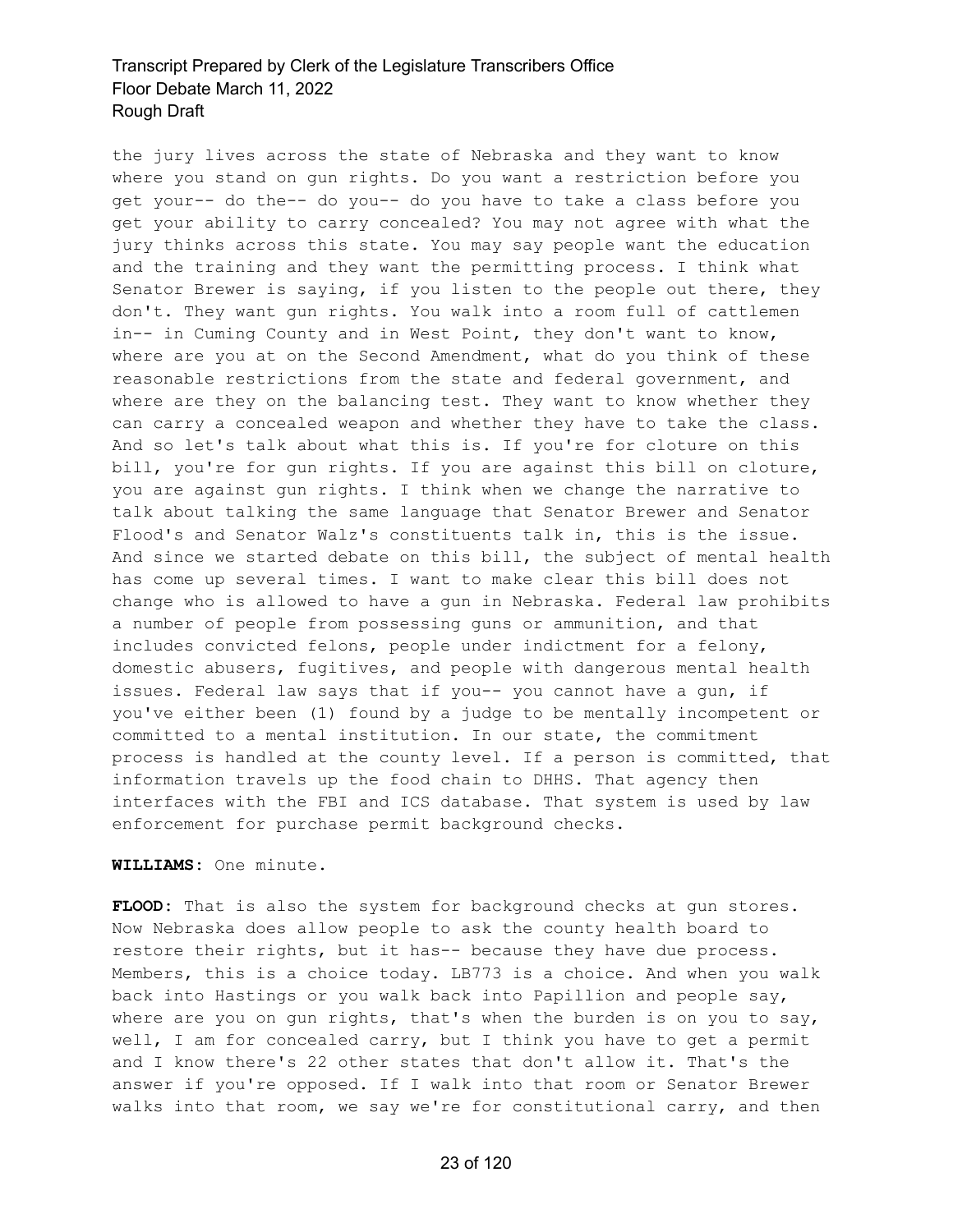we can start talking about the Second Amendment. Thank you, Mr. President.

**WILLIAMS:** Thank you, Senator Flood. Senator Slama, you're recognized.

**SLAMA:** Thank you, Mr. President. And good morning again, colleagues. I rise still in support of LB773. I'm not going to take my full turn on the mike today because I-- I'm not helping with this filibuster. But, wow, Senator Machaela Cavanaugh's turn on the mike deserves a response. I-- some people, when I said that I was going to respond, told me to just let her stomp her feet and whine like a toddler, and eventually she'll just wear herself out and take a nap. But we're talking about Senator Brewer and I am nothing if not a loyal friend. Respect is something that's earned in this body, and when Senator Machaela Cavanaugh gets up and makes false claims about someone who is a hero to this country-- he has two Purple Hearts, and you know what they're for? He got shot seven times in Afghanistan, got his first Purple Heart, spent months recovering, went back, and then got blown up in Afghanistan to get his second one. That man has sacrificed more for this country than anything Senator Machaela Cavanaugh could even begin to wrap her head around.

**M. CAVANAUGH:** Point of order.

**SLAMA:** Senator Cavanaugh's--

**M. CAVANAUGH:** Point of order.

**SLAMA:** --claims that Brewer said moms shouldn't be in the Legislature--

**M. CAVANAUGH:** Point of order.

**SLAMA:** --is false and it-- can I get a gavel, please, Mr. Speaker?

**M. CAVANAUGH:** Point of order.

**SLAMA:** Senator Cavanaugh's claims that Brewer said moms shouldn't be in the Legislature is false, and it follows this ridiculous pattern of harmful partisan lies pushed by Senator Cavanaugh on members of this body, trying to target cancel culture towards Republican leadership. Whether she's spreading lies about Senator Brewer or rambling incoherently about impeaching Senator Hughes and Speaker Hilgers for not getting her way on the floor, it's funny for me to see Senator Machaela Cavanaugh pretend to be so insulted by Senator Brewer's words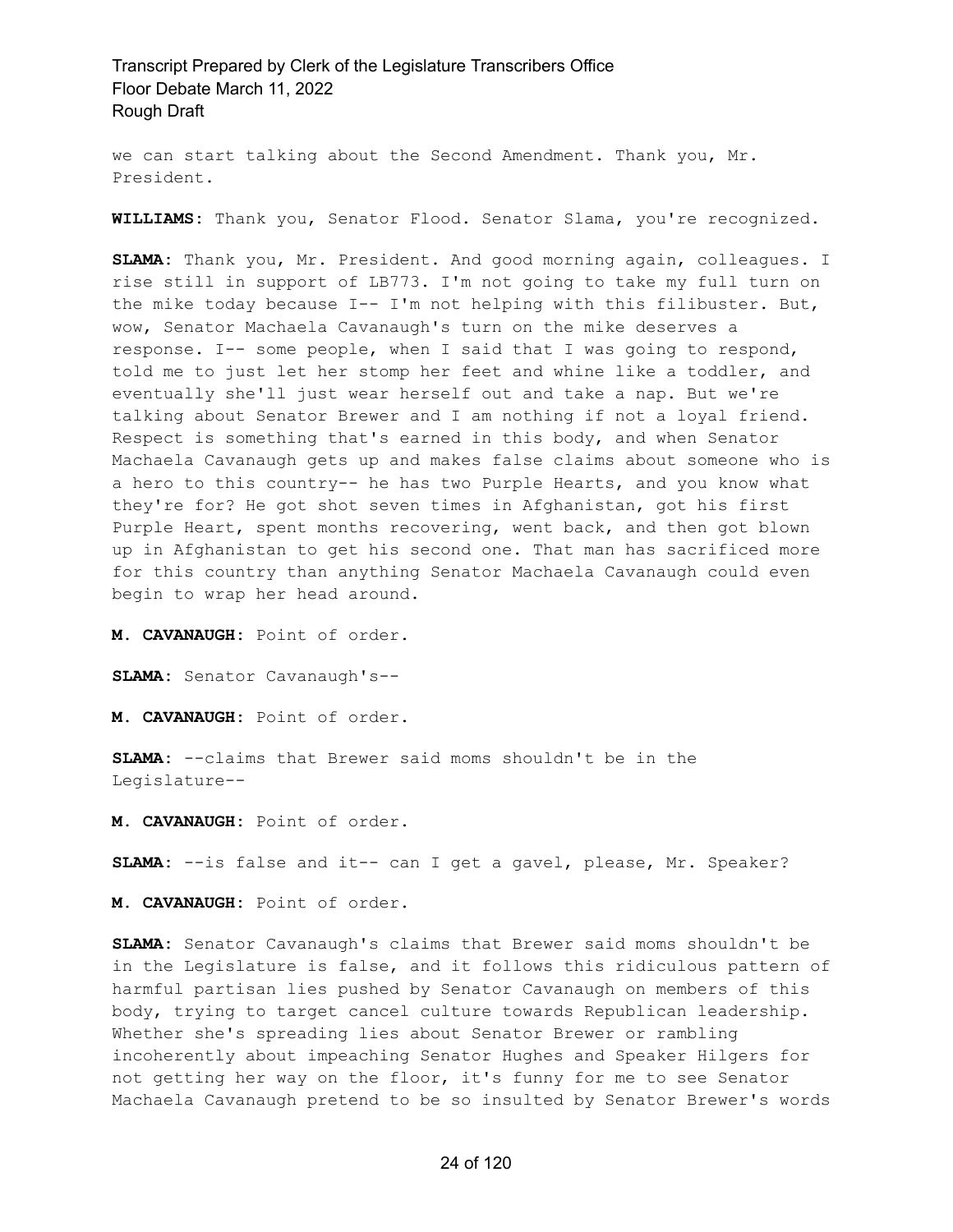during debate on gun rights when, during a debate on gun rights in 2020, she targeted a staff member, not one of her own, under that balcony when their boss was on the other side of the Chamber. She went up to this staff member, threw a stack of papers at her, screamed and swore at her for a list of grievances she had, not against that staffer but against the senator who employed the staffer, who was on the other side of the Chamber. You want to talk about intimidation? Tell that to the staffer who was getting screamed at and attacked by a member of this body, who felt she could not respond and needed to sit there silently and take it because of the power difference between senator and staff. Senator Machaela Cavanaugh's actions, whether she gets up and defames an American hero or attacks a staff member, are an embarrassment to this institution, to her district, and to this state. This body operates on respect, which is earned. Senator Machaela Cavanaugh has done everything possible to undermine her credibility and respect, and that deserves to be on the legislative record. And with that, I yield my time to Senator Brewer.

**WILLIAMS:** Thank you, Senator Slama. Senator Brewer, you're yielded 2:10.

**BREWER:** All right. Well, first, just so everyone's updated on the numbers, we talked about yesterday 21 states having constitutional carry. As of this morning, the governor of Alabama signed to make it 22 states. Again, the states that surround us, Wyoming, South Dakota, Iowa, Missouri, Kansas, all have constitutional carry. So if there's something about constitutional carry that all of a sudden changes the world for law enforcement, for the cities, for any of these, wouldn't we now know that? Wouldn't there be all of this terrible outcry of all the evils are going on and all the things that make constitutional carry a bad thing? I like the way Senator Flood addressed the issue of gun rights, not the Second Amendment. And after I thought about it, I thought, you know, he-- he's perfectly positioned the issue here.

**WILLIAMS:** One minute.

**BREWER:** That's exactly what it should be. If you truly support gun rights and indirectly the Second Amendment, then that's your vote. You can vote for the closure [SIC] and not the bill. I understand some of you have issues with the amendment. Well, guess what? We haven't heard that amendment and the reason we haven't heard the amendment is because the queue has been jammed up, not anything I've done. It's what the ones who are against this bill, no matter what's amended to it. Thank you, Mr. President.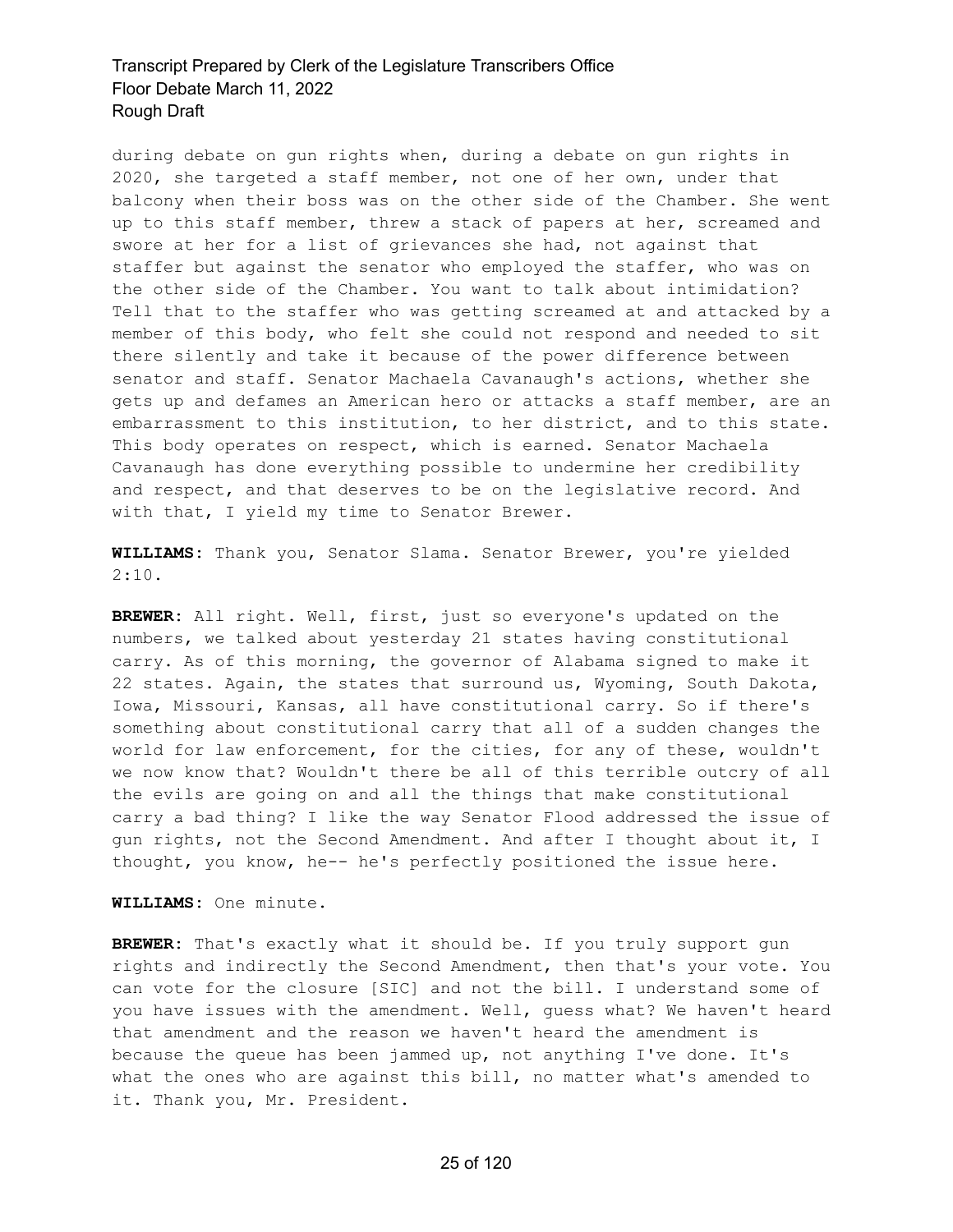**WILLIAMS:** Thank you, Senator Brewer and Senator Slama. Mr. Clerk, for a motion.

**CLERK:** Mr. President, I have a priority motion. Senator Matt Hansen would move to adjourn the body until Monday, March 14, at 10:00 a.m.

**WILLIAMS:** Thank you, Mr. Clerk. Speaker Hilgers, you're allowed to address the motion.

**HILGERS:** Thank you, Mr. President. Good morning, colleagues. I'm just going to address the motion to adjourn and the merits. We-- I'm opposed to the motion to adjourn. I understand what Senator Matt Hansen-- why he filed it. I understand that. I've always taken the position that this body ought to focus on the merits. I've said that completely throughout my time as Speaker. I've always done that as a senator. We have 20-- 19 working days from here. If there is interpersonal conflict, we're going to handle it outside of the walls of this Chamber and we're going to talk about it. But we are not going to-- we have a lot of work to do and we need to continue. So I'm-- I'm going to ask everyone to vote no on the motion to adjourn so we continue with the work, and we can work outside of the Chamber on any other issues that might exist. Thank you, Mr. President.

**WILLIAMS:** Thank you, Speaker Hilgers. Members, we have a motion to adjourn. All those in favor vote aye--

**\_\_\_\_\_\_\_\_\_\_\_\_\_\_\_\_:** [INAUDIBLE]

**WAYNE:** Record vote.

**WILLIAMS:** Those opp-- there's been a request for a machine vote. Members, we're voting on a motion to adjourn. All those in favor vote aye; opposed vote nay. Have all voted? Record, Mr. Clerk.

**CLERK:** 4 ayes, 35 nays, Mr. President, on the motion to adjourn.

**WILLIAMS:** The motion is not adopted. Returning to debate, Senator Pansing Brooks, you're recognized.

**PANSING BROOKS:** Wow, just wow. Remember, the whole thing this is about is not making it personal. And we know that there are people in here that have a hard time understanding and communicating with one another. We must stop it now. I don't understand why the people up front can allow this to go on and have an attack and have a point of order. Why wasn't that stopped? I don't understand that. If somebody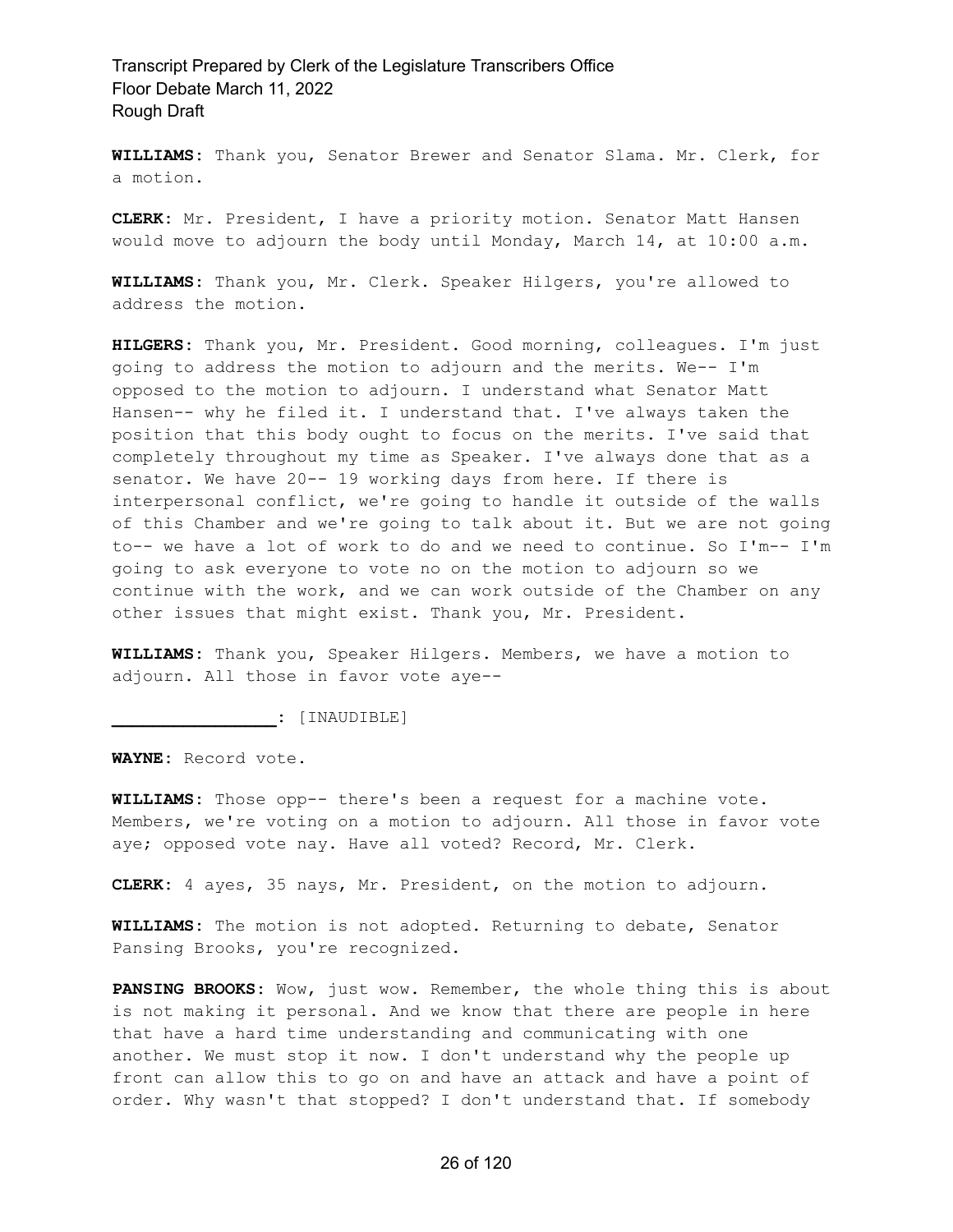were attacking Senator Hilgers like that, people would expect it to stop. That doesn't mean that I don't appreciate Senator Slama at times and what she's doing. I don't appreciate what just happened. Obviously, we need to have some "momsplaining" in here, instead of the mansplaining that continues to go on in here. And as a mom, I want to send everybody to their rooms until everybody can get back together and be kinder to one another. This is ridiculous. Who-- where are the adults in this room? Where are the adults up in front? That should have been stopped, and I don't appreciate it. I don't think it was kind. I don't think it's the way we go forward. I think it's embarrassment to our state. And I think it's very interesting that I happen to be the next one up. We must be kinder. We're doing the people's business. If I have a different position because of the people in Lincoln and the letters I'm getting, that's my position. That doesn't mean I don't like Senator Brewer, and I've-- I've talked today about that we need to wrap him in-- in love and give him our prayers. He's struggling. But we don't have to attack another person in order to support this precious hero in our body. Now I'm moving forward. I hope-- I hope people can figure out how to bring back one of the members of our body, who's valuable. And you may not like some of the fiery things that she says. She's a valuable member of the body. She's been elected by nearly 40,000 Nebraskans, and you must deal with her. She is ours. Whether you like it or not, she is ours. Everyone in here is our colleague and our friend. I'm so disappointed. I'm not disappointed in Senator Brewer. I'm not disappointed in what-- I'm disappointed in what happened up there. It seems like something could have been done. People would have stopped it if it were the Speaker. So anyway, what I had been planning to say was the issues are training and permitting process and the background check and the 22 additional penalties. We already know we have prisons overcrowding. We know that, and now we're just going to add more penalties. To say we don't support the Second Amendment, you-- you frame whatever you want in your way. I'll say you don't support the police. I can just as easily say, if you vote for cloture, you don't support Nebraska law enforcement, because they came forward and said absolutely not. So, OK, you want to frame it that I don't support the Second Amendment? I've always told you Senator-- that Antonin Scalia--

**WILLIAMS:** One minute.

**PANSING BROOKS:** --justice, said: Like most rights, the right secured by the Second Amendment is not unlimited . From Blackstone through the century-- 19th century cases, commenters and courts routinely explain the right was not a keep-- a right to keep and carry-- carry any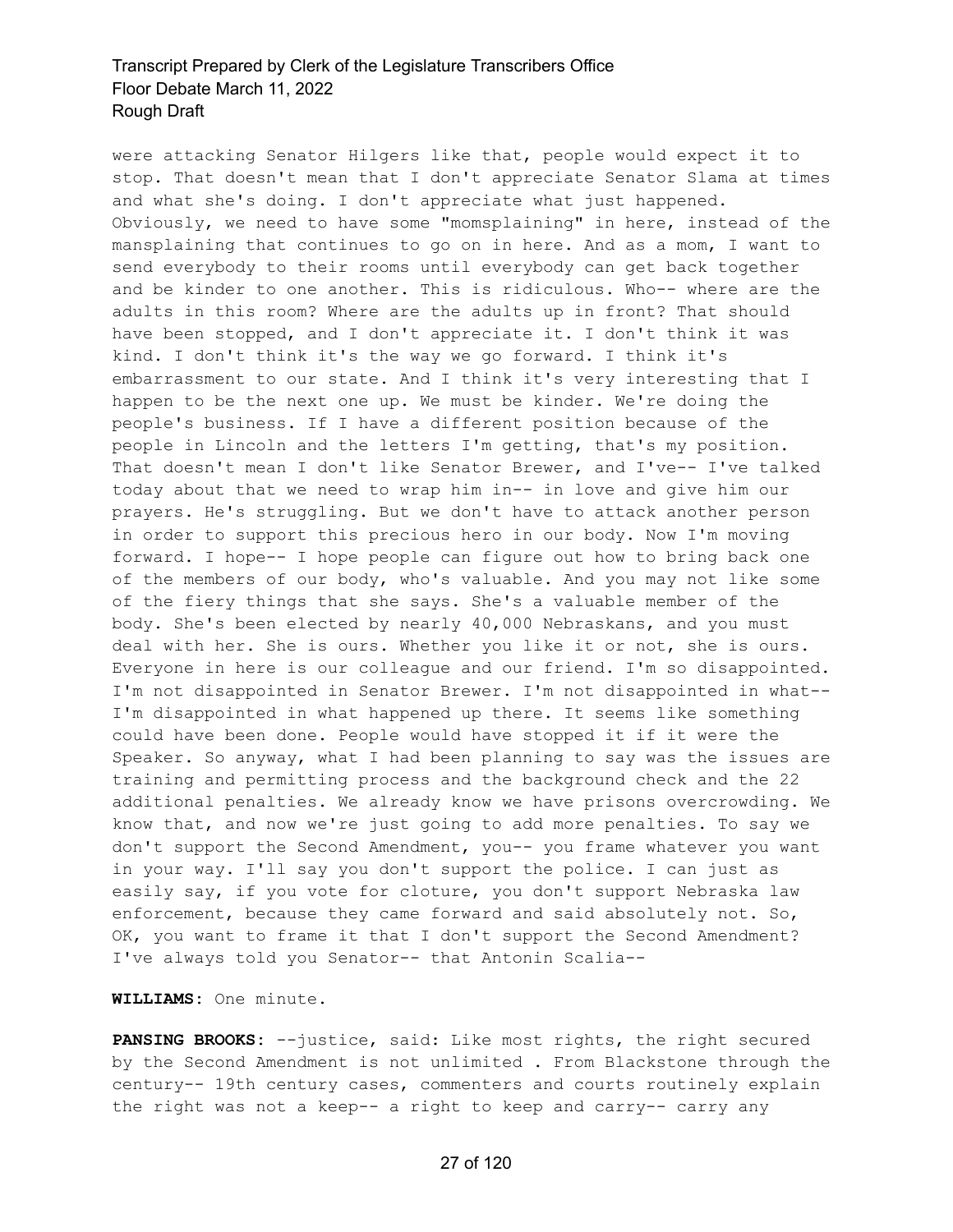weapon whatsoever in any manner whatsoever and what-- for whatever purpose. So you want to blame me and say that I don't support the Second Amendment? You don't speak for me. I do support the Second Amendment, as clarified and defined by the Neb-- by the U.S. Supreme Court. And I can just as easily say you do not support the police, and I do, so too bad for you when you run for election or reelection. So I'm sorry. We need to take a breath. We need to be kinder. We need to embrace one another. Thank you, Mr. President.

**WILLIAMS:** Thank you, Senator Pansing Brooks. Senator Lathrop, you're recognized.

**LATHROP:** Thank you, Mr. President and colleagues. I got in the queue, I don't know, 9:15, something like that. I did not expect-- I had a point that I was going to make when I had an opportunity to speak, and then we've just seen this play out in front of us. I had an opportunity to visit with the pages over the lunch hour the other day. I was invited to do that by the Clerk's Office, talk about things that are coming up, talk about bills, talk-- they had questions about, was it different when you were here before, what's changed, what-- is this-- is this like it was when you were here before, because the conversation with the pages was about how has it changed since you were here eight years ago. And I talked about-- I talked about when I came in in 2007. And it was the-- I was the first wave of new senators when term limits took effect, and when I got here we had lost some people who had been here for 20 years, but still here were people who-- who were-- I call them the old-timers. They weren't necessarily old, but they had been here a long time before I got here. And a bunch of us came in. There might have been 25 of us. Senator Aguilar was here when I showed up, so was Senator Pahls and Senator Flood. And you know what, when I got here, the folks that had been here for a time not only mentored me on the rules, how do you pass a motion, when do you file a motion, what's a priority, how do you-- how do you have an opportunity to speak, how do you jump the line with a motion, those kind of things that we all pick up in our first two years, but they also mentored us on the culture. They mentored us on the culture. They told us what the unwritten rules of this institution are. And as strongly as Senator Brewer feels about this bill, I feel about this institution. What we've let this thing devolve into-- devolve into on our watch-- on our watch, that is not acceptable. That is not acceptable to personalize things. I've been lied to more in the last four years than I have in the entire practice of law. Forty-two years in the practice of law, the lying, it's become a tool. People tell you things that aren't true. You gotta get stuff in writing from people.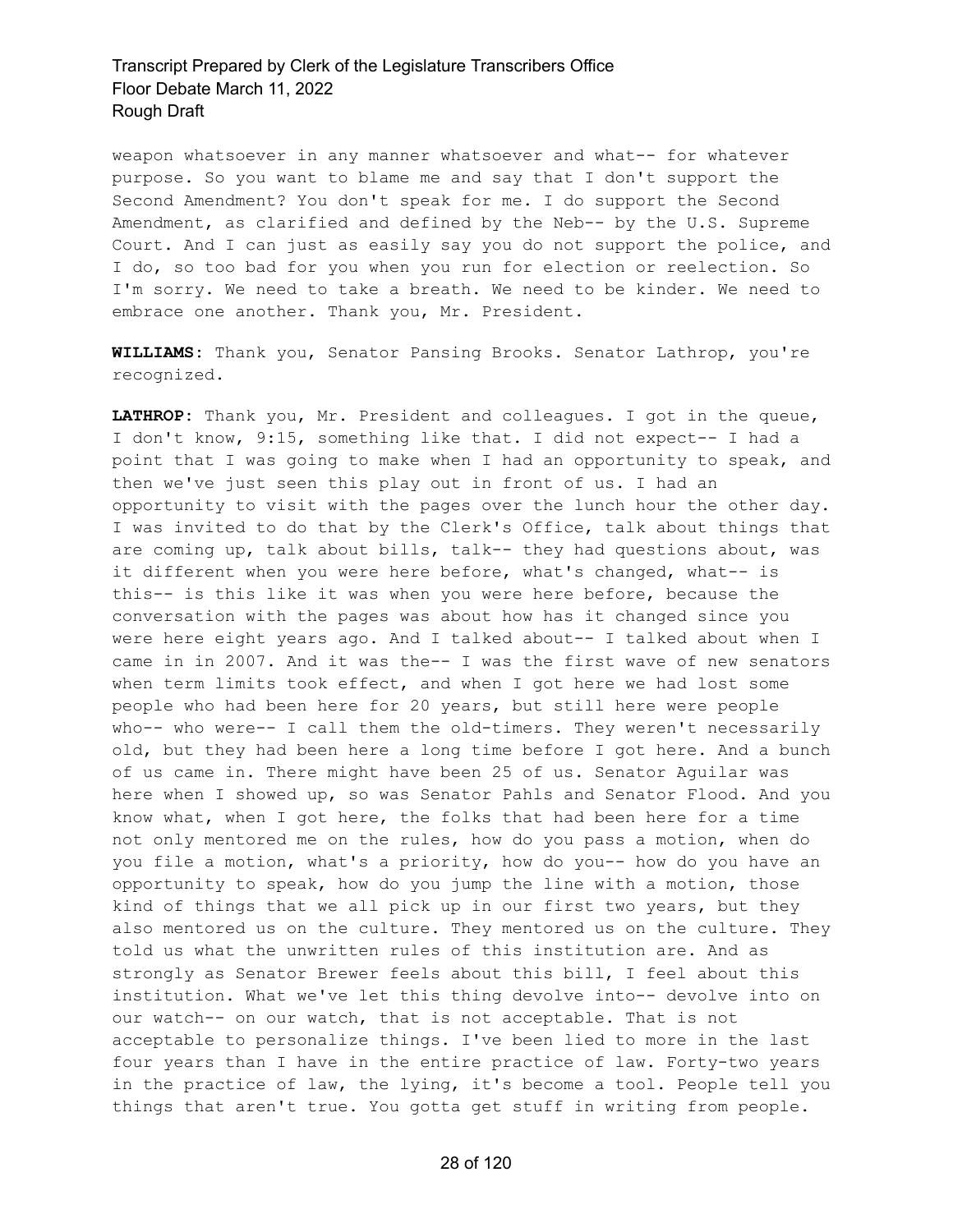This culture changed. It changed with term limits. It reflects the national culture. But this is a precious thing, a precious thing that we are to steward. It isn't our seat. It isn't our Legislature.

**WILLIAMS:** One minute.

**LATHROP:** We are stewards. For the time that you are here, your first responsibility is to this place, to its culture, and it's gone to hell. The young people ask me, why aren't you running? I said everything's decided before I get to the floor. This is choreographed. Somebody's got a vote card. Everybody knows what's going to happen on every bill and then people stand up and say things that are personal attacks: You're not this if you're not for this. Really? You think I don't care about this country, about the Constitution, about this state or this institution, you're wrong and I'd go toe-to-toe with any one of you that think that that's not the case. You are a steward of this institution for the time you are here. It is your first priority, not the bills you care about, not even your constituents.

**WILLIAMS:** Time, Senator.

**LATHROP:** Thank you.

**WILLIAMS:** Thank you. Senator Lathrop. Senator Briese, you're recognized.

**BRIESE:** Thank you, Mr. President, and good morning, colleagues. I'm not going to take much time here. Like Senator Halloran said, I don't want to filibuster a bill I support. But I do stand in strong support of LB773, and I really want to thank Senator Brewer for his unrelenting support of Second Amendment rights. And your efforts, Senator, are very much appreciated by us and all Nebraskans. And the opponents can throw up dust, they can try to muddy the water talking about quoting dicta from the Heller case or talking about if you believe it's a fundamental right, we ought to be setting aside some earlier convictions for concealed carry, things of that sort. And to me, some of those arguments and conversations are just trying to divert attention from the real issue. And the real issue, the way I see it, is, do we want to eliminate an impediment to the exercise of our Second Amendment rights? That's-- to me, that's the sole issue right here. And everybody has to decide that, and part of that decision for each and every one of us hinges on the importance that you place on the Second Amendment. And your vote on this will be seen through that lens: How much importance does my senator place on the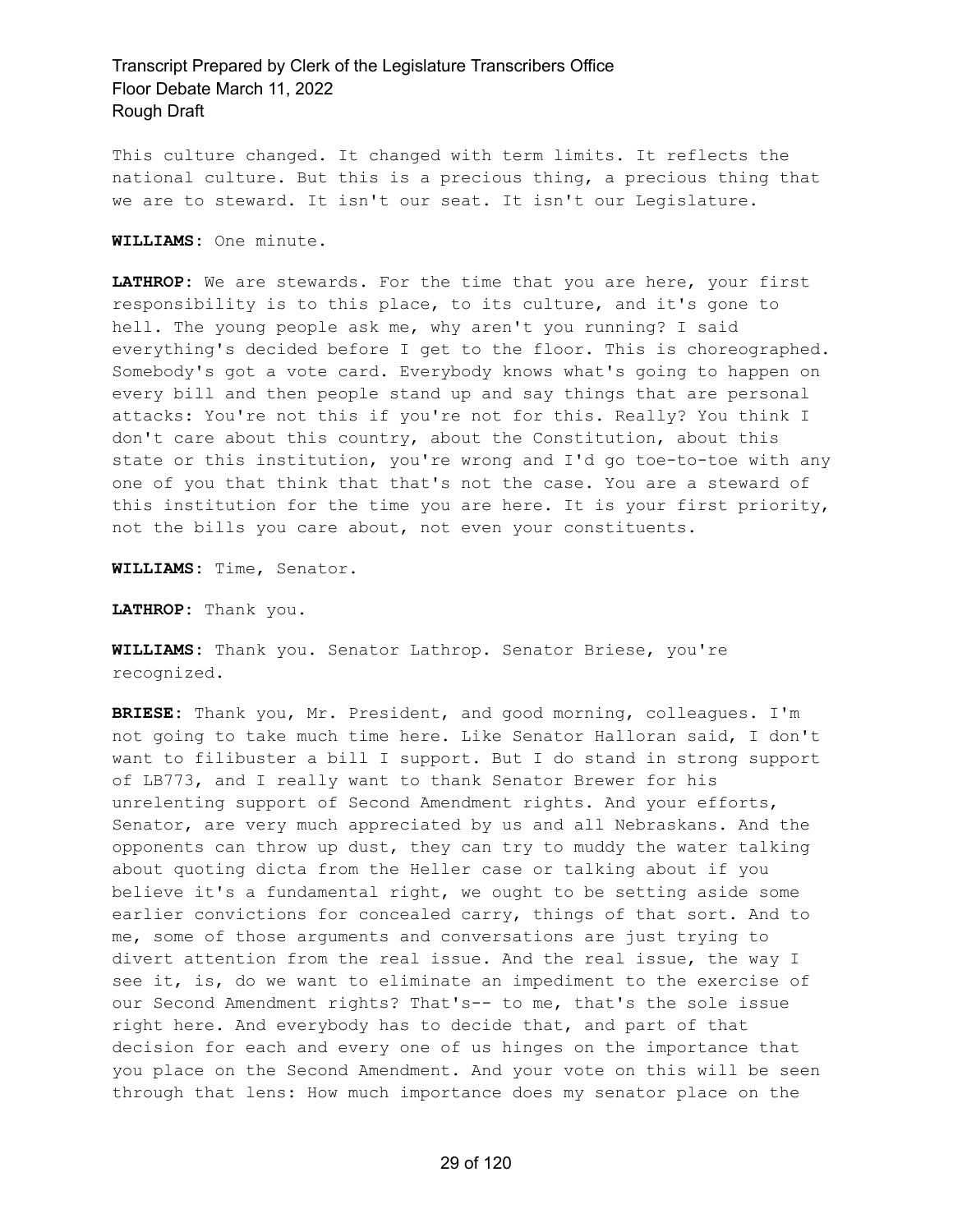Second Amendment. And to say "I support the Second Amendment, but I oppose LB773" is not going to cut it with a whole lot of Nebraskans. Nebraskans overwhelm-- overwhelmingly support the Second Amendment, and your vote needs to reflect that, so I would urge your support of LB773, AM1757, and I would yield the rest of my time to Colonel Brewer if he would like it. Thank you.

**WILLIAMS:** Senator Brewer, you're yielded 3:15.

**BREWER:** Thank you, Mr. President. Senator Lathrop, thank you for those words. You, as I said earlier, have been a true professional. From the day you came in here, you have, as I said before, showed me respect. I've done my best to show you respect. That's-- that's where we need to be. I'm grateful for the chance I've had to work with you. I do hate to see you leave because I think we're lesser for it. We all have lessons to learn, myself included. I spent too much of my life in a world where it was win or lose, so sometimes I get a little too driven. But I just want to-- to kind of step things down a little bit here and let us get focused back on the bill at hand, the fact that when this is done, we've got more work to do. I feel blessed that over the years I've got to know some folks and because of the friendship, there were bills that I didn't like, but I voted for them because I believed in the person who orchestrated the bill. And I'll give a great example: Anna Wishart. I think Anna Wishart's one of the finest people I've ever known, not just because she climbed a mountain with me, because she's got a heart of gold. I had bills. Senator Wayne had one on felons voting, didn't necessarily like the bill, but he got me a lot smarter on it and when it was all done, I said, you know what, there's a point you pay your dues and you should be entitled to a life again, but it took a while to get there. So what I'm saying is this body, this process is sometimes about believing in someone--

#### **WILLIAMS:** One minute.

**BREWER:** --and trusting them and their judgment and working to an end that I guess you can live with. But I want to make sure that folks understand that there may be folks on the other side of aisle, but we have an obligation here to remember that when this is all done, the most valuable thing we may bring out of this is the friendships. Thank you, Mr. President.

**WILLIAMS:** Thank you, Senator Brewer and Senator Briese. Members, Senator McCollister would like to introduce five students from the Oakdale School, along with their teacher, Kris Karnes. They are fourth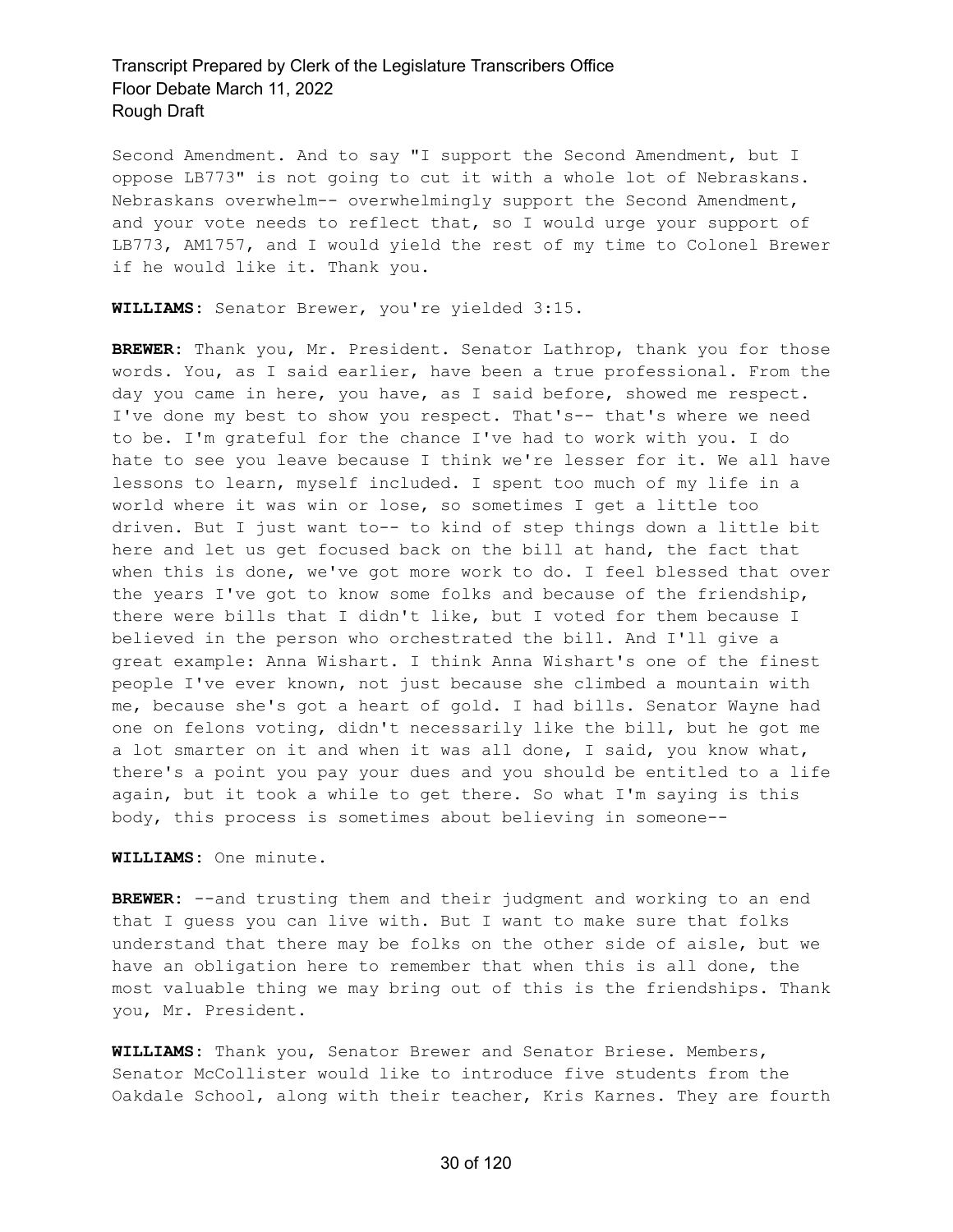graders from Oakdale. They are seated in the north balcony. If you'd please stand and be recognized by your Nebraska Legislature. Returning to debate, Senator Morfeld, you're recognized.

**MORFELD:** Thank you, Mr. President. I-- I want to echo what Senator Lathrop and what Senator Brewer just said, and-- and Senator Patty Pansing Brooks as well. I will tell you that, as I look back on my life, I think serving in this body, quite frankly, will be one of the most rewarding experiences that I've had as an individual. I-- I think, anyway, that I have a lot of life ahead of me, but I think that this has been one of the most unique and honorable experiences that I possibly could have had, and one of the things that people ask me, what's something that would surprise you about the Leg-- what would- is something that would surprise me-- as that person from outside the Legislature, what would surprise me about the Legislature? And the thing that I often tell them is how close we are to many of our colleagues that we hold very strong disagreements with, and I can honestly say that. I have a lot of disagreements with Senator Brewer, but I hold him in high regard for his service to our country, service to our community, and the service to his district, and the same with Senator Cavanaugh and many others. But I also respect that we have very differing views and opinions on important policy issues, and that's the way it should be in a deliberative body. So I'm just as guilty of losing my cool on something that I'm passionate about, and I think pretty much everybody in this body, with the exception of a few people that I know, are also guilty of that as well, and it's because we care about the issues, we care about our constituents, and we came down here because we're passionate about making our community and our state better. Getting back to the topic a little bit, I just want to frame this. The first amendment that is up on Select File is the amendment that would create 20 new crimes. So if this bill advances, that will be the first amendment up and there will be a vote on that amendment. And based on what I can see from the vote count, and I think I'm pretty well versed on the vote count on this issue, that amendment will be adopted if this advances to Select File. That's where we're at, and my understanding is that there was a strong agreement made between the individuals who created that amendment and the sponsor of this bill that that amendment will be adopted. So if this bill advances today, that amendment is the first amendment on Select File, there is no way to filibuster that amendment, there's no way to avoid that amendment. There will be 20 new crimes that are commit-- that are created. In addition, Senator Briese brought up that we're citing dicta from Scalia's argument. It is not dicta that we are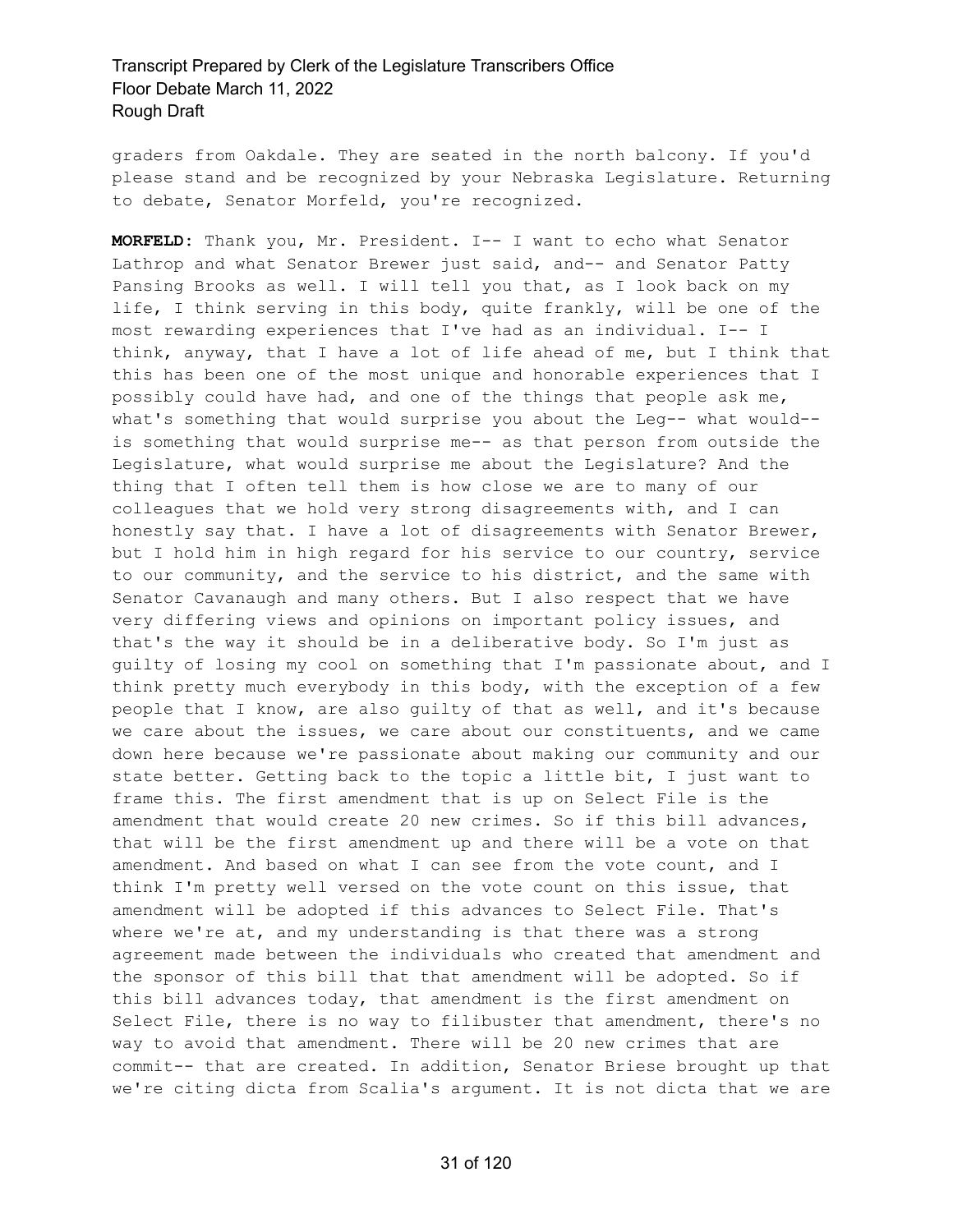citing. It is the holding of the case, and I'm happy to show Senator Briese that. I just want to correct that for the record. I am not citing dicta. I am citing the case and I'm reading from the case, and he's an attorney and he should know that too. Second, when we're talking about respecting the Second Amendment, colleagues, I respect the Second Amendment, and part of respecting the Second Amendment is making it so that we have reasonable rules and regulations around the Second Amendment so that it can imbue respect from other Nebraskans, because if we have amendments and rights with no reasonable rules or regulations around them, it will not imbue respect for those rights. It will diminish those rights by those who are not responsible with them. So I do this out of respect for the Second Amendment--

#### **WILLIAMS:** One minute.

**MORFELD:** --and as somebody who is a proud gun owner myself. This is not me disrespecting the Second Amendment. This is ensuring that we have rules, laws and regulations that allow people to respect those amendments, to respect those rights, and to exercise them in a responsible way, and the Supreme Court precedents, even from more conservative jurists, affirm that. Colleagues, this is a bill that is in search of a solution that is actually going to create a lot more problems. It is going to allow people in our community to go out into our community without the training and knowledge necessary to follow the law and keep people safe. I urge you-- I urge you to please vote no on cloture on this--

**WILLIAMS:** Time, Senator.

**MORFELD:** --and vote no on the bill. Thank you.

**WILLIAMS:** Thank you, Senator Morfeld. Senator Wayne, you're recognized.

**WAYNE:** Thank you, Mr. President. I recall a bill that Senator Geist had where I got on the mike and said, if there was an amendment, I would vote for the bill, and because it was filibustered the amendment never moved up to where I could support the bill. There is an amendment that is on Select File that I do not support. I hope from General to Select, Senator Brewer decides to withdraw that amendment. But as the board reads today, and in fact I had more African Americans reach out to me in the last 24 hours supporting this underlying bill in our community, primarily because they went back and figured out what was said at the-- at the hearing, where OPD pretty much said the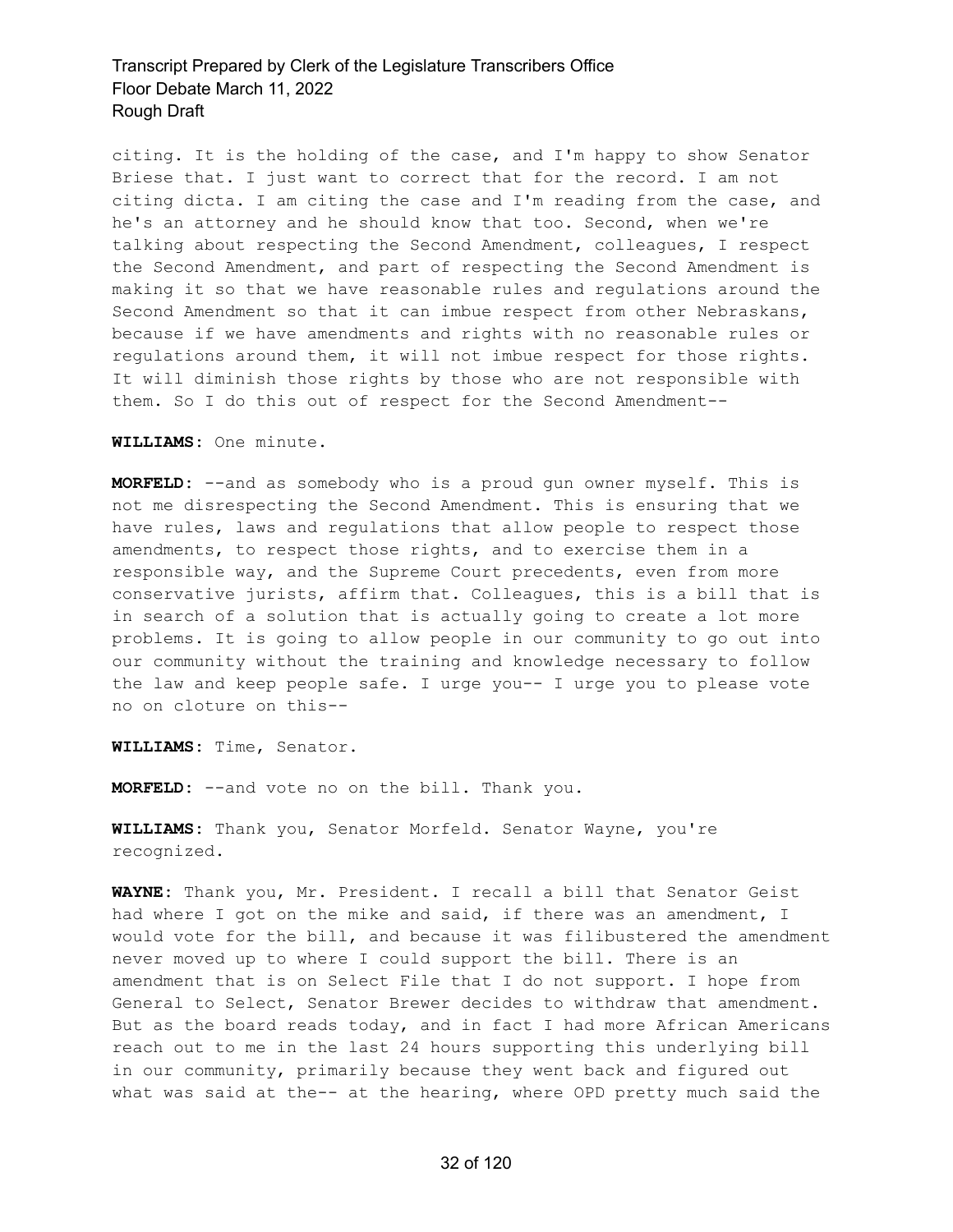reason they can bump up African American students or kids is because of the gun hand [SIC] registration and the city ordinances, but because of the way the bill reads right now on the board, the amendment that I don't like is not there. And on Select round, we'll deal with it on Select round. But the underlying bill, I've said from day one, I've been OK with. I just don't like the proposed amendment. Well, I'm not voting on that proposed amendment today. I may have had a vote on it on Select File. I may not. We'll have to deal with that at Select File. And for all those who might be upset with me in this body about doing that, just remember the DNA bill. Many of you voted for that. It is what it is. I yield the rest of my time to Senator Blood.

**WILLIAMS:** Blood? Senator Blood, you're yielded 3:20.

**BLOOD:** Thank you, Senator Wayne. Thank you, Mr. President. Fellow senators, friends all, what a stressful morning, stressful morning for the presenter, stressful morning for others, and definitely not enough time to express my disappointment. But I will want-- I really want to remind this body and I want to remind our leaders in this body, especially those who sit on the Executive Committee, who sit in a position of power that is their job to lead by example, I like to remind people when people go off the rails here on the floor that there's something called a debate clause, and it provides immunity from civil suits or criminal prosecutions. And really, it's considered absolute, so you can be a total jerk on this mike if it's part-- if it's part of the debate. So if you look at cri-- at-- at the cases, the legal cases, there's something called U.S. v. Brewster. Activities on the mike must be about the legislative process. Standing to purposely humiliate a peer over and over is not part of that process. I listened very closely to what Senator Lathrop has to say, and Senator Lathrop is actually one of the many reasons that I-- I serve in office. I've known since I was in fourth grade I wanted to be a state senator, and I may have been the only person that was in grade school that was watching this on public television then because I thought was so interesting. But I-- I don't understand this us-versus-them narrative. It's already going on at the federal level. It's coming on at the state level. When did it become necessary to purposely humiliate a person in the body over and over and over and over again? I understand during one debate when we might not come to terms, Senator Briese. I have a very long memory. But you don't beat a dead-- dead horse. You don't keep getting up on the mike. You don't keep poking it. You show respect. You walk away. You let it go. Just imagine if we walked away every day with a grudge about how we--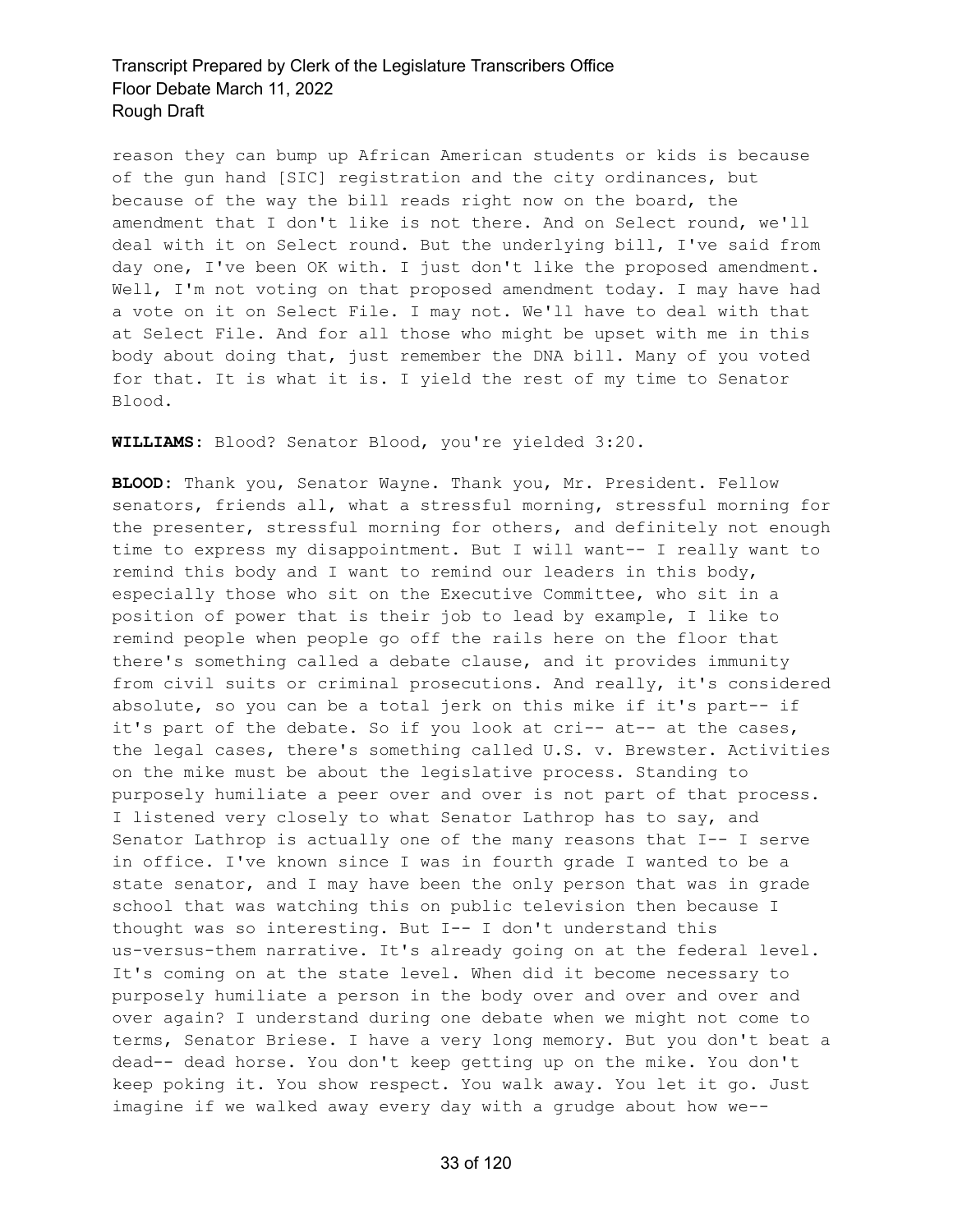**WILLIAMS:** One minute.

**BLOOD:** --didn't agree with somebody. You think it's hard to work here now? Imagine if we carried a grudge every single day when we didn't like what somebody else had to say or what they did. I don't like this body we're in right now. I'm disappointed in many of my peers, and I just want to remind people that you most definitely can speak your mind when you're on this mike and tell people how you feel. But if you do it over and over and over again, it's not about the debate. It's about a personal grudge. Thank you, Mr. President.

**WILLIAMS:** Thank you, Senator Blood and Senator Wayne. Senator Matt Hansen, you're recognized.

**M. HANSEN:** Thank you, Mr. President. So as you might have all caught, both people in the body, people watching, I was the person who filed the adjournment motion. This is the second time I've done something similar to that. I did it once when Speaker Scheer was the Speaker, when Jim Scheer, Senator Scheer, was the Speaker. And the reason I did that there was for the same reason I did it I think two years ago, was there was a point of order being called for on the floor and being ignored and the only way to kind of force a pause is to file some sort of immediate priority motion, such as adjourning or recessing. Upon reflection, maybe a half-an-hour recess might have been the more appropriate thing to choose, but I chose adjourning because I had to think fast and I wanted to get it. That does two things. One is it immediately stops the queue from speaking and, two, it gives the Speaker an opportunity respond. He-- they can decline, but they're the only person allowed to speak to those two motions. And I offered that as a pause because I do think we were getting to a point where I was really worried about our institution, and not necessarily even because of the floor speeches, but because there was a point of order being called for and not being recognized. and that is something that I felt at a minimum should have been-- either the point of order ruled out of order and maybe the Speaker giving her time to reset, or the point of order should be addressed. When a senator is calling for that, that has precedence in our rules, it has precedence in Mason's, like we- we should have-- that should have been something that we addressed. Part of the reason I was willing to adjourn is I was worried that the direction we were going this morning was going to continue to harm this institution. We had multiple speeches, starting yesterday, leading into today, where people are basically laying out campaign attack ads, and that is below the policy debate that I often support or try to support, and that's a concern that I had already. And then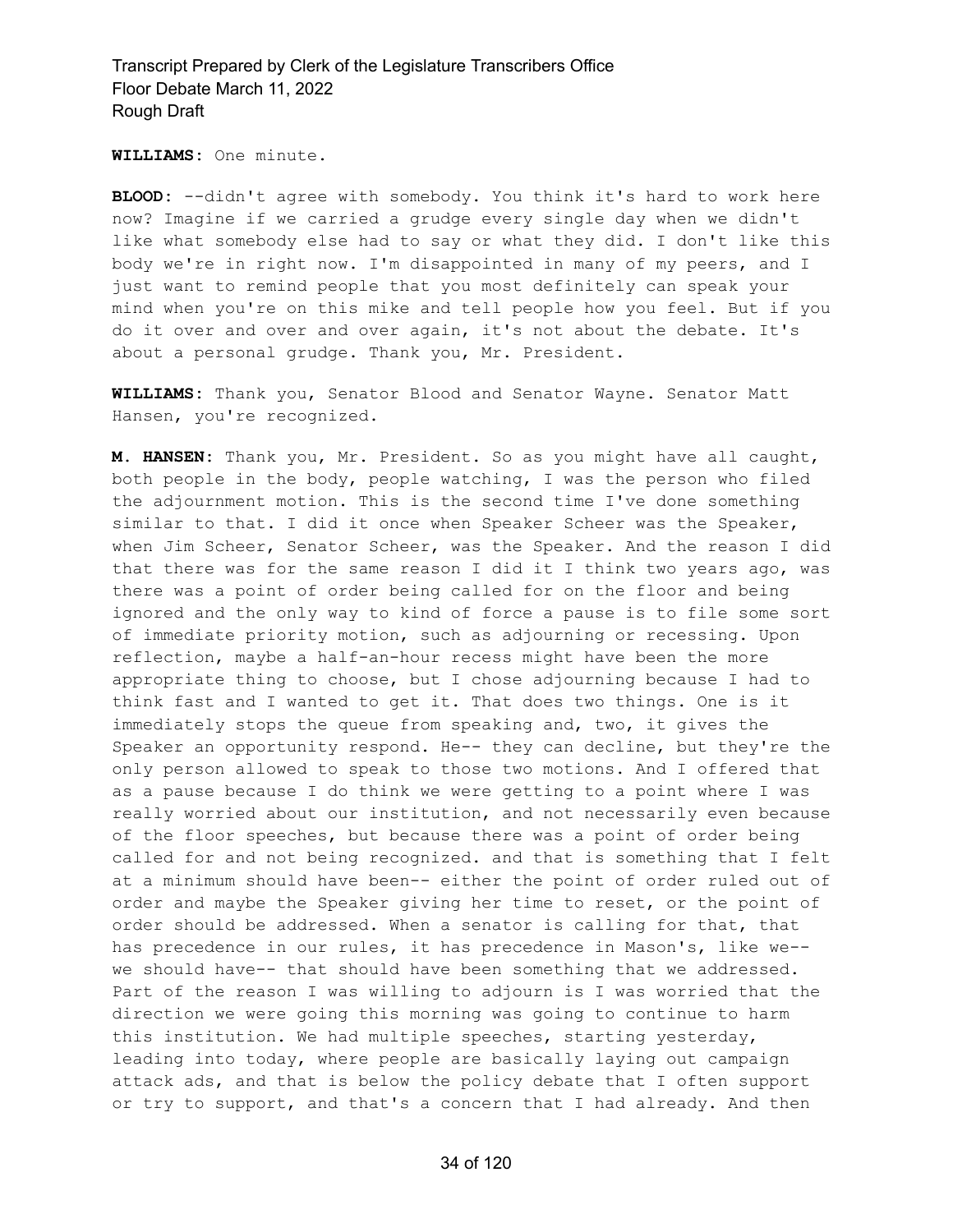to have a point of order not be recognized by the Chair, not be recognized by the Speaker, and have that in issue was concerning to me and I thought the body deserved, at minimum, a pause. I gave Speaker Hilgers a heads up. He acknowledged that, granted like a minute heads up, but I gave him a heads up and he had the opportunity to confer with the Clerk and to address it. We're going to have an opportunity here to get to a vote, I think, relatively soon. This will be one of my last times speaking on the motion. But, colleagues, when we have issues like that where there is somebody trying to have a point of order, I do think it is the obligation of the presiding officer, the Speaker, if they're different people, to at least acknowledge it. Even if you're going to rule the point of order out of order, it would be in fairness to the Speaker then to let them have their time interrupted or maybe give them a little bit of time to extend since they were interrupted. We kind of have to go one way or the other on that, and to have issues like this kind of come up and to have issues about kind of the actual process in our body and what we are and are not going to allow, as has been addressed, is something we're going to have to continue to talk about, is something that I know other senators have worked on, I've worked on, I've talked about. If we want it to just be confined to floor speeches, maybe floor speeches that are even, you know, in the middle of debate and off topic, I understand that. I've spoken to Speaker Hilgers in the past and when I was critical of another senator and he said, you know what, bringing it up in debate is maybe how I want that to be handled. But, colleagues, we as a body have an opportunity to make sure we are protecting the institution and collectively deciding what we want to do. So anyway, that was my thought process on why I filed the adjournment. Know it happened fast. I know I didn't get to talk about it. I know I didn't get to debate it, but that is why I offered that, primarily for the fact that a point of order--

#### **WILLIAMS:** One minute.

**M. HANSEN:** --was called and not acknowledged. Thank you, Mr. President. To just address the final point and get on topic of LB773, there's been people that have been talking about this, about, like, well, when you go to your district, how are you going to tell them this vote? When I go to my district, I will tell them that I think concealed carry will have a permit. I can feel that my district is going to agree with me. I understand your districts might feel different, but when you start talking about my district, like, that's how they're going to say. They're going to say, you know, we-- they're going to say, why did you vote against cloture on LB773? And I said,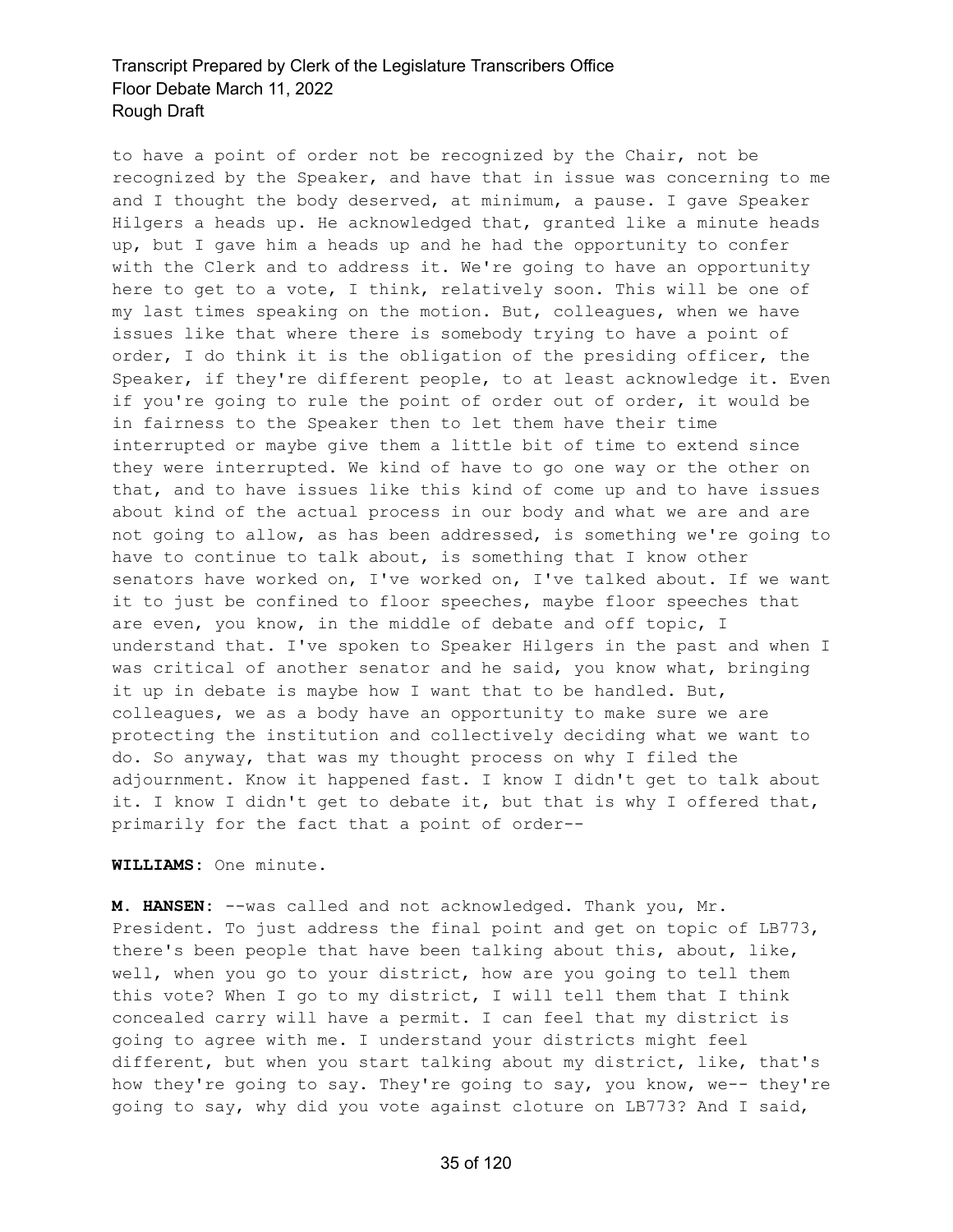because I think you should still have to apply to get a permit to concealed carry. And I believe they'll understand. That's where I've been coming from this whole time. I'm not trying to hide anything. I've acknowledged that I'm willing to vote no on cloture and this- thus it's a filibuster. That's where we're coming from. Thank you, Mr. President.

**WILLIAMS:** Thank you, Senator Hansen. Members, Senator Sanders would like to recognize 45 students and four teachers from Avery Elementary in Bellevue. They are fourth graders. They are seated in the north balcony. Would you please stand and be recognized by your Nebraska Legislature? Returning to debate, Senator Brewer, you're recognized.

**BREWER:** Thank you, Mr. President. We're going to run out of time, and on a filibuster you don't get to close, so we're going to wrap a few things up and call this a close because I won't get another chance to speak on any of this. This has turned into a much different debate than I anticipated. I understand that there are those out there who absolutely, however you want to look at it, whether we call it the Second Amendment or gun rights, have taken it upon themselves to derail this bill. But what is this bill? Well, right now we've got AM1757. How many in this room know what AM1757 is? It's not the devil that everyone's been going to the mike and talking about. Let's- let's read it. This is the white-copy amendment. Number one, it clarifies that we are not authorizing anyone to carry a concealed weapon unless they are at least the age of 21. Number two, it harmonizes the prohibited person definition with other states-- our state and the federal law. That's it. So remember that when you're getting ready to vote on that. We need it. Now back to the base bill, and remember, we didn't get to the amendment because it was purposely filibustered. So what does LB773 do? Again, prohibits persons that are such as felons, perpetrators of domestic violence, and people with mental illness, prohibits persons that are not allowed to be in possession of a firearm by federal law or Nebraska law, doesn't change anything. LB773 does not change the list of locations where you can carry a concealed weapon unlawfully in Nebraska, such as churches, schools, courts. LB773 doesn't prevent businesses or property owners from setting their own rules regarding the carrying of weapons. LB773 does not-- say, does not allow Nebraskans concealed carry. It does- that are felons. It does not change anything with our current concealed carry program. LB773 does not change existing law even though you've been told over and over again it will. LB773 does not change the requirements for citizens to immediately notify law enforcement or emergency responders upon contact. All right, so we've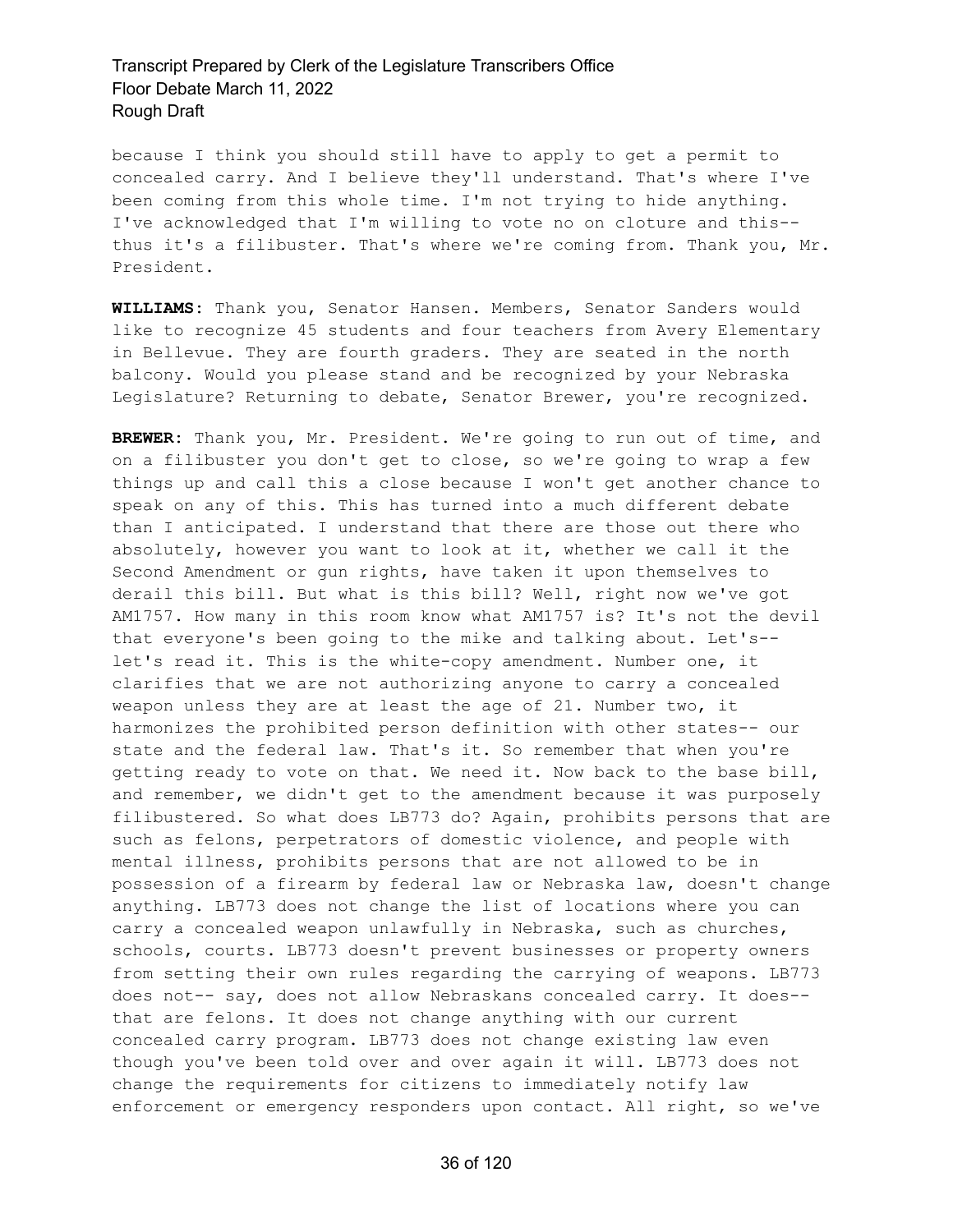gone over what LB773 is. We've gone over what AM1757 is. In a few minutes, we're going to vote on this bill. I don't know how it's going to come out. It has been a lot of pain, a lot of work, and I'm not sure that in the end people are going to step back and say it was worth it. We just shifted a lot of bills off the end of the table because we've eaten all this time, but that wasn't my decision. That was those that decided to filibuster it. So as Senator Hilgers said, don't be crying when we run out of time and your bill doesn't get heard. It could have been. In those eight hours, we could have passed a lot of legislation, but instead the decision was made that it was more worthwhile to filibuster this bill and eat that time up. So we'll see how LB773 comes out, but I will guarantee you, it won't just be this body that is going to have some scars out of this. But when the time comes for all the people that have got to see the last eight hours--

**WILLIAMS:** One minute.

**BREWER:** --of confusion and chaos and lies, we'll see how that works out for those who took it upon themselves to take on this filibuster. Thank you, Mr. President.

**WILLIAMS:** Thank you, Senator Brewer. Senator Geist, you're recognized.

**GEIST:** Thank you, Mr. President. I was hoping to yield my time so that Senator Brewer could close. So in-- since I think enough has probably been said about this bill-- hey, Mr. President, how much time do we have left? I know I have five minutes, but how much time do we have left before--

**WILLIAMS:** 11:07 on the clock.

**GEIST:** Oh. So instead of me just bloviating up here, I will yield my time to Senator Flood.

**WILLIAMS:** Senator, Flood, you're yielded 4:20.

**FLOOD:** Thank you, Senator Geist, members. And I appreciate the conversation this morning, and I have known Senator Lathrop since he started here in 2007 and he will be missed. He has been a true friend to the [RECORDER MALFUNCTION] One of the things that impressed me the most about this debate-- and it has been a debate. There are people with opposing views. But after we've gone through what we went through this morning, when Senator Brewer stood up and complimented several members of this Legislature, I thought that was a true show of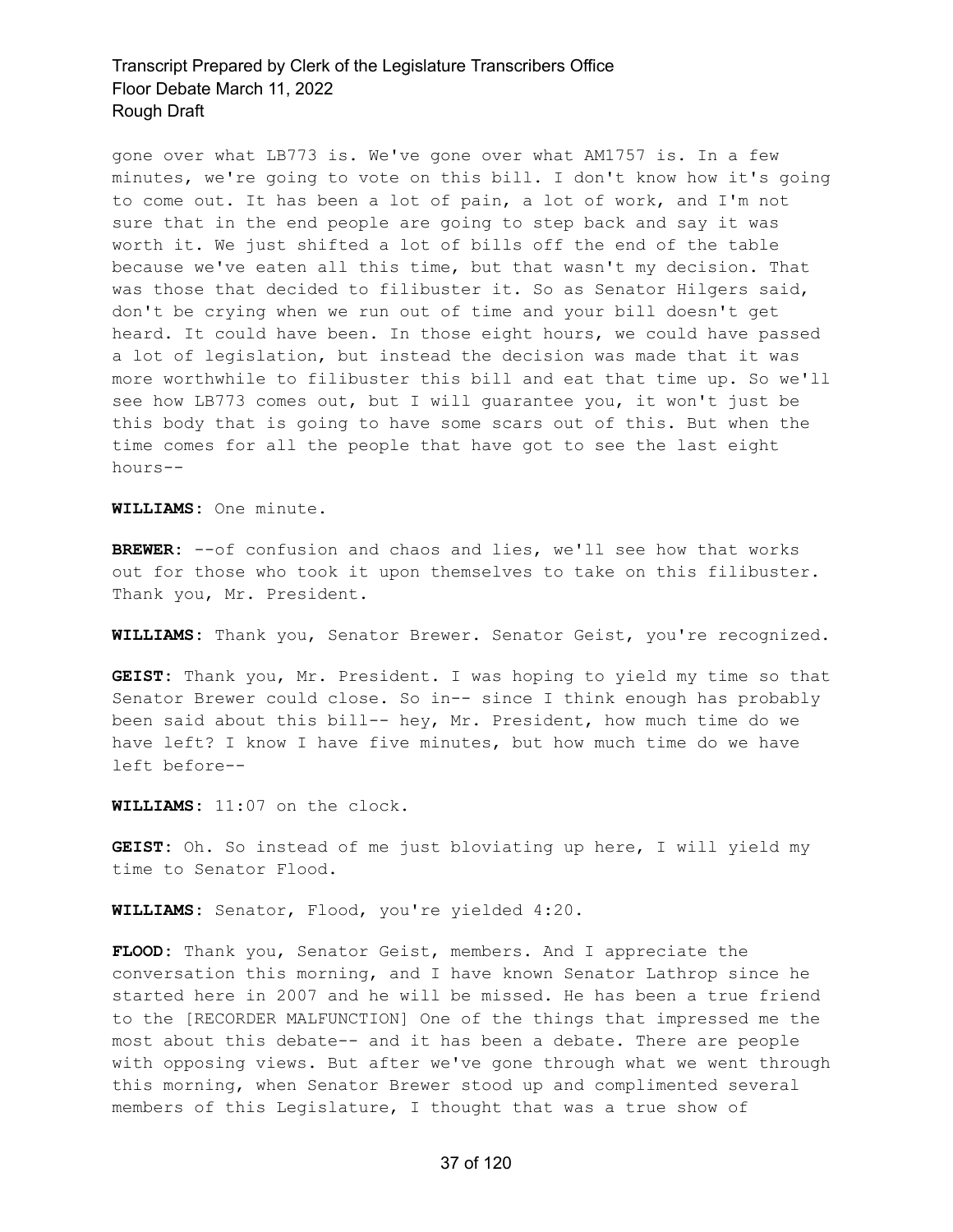statesmanship and it went a long way with a lot of people. And what it reminded me is that, at the end of the day, our goal is to convince our colleagues to vote for the ideas that we think are the best for Nebraska. And when Senator Brewer stood up after a difficult morning, after angst and angriness, he reminded myself, and I think all of us, what we're doing here, and that is we're talking about a bill that removes the permitting requirements for the concealed carry law in Nebraska. I want to thank him for bringing this. There are a lot of constituents of mine that have been asking about this since I first was elected in the November general election in 2004. If you vote for this bill, you will find, I think, as we saw with concealed carry permitting process that went in 2006, that nothing bad is going to happen. The law-abiding citizens will have less hassle to get their ability to carry concealed. They can already open carry. You are not voting, in my opinion, on something that's going to make Nebraska less safe. You are voting to remove the permitting requirement for a concealed carry permit. And Senator Brewer has made a case, I think, that is worthy of your green vote. And if you are questioning this, then give him a green vote on cloture and let's watch what happens on the second round of debate. There's going to be an amendment that comes up first from Senator Brewer that addresses the concerns primarily of the Omaha Police Department union. That means there's an opportunity coming up next on Select File to refine and fine-tune. I found this morning that, doesn't matter how long you've been here, you can always learn, and I learned something very special when Senator Brewer stood up and took the volume down about five notches and complimented those that he's been in opposition with. And I also want to thank Senator Lathrop. I want to thank everybody for their contributions.

**WILLIAMS:** One minute.

**FLOOD:** And I'm very hopeful that this bill advances on General File, fully expecting to have the debate on the amendment that Senator Brewer's bringing forward on Select File. Thank you, Mr. President.

**WILLIAMS:** Thank you, Senator Flood and Senator Geist. Senator Flood, you are next in the queue.

**FLOOD:** Mr. President, I'd yield my time to Senator Brewer.

**WILLIAMS:** Senator Brewer, you're yielded 4:53.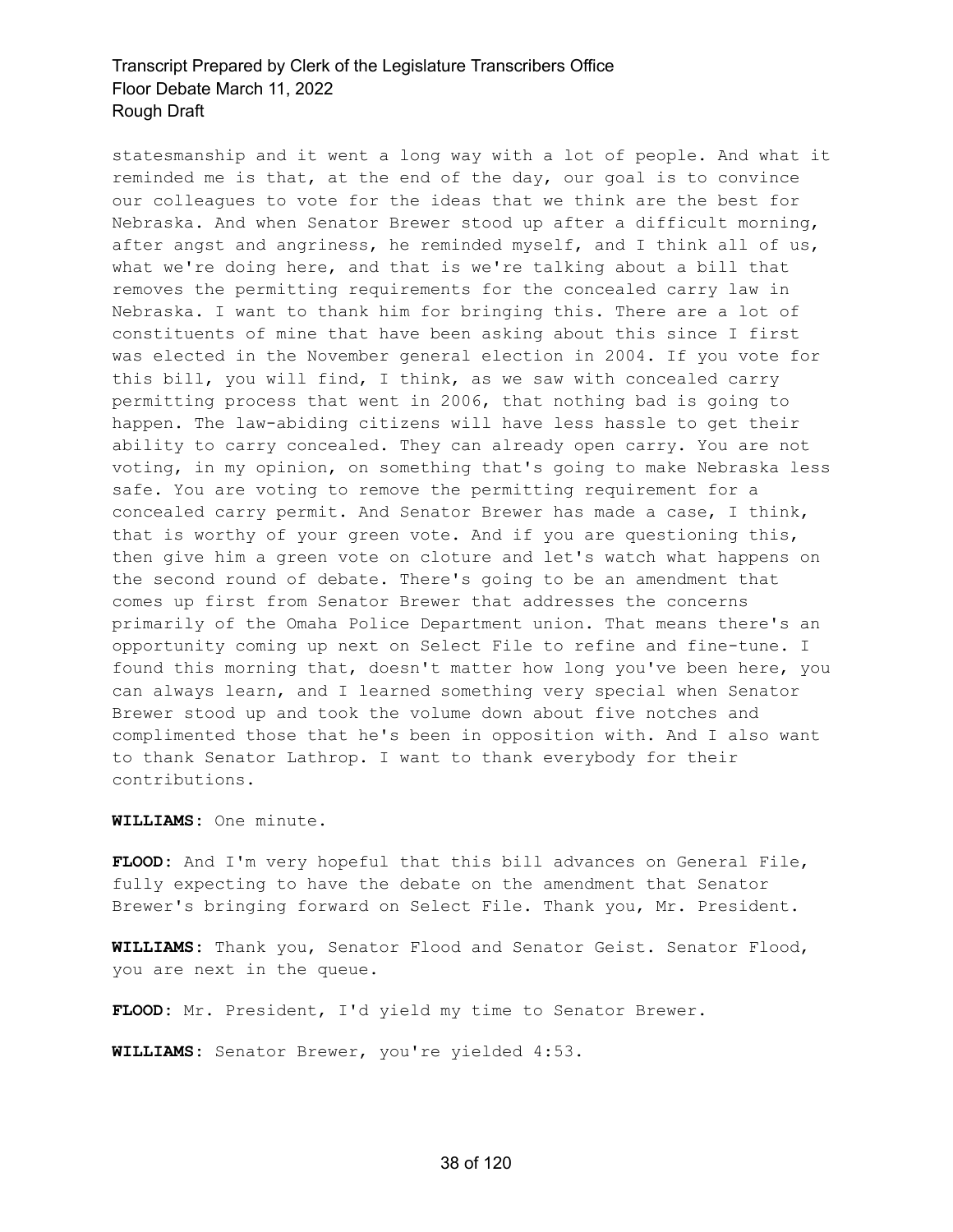**BREWER:** Thank you, Mr. President. I don't know that I deserve any special compliments. I was confronted by one of the other senators this morning, Senator DeBoer come over and in just a open act of asking a question, I may have snapped at her. I am sorry for that. It-- it's not right that we take things as personal as we do, and maybe that's what I was trying to share earlier, that this bill has been a work of six years now. Maybe I'm wearing down and I just want to get it over with. I'm not sure. But I know that a lot of you have gone through a lot of pains to get to this point. You've seen so many emails, had calls and texts that-- and it does at some point wear you down a little. But I know that the ones who are passionate to want to see this be available for them, they're not going to change their passion. If you look at those who fought the hardest to see this bill not make it to this point and lead the filibuster, they were primarily from Lincoln. All right. I get it. The Lincoln Police chief doesn't like it, Lincoln mayor doesn't like it. But we live in a place that's much different outside of Lincoln. We live where we have limited law enforcement. We live in a place where good people know each other, and we don't need to see good people run up on charges because they simply want to be able to carry a gun concealed to protect themselves and protect their family. Have we-- have we forgot about the chaos that happened during the riots, when buildings almost next to the Capitol and the Capitol itself was damaged and we had to stand down our police department to protect the Capitol? Did we forget about that the entire sheriff's department was guarding City Hall and you call 911 and you can't get someone? Take that scenario and move it out in the country and there is not a riot. There's just not cops available. Do not deny the people of Nebraska the opportunity to do the most basic thing and protecting themselves and their family. Thank you, Mr. President.

**WILLIAMS:** Thank you, Senator Briese [SIC]. Mr. Clerk, you have a motion on the desk?

**CLERK:** I do, Mr. President. Senator Brewer would move to invoke cloture pursuant to Rule 7, Section 10.

**WILLIAMS:** It is the ruling of the Chair that there has been a full and fair debate afforded to LB773. Senator Brewer, for what reason do you rise?

**BREWER:** Call of the house, roll call vote, regular order.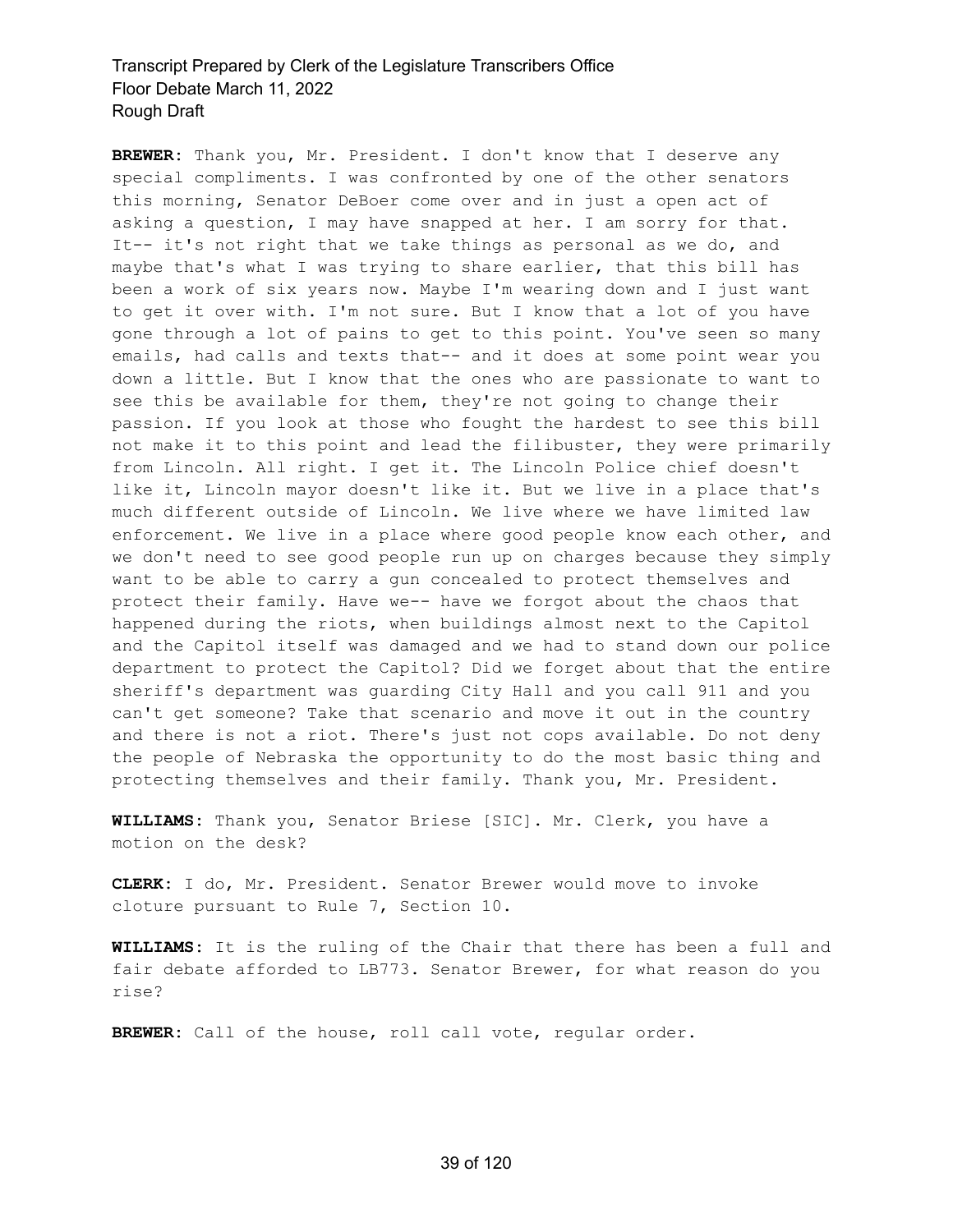**WILLIAMS:** There has been a request to place a house under call. The question is, shall the house go under call? All those in favor vote aye; those opposed vote nay. Record, Mr. Clerk.

**CLERK:** 33 ayes, 1 nay to place the house under call, Mr. President.

**WILLIAMS:** The house is under call. Senators, please record your presence. Those unexcused senators outside the Chamber, please return to the Chamber and record your presence. All unauthorized personnel please leave the floor. The house is under call. Members are all here. Members, the first vote is on the motion to invoke cloture. There has been a request for a roll call vote in regular order. Mr. Clerk.

**CLERK:** Senator Aguilar voting yes. Senator Albrecht voting yes. Senator Arch voting yes. Senator Blood not voting. Senator Bostar voting no. Senator Bostelman voting yes. Senator Brandt voting yes. Senator Brewer voting yes. Senator Briese voting yes. Senator John Cavanaugh voting no. Senator Machaela Cavanaugh voting no. Senator Clements voting yes. Senator Day not voting. Senator DeBoer voting no. Senator Dorn voting yes. Senator Erdman voting yes. Senator Flood voting yes. Senator Friesen voting yes. Senator Geist voting yes. Senator Gragert voting yes. Senator Halloran voting yes. Senator Ben Hansen voting yes. Senator Matt Hansen voting no. Senator Hilgers voting yes. Senator Hilkemann voting yes. Senator Hughes voting yes. Senator Hunt. Senator Jacobson voting yes. Senator Kolterman voting yes. Senator Lathrop voting no. Senator Lindstrom voting yes. Senator Linehan voting yes. Senator Lowe voting yes. Senator McCollister voting no. Senator McDonnell voting yes. Senator McKinney not voting. Senator Morfeld voting no. Senator Moser voting yes. Senator Murman voting yes. Senator Pahls voting yes. Senator Pansing Brooks voting no. Senator Sanders voting yes. Senator Slama voting yes. Senator Stinner voting yes. Senator Vargas voting no. Senator Walz not voting. Senator Wayne voting yes. Senator Williams voting yes. Senator Wishart not voting. Senator Blood voting-- Senator Blood voting yes. Just a sec, Vick, please, just a second. Senator Blood voting yes. Senator Day-- Senator Day voting yes. Senator McCollister voting-- changing from no to yes. 35 ayes, 9 nays, Mr. President, on the motion to-- I'm sorry? Oh, my-- my mistake, Senator. Better now, right? OK, thanks. 36 ayes, 9 nays, Mr. President, on the motion to invoke cloture.

**WILLIAMS:** The motion to invoke cloture is adopted. Members, the next vote is on the motion to bracket the bill, introduced by Senator Morfeld. All those in favor vote aye; those opposed-- there's been a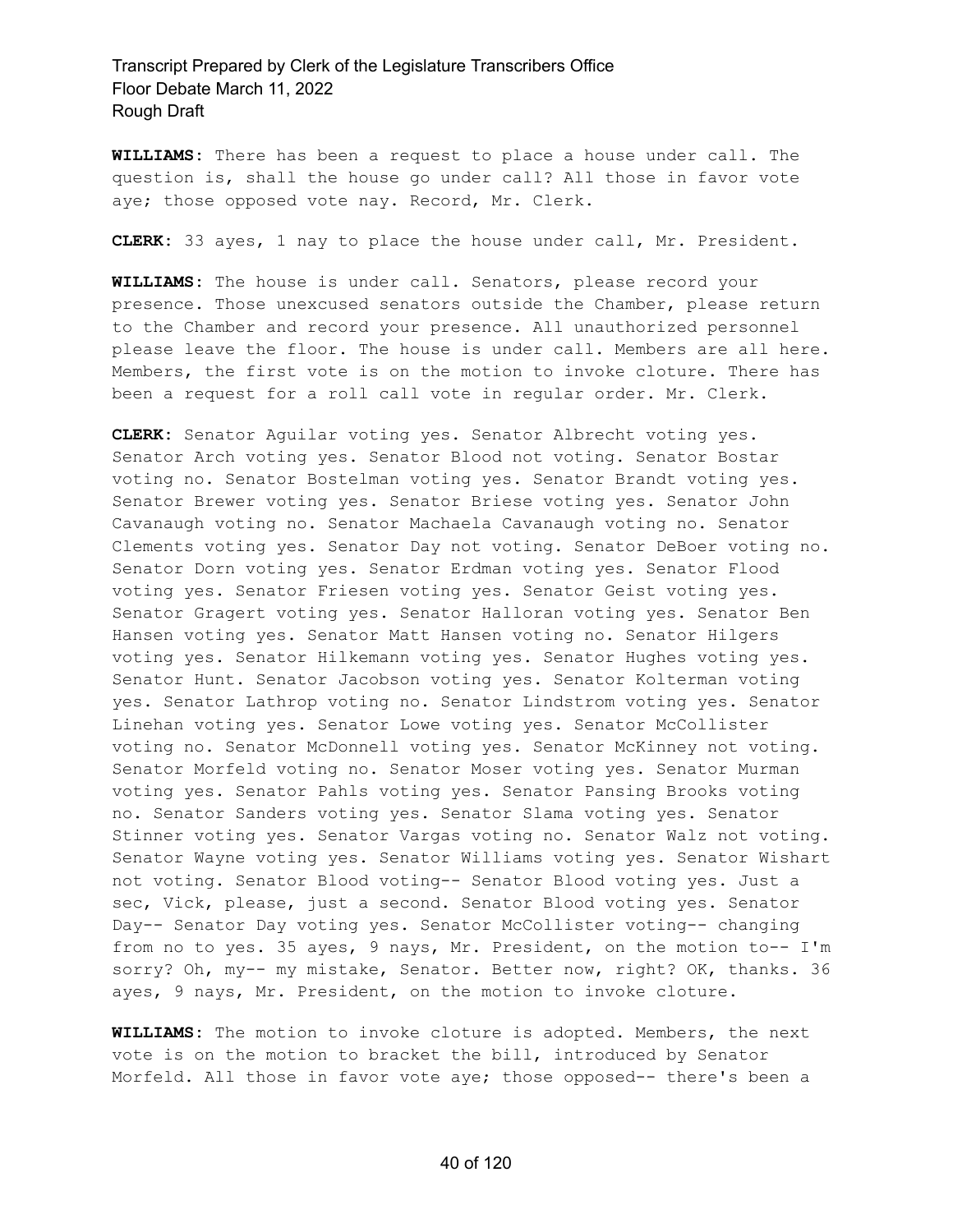request for a roll call vote. Is that in regular order? Roll call vote in regular order. Mr. Clerk, call the roll.

**CLERK:** Senator Aguilar voting no. Senator Albrecht voting no. Senator Arch voting no. Senator Blood voting no. Senator Bostar voting no. Senator Bostelman voting no. Senator Brandt voting no. Senator Brewer-- Senator Brewer voting no. Senator Briese voting no. Senator John Cavanaugh voting yes. Senator Machaela Cavanaugh voting yes. Senator Clements voting no. Senator Day voting no. Senator DeBoer voting no. Senator Dorn voting no. Senator Erdman voting no. Senator Flood voting no. Senator Friesen voting no. Senator Geist voting no. Senator Gragert voting no. Senator Halloran voting no. Senator Ben Hansen voting no. Senator Matt Hansen voting yes. Senator Hilgers voting no. Senator Hilkemann voting no. Senator Hughes voting no. Senator Hunt. Senator Jacobson voting no. Senator Kolterman voting no. Senator Lathrop voting yes. Senator Lindstrom voting no. Senator Linehan voting no. Senator Lowe voting no. Senator McCollister voting no. Senator McDonnell voting no. Senator McKinney voting no. Senator Morfeld voting yes. Senator Moser voting no. Senator Murman voting no. Senator Pahls voting no. Senator Pansing Brooks voting no. Senator Sanders voting no. Senator Slama voting no. Senator Stinner voting no. Senator Vargas voting no. Senator Walz not voting. Senator Wayne voting no. Senator Williams voting no. Senator Wishart voting no. 5 ayes, 42 nays on the motion to bracket the bill.

**WILLIAMS:** The motion is not adopted. Members, the next vote is on the adoption of AM1907. All those in favor vote aye; those opposed vote nay. Have all voted? Record, Mr. Clerk.

**CLERK:** 6 ayes, 33 nays on the adoption of Senator Cavanaugh's AM1907.

**WILLIAMS:** The amendment is not adopted. Members, the next vote is on the adoption of AM1757. All those in favor vote aye; those opposed vote nay. Have all voted? Record, Mr. Clerk.

**CLERK:** 39 ayes, 2 nays, Mr. President.

**WILLIAMS:** The amendment is adopted. Members, we will now be voting on the advancement of LB773 to E&R Initial. All those in favor vote aye; those opposed vote nay.

**FLOOD:** Roll call vote.

**BLOOD:** Reverse order.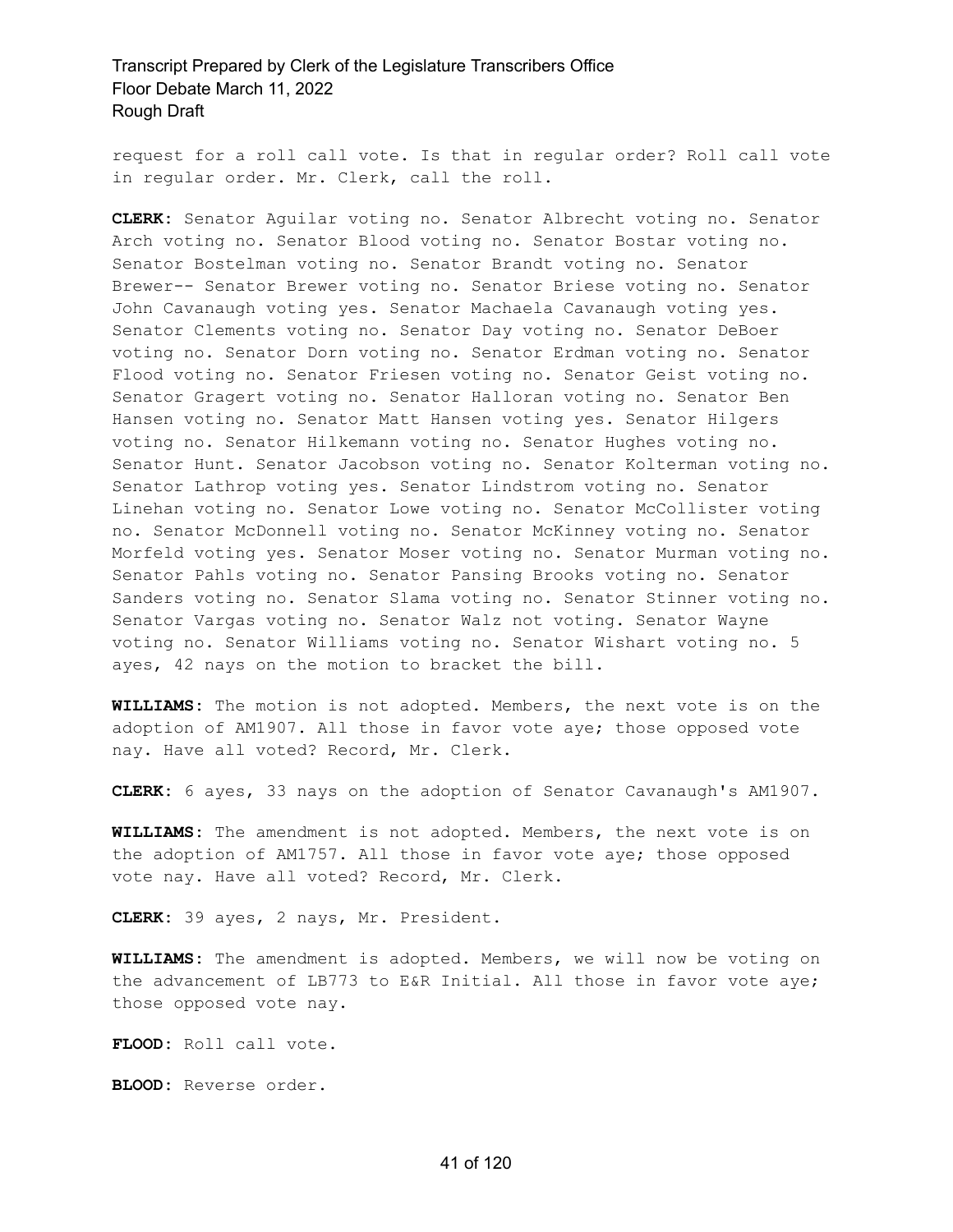**WILLIAMS:** There's been a request for a roll call vote in reverse order. Reverse order was called for first. Roll call vote in reverse order, Mr. Clerk.

**CLERK:** Senator Wishart not voting. Senator Williams voting yes. Senator Wayne voting yes. Senator Walz not voting. Senator Vargas voting no. Senator Stinner voting yes. Senator Slama voting yes. Senator Sanders voting yes. Senator Pansing Brooks voting no. Senator Pahls voting yes. Senator Murman voting yes. Senator Moser voting yes. Senator Morfeld-- Senator Morfeld voting no. Senator McKinney not voting. Senator McDonnell voting yes. Senator McCollister not voting. Senator Lowe voting yes. Senator Linehan voting yes. Senator Lindstrom voting yes. Senator Lathrop voting no. Senator Kolterman voting yes. Senator Jacobson voting yes. Senator Hunt. Senator Hughes voting yes. Senator Hilkemann voting yes. Senator Hilgers voting yes. Senator Matt Hansen voting no. Senator Ben Hansen voting yes. Senator Halloran voting yes. Senator Gragert voting yes. Senator Geist voting yes. Senator Friesen voting yes. Senator Flood voting yes. Senator Erdman voting yes. Senator Dorn voting yes. Senator DeBoer voting no. Senator Day voting yes. Senator Clements voting yes. Senator Machaela Cavanaugh voting no. Senator John Cavanaugh voting no. Senator Briese voting yes. Senator Brewer voting yes. Senator Brandt voting yes. Senator Bostelman voting yes. Senator Bostar voting no. Senator Blood voting yes. Senator Arch voting yes. Senator Albrecht voting yes. Senator Aguilar voting yes. 35 ayes, 9 nays, Mr. President, on the advancement of LB773.

**WILLIAMS:** LB773 advances. Mr. Clerk, for items.

**CLERK:** Raise the call.

**WILLIAMS:** Raise the call. Mr. Clerk for items.

**CLERK:** I'm fine right now, Mr. President. Thank you.

**WILLIAMS:** OK. Mr. Clerk, we'll move to Final Reading. Members should return to their seats in preparation for Final Reading. Mr. Clerk, the first bill is LB767. Members, please return to your seat for Final Reading. Mr. Clerk, the first vote is to dispense with the at-large reading. All those in favor vote aye; those opposed vote nay. Record, Mr. Clerk.

**CLERK:** 37 ayes, 5 nays, Mr. President, to dispense with the at-large reading.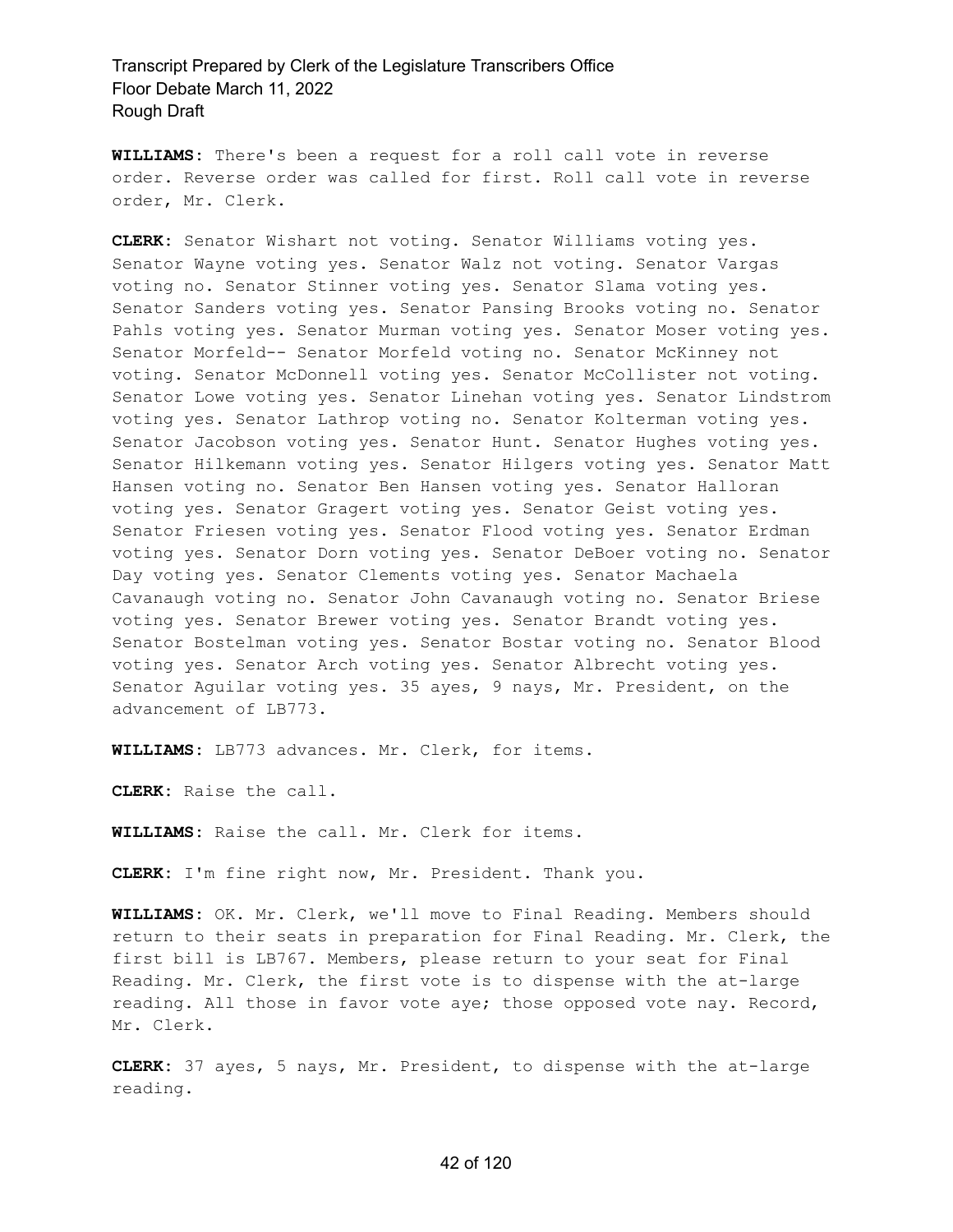**WILLIAMS:** The at-large reading is dispensed with. Mr. Clerk, please read the title.

**CLERK:** [Read title of LB767.]

**WILLIAMS:** All provisions of law relative to procedure have been complied with, members, the question is, shall LB767 pass? All those in favor vote aye; those opposed vote nay. Record, Mr. Clerk.

**CLERK:** Voting aye: Senators Aguilar, Albrecht, Arch, Blood, Bostar, Bostelman, Brandt, Brewer, Briese, Cavanaugh, Cavanaugh, Clements, Day, DeBoer, Dorn, Erdman, Flood, Friesen, Geist, Gragert, Hansen, Hansen, Hilgers, Hilkemann, Hughes, Jacobson, Kolterman, Lathrop, Lindstrom, Linehan, Lowe, McCollister, McDonnell, McKinney, Morfeld, Moser, Murman, Pansing Brooks, Sanders, Slama, Stinner, Vargas, Walz, Wayne, Williams, and Wishart. Voting nay: none. Senator Pahls voting yes. Senator Hunt not voting. 48 ayes, 0 nays, 1 excused not voting, Mr. President.

**WILLIAMS:** LB767 passes. We'll now proceed to LB760. Mr. Clerk for a motion.

**CLERK:** I have a motion on the desk, Mr. President. Senator Wayne would move to return the bill for a specific amendment.

**WILLIAMS:** Senator Wayne, you're recognized to open on your motion.

**WAYNE:** Thank you, Mr. President. Colleagues, I wasn't planning on talking today, but I don't know, in church, they say the Holy Ghost brings you to speak sometimes, but-- looking at the budget, I'm beyond disappointed so I'm going to mention it today and we're going to figure out the fallout from here and we'll just get ready to go on Monday. When I look at the Cash Reserve Fund transfers on page 3, out of \$513 million, north and south Omaha will get to share with Lincoln \$20 million out of \$513 million. Some of the areas that are the hardest hit, some of the poorest areas, some of the most neediest areas, some of the most neglected areas in Nebraska is left behind again. To make insult to injury, you look just a couple of lines up, you see rural workforce housing gets \$30 million and urban only gets \$20 [million]. I've played nice all session. I've worked, I've tried, but this isn't a moral document. I term this document "beautiful lies." We say we care about people, we say we're going to invest in people. LB703, innovation agriculture facility, we say we're an ag state, but we don't even have a veterinarian school. So there will be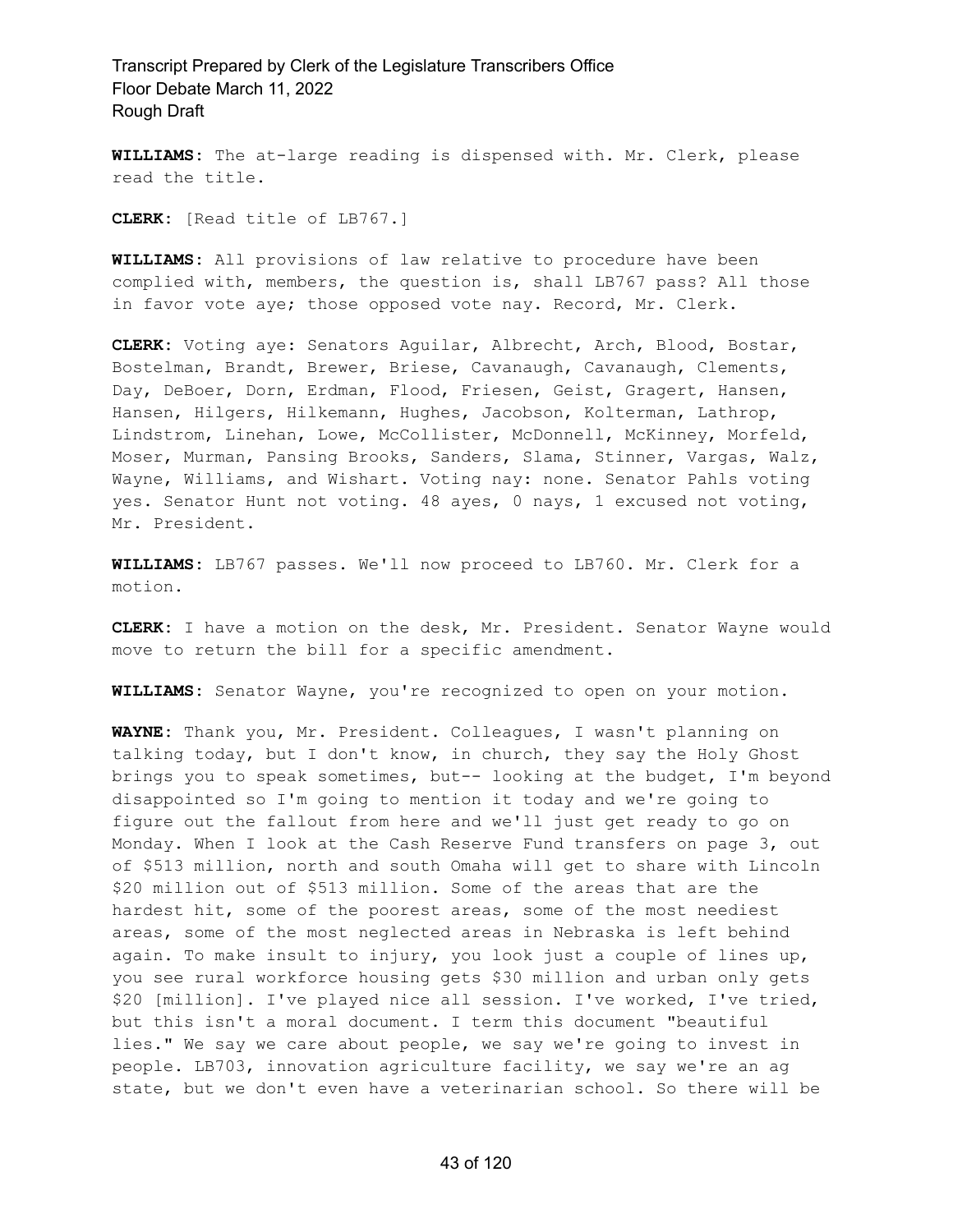an amendment to make that into a veterinarian school or we just got to eliminate it altogether. We're investing more money in the trails and parks than we are in the people in north and south Omaha, but we're just supposed to take that. The World-Herald came out with an article that said there are four census tracts that puts 20 percent of African American males incarceration; \$175 million is set aside for a prison. But hopefully, just hopefully, we can get a carve-- a little bit of that \$20 million into those census tracts while we duke it out with Lincoln over affordable housing. We're putting \$50 million into rural projects that I actually supported and helped Senator Groene write. But now we're going to throw a different-- \$50 million in. What study was done on that? What feasibility study was done? What business plan was done on that \$50 million? Because when Senator McKinney and I come up with a plan, we got to go-- another year and create another committee that we can fund to create a plan just to make everybody feel comfortable. Why, out of the \$513 million, how many plans were presented with feasibility studies done with actual data presented that we're going to spend? North Omaha has over 40 plans that I can show you every day. If you look at the plan we put out, it actually has footnotes on every page. Data actually comes from the state of Nebraska, but that's not good enough for this body. We got to have another STAR WARS Committee just to study north Omaha so we can come back and ask for some money later down the road. What feasibility study was done for the rural \$50 million? None because I helped write the damn bill. But we have no problem doing that. Irrigation fund, let's just throw money at that. What feasibility study has been done? What data supports that? If somebody wants to put your light and tell me, great, but it's for rural and it's irrigation, hey, we're all going to support it. STRATCOM military, military base development sounds great. How many jobs are going to be done? I read in the paper. But you know why I know we're putting more trails and parks over people? It's because the other portion of that bill is going to a golf course and trails to help beautify the area. And you add the \$8.3 million for trails across Nebraska, we put more money in this budget into trails than we did in north and south Omaha. And you wonder why our community feels that we're left behind. That's very true. Well, we can go line by line. We're going to have plenty of time. I'm looking at the cash transfers. Extra cash of \$500 million, we're putting \$15 million in a cancer research project. More money to the university, great, great medical center, great; not benefiting north Omaha, South Omaha. If this is a moral document, Senator Lathrop, I have no in the hell-- idea what the hell I'm doing down here. And I know there's going to be deals cuts; usually I'm a part of them. But this-- by the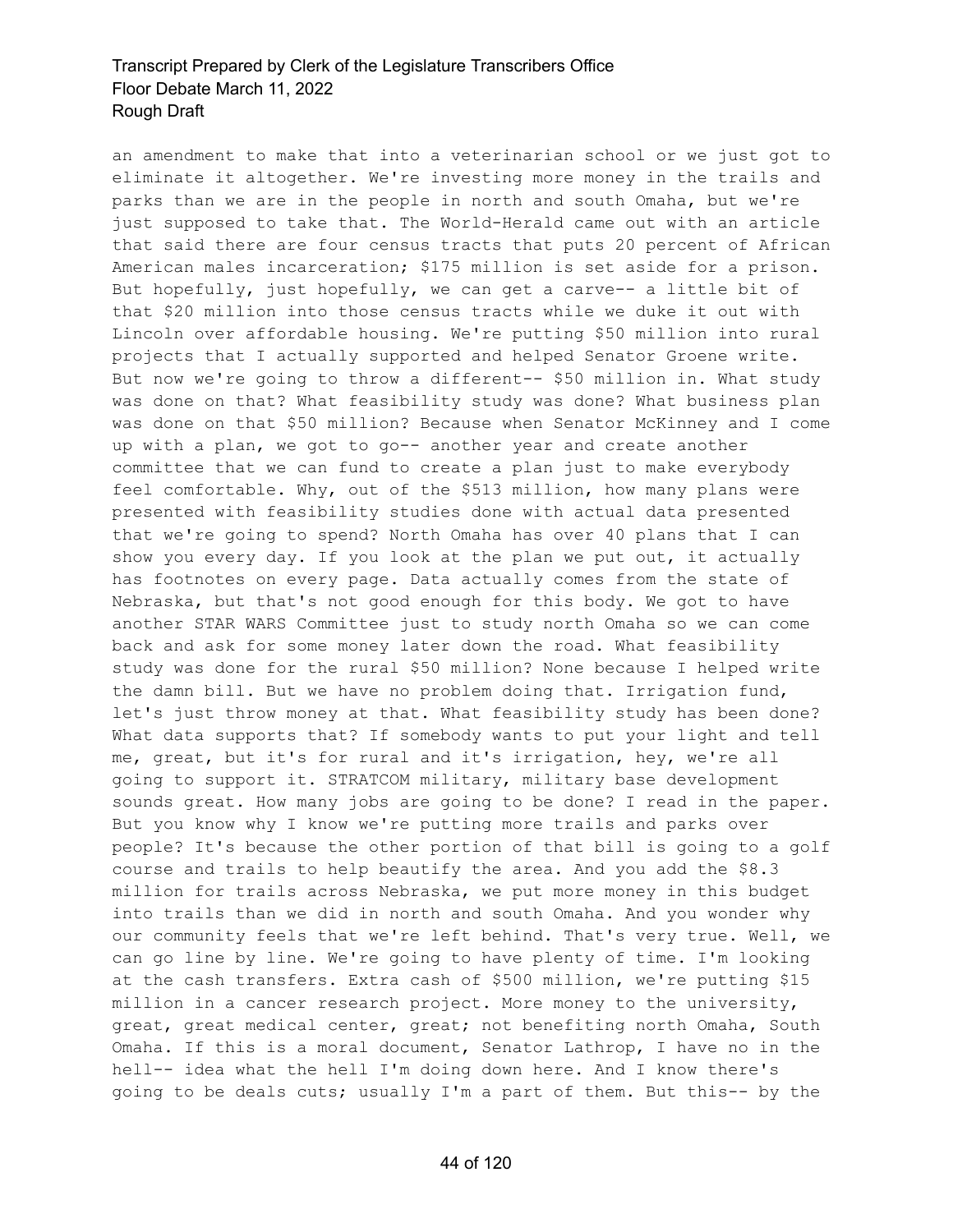end of Monday, there will be probably 140 amendments filed, not just on budget, on every bill. It's not a threat. It's not anything, but it's the only tool I got to fight for my community because clearly working behind the scenes and trying to talk to people and work with people didn't work. I told Senator McKinney the worst thing that could happen in your first two years is we have money. Because our first four years, we didn't have money, so we all just kind of survived, especially the first year when we had to cut \$1 billion. If you had a fiscal note of over \$100,000, it couldn't even come out of committee, so you never really knew where everybody's priorities were. There were always the social issues. There was always a gun bill, LB68, but anything about actually where we're going to put money and where we're going to invest in this state, we didn't have it the first four years, so actually everybody got along. This is our first year where we've really got significant dollars. And if this is the budget that Nebraska is putting out, then every chamber survey is 100 percent correct. Nebraska is not for black people because every chamber survey for the last ten years has said black and brown people feel like they are not a part of this community and they are looking to leave. And they do and that's exactly what this budget says. And if you want to argue the merits, then challenge me on the record and let's go through it because I just spent all morning looking at every bill that you're including in this budget and it's fundamentally wrong. I noticed nobody hit their lights. Well, I think Hansen did. Our most population is-- we're fighting Senator Hansen over \$20 million for affordable housing and rural gets \$30 [million]. You couldn't even divide it up. Give us all-- each \$25 [million]. It always has to be a little extra. I don't think people realize how hard it is to be down here and the things that you have to do that's different. I remember our colleagues getting up talking about risk-- DeBoer about when people may look or think a certain way because you're a female. We carry that burden every day of how to bring up bills, when to bring up bills, how to talk to people about bills. We spent hours talking about redlining. None of that matters. So now we came back with a business case and that's still not good enough.

**WILLIAMS:** One minute.

**WAYNE:** I'll take north Omaha project's economic impact to every one of these projects on here. The dollars we could bring in, the feasibility study is done; almost \$1 billion in the first year, but we don't invest. We put profits over people and now we're putting trails over people. Thank you, Mr. President.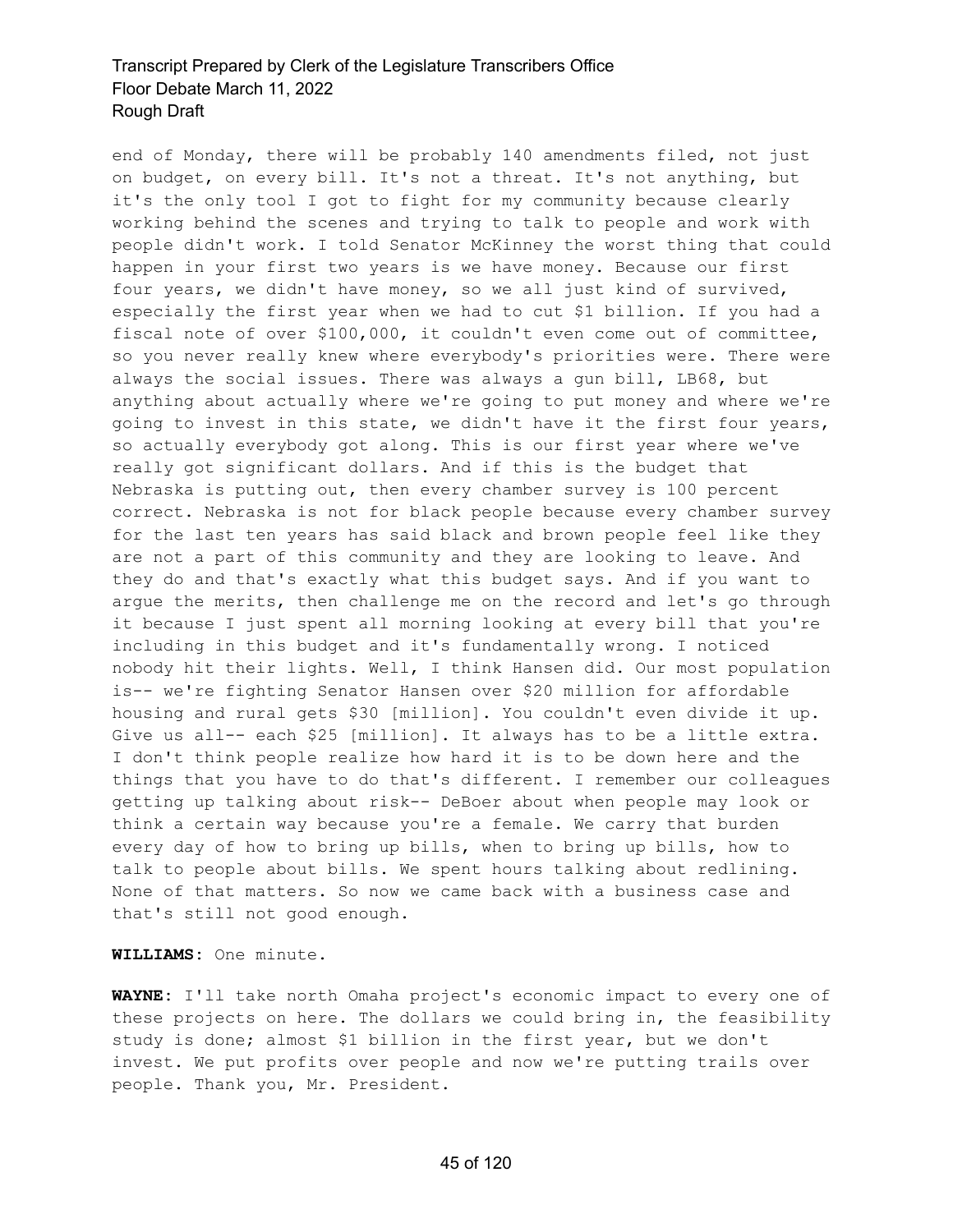**WILLIAMS:** Thank you, Senator Wayne. Senator Matt Hansen, you're recognized.

**M. HANSEN:** Thank you, Mr. President. I did want to get up and stand and to agree with Senator Wayne about priorities. Seeing that notion, especially the, the state's investment into housing, we are seeing the need all across the state and I had a bill that was using the federal ARPA dollars, so I understand it's not in this and may have an opportunity that would have given an equal amount to both the Rural Workforce Housing Fund and the Middle Income Housing Fund, which one of those funds is for cities over 100,000, one is for cities less, so it's the whole state and I gave them the equal amount. And at the hearing-- I give an equal amount and I gave the equal amount of \$50 million. And at the hearing, we had heard from advocates from everywhere that was we can have such a housing need, just on housing alone, we could spend all of that money in a heartbeat and still have needs to go. Looking forward, certainly, I do think any investment in housing particularly, as well as anything else for Lincoln and Omaha, is a huge priority of mine. And I do think when we talk about the rural/urban split in this body, you can look at a list like this and see where some of these projects are. I know some are Sarpy County and some are some other areas that are urban as well, but just looking at Lincoln and Omaha, that is stark. And Senator Wayne, I was mulling this over. I saw your tweet right before your light came on and I was already looking at that. The other thing I wanted to address and since I'm on the mike-- I was planning to address it later. I was going to file a motion, but one of the last things that was said in LB773 was simply incorrect and I kind of wanted to state it clearly for the record. It was said that on the night the Capitol was damaged in 2020, that the police were ordered to stand down, that law enforcement was ordered to stand down. That is not true. I have met with city officials. I've met with people who were protesting. There is nobody who was here in Lincoln that night who thinks law enforcement wasn't there. I have no idea if that's a reference to a very specific tactical thing of a location or which corner of the block they were standing on. Maybe that could be provided for the record, but there were certainly law enforcement protecting the Capitol. There were certainly law enforcement in Nebraska, in Lincoln on those nights. And so to say that they was some sort of order for them to leave or not be there is simply untrue. So combined, that's all I have. Thank you, Mr. President.

**WILLIAMS:** Thank you, Senator Matt Hansen. Senator McKinney, you're recognized.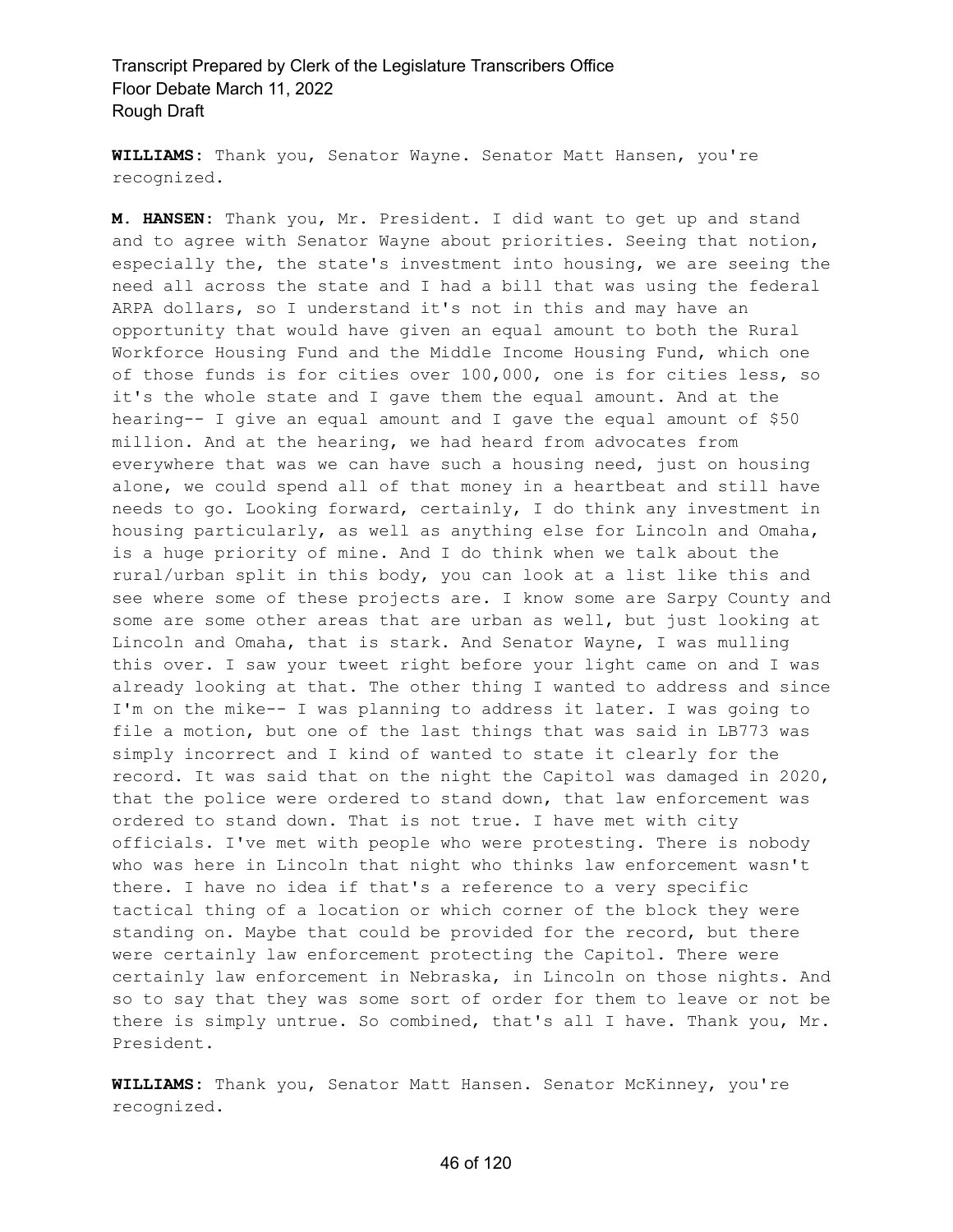**McKINNEY:** Thank you, Mr. President. And looking at the Cash Reserve Fund, one thing that sticks out to me that y'all probably won't be surprised that I am opposed to or even just the idea, I see-- although it says in the budget that the money can't be expended, I still think that if we have a \$175 million, \$175 million just should be spent on the people of Nebraska, not on building a prison ever. I don't think it ever should be considered. Also looking at \$50 million for a YRTC project in Kearney, all together, that's \$190 million going to basically incarcerating adults and youth in, in our state. And, and that's an issue, especially when all the time we, we have to get questions of you sure that's much money? What are y'all going to do with that? Are you sure? Are you sure? What do you think? Couldn't you guys just take this? No, not when the state is showing us that they're willing to invest close to \$200 million into incarceration. Why can't we invest \$450 million into people and in-- and improving communities? That's what we should be doing. That's what this budget should be saying and it really doesn't say that. And I know it says we're setting the money aside for the prison. I still think somebody is going to have a wild idea to try to pull it out this year and I wouldn't be surprised, which is why I'm hopeful that once we go through the budget process, there is a real commitment to right the wrongs of the past, innovate our state, and start prioritizing people over locking people up. We had a whole debate for the past couple of days about an amendment for basically the Omaha Police Officers Association and that was the hiccup. If they didn't have that amendment, I think we wouldn't have went eight hours. We wouldn't have wasted eight hours. But no, the Omaha police wants an amendment to continue to do business as usual and disproportionately target people in my community. But the state, as of now-- I haven't seen it yet. I'm hopeful. I'm still being optimistic-- doesn't really have a commitment to my community like I, like I think we should. If we're here to represent all Nebraskans, we need to make sure all Nebraskans are treated properly. We need to make sure that all Nebraskans have an equitable opportunity at the good life. That's what we have to do and we shouldn't have to keep standing up, explaining, explaining, explaining when people are throwing bills out and getting millions and don't have to explain a dime, just, oh, I introduced a bill. You don't have to have a brief for, for the money. You don't have to go another year and do a committee to do a bunch of studies. No, nobody has to do that, but the senators from north and south Omaha and that's the problem and we really need to think about that. Thank you.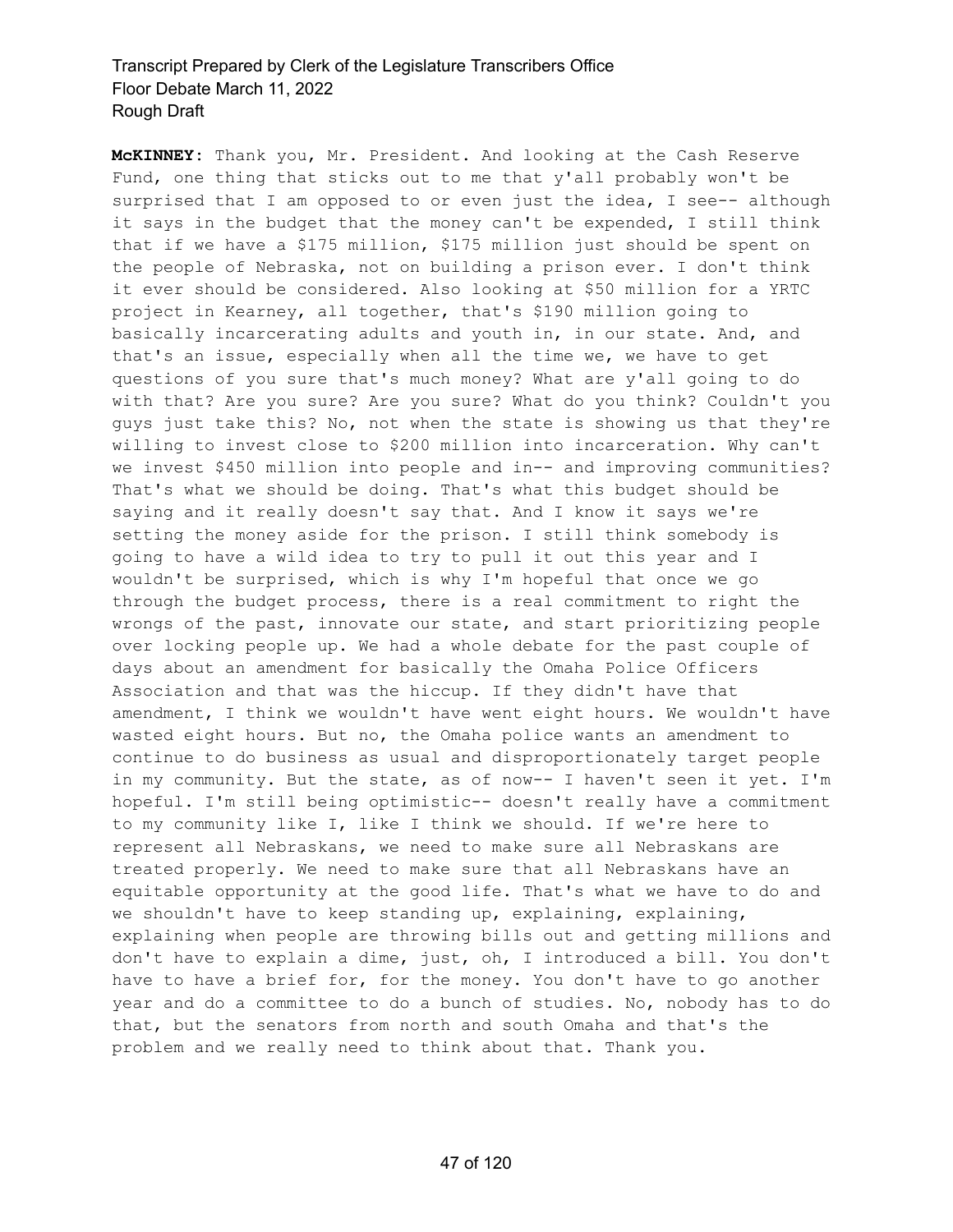**WILLIAMS:** Thank you, Senator McKinney. Senator Kolterman, you're recognized.

**KOLTERMAN:** Thank you, Mr. President. Good morning, colleagues. I rise to talk a little bit about the process that we're, we're up against here. I completely understand the concerns, taking a look at the budget that we have in front of us, but the reality is we have another budget that's yet to come with \$1 billion worth of potential outcome. We listened to 125 hours of testimony. We listened to 95 bills on just ARPA themselves. And I have talked to Senator Wayne and he knows that I'm very supportive of what they're trying to do in north Omaha and I believe our committee is as well, but we just got done with hearings last week. And we as a committee are trying to figure out how do we prioritize the 95 bills that we listened to and give 100-- or give \$1 billion away until the bulk of the people-- 75 percent of the people aren't going to get the other \$3 billion that they asked for. It's a challenge. We're putting all this into a 60-day session. We've got two budgets to deal with. We've got the prison reform to deal with. We've got, we've got the, the idea that Senator Lathrop's got, his bill, LB920. We've got income tax. There, there's just tons of things coming our way. And, and I'm here to tell you, I'm, I'm the youngest one on the Appropriations Committee and I'm defending what we're trying to do here simply because of the process. The Appropriations Committee is going to meet from 3 p.m. to 5 p.m. tonight. It's the first time we can all get together and really talk about ARPA. We're going to meet tomorrow. And if we have to meet on Sunday, we're going to meet on Sunday and we've got-- we've been meeting at noon every day, from 12 p.m. to 1:30 p.m., to try and figure out our budget as well as ARPA funds. And we've had eight committee hearings a day. So I completely understand where Senator Wayne's coming from, Senator McKinney, but we're only looking at, in my opinion, half the equation. Give us an opportunity to finish this up. I think people will be pleasantly surprised. I would also say there's going to be a lot of disappointments. My communities as well are going to be disappointed. Everybody's not going to get everything they asked for because when you have \$1 dollars to give away and you got \$4 billion worth of asks, people are going to be turned down. It's plain and simple. It's dollars and cents. I, for one, do want to see what Senator Wayne and Senator McKinney have put together come to fruition. And I think that opportunity will exist, but give us an opportunity to finish the job. I think we'll have a bill ready for you next week, but it's going to take all weekend to get it done. We've got a committed committee. So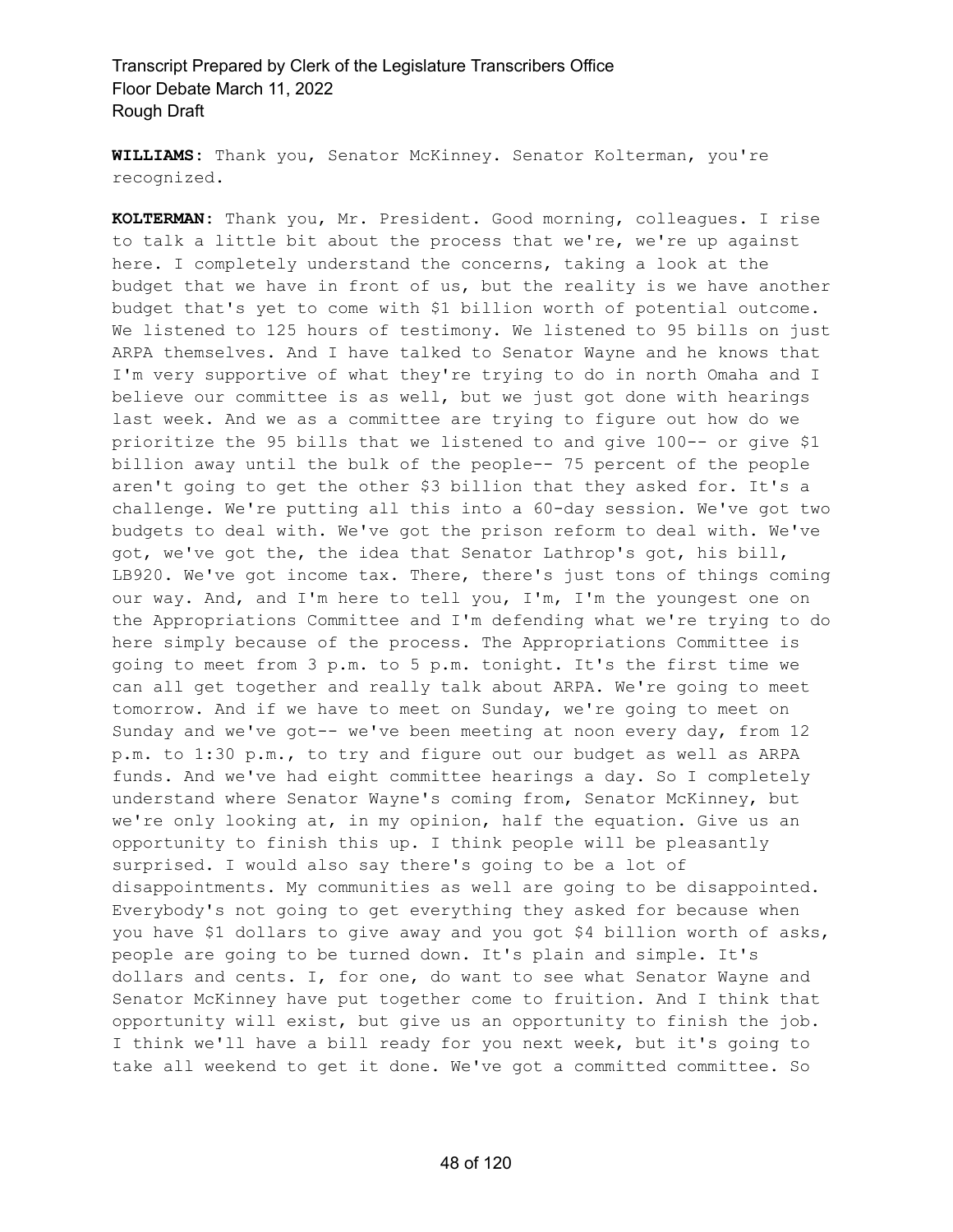with that, I'd yield the rest of my time to the Chair. Thank you very much.

**WILLIAMS:** Thank you, Senator Kolterman. Seeing no one in the queue, Senator Wayne, you're recognized to close on your floor amendment, FA110.

**WAYNE:** Normally I would keep us here super late-- thank you, Mr. President-- go into-- over lunch or a little bit late. It's Friday. People want to get out of here. I understand that. Here's the problem, everyone. I hope just people listen. We have to be intentional about everything we do. Who goes and gets the, the, the Governor to walk him in, who, who the Chamber picks to sit on as legislative, we have to be intent-- for an event. We have to be intentional about everything we do. And here is the critical difference, Senator Kolterman and Senator Stinner. It's not an attack. It is what it is. We have to be more intentional. The difference is ARPA is supposed to be one-time spends. Our budget is an investment we're committing to. So it's not good enough to just say we're going to do a one-time spend in north Omaha. Whether that's what we are saying, that's what it looks like in our budget. ARPA is a one-time spend. And yes, we put together a whole package around ARPA, not our regular budget. But if the Appropriations Committee isn't having a more diverse conversation about what we're putting out-- what I kept hearing about ARPA from Speaker Hilgers and Stinner is ARPA has to be kind of divided across the state. We want it to be a little bit everywhere to make sure everybody's getting some. Well why didn't that same conversation happen with cash transfers? Those are one-time transfers. How come everybody across state ain't getting a little bit of the same? Because that's not what happened here. We were very intentional, primarily, I think, to help western Nebraska in ARPA conversations, but we're not just as intentional when it comes to cash transfers. I have a problem with that, a fundamental problem with that. But I'm not going to sit here all day and just do what I used to do. Nope, I'm actually going to go back to my office and we're going to put a plan together with a lot of amendments and we're going to have conversations and critical votes, critical votes that are going to tell me where people stand on north Omaha. So when you're campaigning, don't ask me for endorsements, don't ask me for help if you're not going to stand by north Omaha in this situation. Because we've been too cute for too long saying we're going to help. And that's why I term this document "beautiful lies" because we're not really being serious anymore. ARPA funds, the government came out and said there's an incentive to do work in census tracts. But I bet you those census tracts, when all's said and done, are going to get less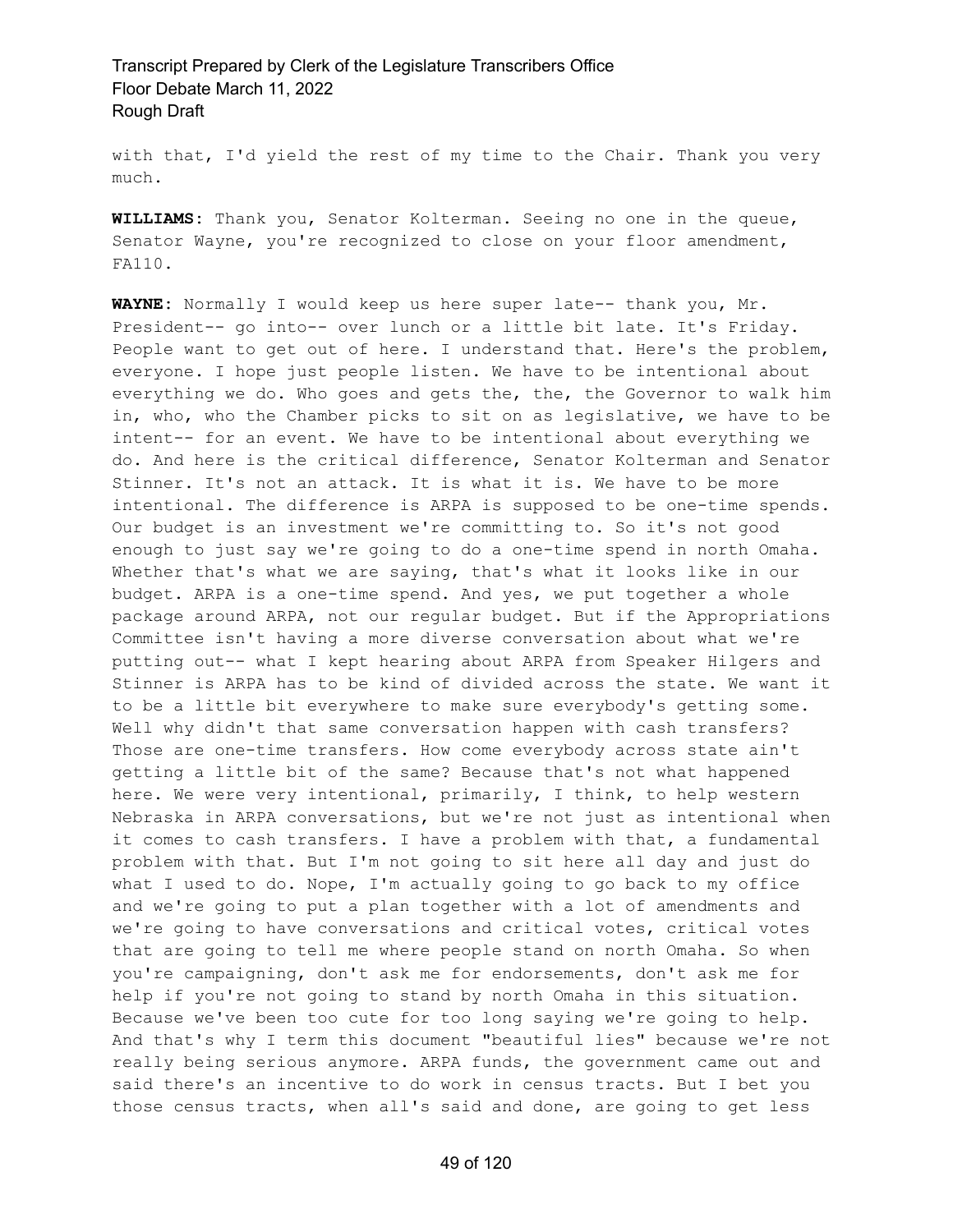than 30 percent of that ARPA funds because we're going to do some water projects, we're going to other projects. We're going to do a lot of other things, although the government is telling us this is where we actually want you to spend the money, count my word, less than 30, 35 percent are going to actually hit the census tracts and there's going to be some census tracts like Senator Albrecht's district that won't even get touched by the ARPA funds and tell me how we're OK with that. So yeah, if that means we lose \$400 million because I'm arguing about budget right now and people get upset, that's the price that's going to be. We got \$2 billion roughly, \$1.5 [billion] that we're seeing in cash, plus another \$1,040,000,000 in ARPA and our hardest-hit areas will be left out or significantly reduced. So you can't say this is a moral document, you can't ask for my support if we can't get behind things that will really change the communities that have been intentionally neglected by this body over the years.

**WILLIAMS:** One minute.

**WAYNE:** I'm not going to give you a history lesson today, but we all know it's been intentionally neglected, oftentimes intentionally destroyed by this very body, and we've never stepped up to actually do something to make it right. Thank you, Mr. President.

**WILLIAMS:** Thank you, Senator Wayne. Senator Wayne has withdrawn his motion. Mr. Clerk.

**CLERK:** [Read LB767A on Final Reading.]

**WILLIAMS:** All provisions of law relative to procedure have been complied with. The question is, shall LB767A pass? All those in favor vote aye; those opposed vote nay. Record, Mr. Clerk.

**CLERK:** Voting aye-- excuse me-- Senator Aguilar, Albrecht, Arch, Blood, Bostar, Bostelman, Brandt, Brewer, Briese, Cavanaugh, Cavanaugh, Clements, Day, DeBoer, Dorn, Erdman, Flood. Friesen, Geist, Gragert, Halloran, Hansen, Hansen, Hilgers, Hilkemann, Hughes, Jacobson, Kolterman, Lathrop, Lindstrom, Linehan, Lowe, McCollister, McDonnell, McKinney, Morfeld, Moser, Murman, Pahls, Pansing Brooks, Sanders, Slama, Stinner, Vargas, Walz, Wayne, Williams, Wishart. Voting nay: none. Not voting: Senator Hunt. 48 ayes, 0 nays, 1 excused not voting, Mr. President.

**WILLIAMS:** Thank you, Mr. Clerk. LB767A passes. Next item on the agenda. Final Reading, LB1099e.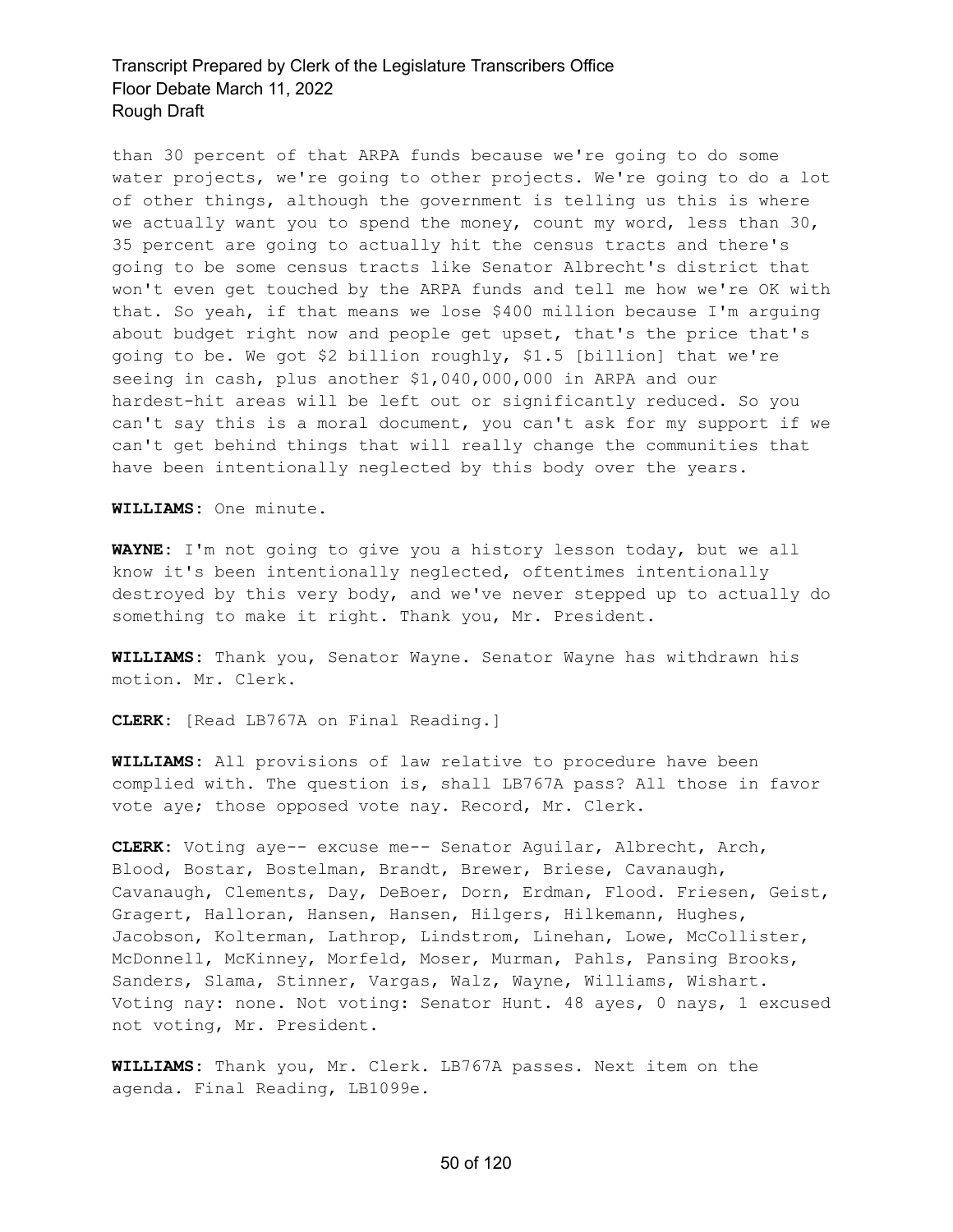**CLERK:** [Read LB1099 on Final Reading.]

**WILLIAMS:** All provisions of law relative to procedure have been complied with. The question is, shall LB1099e pass with the emergency clause attached? All those in favor vote aye; those opposed vote nay. Record, Mr. Clerk.

**CLERK:** Voting aye: Senators Aguilar, Albrecht, Arch, Blood, Bostar, Bostelman, Brandt, Brewer, Briese, Cavanaugh, Cavanaugh, Clements, Day, DeBoer, Dorn, Erdman, Flood, Friesen, Geist, Gragert, Halloran Hansen, Hansen, Hilgers, Hilkemann, Hughes, Jacobson, Kolterman, Lathrop, Lindstrom, Linehan, Lowe, McCollister, McDonnell, McKinney, Morfeld, Moser, Murman, Pahls, Pansing Brooks, Sanders, Slama, Stinner, Vargas, Walz, Wayne, Williams and Wishart. Wishart-- I have you is not voting, but, but you're pres-- you want to be present and not voting. Gotcha, thank you. 48 ayes, 0 nays, 1 present and not voting, Mr. President.

**WILLIAMS:** LB1099e passes with the emergency clause attached. Mr. Clerk for items.

**CLERK:** Thank you, Mr. President. Enrollment and Review reports LB519 to Select File, LB598 to Select File; LB1023, Select File; [LB1015 to Select File]; LB1073 to Select File, all have Enrollment and Review Amendments attached. Items to be printed: motion, Senator Cavanaugh, to LB105-- I'm sorry to LB29, LB855, LB905, and LB1082, LB1137. Senator McKinney to LB927. Senator Cavanaugh to LB742 and to LB983. That's all that I have, Mr. President.

**WILLIAMS:** Thank you, Mr. Clerk. Returning to General File, LB809.

**CLERK:** Yes, Mr. President, thank you. LB809, a bill originally introduced by Senator Moser. It's a bill for an act relating to water. It amends section 71-5322. It changes provisions relating to the use of the Land Acquisition and Source Water Loan Fund. It changes certain powers and duties of the Department of Environment and Energy. It harmonizes provisions. Bill was introduced on January 6 of this year. At that time, referred to Natural Resources, advanced to General File. There are committee amendments pending.

**WILLIAMS:** Thank you, Mr. Clerk. Senator Moser, you're recognized to open on LB809.

**MOSER:** Thank you, Mr. President, and good morning, colleagues. Today I'm opening on LB809, which is a Natural Resources Committee priority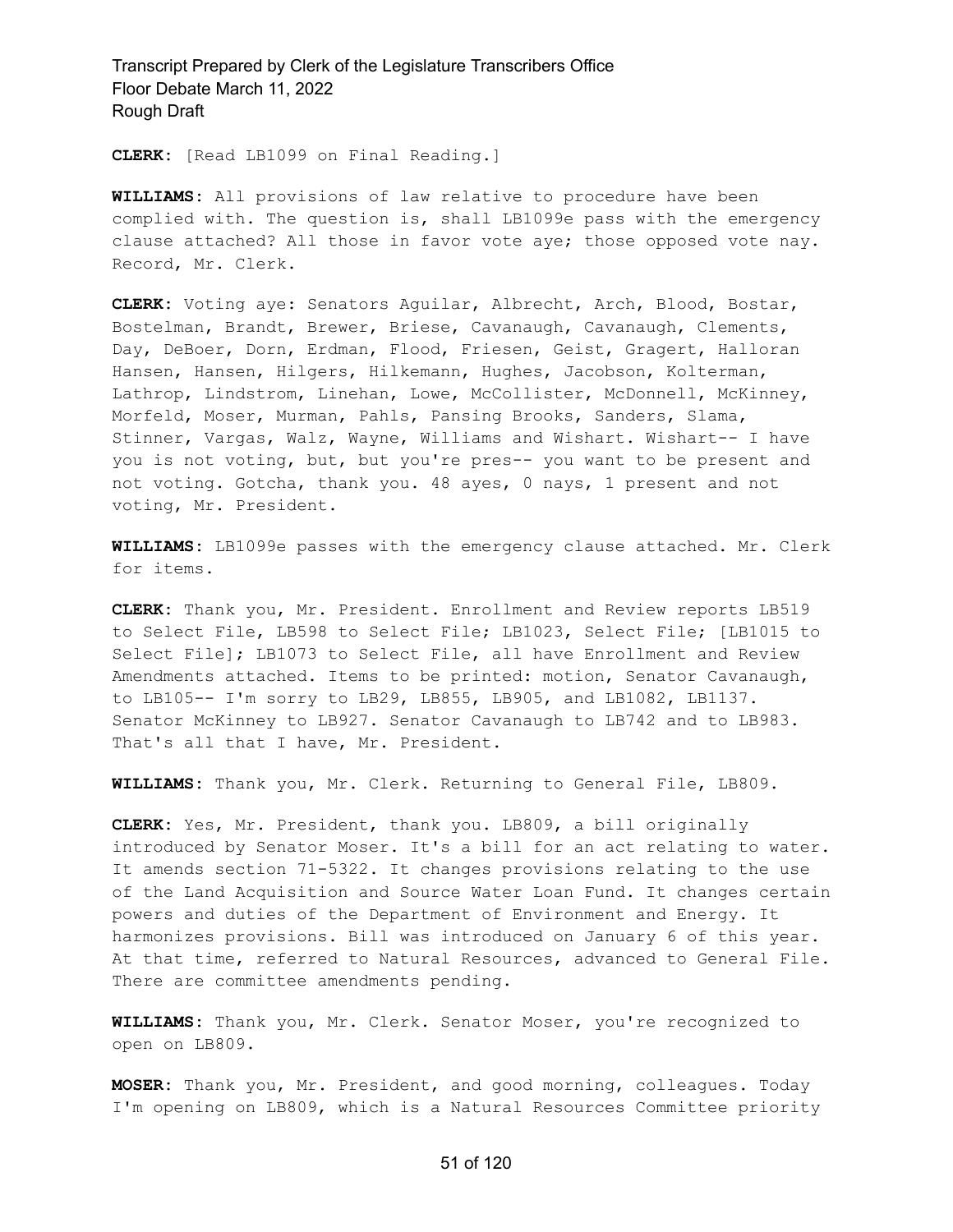bill, and then Chairman Bostelman will be opening on the Natural Resources Committee amendment, AM2004. I introduced LB809 on behalf of the Department of Environment and Energy. The NDEE administers both the drinking water and clean water state revolving loan programs, which provide assistance to communities across the state to address their drinking water and wastewater infrastructure needs. LB809 updates the state revolving fund statutes to be constit-- consistent with federal laws that allow Nebraska a flexibility to administer drinking water facilities and wastewater treatment facilities construction loan funds. Further, with recent passage of the Infrastructure Investment and Jobs Act, there are additional changes necessary to ensure that new financial assistance is dispersed to communities across the state over the next five years. Specifically, LB809 proposes the following changes: it allows the Drinking Water State Revolving Fund Act to buy or refinance debt obligations of a municipality or a public water supply system; it increases the allowable amount, amount of a grant and loan forgiveness assistance to up to 75 percent of eligible project costs for entities serving 10,000 persons or less, the level typically allowed by other federal infrastructure grant programs; it adds additional authority for grant and loan forgiveness assistance by-- for community public water systems to carry out lead and service line replacement projects. All grant and forgiveness assistance will be provided concurrent with state revolving lund-- revolving fund loans. LB809 was voted out of committee with no opposition. It was made a Natural Resources Committee priority bill and I ask you to vote green on the LB809 and AM2004 and pass them on to General File. Thank you.

**WILLIAMS:** Thank you, Senator Moser. As the Clerk stated, there are amendments from the Natural Resources Committee. Senator Bostelman, you're recognized to open on your committee amendment.

**BOSTELMAN:** Thank you, Mr. President, and thank you, Senator Moser, for introducing LB809. Colleagues, AM2004 as a white-copy amendment that presents the nat-- that presents the Natural Resources Committee first priority bill, LB809, and includes the original LB809, along with three other related bills; LB924, LB978, and LB803 as amended. Section 1 of the amendment contains LB803, introduced by Senator Hughes. It is the final bill included in the committee amendment to LB809. LB803 amends Sections 37-455 to expand the definition of immediate family member of a landowner or leaseholder to include grandchildren and step-grandchildren and their spouses as immediate family members of a qualified landowner as eligible for special hunting permits. The bill also increases the number of total permits and youth permits that can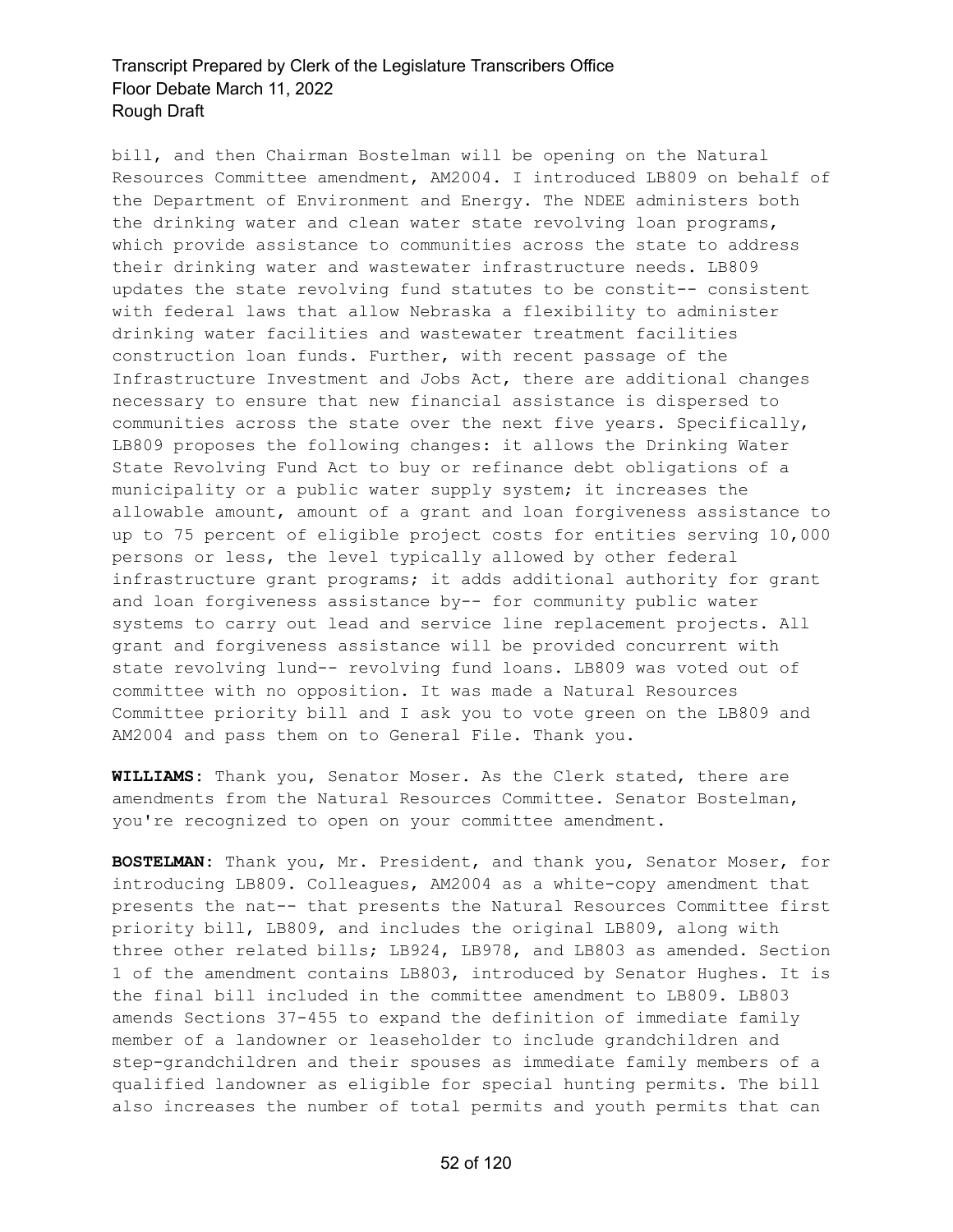be issued. The committee adopted AM1912, which increases the total number of permits from six to eight, with two permits for adults over 19 and six permits for youth under the age of 19. Section 2 and 3 contain LB809, which amends the drinking water loan funds, as you heard from Senator Moser. Sections 4 through 10 contain LB978, introduced by Senator Hughes. LB978 amends Sections 81-1501 to 81-1532 to authorize Nebraska to administer the federal dredge and fill, or the 404 permit program currently administered by the federal government. In 2019, the Legislature passed LB302, granting NDEE the authority to exercise powers and duties that may be delegated by the federal government to administer the permit program consistent with Section 404 of the Clean Water Act as amended, 33 U.S.C. 1344. LB978 is the next step in assuming those duties and powers. It amends the Nebraska EPA to include duties and responsibilities for oversight and management of the 404 permitting program for discharge of dread [SIC] or fill material into the waters of Nebraska and of the United States. This assumption of the program that will make, this assumption of the program that will make the permitting process in Nebraska more efficient and expedient. LB924 is the final bill included in the committee amendment and is found in Section 11. LB924 was introduced by Senator Brewer, by Senator Brewer and LB924 amends the Waste Reduction and Recycling Incentive Act to include cities of the first class as proport-- potential grant recipients from the Waste Reduction and Recycling Incentive Fund. The related grants are for reimbursement of costs for recovery of recyclables or reusable materials from dis- deconstruction of abandoned buildings. Currently, grants for deconstruction related for-- to such recovery are available to cities of the second class, villages and counties of 5,000 or fewer population. LB924 makes cities of the first class also eligible to apply and receive the grants. The committee voted to adopt AM2004 unanimously on a 7-0 vote and I would encourage your green vote on the committee amendment, AM2004, and the underlying bill, LB809. Thank you, Mr. President.

**WILLIAMS:** Thank you, Senator Bostelman. Debate is now open on AM2004. Senator Wayne, you're recognized.

**WAYNE:** Thank you. Thank you, Mr. President. So I just started thinking some more about what Senator Kolterman said. I think, I think people need to understand the difference between ARPA and a budget. ARPA is the federal government investing in Nebraska. It is the federal government investing in north and south Omaha. We are just the flow-through. The cash transfers is the state investing in certain areas. You know, what's interesting is, believe it or not, my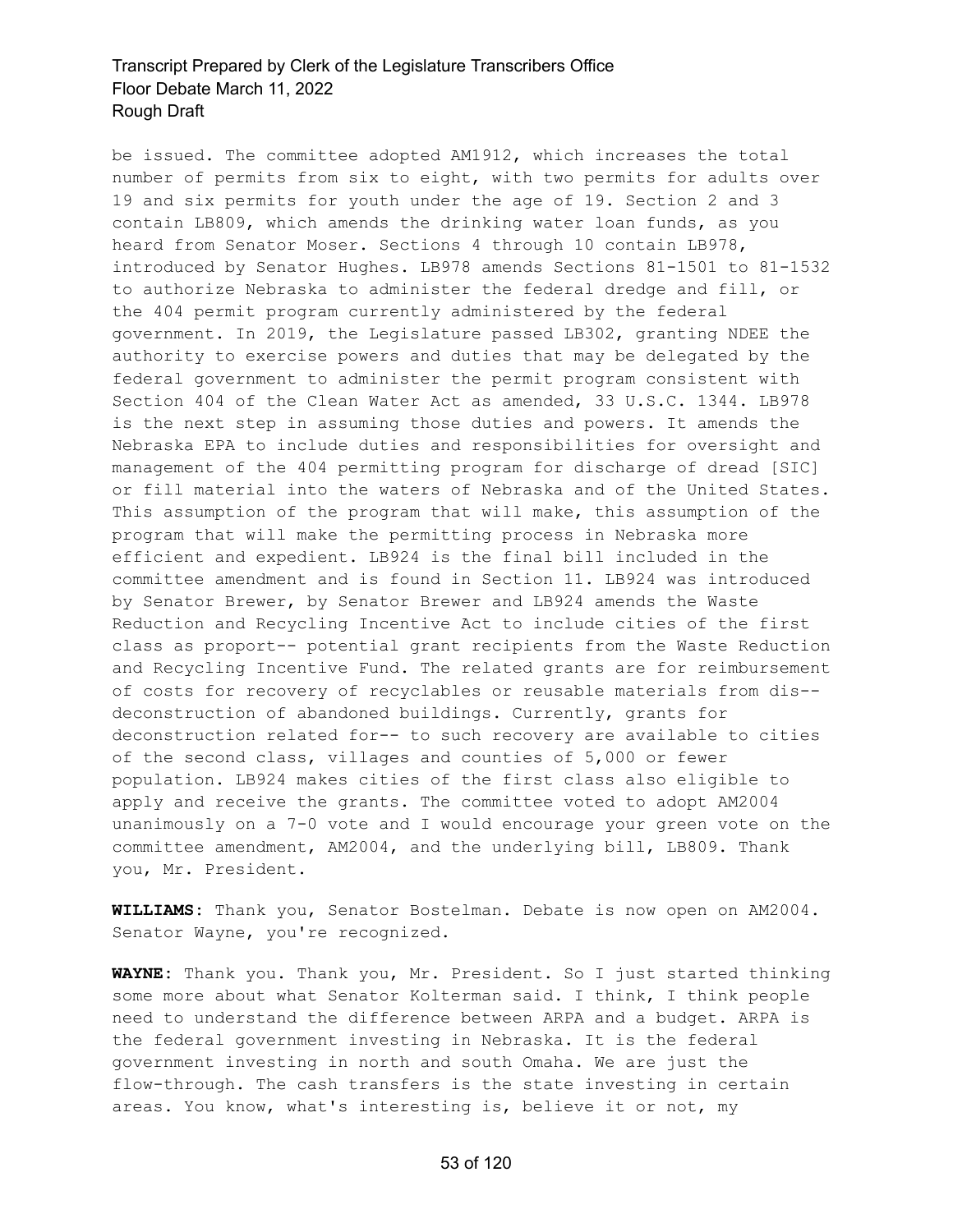community pays taxes too. Believe it or not, my community goes shopping too. There's a sales tax there. Believe it or not, we pay some of the highest occupation taxes in the, in the damn world, it seems like, and that stays in Omaha. But, but believe it or not, we actually own property too. And in my district in particular, there is some million-dollar, \$2 million homes. There's actually some really wealthy-- matter of fact, one person who just passed away recently was in the top, like, 100 richest people in the world, Walter Scott, in my district, north Omaha, and there's still multiple, multiple millionaires in my district. And believe it or not, there are millionaires in Senator McKinney's district. There are taxpayers in Senator McKinney's district. They actually go out and buy things and, and get sales tax. So that extra cash reserve we're getting because the economy's doing so well, they're part of it. And our cash reserves said, no, you don't get the benefit from none of it. But what's interesting is we went from \$300 million to over \$1 billion in property tax relief, but you know who doesn't own a whole bunch of property? People in my district and Senator McKinney's district. They're not getting the same benefit. And you may say, well, they're getting benefit because their landlord isn't paying higher taxes; therefore, their rent is not going to go up. False. Rent has gone up every year. And by saying-- by paying the-- giving the landlord a tax break, somehow that's going to trickle down to the tenant, well, we could try that theory too in rural Nebraska. We can buy down sales tax and see if the food and the production goes up and there's more supply at the end. Pretty sure you don't like that idea. You want to give them directly property tax relief. So let's not be-- get a misnomer and put some rosies on this beautiful lie that we got out here where Nebraska is investing by ARPA. No, it is the federal government who is investing by ARPA. Nebraska has yet to invest. So Senator Erdman brought up something a couple of years ago that just dawned on me and I'm going to challenge Speaker Hilgers and Senator Stinner, every bill included in the ARP on this budget, I want a committee statement and I want to vote. Our rules say every committee has to vote. See, I've been silent for six years on this one. Senator Erdman brought this up, but there is not one committee statement and there is not one recorded vote. I think we're not following our own rules. So we need to see the-- every vote that was recorded to put these budgets together. And if not and if people don't stand up and demand the same thing, then we're doing a discount to our, our process because you don't get to hide from a committee vote where you're at. Think about Judiciary, how many controversial votes that-- we don't get to hide from there. You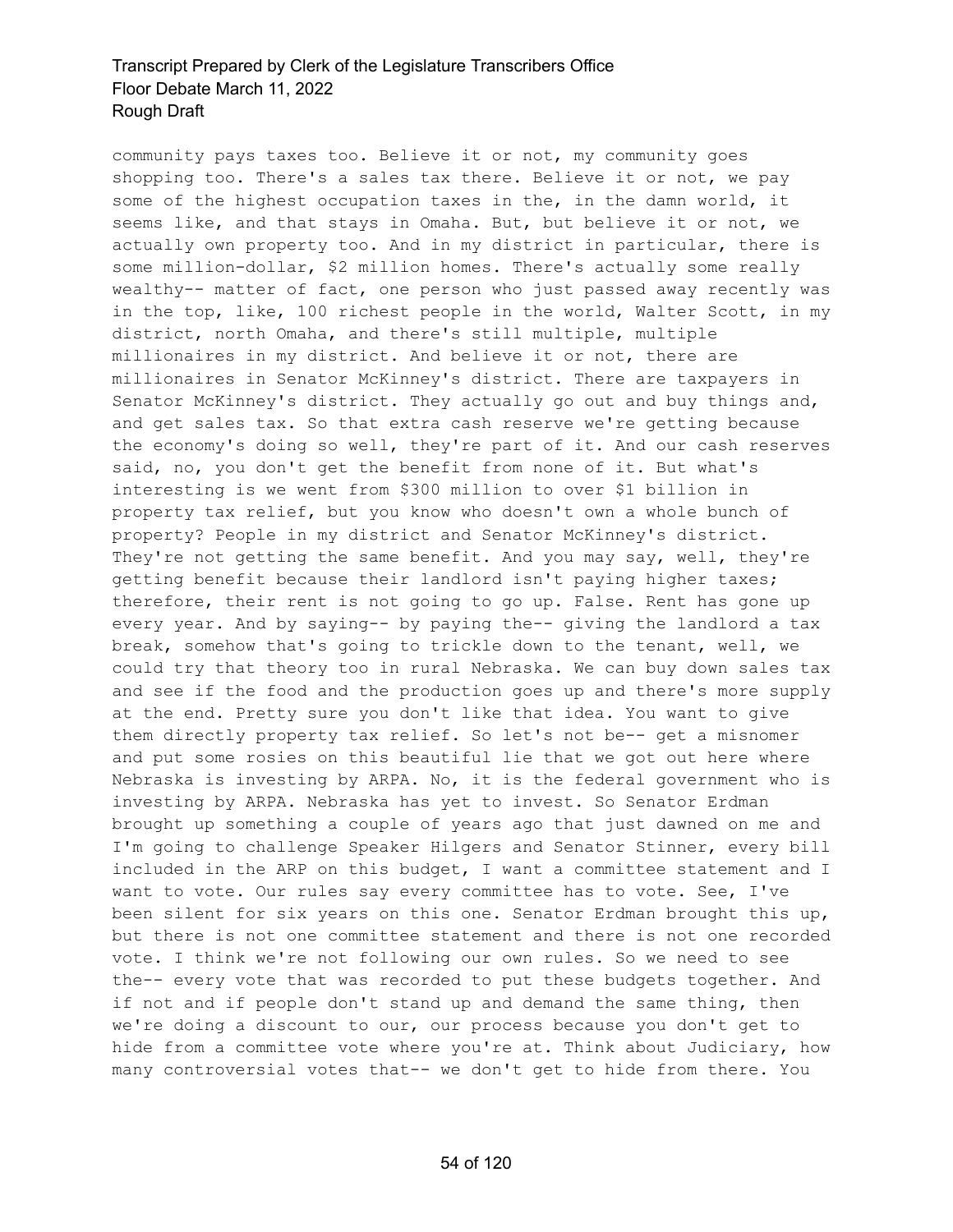can hide by presently not voting. Appropriations doesn't get a pass anymore.

**WILLIAMS:** One minute.

**WAYNE:** I want to see a committee statement, I want to know exactly what the bill does, and I want a vote because I want to know how my colleagues really feel about it, because that's what we do in every other committee. So I, I think just on principle-- hey, Speaker Flood. Hey, good to see you up there-- I think on principle, we should just not pass the budget until we get to see that. So everybody who's shaking their heads saying, yeah, I believe the Appropriations should have votes, let's see if we're going to put our money where our mouth is. Thank you, Speaker Flood.

**FLOOD:** Thank you, Senator Wayne. Senator Machaela Cavanaugh, you are recognized.

**M. CAVANAUGH:** Thank you, Mr. President. Good afternoon, colleagues. I have questions about this bill and so I just wanted to take some time to ask some of those questions. And I'm trying-- I'm sorry, I'm looking at the committee statement to try and make sure that I'm asking the appropriate person. I think my first question is for Senator Hughes if he wouldn't mind yielding?

**FLOOD:** Senator Hughes, will you yield to a question from Senator Cavanaugh?

**HUGHES:** Of course.

**M. CAVANAUGH:** Thank you, Senator Hughes. So I'm-- I read this bill last night, so I'm sorry. I hope this is for you. It's the part about the license or the permits, changing it from four to eight?

**HUGHES:** That's LB803.

**M. CAVANAUGH:** OK. So I guess my question is-- I just recall-- have we made this change? I feel like I've, I've voted on something similar and so I was hoping that first, you could help me recall that. And then if you wouldn't mind explaining the reasoning because I haven't gotten a hunting permit, to be honest, so.

**HUGHES:** I'd, I'd be happy to. So I believe two years ago, we passed LB126, which gave the landowner an opportunity to hunt three days early ahead of the deer rifle season if they owned sufficient amount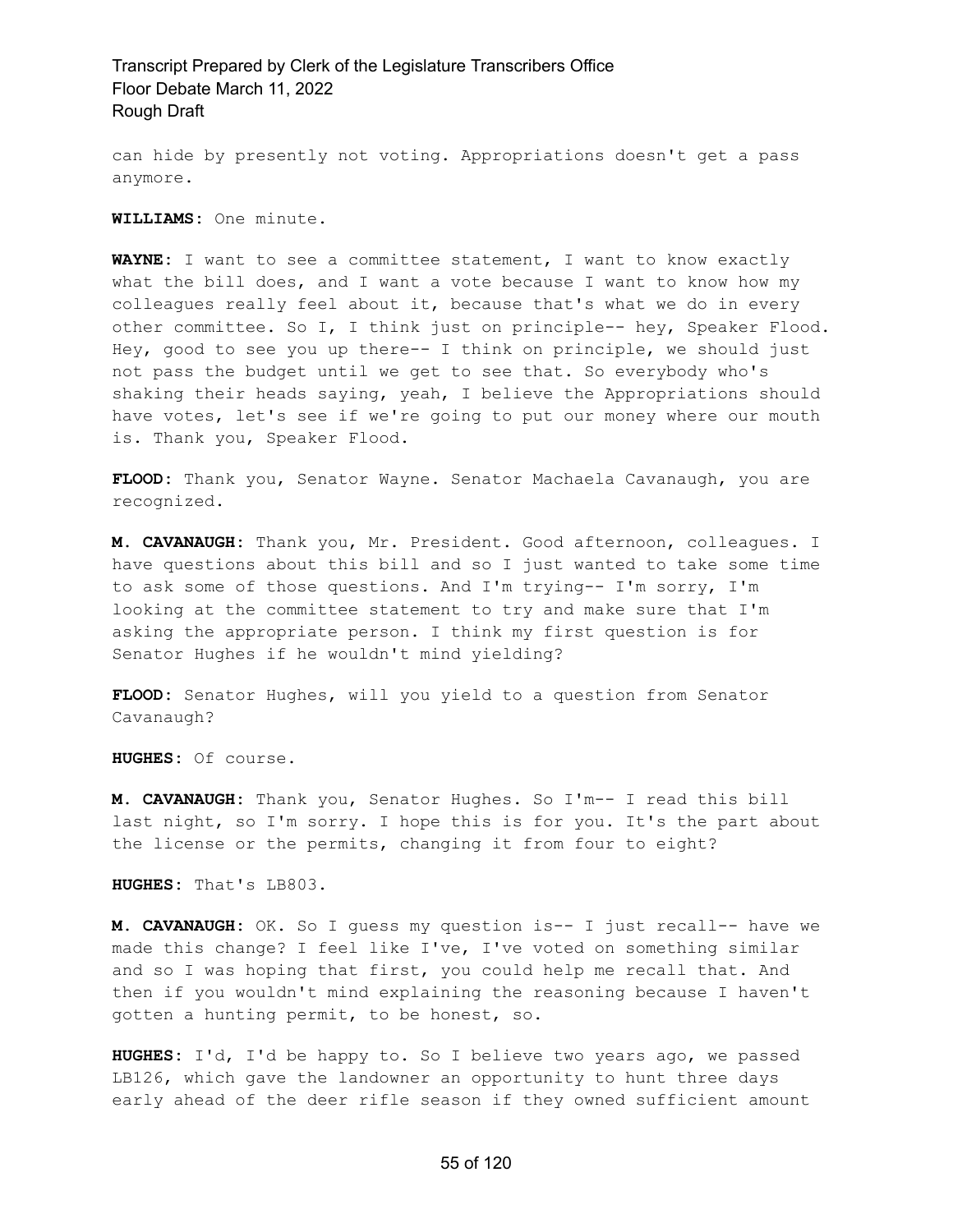of property. We gave them two permits for adults and two for people 19 or under that were their children. This last year, in 2021, was the first year that that was implemented. And the very positive feedback that I received from the people who took advantage of that, the, the only-- there were a couple of issues; one was Game and Parks permitting, which I think Game and Parks has rectified, and the other part was they really wanted to be able to hunt with their grandchildren. So what LB803 does this year is it increases the number of underage permits, 19 and under, to six, I believe, and as-- it's amended to increase it to six. Game and Parks came in in favor of this bill, so that's basically what LB803 does.

**M. CAVANAUGH:** Thank you. I appreciate that. Unfortunately, growing up, that wouldn't cover my family, so-- but I appreciate that. That explains two of my questions in one, so thank you, Senator Hughes. And my other question was-- I'm sorry, how much time do I have?

**FLOOD:** 3:04, Senator.

**M. CAVANAUGH:** Oh, great. I think that should be plenty. I'm sorry this is such a big bill. Oh, OK, it's the dredging or fill material. Is that Senator Moser or Senator Brewer's or Senator Hughes? I'm sorry, I forgot we have another option. Senator Hughes, would you mind yielding again?

**FLOOD:** Senator Hughes, will you yield to a question from Senator Cavanaugh?

**HUGHES:** Of course.

**M. CAVANAUGH:** OK, so I guess I just didn't understand what this was about. Is this a, an ongoing problem, the dredging and filling materials, or--

**HUGHES:** This--

**M. CAVANAUGH:** I asked this, full disclosure, because I don't know enough about this and, and when I hear things like this because of me, Nebraska, I just want to make sure I'm well-informed.

**HUGHES:** So this, this is a bill that the-- basically, the highway contractors would really like to see happen. There's a 404 permitting process that if you are dredging or filling any type of wetland or any other fragile environment, the federal government does have jurisdiction. It does take a considerable amount of time for the EPA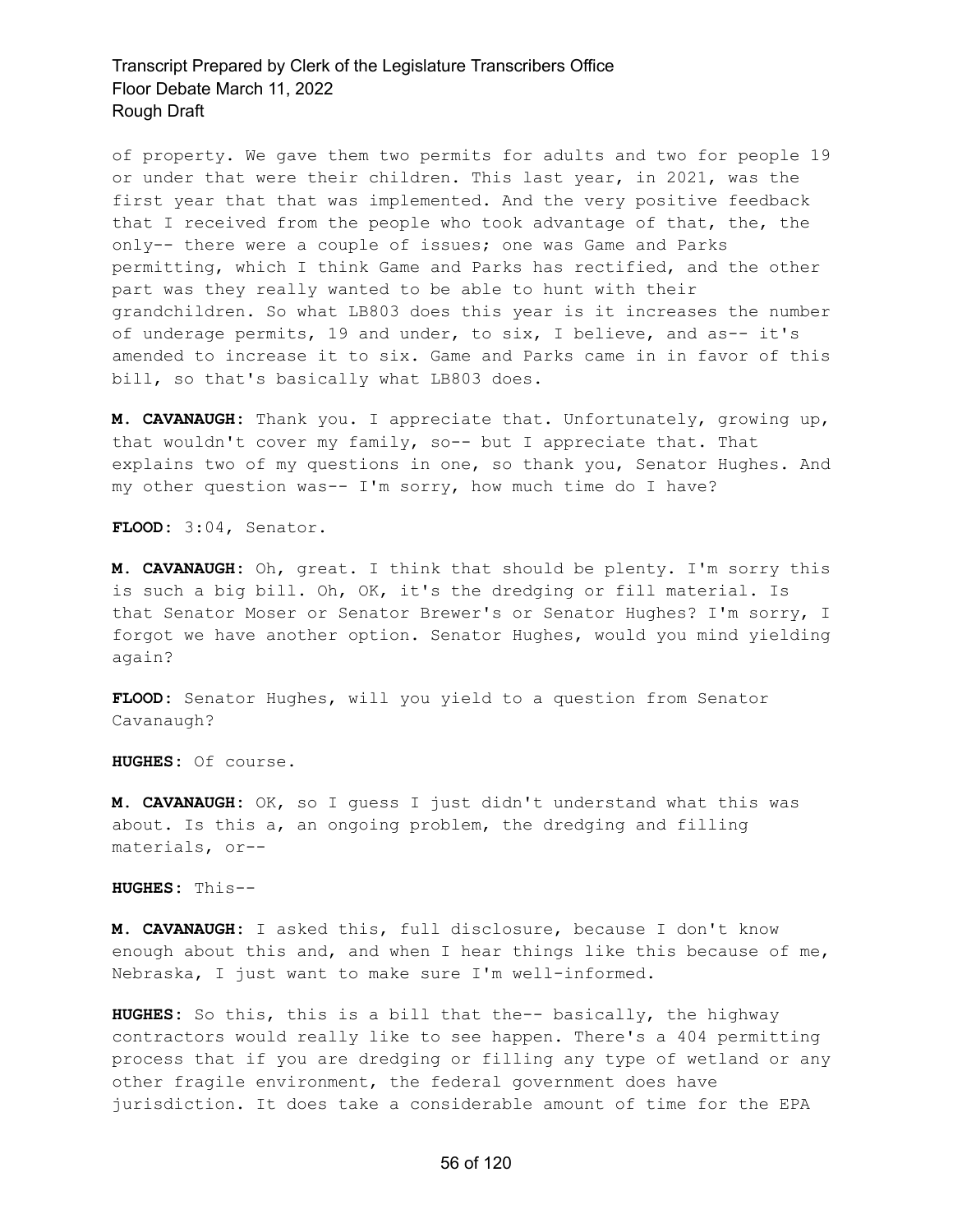to permit all of those changes when you're building a roadway. So what LB7-- LB978 does is it allows the state to take over that permitting process so it can be done in a more timely fashion. The rules are still the same. You know, we still have to adhere to the federal guidelines, but it just allows the Department of Energy and Environment in the state of Nebraska to do that permitting process and it is subject to review from the environmental-- the federal agency, so it's just speeding up the process.

**M. CAVANAUGH:** OK, I--- thank you, I understand.

**FLOOD:** One minute.

**M. CAVANAUGH:** --thank you, but does this create a new department or a new program within the agency then?

**HUGHES:** It, it would create additional duties within Department of Environment and Energy. This is a self-funded program. The-- there is a fairly sizable fiscal note on this bill, but it does come from increased fees from the highway contractors and they have said they are more than willing to pay increased fees to expedite the process.

**M. CAVANAUGH:** And will the fees be closer aligned to covering the actual costs as opposed to our driver's license that just charge ten extra dollars?

**HUGHES:** I, I have not gotten that far into the weeds. I trust that they will not be spending extra money if they don't have to.

**M. CAVANAUGH:** OK, thank you so much, Senator Hughes. I'm sure I only have seconds left, so thank you, Mr. President.

**FLOOD:** Thank you, Senator Machaela Cavanaugh. Senator John Cavanaugh, you are recognized.

**J. CAVANAUGH:** Thank you, Mr. President, and it is it was surprising to see you up there this morning. So-- well, I rise in support of LB809 and AM2004. I sit on the Natural Resources Committee and I sat through these hearings and there are some interesting things on this bill, but I, I-- they cover a wide range of territory, but I would say they are all, I think, generally good step in the right direction in the state of Nebraska. I pushed my light on this-- I didn't want to engage on the budget conversation, though I probably will next week once I get a chance to read the Appropriations budget report. I pushed it because I didn't get an opportunity to talk again on LB773 we had earlier. I had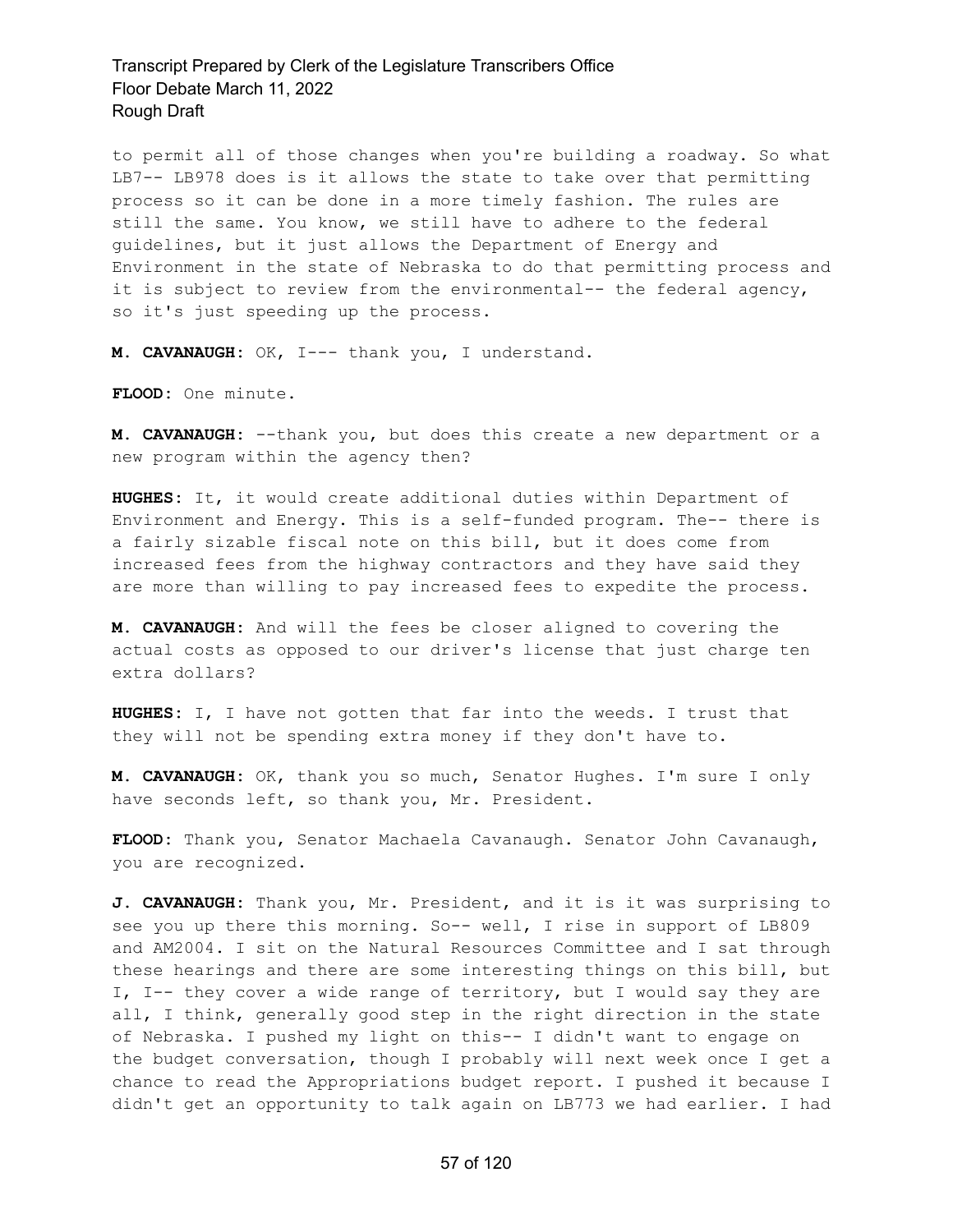my light on and I pulled it off for reasons and came back and I just wanted to make sure that I had an opportunity to, I guess, to talk. A lot of people talk about what-- I think the word is comity, not like comedy, c-o-m-e-d-y, but-- in terms of funny, but in terms of, like, fellow feeling, good feelings, getting along, those sorts of things. And it's a, it's a phrase that goes to bodies like this and it is a, a thing that has to do with interactions of individuals and how we proceed. The Legislature is a body of individuals, 49 individuals elected from 49 districts who have different interests that they represent from their districts, different personalities that they bring to the body, and that is an important thing to recognize and keep in mind. And we all respond differently to different stimuluses and different things because of those different experiences and different things that are important to us and to our communities. What's important, I think, is to differentiate individuals from ideas and from pursuits. And so we had a conversation about guns ranging over the last two days and obviously, people have strong feelings about those for all of those reasons and people have articulated them. And I think that there were a lot of constructive conversations about that. And some people tread into the territory of supporting ideas because they like the introducer so much. They have so much respect for them. And I think it's always important to recognize that we can disagree about fundamental ideas. We can have fundamental disagreements and not tread into the territory of personal attacks or bringing up people in an individual basis. I-- actually, Senator Flood is sitting up there and I brought him up in reference to how I, I was contemplating an issue we were discussing, but it had to do with the substance of the issue and what he and I were discussing as to that substance of the issue. We have had other conversations about personal acrimony at times that have come up in this body that are one, detrimental to that comity, fellow feeling, and have been not constructive. And so I think it's important to keep in mind and to frame the conversation here. And this-- I'm saying this to everybody and to no one, maybe to myself, but it's important, I think, that we separate our feelings about each other from the issues both negative and positive. I try to view issues on a issue-by-issue basis. I was speaking to Senator Erdman earlier today and he thought-- he said, well, I seemed like a person who could have my mind changed on something, which I take to be a compliment from Senator Erdman, that he thinks that I could-- that I will change my mind on something and I try to be-- have an open mind on things.

**FLOOD:** One minute.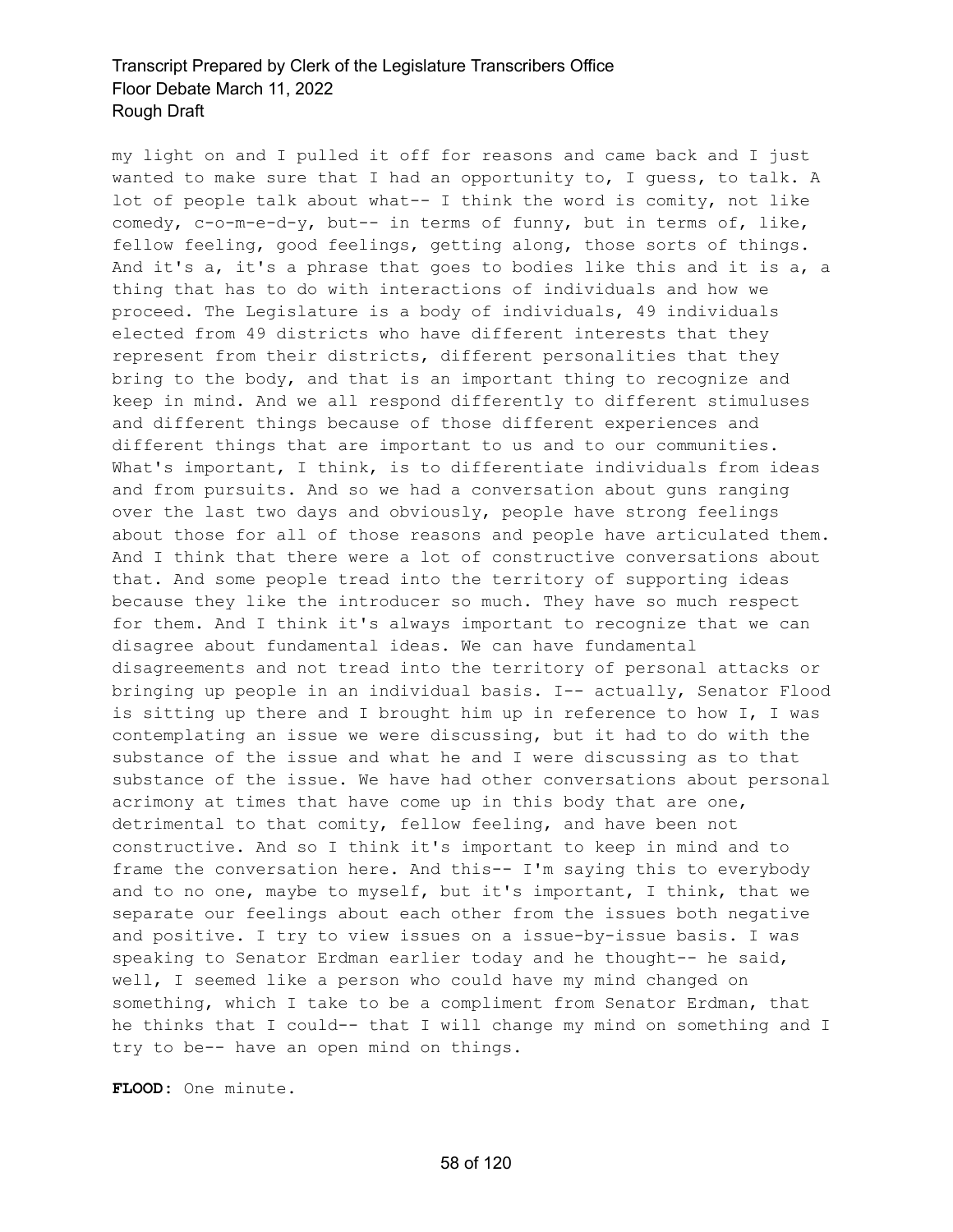**J. CAVANAUGH:** Thank you, Mr. President. And I try to look at them from a different perspective and I have had many combat-- conflicts on the floor here where I have opposed people's bills and been part of filibusters of those bills, long debate, extended debate, and gone and talked to those individuals off the mike in the intermediary time. I'm looking at Senator Halloran here right now, where I, I had many questions about his convention of states. And I think Senator Halloran and I still maintain a working relationship and a good one, despite the fact that I was on the opposite side of an issue that I know he cares deeply about and I respect his position on that. So I think it's important that it-- we continue to focus on the issues presented to us-- and I pushed my light again because I'm going to run out of time here-- but I think as Senator Wayne was addressing the budget, that we have very important conversations about our priorities coming up and that we should focus--

**FLOOD:** Time, Senator.

**J. CAVANAUGH:** Thank you, Mr. President.

**FLOOD:** Thank you. Senator John Cavanaugh. Senator Clements, you are recognized.

**CLEMENTS:** Thank you, Mr. President. Would Senator Moser yield to a question?

**FLOOD:** Senator Moser, will you yield to a question from Senator Clements?

**MOSER:** Yes.

**CLEMENTS:** I was looking at LB809 and I see that there's language about replacing lead service lines. In Appropriations Committee, we have an ARPA request for, I think, \$45 million for replacing lead service lines and I see that there is a change to increase from a 50 percent to 75 percent funding and mainly wanting to know if, if there is an A bill. Is there an appropriation attached with this lead service line provision?

**MOSER:** I, I don't believe there's a specific A bill for this. There probably is money in the budget every year to put into this fund because the trust fund has grant dollars that we got from the federal government, plus repayments of loans that the department has given, plus interest on those loans if they charged interest and I believe that balance is around \$300 million. So the change in percentage from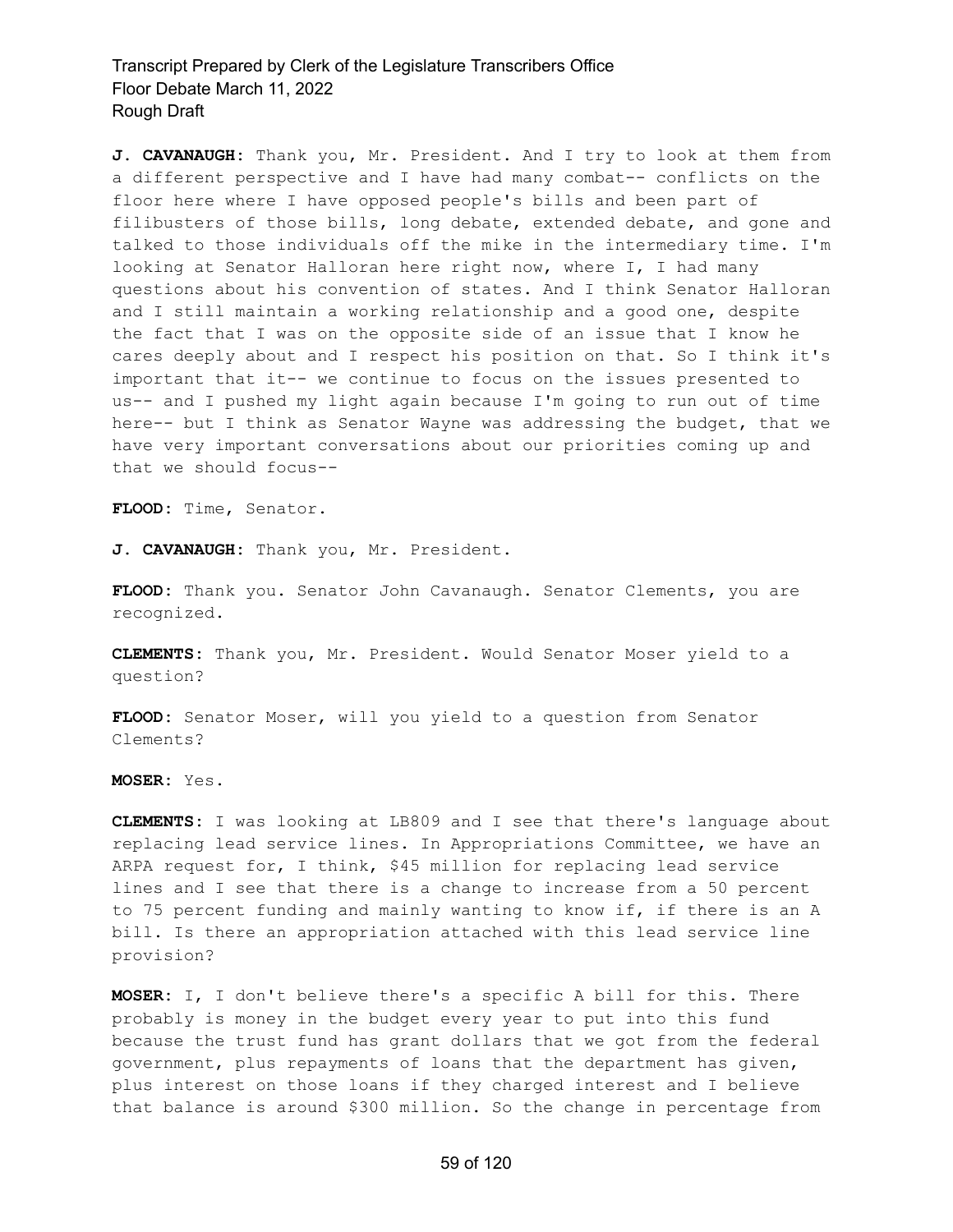50 percent to 75 percent does not increase the state's investment into the fund. It just makes it easier for communities to use the money to do projects. It's crazy to say that-- well, I shouldn't say crazy- it's, it's surprising-- that's a better term-- that 50 percent grant wouldn't be enough and that you need to increase it to 75, but some of the smaller communities have water problems, both drinking water and wastewater treatment problems, and even at 50 percent grant, they can't amortize it over the customers they have without making the water and sewer rates go astronomically high and--

**CLEMENTS:** So--

**MOSER:** --I think that's the reason for, for the grant program.

**CLEMENTS:** What fund are you referring to? Do you know the name of it?

**MOSER:** I could get you the exact name, but it's, it's an infrastructure fund, a trust fund--

**CLEMENTS:** All right.

**MOSER:** --that we put money in and I think it has \$300 million in it. I think, you know, the federal government has an annual grant that goes into it and the state has put some money in it, some money in it.

**CLEMENTS:** What, what state department handles those requests?

**MOSER:** NDEE, Nebraska Department of Energy, and, and they, they administer those grants. They would like to have this changed so that they can better match the federal requirements for the program and just to help some smaller communities fix their lead service lines and, and to improve their wastewater.

**CLEMENTS:** Thank you. That answers my question. Thank you, Mr. President.

**FLOOD:** Thank you, Senator Clements. Senator John Cavanaugh, you're recognized.

**J. CAVANAUGH:** Thank you, Mr. President. So I said I would push my light again. One, I, I failed to spell comity, the one I was referring to, which is c-o-m-i-t-y. I'm not the world's greatest speller, by the way. So I-- like I said, I didn't get my chance to talk on, on LB773 and it's going to Select. I'll have my opportunity to talk about it and I know that the AM2106 amendment is up. When we get to Select, I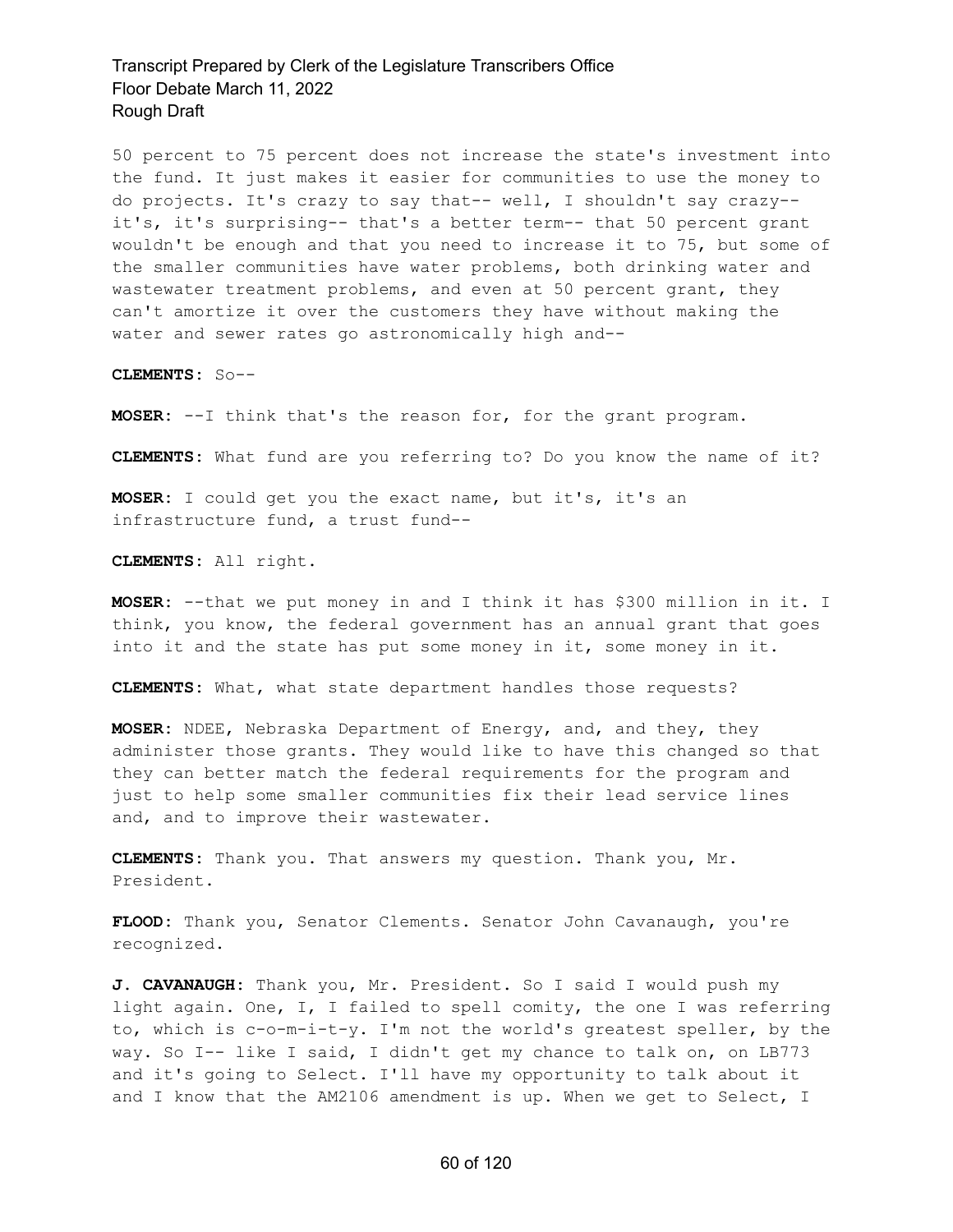think it's the First Amendment up and we'll talk about that and not to revisit that issue when-- at this point. We can revisit it then. But I, I wanted to go back to-- well, one, nobody here needs me, I guess, to lecture them about behavior and nobody needs me here to stand up for them either. Everyone here is accomplished, is an elected senator. I'm sorry, except for Senator Jacobson, but I'm sure he'll get there. But uh, everybody here has been elected and sent here by the, the constituents the, the-- in their district and are a senator in their own right entitled to the respect, dignity afforded to someone who has achieved that position. And the office itself is afforded respect and that's an important thing that we should all keep in mind. I know it's hard sometimes. I mean, we get caught up in the moment and I, and I understand that and I, and I, of course, make allowances for it. But I think that it is important for everyone to take that step back and think about for a second, take a breath, take a-- walk around, somebody suggested we should put stationary bikes on the side here so we can ride them, which is-- I thought was a great suggestion. It wouldn't be good for me. I couldn't wear my suit after that, but that we consider the, the things that people bring to these conversations. We heard people talk about their personal stories in some of these and that-- the burdens that we carry, which factor into how people see things. But again, when you talk about it-- when we talk about ideas on the floor here, when we talk about LB809, it has merit on its own and the amendments in it has merit-- have merit on their own, regardless of the fact that Senator Moser, whose name is up there, and that Senator Hughes' name is attached to some of those amendments and I think Senator Brewer's name is attached to one of those amendments. Senator Brewer's amendment, I think, is the one that's my favorite, which has to do with recycling older materials out of buildings when they're being torn down, which I think is a great program. And so- but we need to divorce the conversation from the individuals and though we are a body of individuals and we have, we do interact with each other, the ideas are-- our charge, our responsibility to the state of Nebraska is one of passing laws that are the best laws possible. And you know, I have tried, and, and it is a needle to thread in some of these cases, to propose amendments that I think make laws better, even if I disagree with the law itself, which is what I was doing on, on LB773. I proposed an amendment that I sincerely believed would make the law better law if we are to adopt LB773. Obviously, a number of people here didn't agree with me on the, on the merits of that idea, I think, or they disagreed in, in principle on implementing it at this time or for whatever reason. But I don't think anybody voted against that bill because they don't like me and I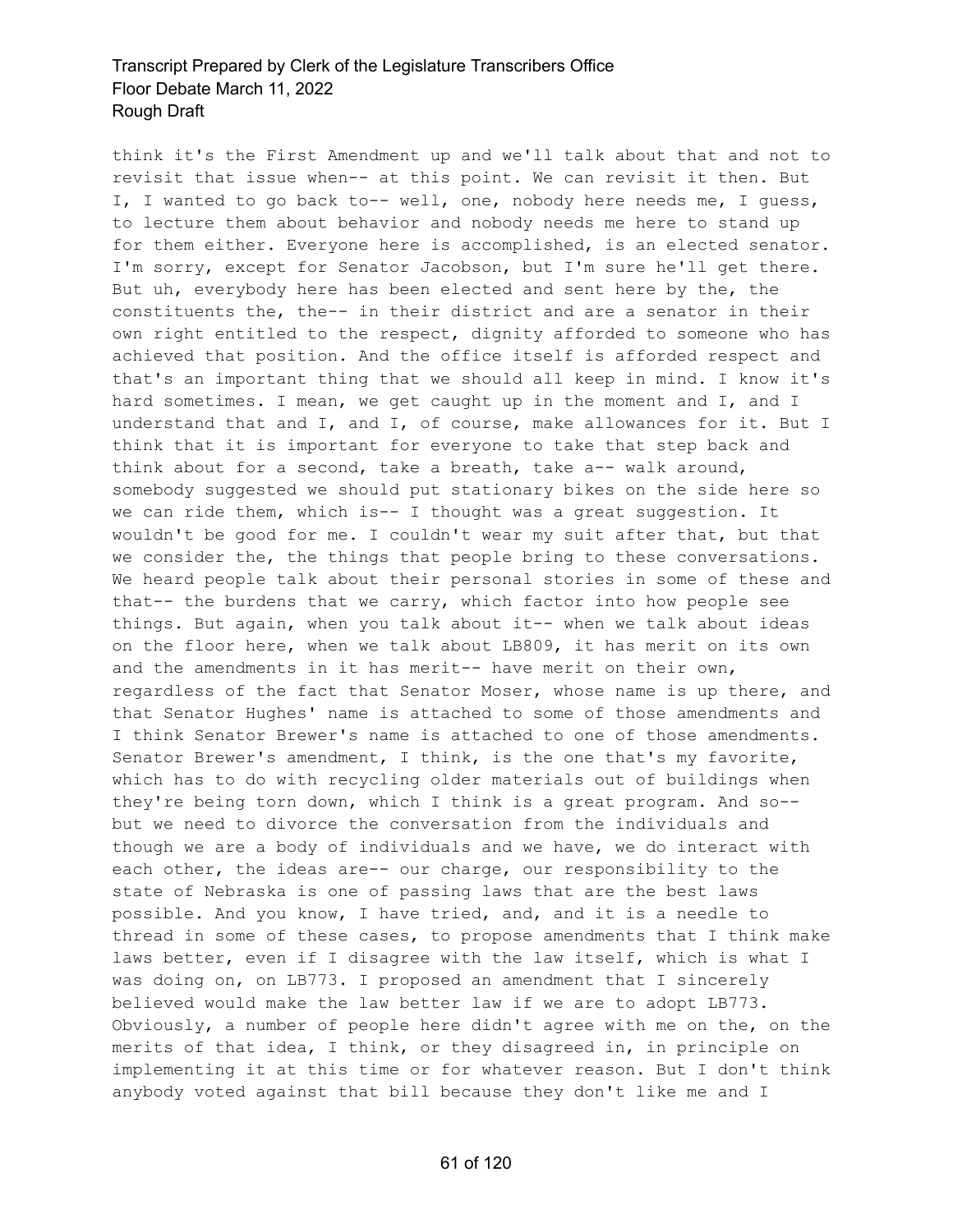certainly hope no one voted for it just because they do like me. I think that maybe they-- some people gave credibility to my statement--

**FLOOD:** One minute.

**J. CAVANAUGH:** --in terms of making their decision-- speaking of comity, I'll push my line again because somebody asked me to, not the people you think asked me to, but some people who are interested in eating lunch-- but that people, that people give credibility to a statement that is made because of the person who says it. That I think is a fine thing to do, but I-- to make your decision based off of whether you like that person or not is, is probably not a good way to go about legislating. I'm looking at the queue. I think I'm not immediately next. So like I said, I pushed my light again. I'll talk one more time on, on this subject of AM2004 and my just friendly advice in a minute. Thank you, Mr. President.

FLOOD: Thank you, Senator Cavanaugh. Senator McCollister, you're recognized.

**McCOLLISTER:** Thank you, Mr. President. Would Senator Moser yield to a few questions?

**FLOOD:** Senator Moser, will you yield to a question from Senator McCollister?

**MOSER:** Yes.

**McCOLLISTER:** Thank you, Senator. The scope of this particular bill, LB809, you indicated on the mike that it includes both water distribution treatment facilities, also lead pipes. Can you expand on that explanation a little bit more?

**MOSER:** Well, it's just another allowable use of the funds from the grant program. The-- a community can update their drinking water system, they can update their water treatment facilities, or they can have a lead service line replacement program. Those would all qualify for grants under this program

**McCOLLISTER:** And the amount of resources that we'll-- we can devote for those particular purposes?

**MOSER:** I believe that that water fund has around \$300 million in it.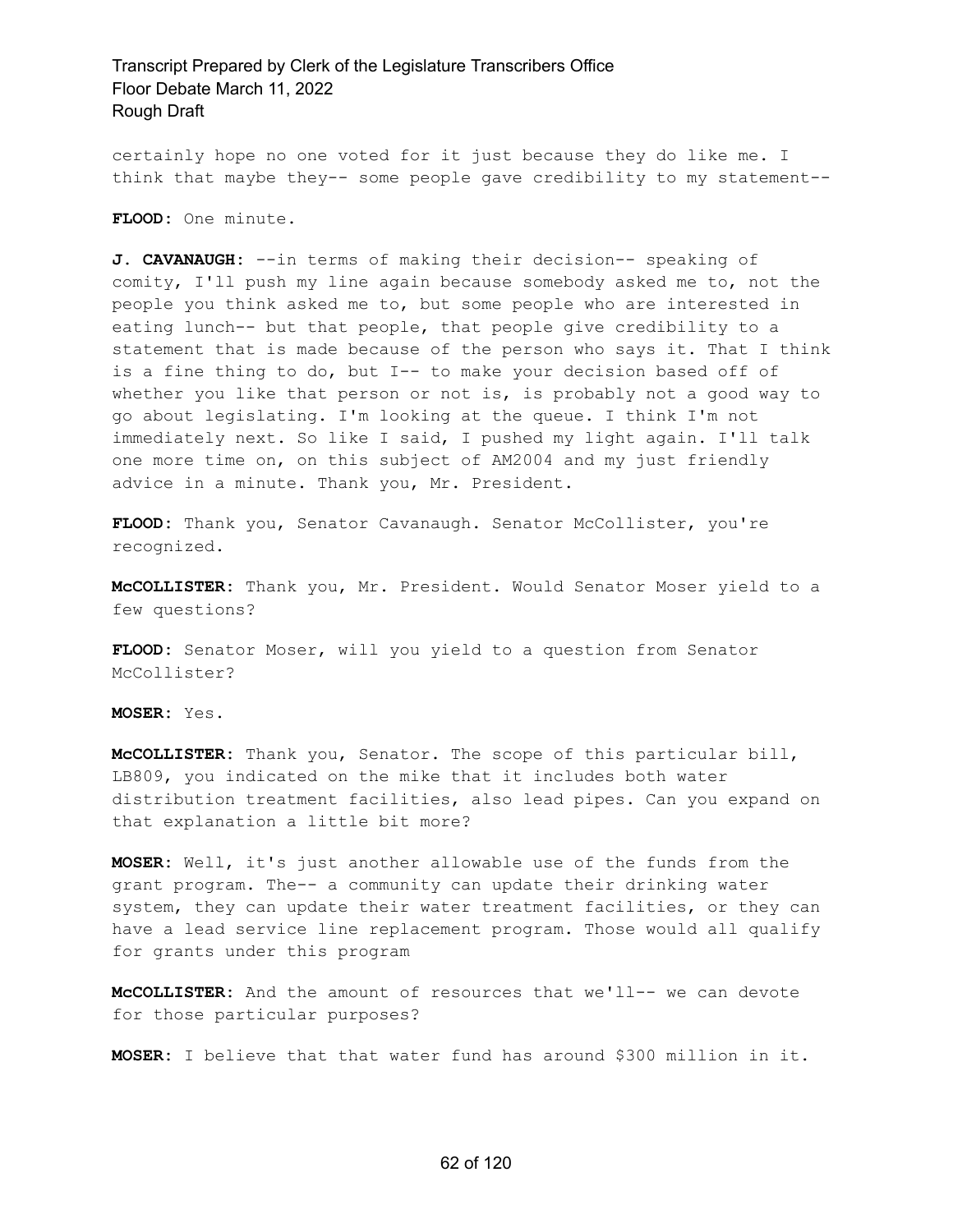**McCOLLISTER:** And who will be the agency of the state government that will administer those grants?

**MOSER:** The Nebraska Department of Energy and Environment.

**McCOLLISTER:** What criteria will they use to award the grants? Has that been established?

**MOSER:** I'm sure they have criteria that they use to score these applications. I, I'm not able to tell you exactly what those criteria are. The, the situation was-- is that a lot of the smaller communities had problems and even at a 50 percent grant, couldn't make a project pencil out, so to speak, because of the, the enormity of the cost. Some of these projects are so expensive and some of the communities have so few water and sewer customers that when you divide the expenses by the number of customers, it would take forever to amortize the, the repayment of the bonds if they borrowed money to do it. So if they can get a grant, then that reduces the costs that they have to get back from their ratepayers. And then the other portion of it, they still have to pay back to the fund.

**McCOLLISTER:** Yeah. Will there be an effort to distribute, distribute the money on some kind of fair geographic basis? The reason I'm following up on the-- with these questions is because in Omaha, east of 72nd Street, we have a lot of lead pipes and I, I think this could-- this program could very well alleviate some of those lead pipe problems that we have in east Omaha. But I do know that our-- many rural communities have nitrate issues and everything else, so the distribution of that money is so important to me and I hope it's done in some kind of equitable basis.

**MOSER:** OK and I, I don't disagree with you at all, Senator. The purpose of it was to make it more affordable for smaller communities. I think larger communities can still apply for grants through the various programs that they offer and frankly, the lead service line problem in Nebraska would probably dissipate the whole \$300 million if they just went right after it to do-- to correct all of those.

**McCOLLISTER:** Well, that could be, but I would contend that the lead service line problem is a problem clear through the state. And in some of those water systems that we have, they were using lead 75, 80 years ago and I know that's the case in--

**FLOOD:** One minute.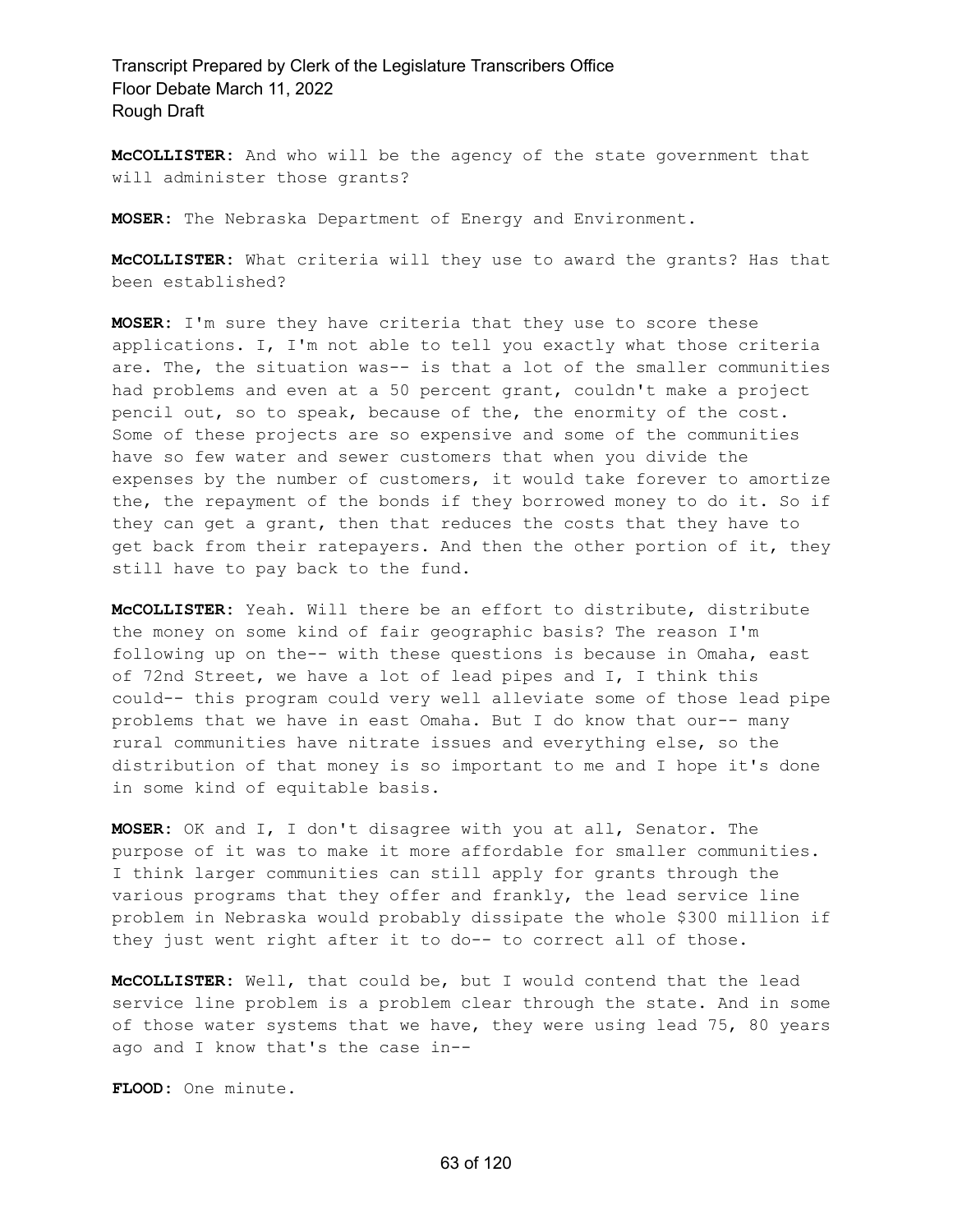**McCOLLISTER:** --Omaha, so I'm, I'm hoping that as this bill goes to Select, that maybe we could institute some, some guidelines for the agency to, to use in order to, to determine those grants. Thank you,  $Mr. --$ 

**MOSER:** I, I will get you some more information on that. Thank you.

**McCOLLISTER:** Thank you, Senator.

**FLOOD:** Thank you. Senator McCollister, Senator John Cavanaugh, you are recognized and this is your third time.

**J. CAVANAUGH:** Thank you, Mr. President. Well, like I said, you know, about comity here, trying to help out your fellow colleagues. Had a few people-- I, I wasn't intending to talk this many times, but a few people ask me about if they might have time to get lunch before we got to a vote on this. So being the type of team player that I am, I offered to continue my discourse on the subject matter. Senator Halloran, of course, enjoys my conversation always. So-- and Senator Halloran actually commented to me off the mike here and made me think of there's a movie called the American President, which is an Aaron Sorkin written movie before the TV show, The, The West Wing that some-- several people here like to reference The West Wing. But there's a scene in that where he talks about what it means to be basically a patriotic American and he says, you know, that defending people's rights means-- defending the, the, the Constitution means that you will defend, until your dying day, someone else's right to advocate for their position that you would spend your whole life disagreeing with. And that's kind of a fundamental thing about America that we have people who disagree about a lot of things, but we recognize everybody's right to express and exercise that disagreement. And it does get, you know, outside of this room, in the country overall, there has been perhaps a degradation in how people respect other people's perspective to have a disagreement. And I think that this body is unique in its nonpartisan nature and how we elect our members and how we don't have partisan caucuses, but it has, it has weathered some of the national storm and-- as it pertains to that. And I think that, that is a feature of this body and I think it's strong and I think that that is a good thing going forward and in it-- but it is important that we always recognize that individuals have difference of opinions, but everybody is an individual and is a person and that they might be-- you might be opponents on-- well, not LB809. I don't anticipate too many people are going to vote against LB809. I hope not-- but you might all be together on LB809 and be opposed on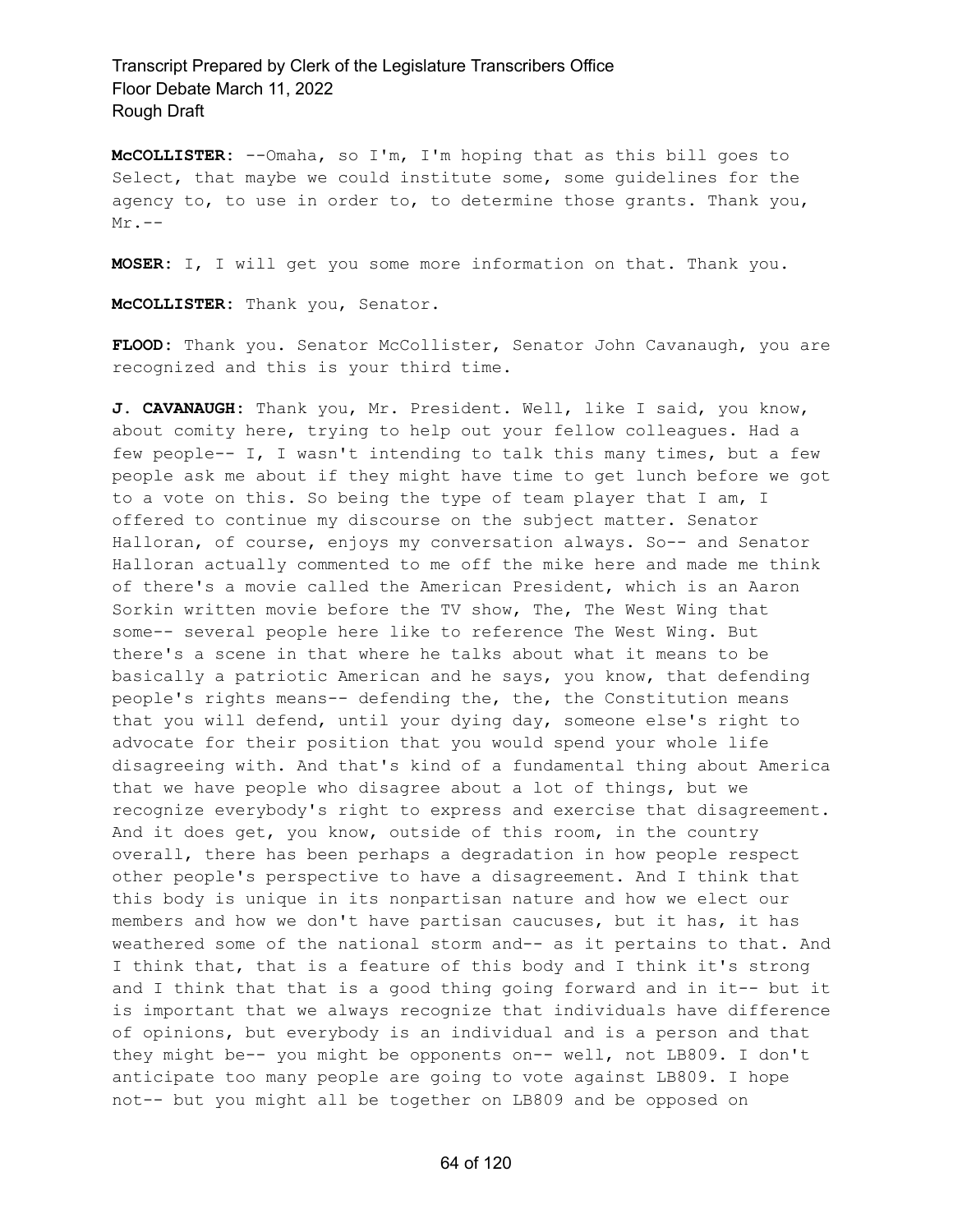whatever is next on the agenda and then be on the same side again on the next bill because the issues we're dealing with here have different implications. Different people have different priorities and that's what we're going to see when we talk about the budget, right, is that the budget is-- people say a moral document. It is a question of our priorities. When we go and we discuss the budget, it's not necessarily that you don't like an idea, it's that you don't like it more-- you don't think it should be funded ahead of something else. And everybody, reasonable people can disagree about whether or not we should fund one thing above another thing and-- but I think we are all going-- most of us would agree on the subjects that-- I don't need a [INAUDIBLE. We're fine-- I know-- the Chair would probably think that I shouldn't speak over all these people, but that's OK. But just a few last parting words, I think I'm running low on time, things that-- you know, friendly things we can do to help each other out, like taking some time to help people when they need to do something is, is a thing that happens around here. I have conversely been in the queue when both people that I was opposed to their issue asked me to get out so they could get to vote and in the queue when people whose side I was on asked me to get out so we could get to a vote. And that was in the interest of efficiency when I knew I was going to lose the fight. I thought, well, I don't need to just double down on my, my opposition here. It was gratuitous, maybe.

**FLOOD:** One minute.

**J. CAVANAUGH:** But sometimes you want to get your point on the record. But I have been asked several times to get out of the queue by people whose bill I was opposing and I did it willingly because I-- they, they were courteous to me about the fact that they knew I opposed their bill. But the thing I was doing, the one thing I could do to oppose their bill was take up time on it and they asked me nicely and I said, OK, I will do that. And people whose bill I was supporting, of course, I-- they asked me nicely and I get out of the queue so that we can get to a vote on the bill. And those are the types of things I know a lot of us, everybody has done on many issues, just in the interest of the comity of this body, c-o-m-i-t-y. And so I appreciate and respect people's-- other people's opinions. I know everybody here does. I know that everybody here recognizes people's ability to be dis-- to disagree without being disagreeable is another cliche.

**FLOOD:** Time, Senator.

**J. CAVANAUGH:** Thank you, Mr. President.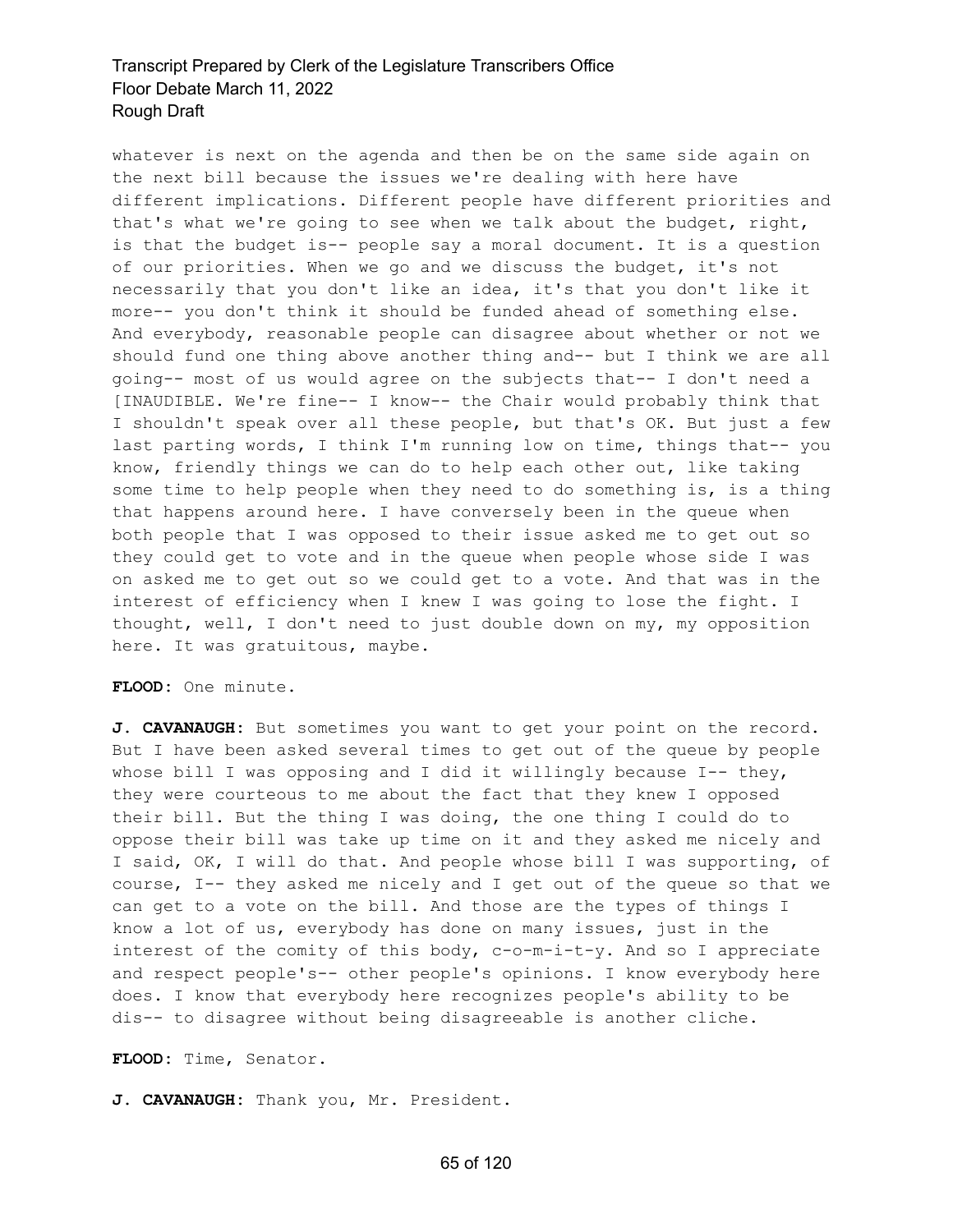**FLOOD:** Thank you, Senator Cavanaugh. There are no other members wishing to speak. Senator Bostelman, you are recognized at close on AM2004, the Natural Resources Committee amendment. Senator Bostelman waives closing. The question for the body is shall AM2004 be adopted. All those in favor of vote aye; all those opposed vote nay. Mr. Clerk, please record.

**CLERK:** 35 ayes, 0 nays on adoption of committee amendments.

**FLOOD:** Committee amendments are adopted. Mr. Clerk.

**CLERK:** I have nothing further on the bill, Mr. President.

**FLOOD:** There are no members wishing to speak. The question for the- or Senator Moser, you are recognized to close on LB809. Senator Moser waives his opportunity. The question for the body is shall a-- LB809 advance to E&R Initial? All those in favor vote aye; all those opposed vote nay. Mr. Clerk, please record.

**CLERK:** 35 ayes, 0 nays, Mr. President, on the advancement of the bill.

**FLOOD:** LB809 advances to E&R Initial. Mr. Clerk, LB809A.

**CLERK:** LB809A, a bill by Senator Hughes. It appropriates funds to implement the provisions of LB809.

**FLOOD:** Senator Hughes, you're recognized to open on LB809A.

**HUGHES:** Thank you, Mr. President. Good afternoon, colleagues. I'll try to be as brief as possible. LB809A is the A bill for LB978, which was in the Natural Resource Committee Christmas tree bill that we just passed. LB978 is accumulation of several years of work done by both the Legislature and the Department of Environment and Energy. In 2019, I introduced LB203 in partnership with the DEE to allow the department to begin the process of investigating the possibility of assuming the Clean Water Act Section 404 permitting program. As assumed, the 404 program allows the state to administer the federal dredge and fill permit program for activities that impact waters of the U.S., United States. In plain words, allowing the state to assume this process can save valuable time and money for many construction projects occurring all across the state. To be clear, even though the DEE would be allowed to administer the program, they still have to meet the federal guidelines. The department took these last couple of years to investigate an, an assumption process, including what potential changes they would need to make to administer as part of the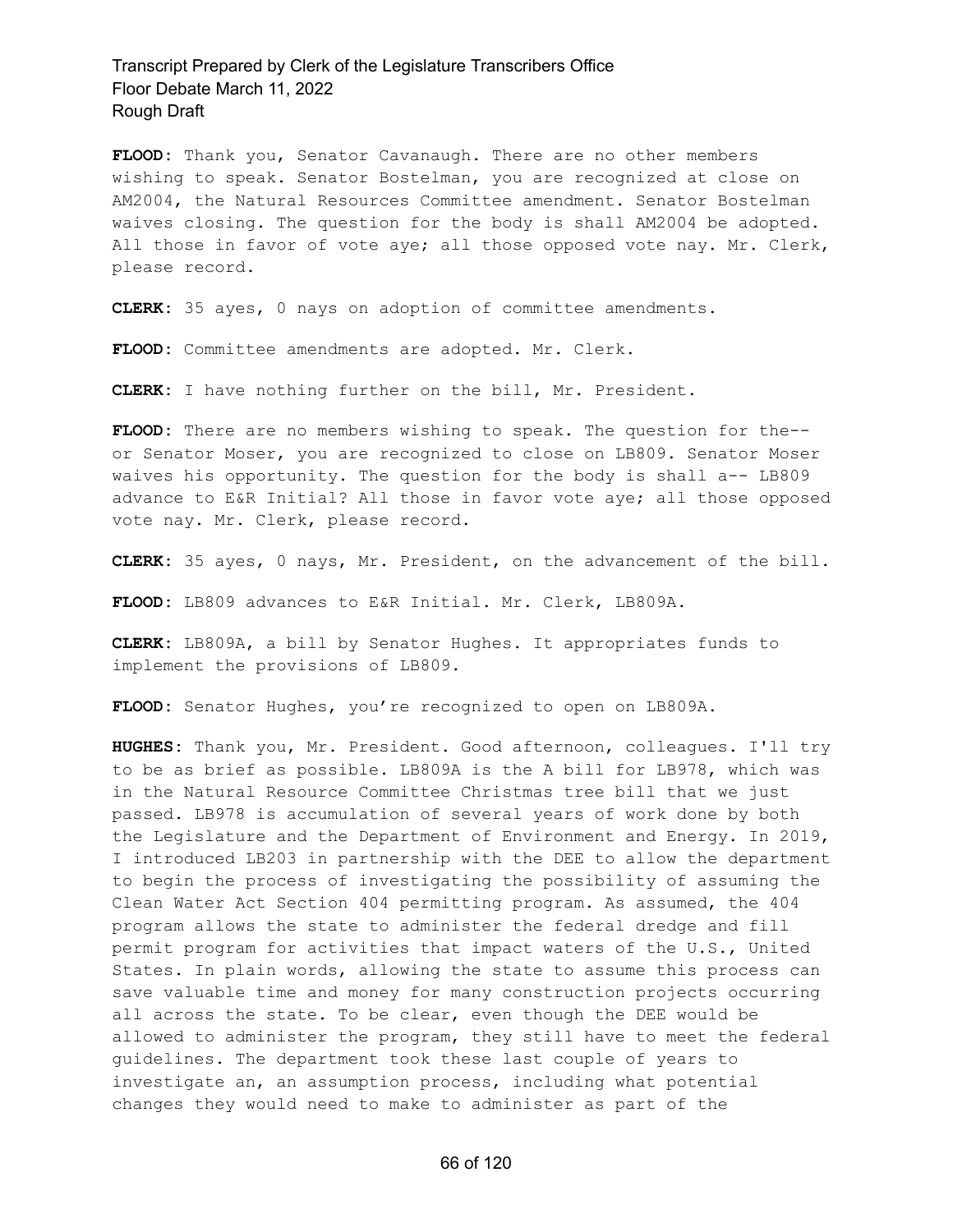application. LB978 contains the statutory changes they need to make a full application. Specifically, the bill lays out the ability to promulgate rules and regulations for the program, a hearing process, hire staff, establish a fee structure, and establish the cash fund. This A bill, this A bill on LB978, which is part of LB809A, which is- has a fairly significant fiscal note on it, but that's the initial fiscal note. These are fees that will be paid by the construction companies that take advantage of this 404 permitting process. There have been several discussions with these companies and they are very happy to cover this additional cost in order to speed up their construction projects. I'd be happy to try and answer any questions and I would appreciate a green vote on LB9-- LB809A. Thank you, Mr. President.

**FLOOD:** Thank you, Senator Hughes. Members, you've heard the opening on LB809A. There are no members wishing to speak. Senator Hughes, you're recognized to close onLB809A. Senator Hughes waives closing. The question for the body is shall LB809A advance to E&R Initial? All those in favor vote aye; all those opposed vote nay. Mr. Clerk, please record.

**CLERK:** 34 ayes, 0 nays, Mr. President, on the adoption of the motion to advance the A bill.

**FLOOD:** LB809A advances to E&R Initial. Mr. Clerk, we now move to LB800.

**CLERK:** LB800, a bill by the Urban Affairs Committee, signed by its members. It amends numerous sections of state law. It changes provisions relating to city officers, elections, powers, duties, public improvements, subdividing, platting, consolidation of cities and village ordinances, planning, zoning fiscal management, city departments claims, awards, bridges, parking facilities, landmark heritage preservation districts. It eliminates provisions relating to municipal coal yards, boards of public welfare, superintendency departments, taxes and assessments. The bill was introduced on January 6, Mr. President, referred to Urban Affairs. I do have committee amendments pending.

**FLOOD:** Thank you, Mr. Clerk. Senator Wayne, as Chair of the Urban Affairs Committee, you are recognized to open on LB800.

**WAYNE:** Thank you, Mr. President. And colleagues, I know this is a, a very thick bill, so I'll go through some technical changes. A lot of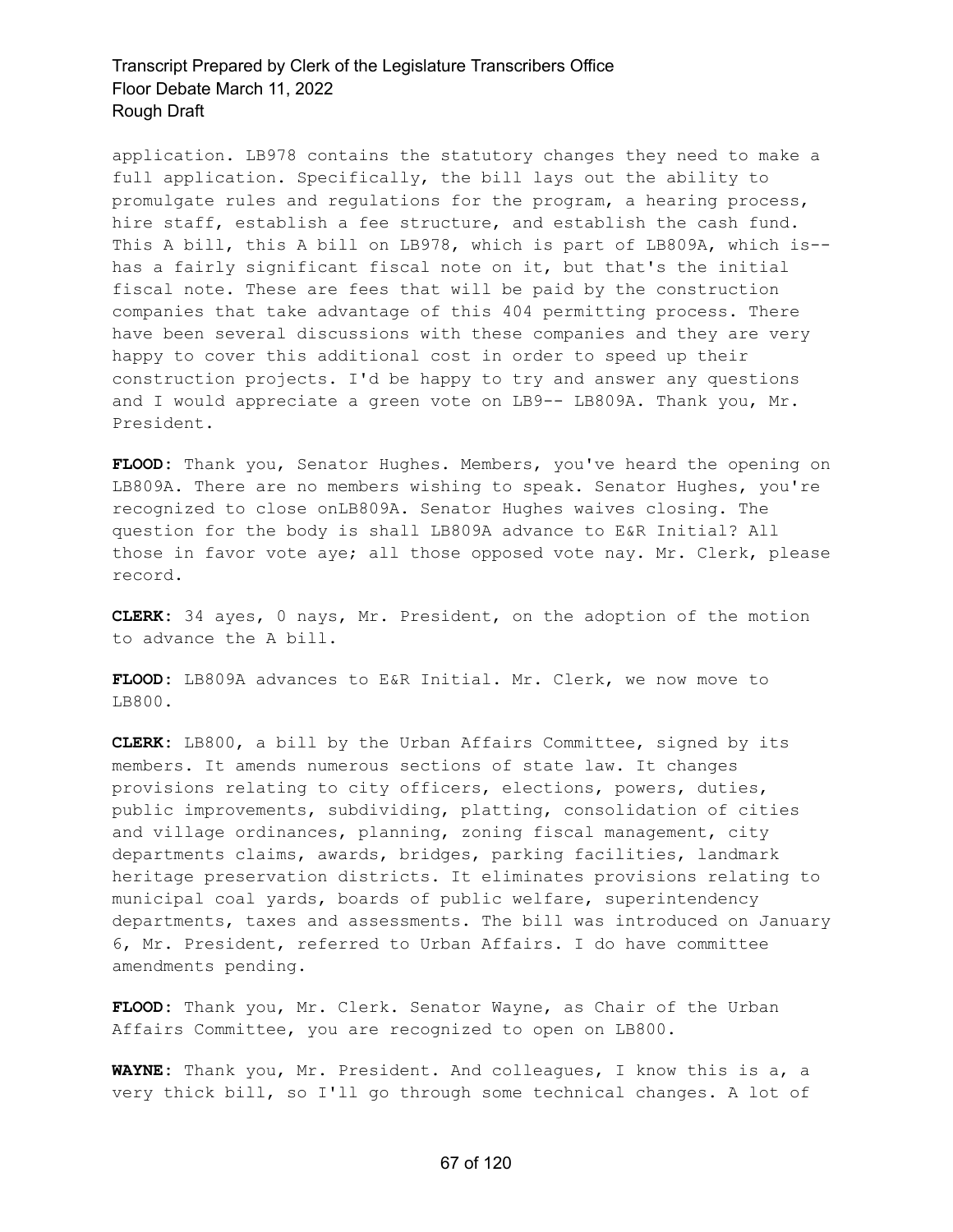it's technical stuff, but I will want you to know if you are worried about what it all, says Senator Lowe and Senator Arch both voted for them and they never vote for bills out of our committee, so I'm pretty sure this is safe. So I'll begin. In 2014, Urban Affairs Committee began a multi-year effort updating, modernizing statutes for all the classes of municipalities. If you recall, we did the Chapter 16, Chapter 17, Chapter 19, Chapter 15, and now Chapter-- and Chapter 18. LB800 is the latest cleanup, which includes amended sections around Chapter 14 governing cities of the metropolitan class. And we make a lot of nonsubstantial changes, such as terminating-- changing terminology from "governing body" to "city council," "metropolitan class city" to the "city of the metropolitan class." We also clarify references to legal newspapers, as the Government Committee has made changes over the years. We updated those statutes to say legal newspapers located in the city or published of general circulation in the city. So it's just a lot of basic cleanup underneath LB800. Can I open on-- they're tag teaming out here. Let's see if I can get one of them to-- Flood is now going to jump off the top rope with the clo- oh, down for the count. See, nobody watches WWE here, I guess. Since- can I open on the amendment?

**HILGERS:** Yes. Senator Wayne, you are recognized to open.

**WAYNE:** Thank you, Mr. President. So this is, this, this is a white-copy amendment. This is really what people are probably concerned about. What we did is we, we took six other bills and these were all bills that were voted out 7-0. Rather than try to move them to consent calendar because some of them had a little substantial changes that might make them not eligible for consent calendar, we just combined them all into this committee amendment. So we'll go through them real quick and we'll, we'll keep it moving. So AM2035 makes several additions, several additional cleanups and fixes where we found a little area for the-- little error in the legal newspaper reference that I mentioned before. So first, LB555 was introduced by Matt Hansen and LB799 was a technical cleanup bill. LB555 requires that reports filed under this act be-- include the percentage of residential areas in the cities in which have been declared substant--substandard, blighted, and extremely blighted. LB799 just clarifies the reporting requirements under the act and provides feedback from municipalities following the first set of reports that were submitted last year. So essentially, they had reports that were submitted last year. They asked us to clean up the language and make it a little easier for them. That's what LB7-- LB799 does. The next two bills in AM2035 incorporate four other bills that we heard. LB724,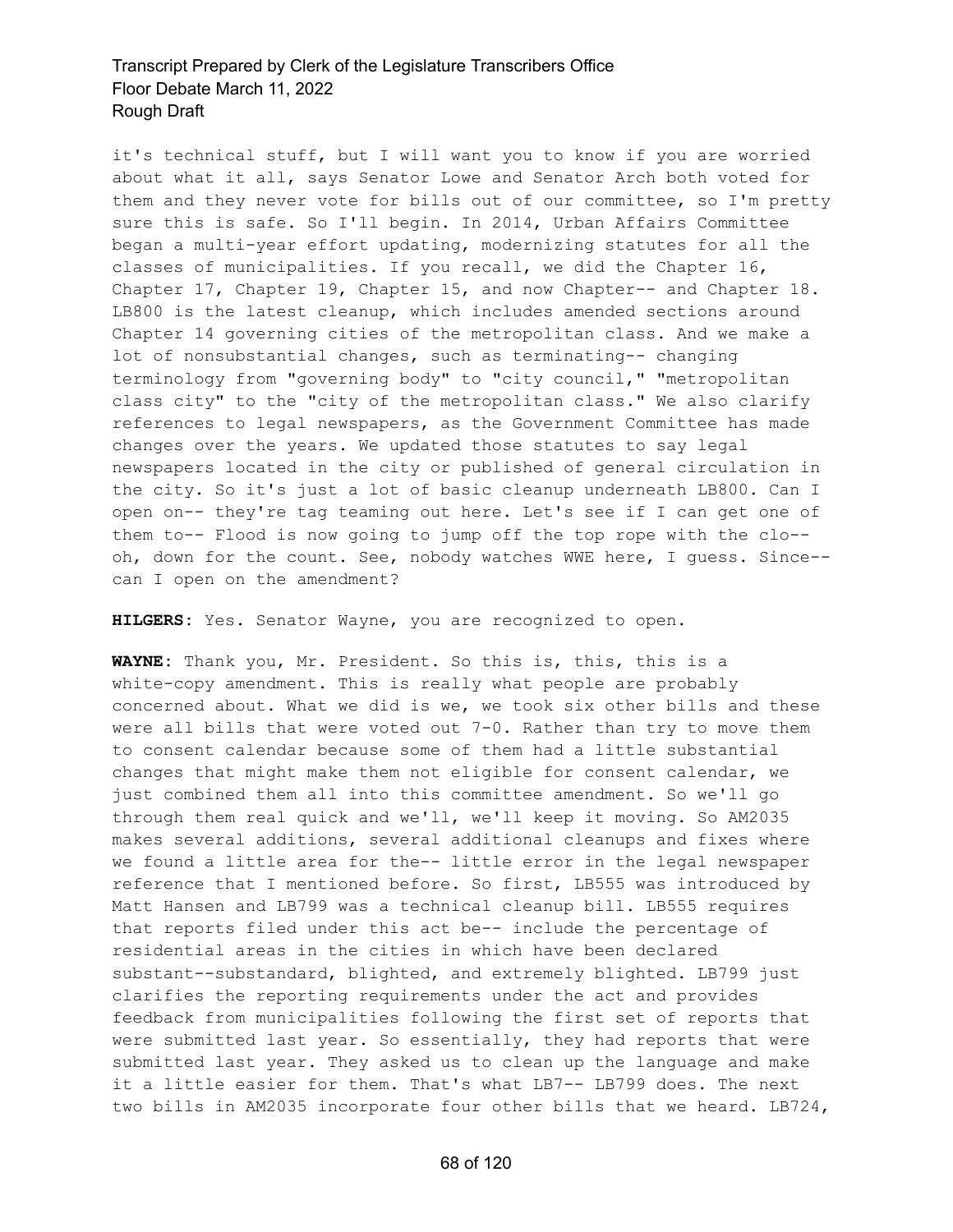introduced by Senator Matt Hansen, amends the Local Option Municipal Economic Development Act, commonly known as LB840. It authorizes the use of those funds under the act for the development and implementation of affordable housing action plans. If you'll recall, there are cities that have to do affordable housing action plans and they wanted to pay for those with LB840 funds since LB840 funds authorizes affordable housing, so it just made sense to do so. LB727, also introduced by Senator Matt Hansen, eliminates unnecessary and redundant language related to the sanitary improvement district elections. LB843, as amended by the committee, was introduced by Senator Brewer. It authorizes tribal governments to apply for and receive grants under the Civic Community Center Financing Act. Finally, AM2035 contains LB1189 as amended by the committee, which Senator Flood's bill on sanitary drainage districts, which lie solely within the zoning jurisdiction of the city. If it's discontinued, all funds, property and property rights, legal obligations, taxes, etcetera, shall revert to the city or the redevelopment authority created by the city. I believe there are only two of these districts around. There was no option-- opposition to that. There is an emergency clause placed on that that would go into effect as normal- any emergency bill would. So the Urban Affairs-- if you look at our committee report, I want to highlight what we do in our committee report. I don't know if every committee does this, but if you go into our committee statement for the bill, you'll see each bill listed. You'll see each committee report listed within that committee report- committee statement because we advance all of them separately, so you have a record vote of all of them and you have a committee statement for all of them so you can see how every bill in here came out and how every bill reads out. None of these received any no votes. And again, I just want to highlight Senator Lowe and Senator Arch voted for these, so that's a big statement. These bills are noncontroversial. Thank you, Mr. President.

**HILGERS:** Thank you, Senator Wayne. Debate is now open on the committee amendments. Senator Albrecht, you're recognized.

**ALBRECHT:** Thank you, President. Oops. Colleagues, I just rise with some concerns about LB842. And Senator Brewer and I have just visited a little bit about it. It's actually a bill that would allow the tribes, it says, to have access to build community centers and ask for grant funding or to be considered. I rise as someone who lives on the reservation. I live on the actual Winnebago reservation. I also represent the Omaha natives. I'm not so sure-- it looks like the Ponca tribe of Nebraska is who asked or brought this forward. I don't know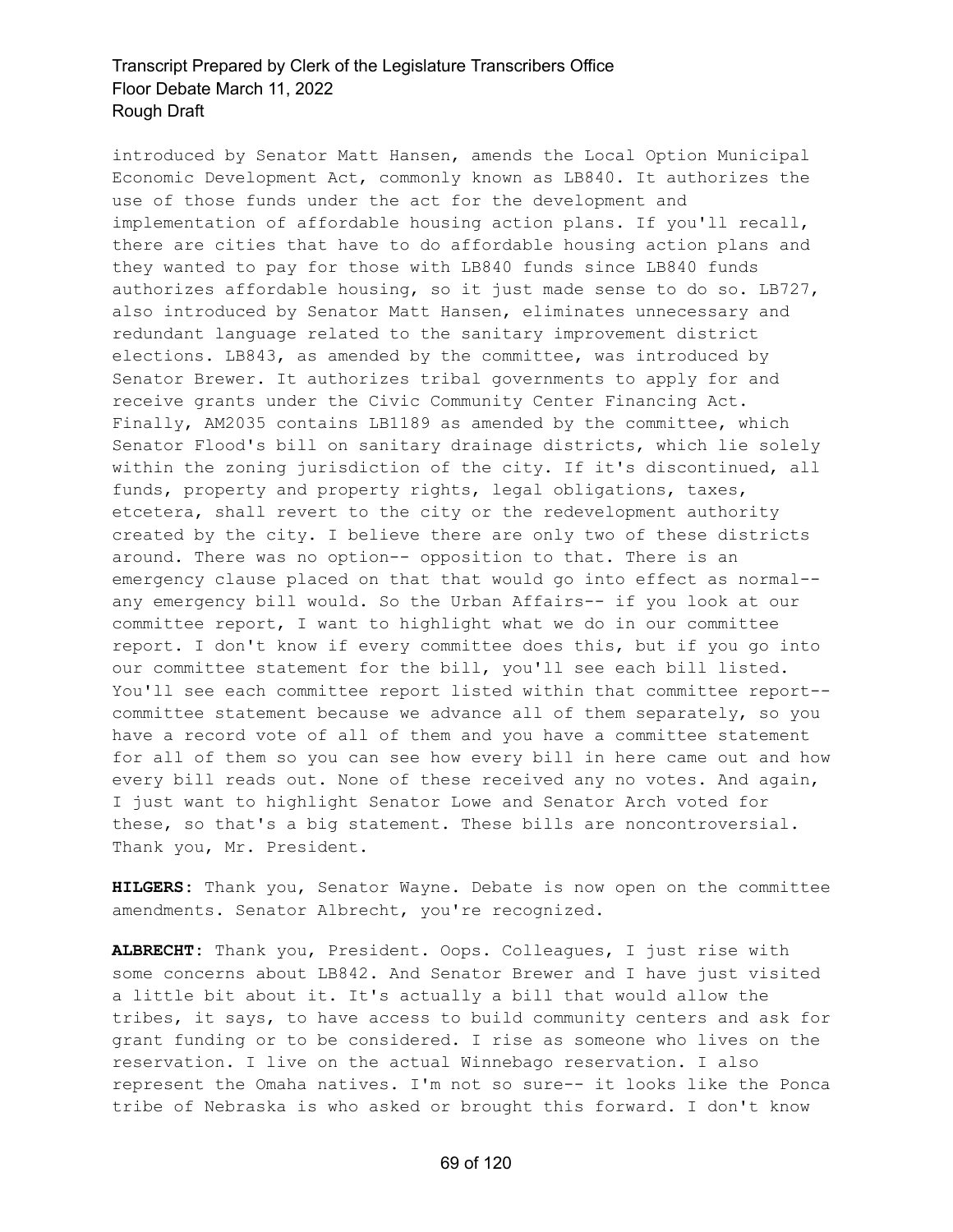that they actually have a reservation, reservation or are recognized having a reservation in the state of Nebraska. I just feel like this sets bad policy because these are-- these folks are their own sovereign nation, a sovereign nation within a nation, and there are many, many programs that they have that are outstanding. They are building up their reservations in ways that, you know, make the state of Nebraska very proud. But when it comes to-- we, we, we have lots of different funding, but the more that we set policy like this and allow people to put their names on, on the money and asking for the grants, it is just not, in my mind, a good way to, to set a precedent. If you're not recognized as having a reservation and, and being one of the tribes in Nebraska-- I believe it's Omaha, Winnebago, and Santee are the three. Yes, Ponca natives are here, but if they were to choose to put this somewhere, where would they put it? Where do they call home? Where is their reservation in Nebraska? I understand they have a casino in Omaha. I know a lot of them are maybe up in the Norfolk area. I mean, I grew up right next door to a family that was from the Ponca tribe. My question is, is this something that we really want to, to do? I would like everyone to think about that. Again, their own sovereign nation, getting their own funding, doing their own thing. They have their own law enforcement. Former Governor Heineman cross-deputized them. They have their own law enforcement. The Nebraska State Patrol does not go on their-- unless they're called in or the Thurston County does not go in unless they're called in. When their land is put into trust, that's probably why we're probably the poorest county, Thurston County, where I live because land is taken out and put in a trust and we know-- we don't collect any taxes. So for those reasons, I stand opposed to LB800 and the AM2035 at this moment. Thank you.

**HILGERS:** Thanks, Senator Albrecht. Senator Erdman, you're recognized.

**ERDMAN:** Thank you, Mr. President. I was wondering if Senator Wayne would yield to a question or two?

**HILGERS:** Senator Wayne, would you yield?

**WAYNE:** Yes.

**ERDMAN:** Senator Wayne, help me with LB724. You made a comment it was an amendment to the LB840 money. Currently, LB840 money can be used for economic development, not for housing. Is that correct?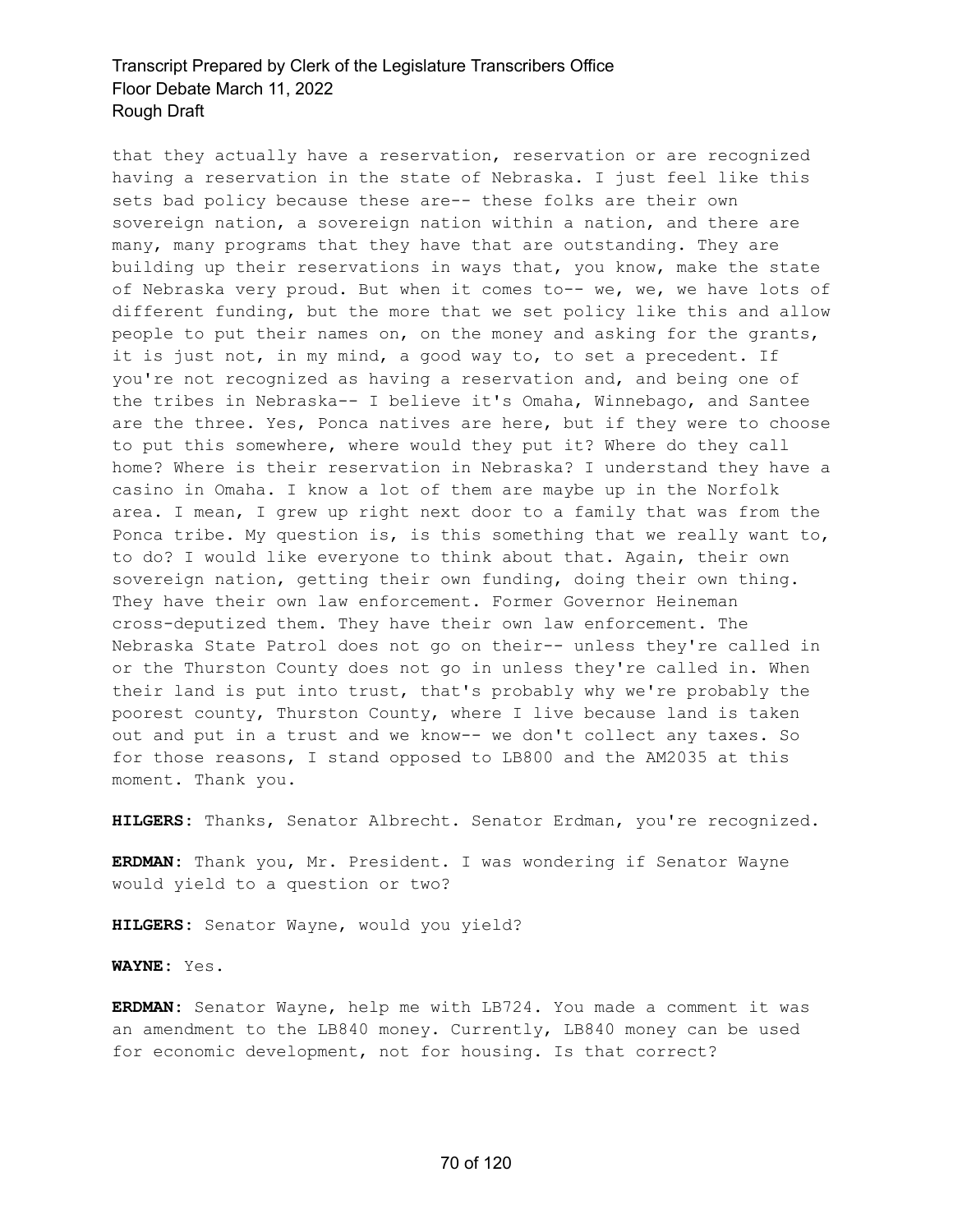**WAYNE:** No, it can be used for economic development and because of the housing-- they can use it for housing too and because we're requiring them to do a report on housing, they just thought it would be easier if they can use some of those funds to do the report, so it makes it easier for the cities to report out.

**ERDMAN:** So you're not changing what the money can be used for?

**WAYNE:** No. If you, if you recall, we had those fights on the, on the bill a couple of years ago with Senator Hansen as far as trying to expand it. This just, just allows-- well, yes, I am. So it can be used to do the plan. I'm sorry.

**ERDMAN:** OK.

**WAYNE:** So technically, yes, I am.

**ERDMAN:** So the, the money would go to the contractor?

**WAYNE:** No, the city.

**ERDMAN:** Money goes to the city to offset infrastructure or what?

**WAYNE:** No, to, to write their plan. So I guess-- OK, we're getting technical. Yes, it would go to a contractor if they hired a contractor, but I think that's what they want to do is they, they want to be able to have, have somebody help write their plan and right now, under the law, they can't. So this will help them to do that.

**ERDMAN:** OK, so, so under LB840, they can't use that money to write their plan, is that what you're saying?

**WAYNE:** There's an argument of whether they can or can't and so we're trying to add some clear-- clarifying language saying you can.

**ERDMAN:** And so then you're, you're concluding this is a cleanup bill, this a cleanup bill?

**WAYNE:** No, LB800, the original bill, was a cleanup bill. Then we added the other bills and those are, those are not cleanup bills.

**ERDMAN:** OK. All right, thank you.

**WAYNE:** Yep.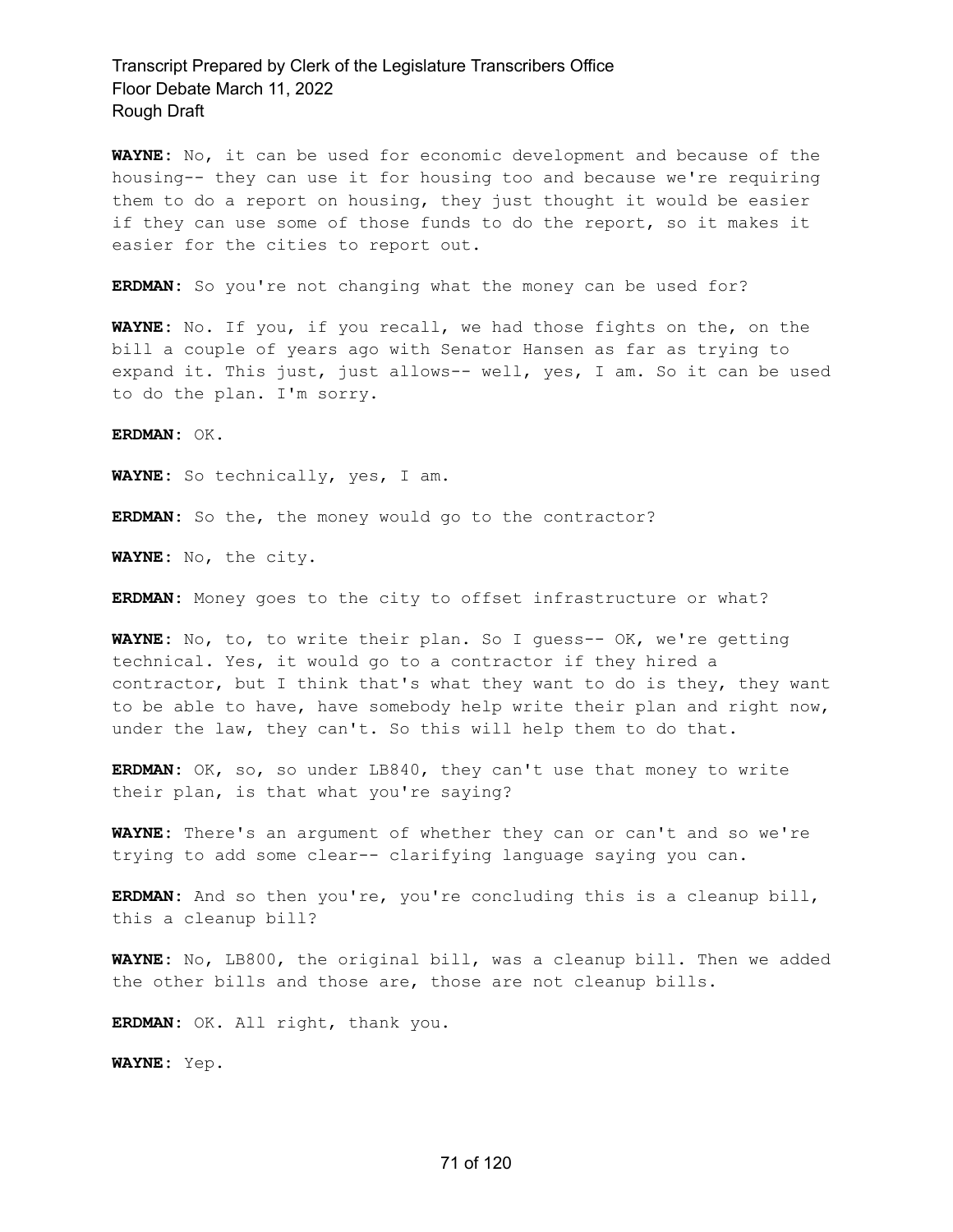**HILGERS:** Thanks, Senator Erdman and Senator Wayne. Senator Brewer, you're recognized.

**BREWER:** Thank you, Mr. President. I thought I should respond to Senator Albrecht and just make sure that everyone understands that this is just giving them an opportunity to apply for a grant and it is generic to the tribes of Nebraska. And even though there are three that have land, the Ponca is one of the four recognized tribes of Nebraska. And I understand the issue of the, the sovereign nation thing, but there are things that we can't change. The, the roads run through reservations, power, water, all these things mix, so-- and their tribal government, yes, that is their desire to be able to, within the reservation, have their own control. But to not make them eligible for programs like this-- and again, they're not getting anything. This bill just allows the tribal government to apply for grants under the Civic and Community Center Financing Act. Thank you, Mr. President.

**HILGERS:** Thank you, Senator Brewer. Seeing no one else in the queue, Senator Wayne, you're recognized to close.

**WAYNE:** Thank you, Mr. President. Colleagues, we had no opposition testimony. And the first opposition testimony was to actually sit in Brewer's bill with the league and we actually added an amendment. The league is now off of-- they're OK with the bill and it was around how to, how the actually-- the process in which the grants are going to be done, not, not the actual tribal issue that was raised here. So there was no real opposition. They all came out 7-0, but because of how the consent calendar rules operate, we, we felt these were enough changes that they wouldn't qualify for consent, not just Senator Brewer's bill, but all the ones we added to this bill. But they are 7-0 votes, it was no opposition to anything that we're putting out, and I would ask for your green vote on the AM2035 and AM-- or LB800. Thank you, Mr. President.

**HILGERS:** Thank you, Senator Wayne. The question for the body is the adoption of the committee amendments. All those in favor of vote aye; all those opposed vote nay. Have all those voted who wish to? Please record, Mr. Clerk.

**CLERK:** 34 ayes, 1 nay, Mr. President, on adoption of committee amendments.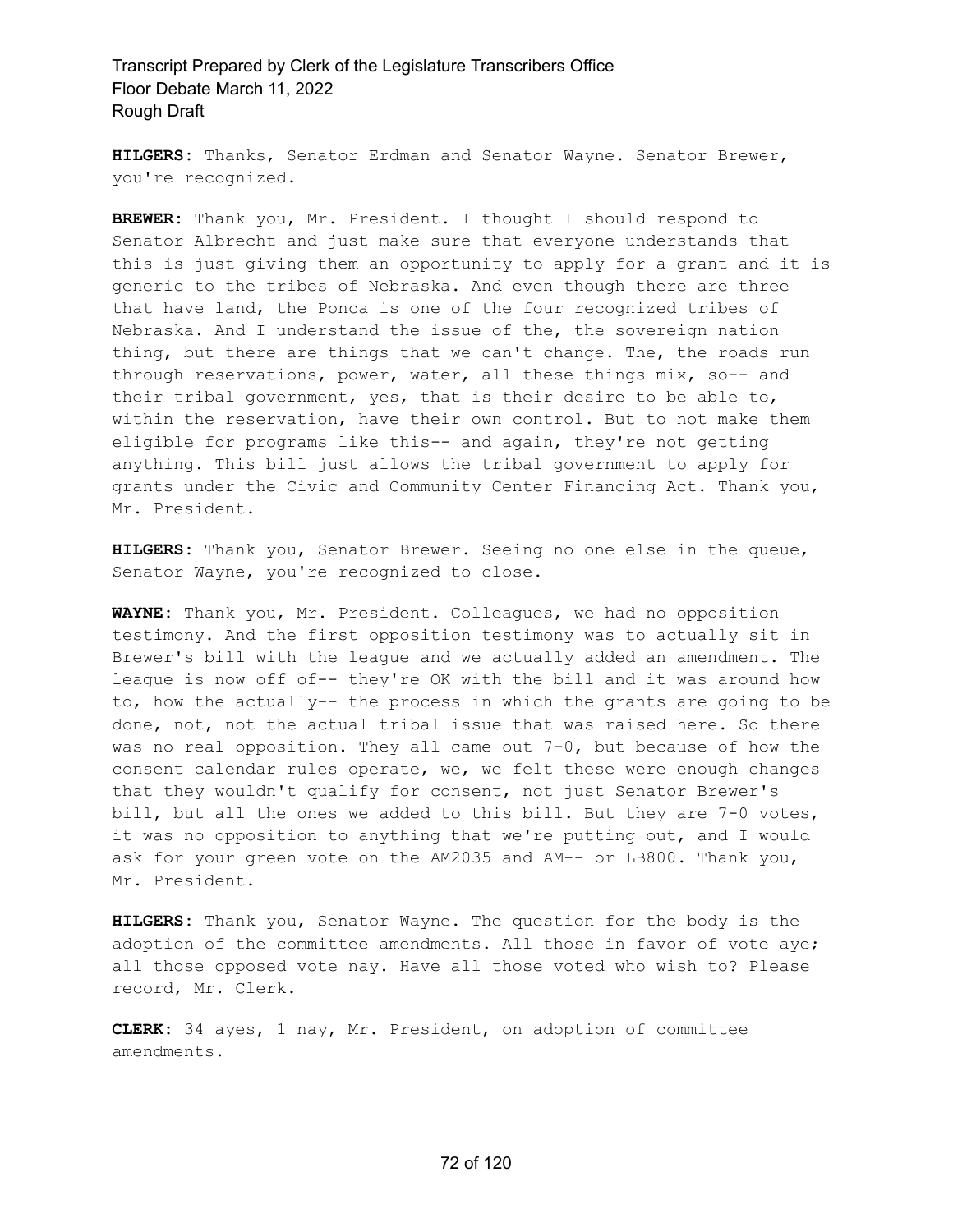**HILGERS:** Committee amendments are adopted. Turning to the debate on the bill. Seeing no one in the queue, Senator Wayne, you're recognized to close. Senator Wayne waives closing. The question for the body is the advancement of LB800 to E&R Initial. All those in favor vote aye; all those opposed vote nay. Have all those voted that wish to? Please record, Mr. Clerk.

**CLERK:** 35 ayes, 1 nay, Mr. President, on the advancement of the bill.

**HILGERS:** LB800 is advanced. While the Legislature is in session and capable of transacting business, I propose to sign and do hereby sign the following LBs: LB767, LB767A, and LB1099e. Mr. Clerk for items.

**CLERK:** One item, Mr. President, an amendment to be printed; Senator Williams, an amendment to LB1069. That's all that I have.

**HILGERS:** Thank you, Mr. Clerk. Next item on the agenda.

**CLERK:** Mr. President, the next bill is LB750 introduced by Senator Friesen. It's a bill for an act relating to motor vehicles. It amends numerous sections. It changes provisions relating to transfer-on-death certificates of title, Motor Vehicle Certificate of Title Act, Motor Vehicle Registration Act, Motor Vehicle Operator's License Act, and the International Fuel Tax Agreement Act. The bill was introduced on January 5 of this year. At that time, referred to the Transportation and Telecommunications Committee. There are committee amendments pending, Mr. President.

**HILGERS:** Thank you, Mr. Clerk. Senator Friesen, you're recognized to open on LB750.

**FRIESEN:** Thank you, Mr. President. Members of the Legislature, thank you for this opportunity to present LB750, which is one of the Transportation and Telecommunication Committee's 2022 priority bills. Prior to advancing LB750 to the floor, the committee did amend the bill and add the following bills to the amendment: LB913, LB1022, LB1145, LB1259, and LB1266. I will explain in detail those bills when we get to the amendment. Also, when we take up the committee amendment, I have a technical correction amendment to address an error that occurred in preparing the amendment for the Revisor's Office for drafting. LB750 is the annual cleanup bill that the committee considers for the Department of Motor Vehicles. LB750 as introduced updates and harmonizes DMV statutes. The bill amends vehicle title statutes to allow the use of a transfer-on-death certificate of title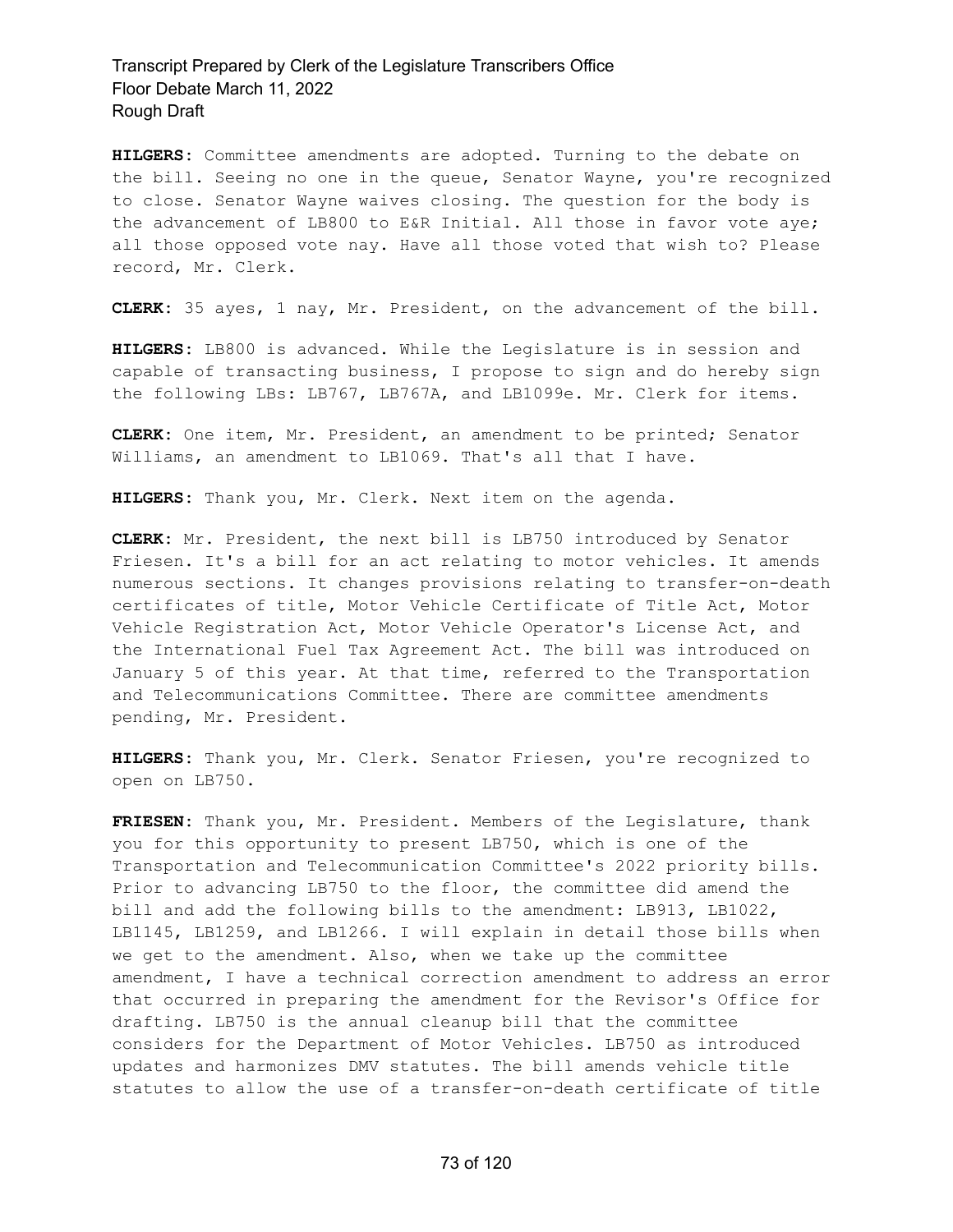for vehicles and motorboats and allows for the issuance of previously salvaged branded certificate if a vehicle has been properly inspected. Law relating to former military vehicles are amended to allow these vehicles to tow cabin, utility, farm, and dealer trailers. Driver's license statutes are amended to define the term "mobile driver's license" and to accept a waiver of testing for mobile driver's license, requires the driver's manual to be published on the DMV website, removes obsolete language and provides a copy of the manual to all persons issued a license document, and extends the length of the learner's permit for a school permit from three to six months. The bill harmonizes the length of driver improvement courses for persons under 21 to four hours to make it consistent with other driver improvement courses. The requirement for the Nebraska Safety Center to provide courses in all counties which do not have courses is eliminated due to the online availability of these courses. The term "registration year" is changed to "registration period" and requires postage fees to mail historical and choose life plates to be collected similar to other specialty plates. Obsolete operative date language is removed in 27 sections of the bill. The bill contains the modernization of the motor carrier services division of the department by allowing for use of staggered registration periods for commercial trucks. Registration can be monthly, quarterly, or annually. The division is authorized to charge actual cost of postage for the handling of license plates and to ensures all-- that all fees, interest, and penalties collect "pursuayant" to the International Fuel Tax Agreement are deposited to the Highway Trust Fund. Mr. President, that concludes my opening on LB750 and I'd like to move on for the consideration of the committee amendment, AM1966.

**HILGERS:** Thank you, Senator Friesen. You're recognized to open on the committee amendments.

**FRIESEN:** Thank you, Mr. President. The committee amendment incorporates five additional bills into LB750. It's LB913, LB1022, LB1145, LB1259, and LB1266. I would now like to discuss bills included in the Transportation and Telecommunications Committee amendment. LB913 was introduced by Senator Bostelman. It changes provisions related to the construction of highways and roads. The bill was heard on January 24 and there was no opposition and the bill, as amended by committee, was placed into LB750 on an 8-0 vote of the committee. LB913 provides that the construction or repair of a highway approach damaged due to extreme weather event or faulty engineering shall be the responsibility of the Department of Transportation. Extreme weather event is defined as a weather event that generates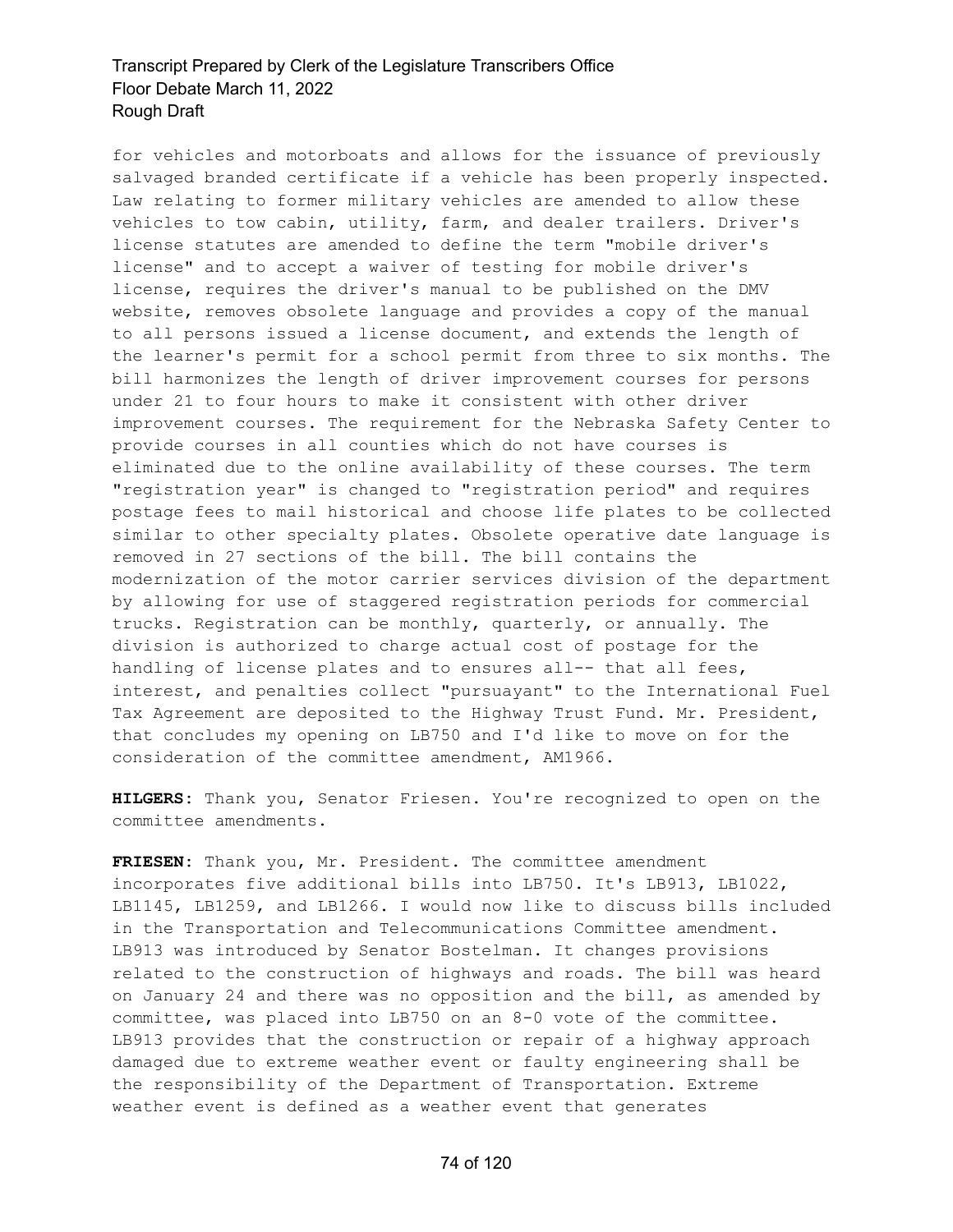extraordinary costs. LB913 was amended by the committee to define the term "faulty engineering" and to provide authority to the Department of Transportation that in the event of a faulty engineering of a highway approach on the part of another entity, the department may seek reimbursement from the responsible party. LB1022 changes the distribution of fees for motor vehicles operator's license under the 24/7 sobriety program. LB1022 was heard on February 1. There was no opposition and was advanced, advanced as amended into LB750 on an 8-0 vote of the committee. LB1022 modifies the distribution of fees for the 24/7 sobriety permit program established in 2021. LB1022. Directs that a portion of the fees that is allocated to counties, which is \$5, shall be distributed to the county issuing the permit, not the county of residence of the individual receiving the permit. LB1145 amends motor vehicle accident requirements. This bill was heard on February 14. There was no opposition. It was amended into LB750 on an 8-0 vote of the committee. LB1145 amends motor vehicle accident report requirements. Currently, motor vehicle accident reports, when filed, do not make publicly available the date of birth of the operators or the operator's license number. The bill as introduced provided that in any accident report filed, the year of birth of the vehicle operator shall be considered a public record. The committee amended LB1145 to provide that nothing shall prohibit a law enforcement agency from disclosing the age of an operator that is included in any motor vehicle accident report. LB1259 changes the provisions relating to the issuance of new license plates and license plate fees. LB1259 was heard on February 1 and had one opponent, Jon Cannon of NACO, who was opposed to the six to ten-year date change. LB1259 was amended by the committee and added to LB750 on an 8-0 vote. LB750 as introduced provides that commencing January 1, 2023, new motor vehicle license plates issued shall occur every ten year-- [RECORDER MALFUNCTION] six years. The bill also increases the issuance fee for new license plates and renewal tabs from not more than \$3.50 to not more than \$5 per plate. The committee amended the bill to retain the current six-year replacement cycle for license plates and to increase the per plate issuance fee from \$3.50 to not more than \$4.25 per plate. LB1266 changes requirements relating to the operations of common carriers. LB1266 was heard on February 14. There was no opposition to the bill and LB1266 was amended into LB750 on an 8-0 vote. The bill amends, amends Section 75-126. This section describes a number of actions that regulated common carriers may not engage in. This section also sets forth an exception when regulated common carrier may offer free or reduced rates. An additional exemption is created. Individuals 65 years and older may receive free or reduced rates. As I noted during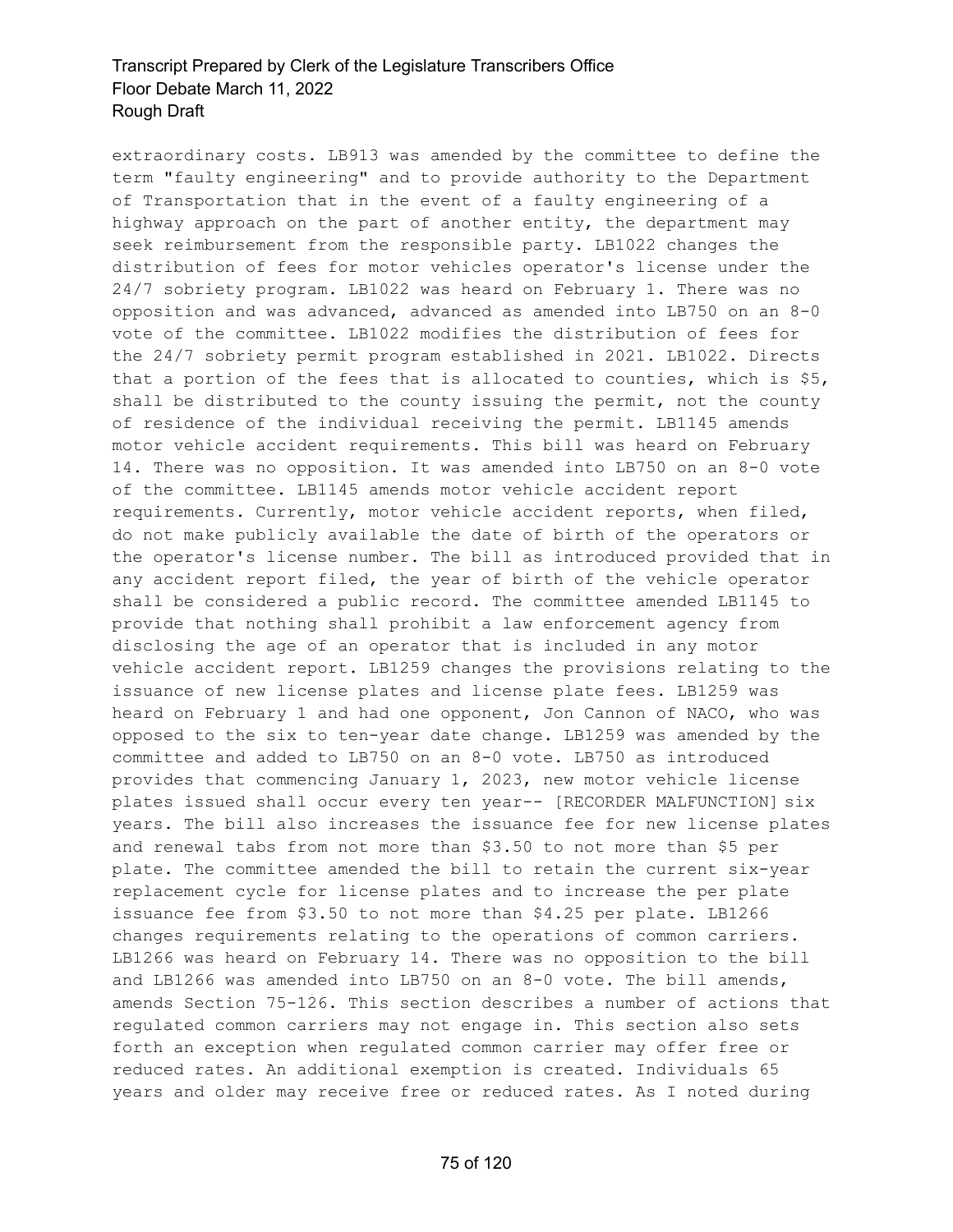the introduction, there was an error made in the preparation of the amendment and if we could, I would like to address that issue first and then move on to the other amend-- pending committee amendments. I would ask that we substitute AM2067 for AM2038.

**HILGERS:** Thank you, Senator Friesen. Mr. Clerk for an amendment.

**CLERK:** Mr. President, I do have amendments to the committee amendments. The first, Senator Friesen, I had you-- you had filed AM2038, but I have a note you wish to withdraw AM2038 and offer AM2067.

**HILGERS:** Without objection, so ordered.

**CLERK:** Senator Friesen, I have AM26-- AM2067.

**HILGERS:** Senator Friesen, you are recognized to open on AM2067.

**FRIESEN:** Thank you, Mr. President. AM2067 addresses a drafting error on that portion of the committee amendment, which adds Senator Geist's LB1289 to LB750. As I noted earlier, LB1259 addresses the issuance of new license plates, which will begin next January. As introduced, LB1259 proposed that the new license plates will be in use for ten years and the fee charged when the new plate is issued will be \$5 per license plate. The committee, in discussing LB1259, determined that the better policy was to retain a six-year life cycle for the new plate and to change the plates issue issuance speed from \$3.50 per plate to \$4.25. This change was not correctly captured in the preparation of the amendment and AM2067 simply replaces the committee amendment in the proper form for consideration and I would move for the adoption of AM2067 to AM1966. Thank you, Mr. President.

**HILGERS:** Thank you, Senator Friesen. Debate is now open on AM2067. Seeing no one in the queue, Senator Friesen, you're recognized to close.

**FRIESEN:** I would just urge your green light and we would move this on to the, the next motion.

**HILGERS:** Thank you, Senator Friesen. The question before the body is the adoption of AM2067. All those in favor vote aye; all those opposed vote nay. Have all those voted who wish to? Please record, Mr. Clerk.

**CLERK:** 34-- excuse me-- 38 ayes, 0 nays on adoption of the amendment to the committee amendments.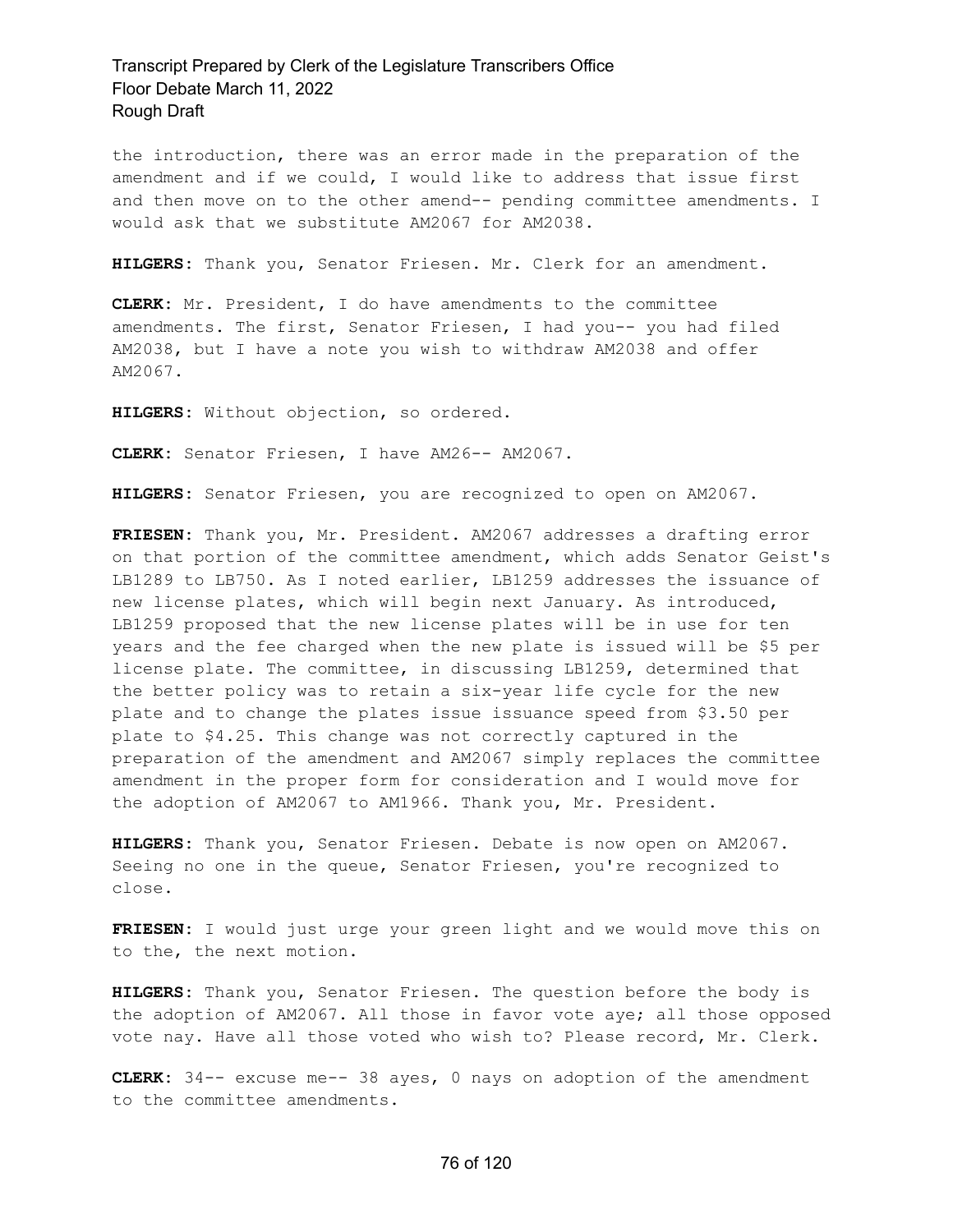**HILGERS:** AM2067 is adopted. Mr. Clerk for an amendment.

**CLERK:** Senator Geist would move to amend, AM1967.

**HILGERS:** Senator Geist, you are recognized to open on AM1967.

**GEIST:** Thank you, Mr. Speaker. AM1967 will create a funding mechanism for a new Lancaster County Service Center to serve the driver's license issuance needs for Lancaster County. The DMV previously had two locations in Lancaster County, with a total of 13 work stations. When Lancaster County reopened after closing for the COVID-19 pandemic, the Lancaster County Treasurer split the location for driver's licensing services and vehicle services. The DMV was required to use only the West O location and now has only eight work stations. Since multiple work stations have been closed, the wait time for getting a new driver's license can be up to six hours in its peak time. My office has received calls asking for something to be done to help alleviate the long wait times and this is in response to those calls. The Lancaster County Service Center would be modeled after the Douglas and Sarpy Counties' service centers. These service centers streamline the process of renewing and getting a driver's license. A person would be able to have their photo taken, pay for their license, receive their licenses all in the same customer service work station. The process has helped shorten wait times in Douglas and Sarpy County and I urge your green vote on this amendment. Thank you, Mr. Speaker.

**HILGERS:** Thank you, Senator Geist. Debate is now open on AM1967. Senator Erdman, you're recognized.

**ERDMAN:** Thank you, Mr. President. I'll be brief on this. I would agree with Senator Geist here. And I will tell you from experience, last month, my wife had an issue where she had to get a new driver's license. And what she said-- what Senator Geist said about the wait time is a true statement. And so even though we only visited that location once, I am in support of them doing something to cut down on the wait times, so I'll be voting for AM1967. Thank you.

**HILGERS:** Thank you, Senator Erdman. Senator Dorn, you're recognized.

**DORN:** Thank you, Mr. Speaker. And I apologize for this because I didn't have time to read the amendment. Are they proposing building a new one or is this-- a year ago, I believe part of-- Senator Hilkemann brought a bill forward that in part of Omaha there, they looked for a facility to rent. So if you could go over that a little bit?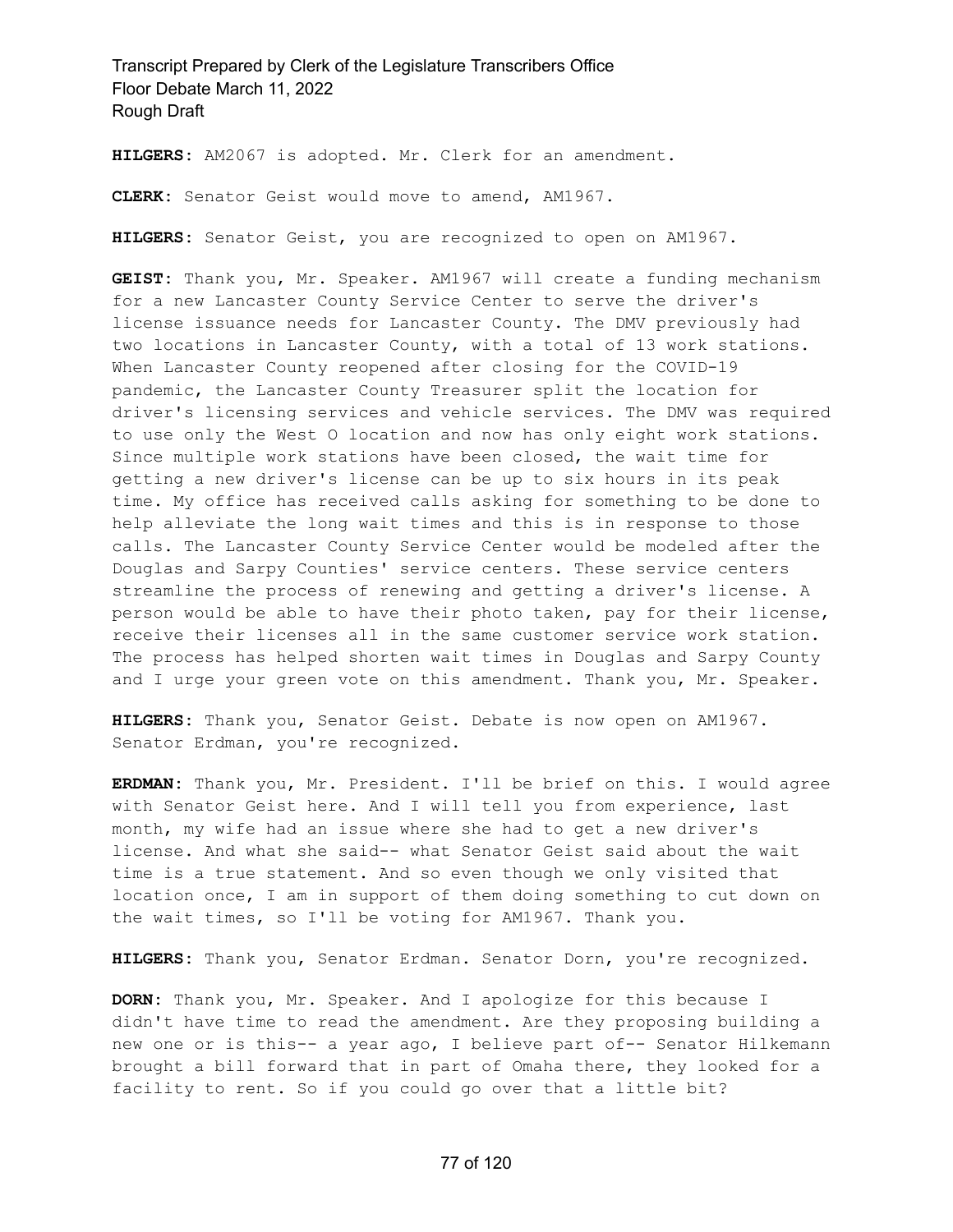**HILGERS:** Senator Geist, would you yield?

**GEIST:** I would yield. And let's see, yes, we would be looking for a new location and they need a location that has adequate car, motorcycle, truck space and the adequate number of work stations the lead-- if the legislation is enacted. I'm just reading responses here to my-- to questions, so it would be completed no later than the end of 2023.

**DORN:** So the, the-- most likely, if I'm understanding you, they're probably looking at a-- acquiring property and then building.

**GEIST:** Correct.

**DORN:** So I-- and I guess we should see a fiscal note at some time then.

**GEIST:** Actually, it's just diverting funds from one account to another.

**DORN:** Oh, OK.

**GEIST:** OK.

**DORN:** Thank you very much.

**GEIST:** Sure.

**DORN:** Appreciate that.

**HILGERS:** Thank you, Senator--

**DORN:** Yeah.

**HILGERS:** --Senator Geist and Senator Dorn. Senator Machaela Cavanaugh, you're recognized.

**M. CAVANAUGH:** Thank you, Mr. Speaker. Would Senator Geist yield to a question?

**HILGERS:** Senator Geist, would you yield?

**GEIST:** I would.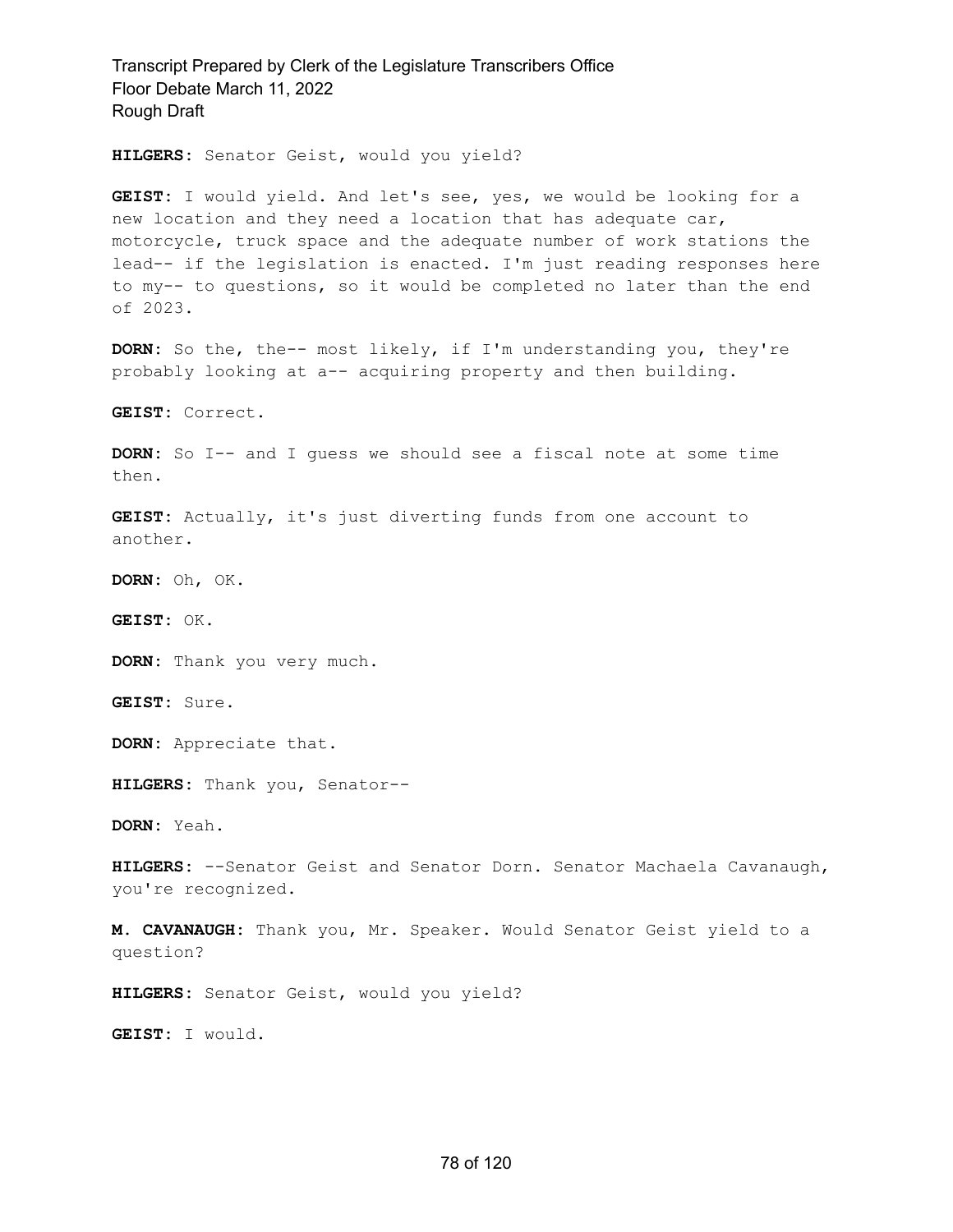**M. CAVANAUGH:** I apologize because I'm on the committee for this, but I forgot the funding mechanism and I was trying to find it quickly, but before we vote, I just was hoping you could--

**GEIST:** And let's see, I have it right here. It is estimated the annual impact to the agency budget would be additional ongoing expenses. This would be an ongoing cost. Do you have this, Senator? Thank you. Currently, there is a \$24 fee charge for the issuance an operator's license or state identification.

**M. CAVANAUGH:** OK.

**GEIST:** It's allocated in different places--

**M. CAVANAUGH:** Yes.

GEIST: --and this just reallocate those funds.

**M. CAVANAUGH:** I'm sorry, I'm a little tired today, but thank you. That was--

**GEIST:** OK.

**M. CAVANAUGH:** Now--

**GEIST:** It is-- it does not increase--

**M. CAVANAUGH:** Right.

**GEIST:** --funding. It just reallocates funding differently.

**M. CAVANAUGH:** Right, yes.

**GEIST:** OK.

**M. CAVANAUGH:** It is, it's a good amendment and we should vote for it. **GEIST:** OK.

**M. CAVANAUGH:** Thank you.

**GEIST:** Yes, it is. Thank you.

**HILGERS:** Thank you, Senator Geist and Senator Cavanaugh. Seeing no one else in the queue, Senator Geist, you're recognized to close. Senator Geist waives closing. The question before the body is the adoption of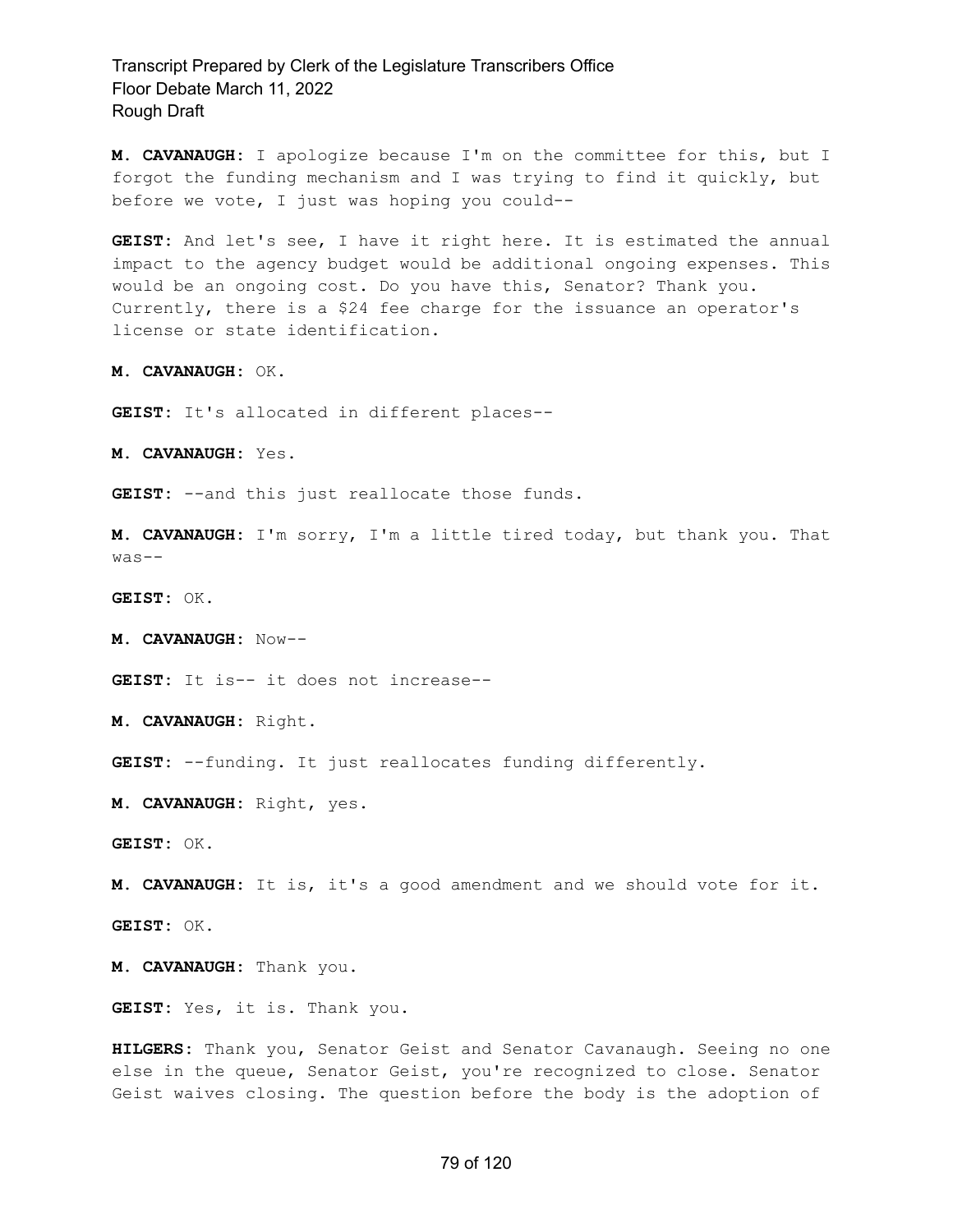AM1967. All those in favor vote aye; all those opposed vote nay. Have all those voted that wish to? Please record, Mr. Clerk.

**CLERK:** 37 ayes, 0 nays on adoption of Senator Geist's amendment to the committee amendments.

**HILGERS:** AM1967 is adopted. Mr. Clerk for an amendment.

**CLERK:** Senator Albrecht would move to amend, AM2085.

**HILGERS:** Senator Albrecht, you are recognized to open on AM2085.

**ALBRECHT:** Thank you, Speaker Hilgers. Good morning, members of the Legislature. I'm pleased to introduce to you AM2085 on behalf of the Nebraska State Patrol and the Department of Motor Vehicles. I'd like to thank Chairman Friesen, members of the Transportation and Telecommunications Committee for advancing the bill out 8-0. This bill is a joint bill introduced annually to keep the Department of Motor Vehicles and the Nebraska State Patrol consistent with their federal laws and regulations. So LB750 with the amendment of AM2085 would adopt the most recent version of federal laws and regulations. It strikes January 1 of 2021 and inserts January 1 of 2022. It references motor carrier safety and regulations, the low-speed vehicles, handicapped parking permits, commercial driver's license issuance, hazardous materials, seatbelts, the protection of records. In addition, L-- or AM2085, the maximum dollar value for the civil penalties aligns with federal regulations. Civil penalties were adjusted in 2021 by the Federal Motor Carrier Safety Administration. Maintaining alignment between federal regulations and state statues and operational activities insures Nebraska remains compliant with the federal requirements and is eligible to receive 100 percent of their allotment of federal highway funds. I ask for your green light on AM2085 and urge you to advance the bill to Select. Thank you, Mr. President.

**HILGERS:** Thank you, Senator Albrecht. Debate is now open on AM2085. Seeing no one in the queue, Senator Albrecht, you're recognized to close. Senator Albrecht waives closing, closing. The question before the body is the adoption of AM2085. All those in favor vote aye; all those opposed vote nay. Have all those voted who wish to? Please record, Mr. Clerk.

**CLERK:** 35 ayes, 0 nays on the adoption of Senator Albrecht's amendment.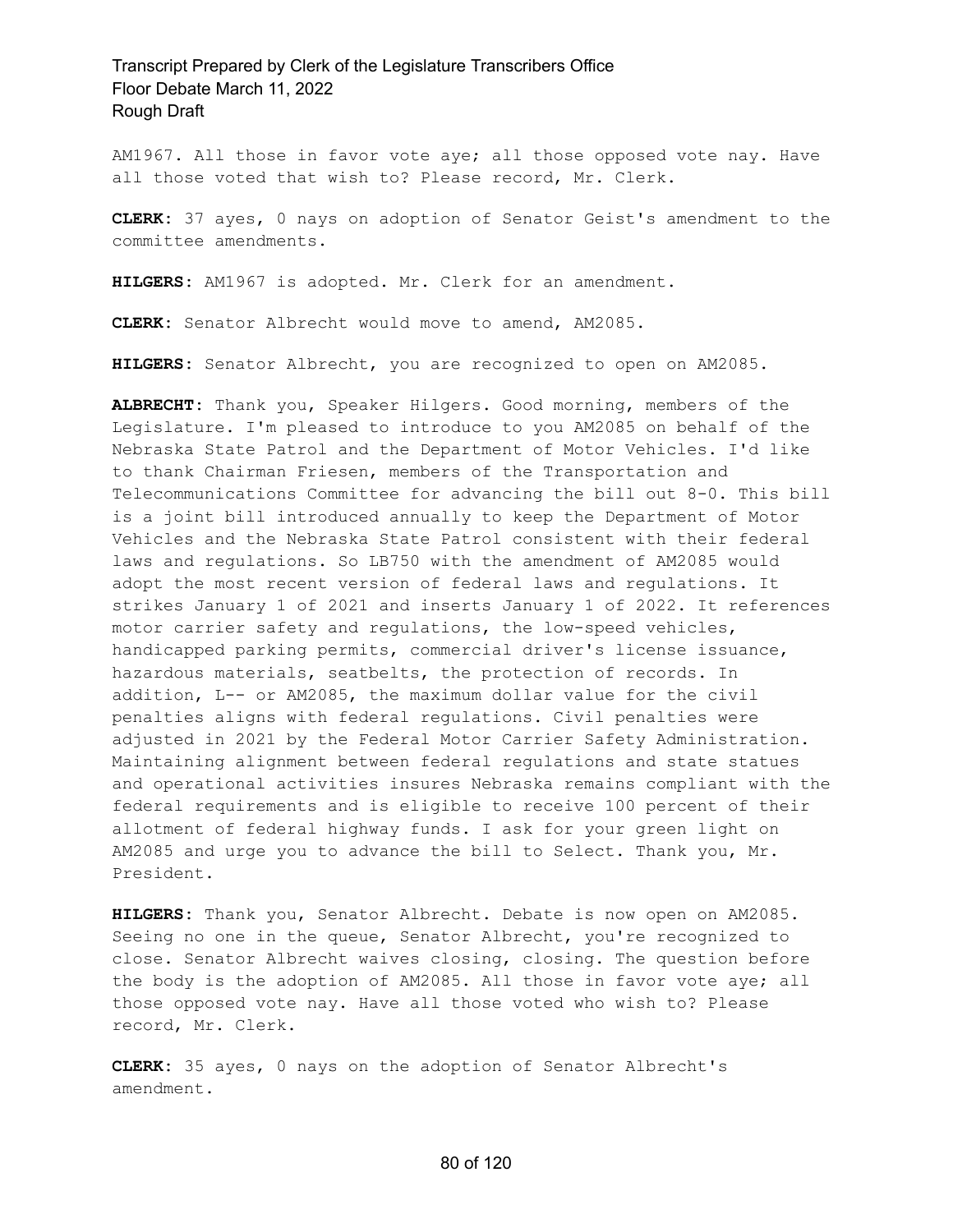**HILGERS:** AM2085 is adopted. Mr. Clerk for an amendment.

**CLERK:** Senator Erdman would move to amend, AM2294.

**HILGERS:** Senator Erdman, you're recognized to open on AM2294.

**ERDMAN:** Thank you, Mr. President. Just for the sake of conversation, Senator Patting-- Pansing Brooks just asked if she thought we were going too fast, so I would, I would suggest that we are not. I bring to you today AM2294 and let me just give you a little history. I'll try to be brief on this. I have a, a constituent back home that had purchased a vehicle that had the motor changed and he did not know that changing the motor changed the certificate of title. And when he went to the courthouse, he found out that he needed to have a bill of sale notarized for the part that he put into the pickup. It becomes a, a assembled vehicle and I didn't know that, maybe some of you on the transportation committee did, but it requires that this bill or a receipt for the motor had to be notarized. The place where he purchased the used motor said they've been in business for 40 years and they never, ever once had to notarize a receipt. And so what the gentleman had to do is get a notary to go with him to the car repair- the salvage yard so that they could notarize the receipt. So all this bill does, it's a cleanup bill, and I presented this to the able chairman of the Transportation Committee, Senator Friesen, and he had ran it by the people in his committee, the lawyers, and they had advised that if we struck the word "notarized bill of sale," that it would help expedite not only for those who are, are purchasing a vehicle like that, but also for the Treasurer. So all this bill does is strike the word "notarized" of the receipt for the new or replacement motor. So I'd appreciate your green vote on this. Thank you.

**HILGERS:** Thank you, Senator Erdman. Debate is now open on AM2294. Senator Machaela Cavanaugh, you're recognized.

**M. CAVANAUGH:** Thank you. Would Senator Erdman yield to a question?

**HILGERS:** Senator Erdman, would you yield?

**ERDMAN:** I'd be glad to.

**M. CAVANAUGH:** Thank you, Senator Erdman. Is this a bill that you introduced that you're amending into this?

**ERDMAN:** Can you say that again?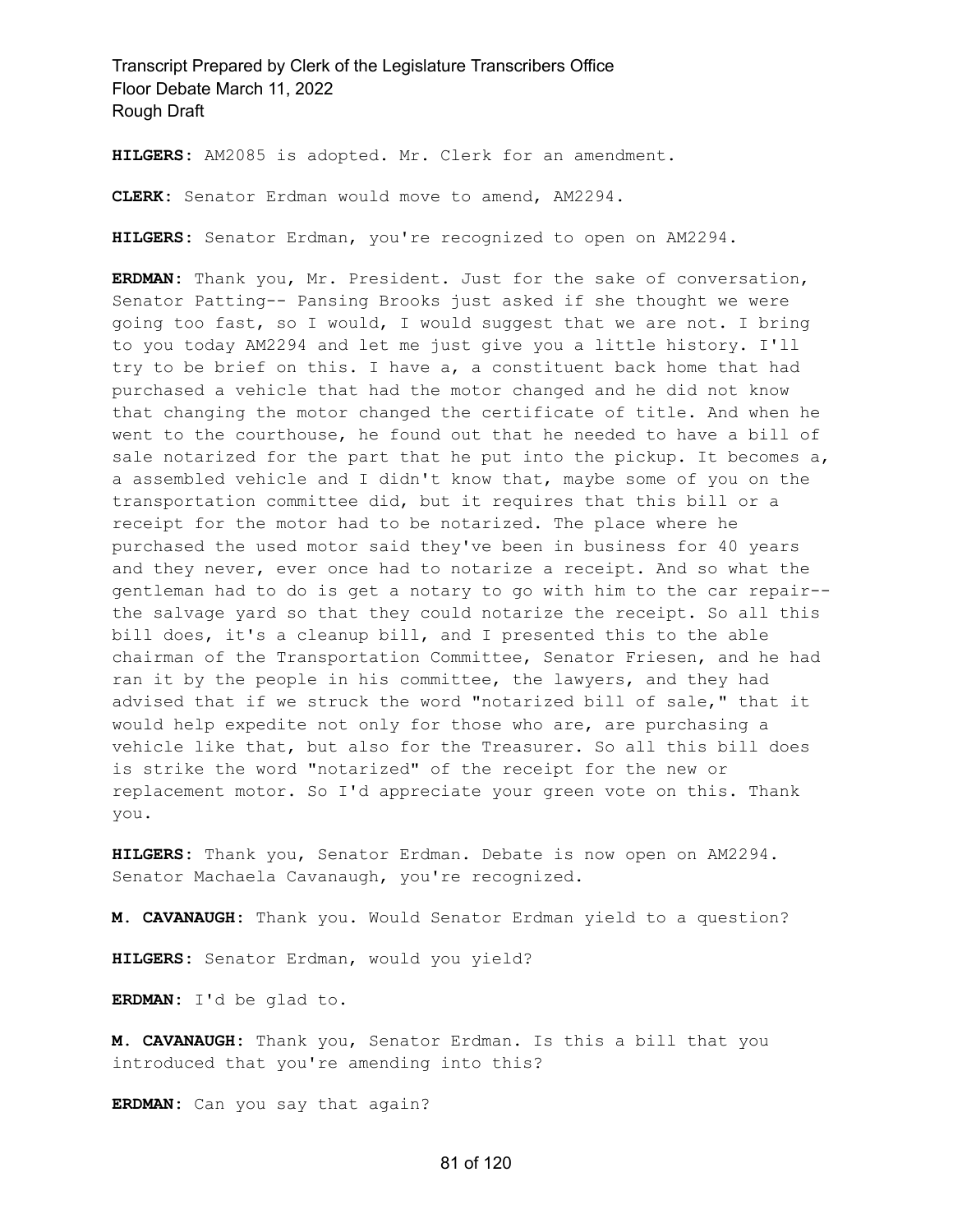**M. CAVANAUGH:** Are you amending a bill into this or is this--

**ERDMAN:** Yeah, I'm amending it into this bill.

**M. CAVANAUGH:** But what bill is it? What bill?

**ERDMAN:** It's not a bill. No it's not-- it's an amendment, I'm sorry.

**M. CAVANAUGH:** OK, but it's not like a bill that you had in committee?

**ERDMAN:** No, it's not. It just came to my attention last week.

**M. CAVANAUGH:** So it hasn't had a hearing?

**ERDMAN:** It has not.

**M. CAVANAUGH:** OK, thank you. I, I don't think I'm going to be voting for this amendment. This is the committee priority bill and this- while I understand the premise of it, feels like we need people who put that process in place to weigh in on it publicly before making that change. Thank you.

**HILGERS:** Thank you, Senator Cavanaugh and Senator Erdman. Senator Friesen, you're recognized.

**FRIESEN:** Thank you, Mr. President. I just want to clarify something. And when Senator Erdman did talk to me, I did talk to my legal counsel and we checked with DMV. And again, this is a very small change that I, I don't think that is going to make any kind of substantial changes that it warranted a hearing from my standpoint. That's, I guess, for anybody else to judge, but it's just to take out one word because in the past, I don't think anybody has been following this rule, this law, and so it just changes it so you still have to have a bill of sale. It's just that most of these places don't have a notary public there to notarize it and so it just makes it a little bit more streamlined and still keeps everything in place where you still have to document that change. So I do support this amendment if the body would support this. Thank you, Mr. President.

**HILGERS:** Thank you, Senator Friesen. Seeing no one else in the queue, Senate Erdman, you're recognized to close.

**ERDMAN:** Thank you, Mr. Speaker. I'll be brief on that. I agree with what Senator Friesen said and, and it-- and as Senator Cavanaugh asked the question had it had a hearing, I didn't know about it until last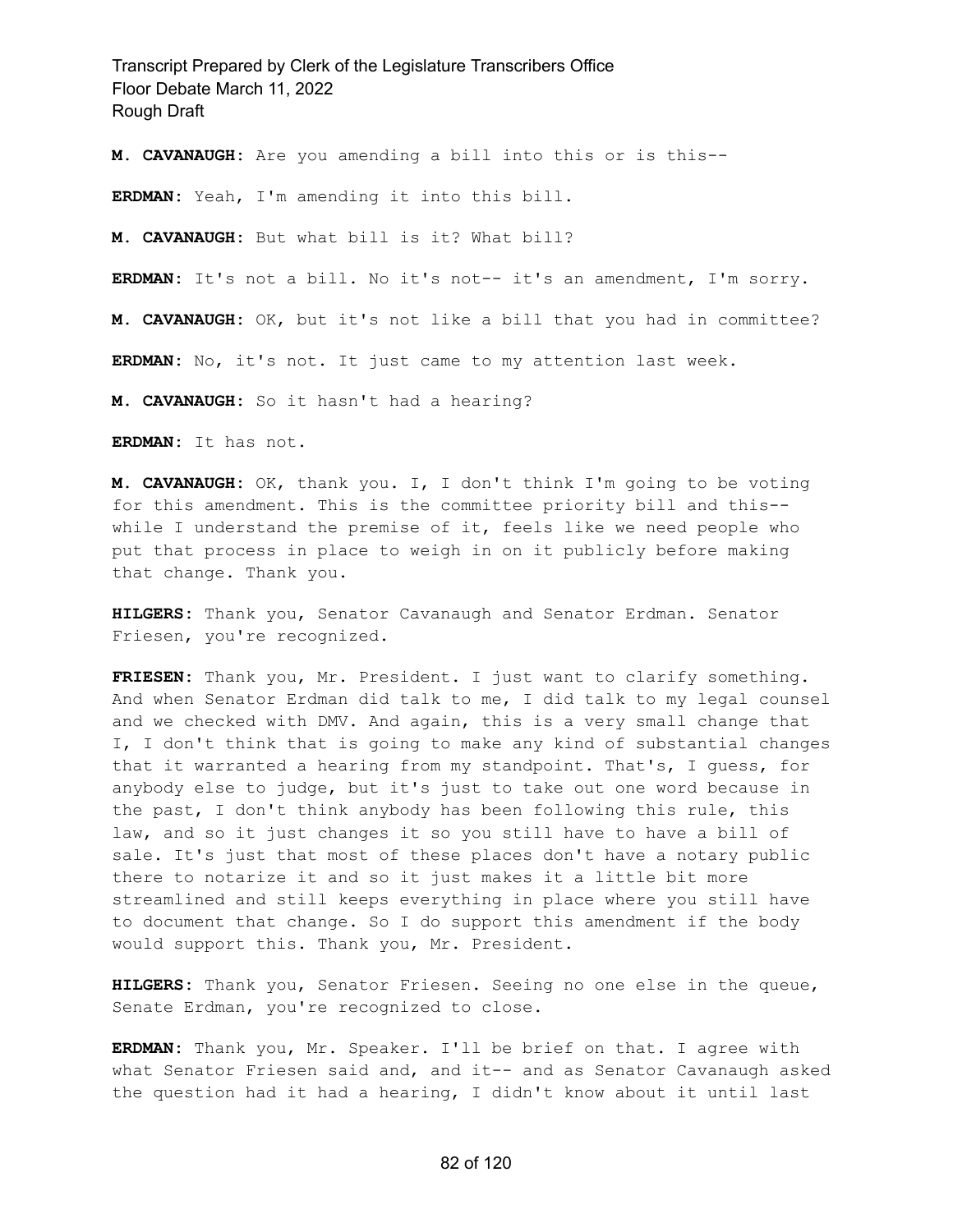week. And I would have say-- I would say that there's probably one or two people in his whole body ever knew that this even existed. I have changed a lot of motors in a lot of vehicles and sold them and I did not know this was a statute. And so it's just making it easier not only for the Treasurer, but also for those who buy these vehicles. So I'd appreciate your green vote. Thank you.

**HILGERS:** Thank you, Senator Erdman. The question before the body is the adoption of AM2294. All those in favor vote aye; all those opposed vote nay. Have all those voted who wish to? Please record, Mr. Clerk.

**CLERK:** 36 ayes, 0 nays on adoption of the amendment to the committee amendments.

**HILGERS:** AM2294 is adopted. Returning to debate on the committee amendments as amended. Seeing no one else in the queue, Senator Friesen, you're recognized to close.

**FRIESEN:** Thank you, Mr. President. Members of the body, I would appreciate your green vote. I know there was a lot of bills put into this, but I didn't see anything controversial there. We tried to keep it very clean. A lot of this is just upgrading DMV statutes that we do every year, cleanup type legislation, so I would appreciate your green vote. Thank you, Mr. President.

**HILGERS:** Thank you, Senator Friesen. The question before the body is the adoption of 9-- AM1966. All those in favor vote aye; all those opposed vote nay. Have all those voted who wish to? Please record, Mr. Clerk.

**CLERK:** 40 ayes, 0 nays, Mr. President, on the advancement-- of adoption of the committee amendments, excuse me.

**HILGERS:** Committee amendments are adopted. Turning to the bill as amended. Seeing no one wishing to speak, Senator Friesen, you're recognized to close. Senator Friesen waives closing. The question before the body is the advancement of LB750 to E&R Initial. All those in favor vote aye; all those opposed vote nay. Have all those voted who wish to? Please record, Mr. Clerk.

**CLERK:** 40 ayes, 0 nays, Mr. President, on the advancement of the bill. **HILGERS:** LB750 is advanced. Next item on the agenda.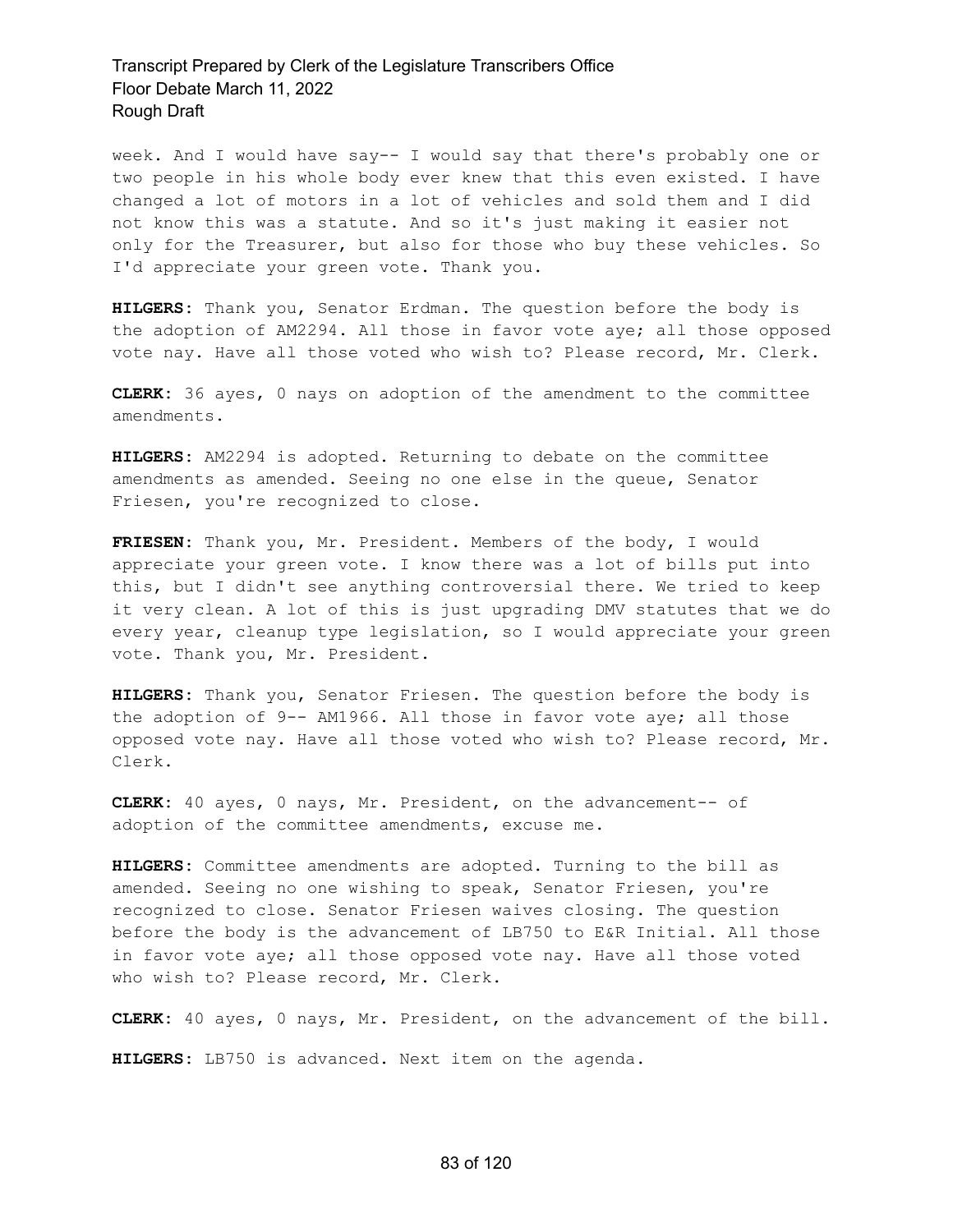**CLERK:** LB750-- I'm sorry, LB344. It's a bill by Senator Friesen. It's a bill for an act relating to One-Call Notification System Act. It defines a term. It creates the Underground Evacuation Safety Committee; provides powers and duties for the community and the State Fire Marshal. It changes civil penalty provisions and provisions related reports by the Attorney General. Introduced on January 13 of last year. At that time, referred to the Transportation and Telecommunications Committee. The bill was advance to General File. There are committee amendments, Mr. President.

**HILGERS:** Thank you, Mr. Clerk. Senator Friesen, you're recognized to open on LB344.

**FRIESEN:** Thank you, Mr. President. LB344 is a bill that is intended to improve how Nebraska's One-Call Notification System Act is enforced. I want to thank the Speaker Hilgers for recognizing the importance of this issue and making LB344 one of his Speaker priority bills for this session. Before I get into the substance of the bill and the amendments, I want to explain some background on why the one-call system is important and why better enforcement procedures are needed. The one-call system in Nebraska exists to protect the underground utility infrastructure that we have from being damaged by digging. In a nutshell, the law requires anyone who is going to dig to call the one-call notification center before they do it. The one-call center sends a notification to the utilities and they come out and mark where their underground utilities are before the person can dig. Again, the purpose is to protect our underground electrical lines, natural gas lines, fiber, cable, and other types of utilities from damage and the safety aspects of the excavators who are doing the digging. Just to give you some real-world examples that the one-call system was intended to prevent, it's to keep whole towns from losing their internet access because an excavator cut a fiber line while digging, whole city blocks losing electricity because underground electrical lines were accidentally cut, worse yet, when an underground natural gas line is hit and starts a fire and damages buildings or innocent- injures innocent bystanders. The point is real-world consequences happen when the one-call laws don't get followed, so it's important for the Legislature to ensure that our one-call laws in Nebraska work and work well. To encourage compliance of our one-call laws, contain penalty provisions for any digger or any utility owner who doesn't do what they're supposed to do. If you don't call before you dig, the act contains a set of penalties that can be assessed against you. If you are a utility and you don't properly mark your lines, the act contains a set of penalties that can be assessed. During my time on the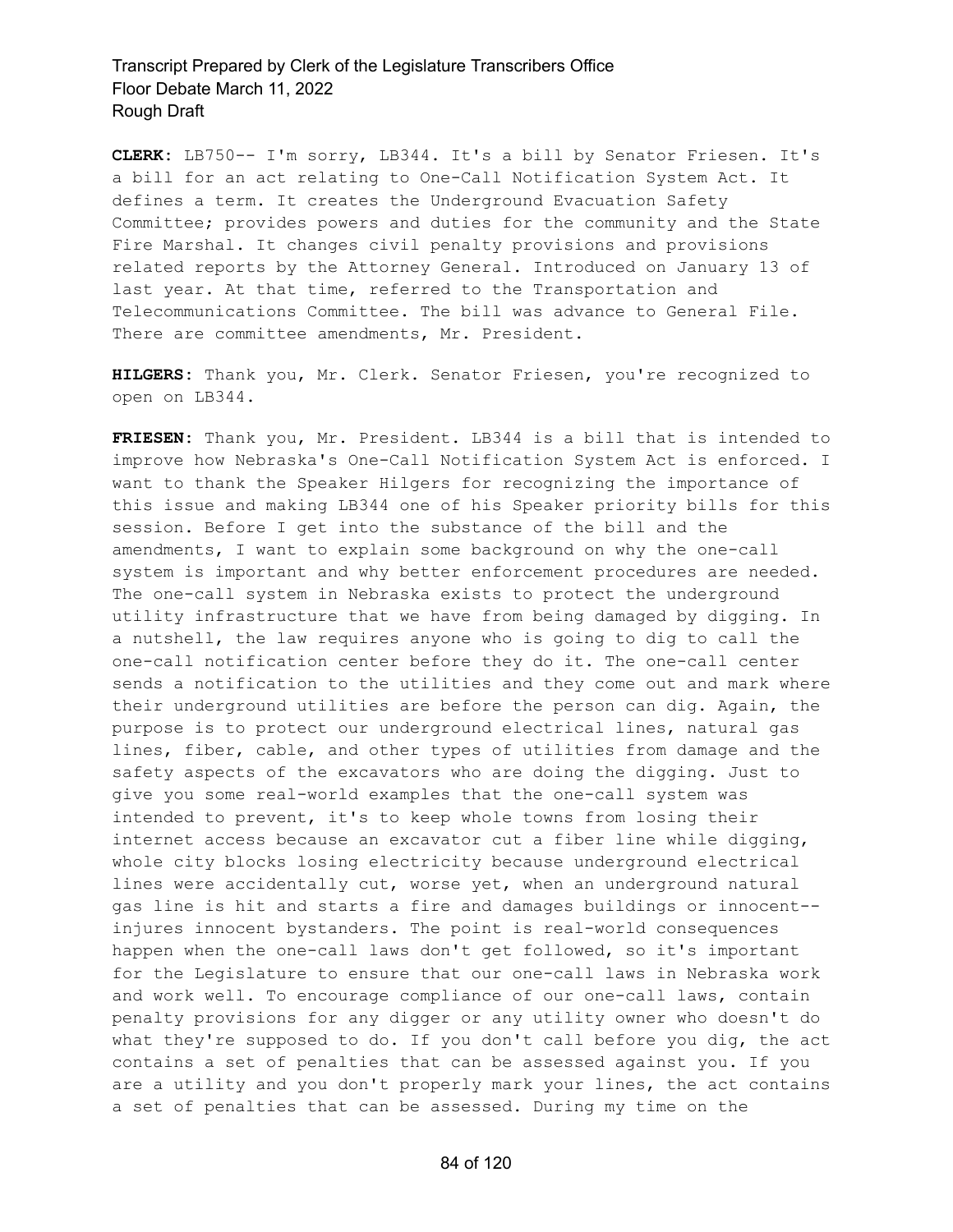Transportation Telecommunications Committee, there has been one recurring theme with one-call that keeps coming up and that is the process that we currently have in the law enforcement of one-call violation doesn't work very well. Under the current process, parties can file complaints with the Attorney General's Office if they think someone has violated the One-Call Act. For example, if an excavator digs without giving notice and hits a utility line, then the utility can file a complaint with the Attorney General. If an excavator thinks that a utility mismarked one of its lines, they can file a complaint with the Attorney General. After the complaint is filed with the Attorney General, it is then up, up to them to do an investigation, determine if a violation did occur, figure out what the right amount of penalties are, and then prosecute a court case against the filer if it needs to be taken that far. Just handing one complaint requires a lot of work on the part of the Attorney General's Office and it takes a lot of time to do it right. Right now, if you look at the testimony on this bill from the Attorney General's Office, there is only one Assistant Attorney General handling all of the complaints; everything from the investigation to making penalty determinations to filing the lawsuit to enforce and that one Assistant Attorney General only spends 25 percent of her time handling these complaints. The Assistant Attorney General who handles these complaints testified at the hearing and was asked how many complaints they get a year and whether or not they're able to keep up with the volume. She testified that they can't. In 2020, the Attorney General received 67 new cases and resolved 31. At the time of the hearing in 2021, there were 89 unresolved complaints and according to her testimony, they expect to keep getting further and further behind. We heard other testimony last year that it takes anywheres from 18 months to two years and sometimes longer for complaints to get resolved. That, in my opinion, is unacceptable. One of the main reasons why we have penalty provisions in the One-Call Act is ensure that people comply with the law and that they follow the rules. If you have an excavator out there doing work in Nebraska who doesn't want to comply with the law, they can do a lot of damage in two years before somebody hits them with a penalty that will make them follow the rules. It's important to have an enforcement process that works efficiently so that the bad actors either can start to comply with the law or get out of the business. In my view, the problem is only going to get worse if we don't fix it now. I expect that there's going to be a significant amount of infrastructure work done in this state in the next few years; new roads, new fiber for broadband, new water and sewer projects. That means more excavation, more calls for utility locates, and more opportunities for line hits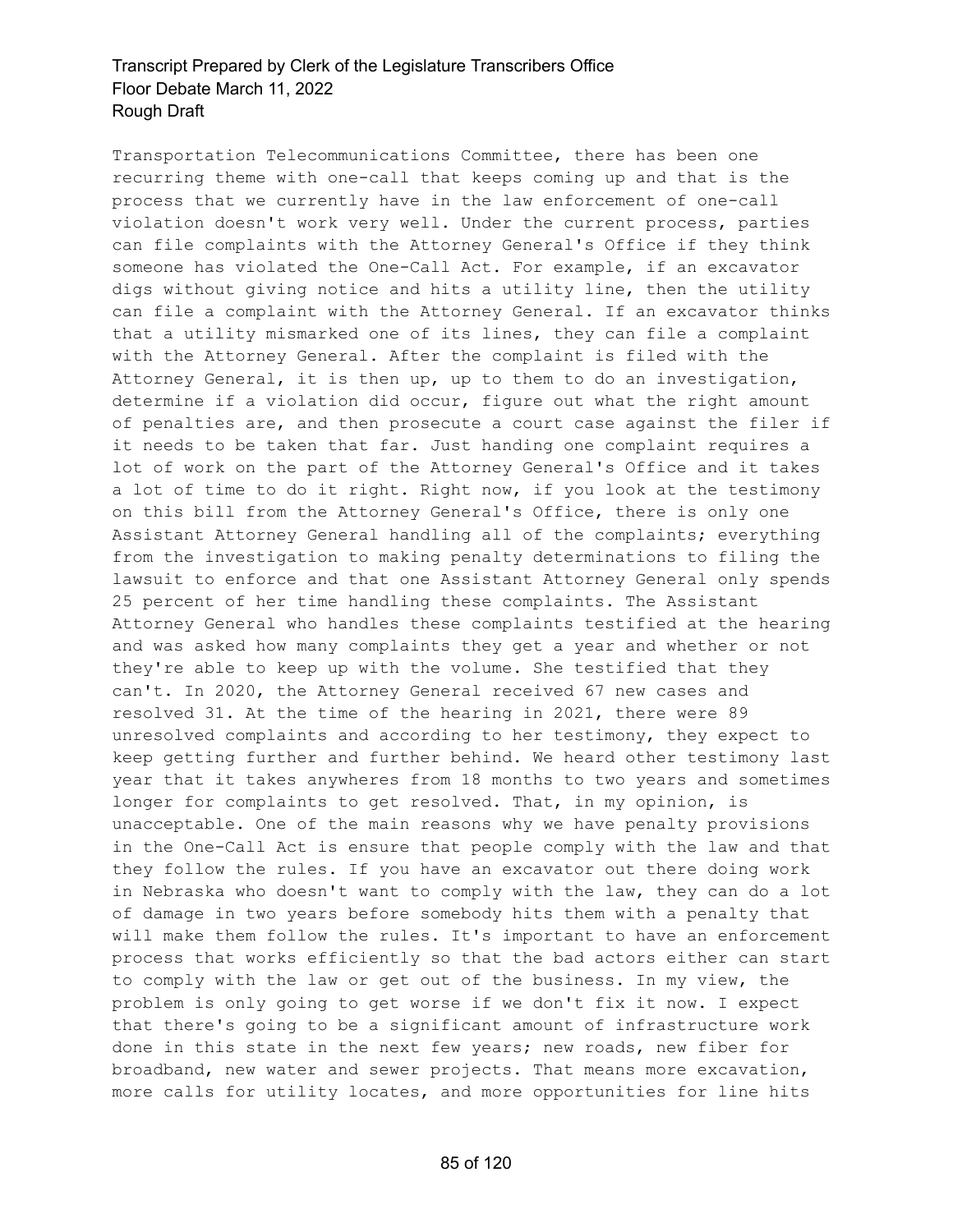to happen if our one-call system isn't working the way it should. That is why fixing it is now-- fixing this now is important. If you look at the green copy of LB344, you will see that it contains an idea that was intended to help speed up the enforcement process, an underground excavation safety committee This committee would have met periodically and received the one-call complaints that have been filed, look at the evidence on the complaints, and then make a nonbinding recommendation to the Attorney General for whether and how the Attorney General should pursue enforcement of any of these violations. The thought behind the committee was to let the Attorney General focus on less- focus less on performing investigations and more on enforcing the real violations. And in doing so, speeding up the time between complaint and resolution. There was a lot of good testimony on this bill at the committee hearing on this bill. There were several interested parties, mainly utilities who didn't think that creating the intermediary safety committee would actually speed up enforcement, and neither did the Attorney General. During the hearing, the Attorney General's testimony was that a better option would be to give the enforcement functions to administrative agency that has final authority to investigate complaints, make determinations, and assess penalties where it's appropriate. As the Attorney General stated at the hearing, this is how it works with many of our other state agencies; a few examples: the Nebraska Public Service Commission. Our laws give the commission a broad authority to enforce our laws relating to everything from telecommunications to grain warehouses and mobile home manufacturing. The PSC has a civil penalty authority and they have an administrative process for performing investigations, having administrative hearings, and determining civil penalties if necessary. There's always a right to appeal the district court from a commission decision. At the Department of Revenue, our law gives this agency the authority to enforce laws, make determinations, and conduct administrative hearings on those matters; claims for tax refunds, unpaid sales, and use taxes, tax protests, the list goes on. Again, if a taxpayer is not satisfied with the department or the decision, there's a right to appeal to the district court. There are many examples in our system where state agencies investigate and enforce our laws through administrative process. Almost every state agency performs this function. Mr. President, at this time, I would like to move forward to my opening on the standing committee amendment. AM83.

**HILGERS:** Thank you, Senator Friesen. As the Clerk noted, there are committee amendments. You are welcome to open on those amendments, Senator Friesen.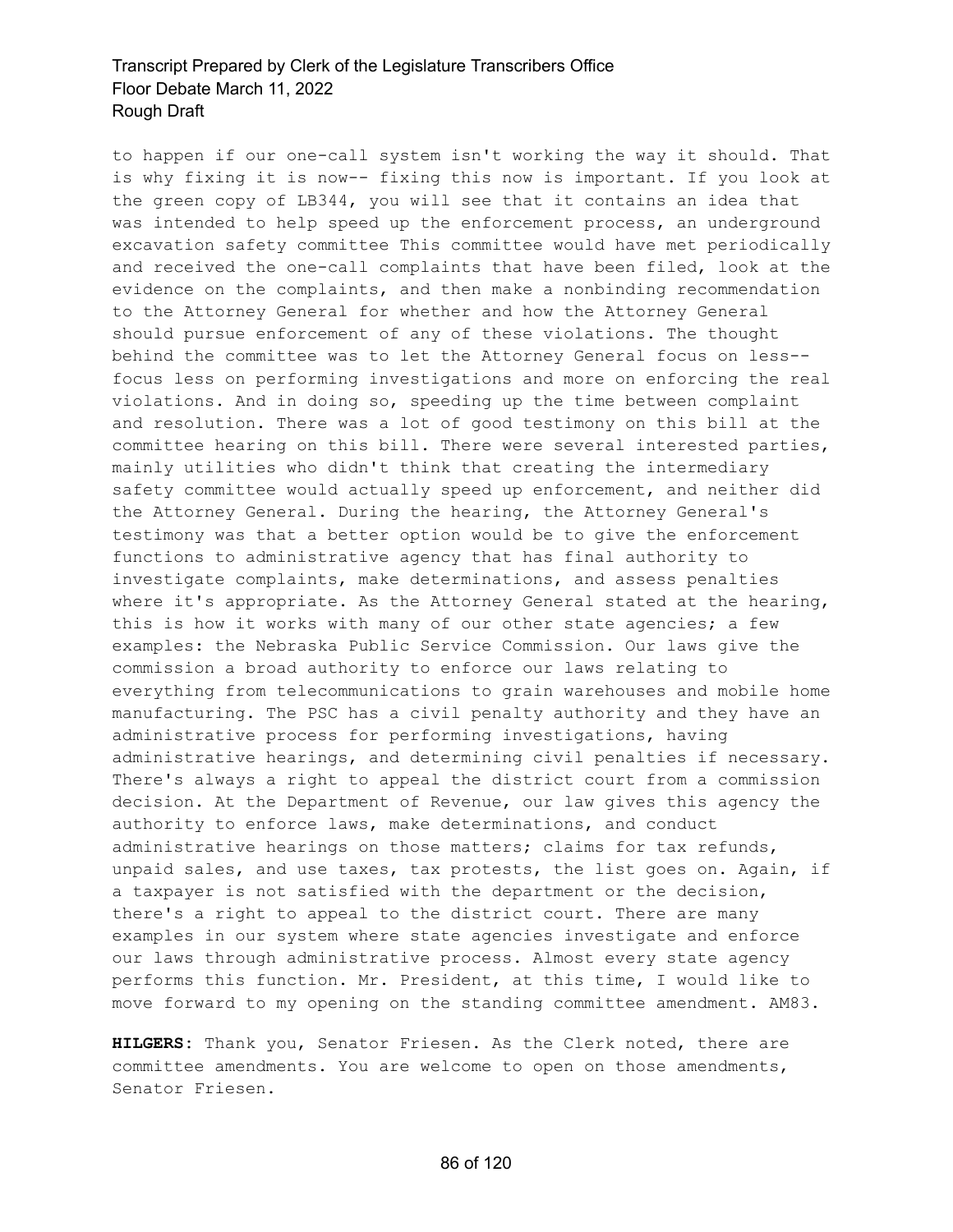**FRIESEN:** Thank you, Mr. President. This-- AM83 simply adds two representatives to the Underground Safety Committee, who will represent locators. The safety committee would then consist of seven members: the State Fire Marshal, two representatives of underground facility operators, two individuals representing excavators, and two individuals that represent locators. I do have an amendment that will replace both the bill and the committee amendment. This time, if I could, I would like to address AM1880.

**HILGERS:** Thank you, Senator Friesen. Mr. Clerk for an amendment.

**CLERK:** Senator Friesen would move to amend the committee amendments with AM1880.

**HILGERS:** Senator Friesen, you're recognized to open on AM1880.

**FRIESEN:** Thank you, Mr. President. The testimony from the hearing, particularly the testimony from the Attorney General on what we could do to create a better and more efficient system, is what led to AM1880. AM1880 is a white-copy amendment that would become the bill. The amendment does a couple of things. First, it gives the State Fire Marshal's Office, a state agency, the duty to investigate and determine complaints related to the one-call violations. It gives the State Fire Marshal's Office the ability to determine the appropriate penalty if one is required. It spells out a set of procedures that the State Fire Marshal's Office will follow that are typical of some of the other agency processes that I've described earlier. If a party isn't satisfied with the State Fire Marshal's initial determination, they can request a full hearing with a hearing officer on the matter. If a party to the complaint isn't satisfied with the Fire Marshal's decision, they can appeal to the district court under Administrative Procedures Act. AM1880 creates a similar administrative process to the examples I gave earlier. AM1880 also makes clear that instead of a monetary penalty, the State Fire Marshal could use continued education as a penalty for minor one-call violations. After all, the goal is to make sure people comply and continuing education can be an important part of doing that. There are probably many situations where the continuing education is a better option for compliance than a monetary fine. AM1880 also gives the Fire Marshal the authority to adopt rules and regulations to implement this new enforcement system. And finally, I want to call your attention to language on page 3, lines 16 to 20. This language is intended to fix an omission from LB462 in 2019, which was the last one-call board related-- one-call related bill passed by the body. In LB462, we gave the one-call board of directors the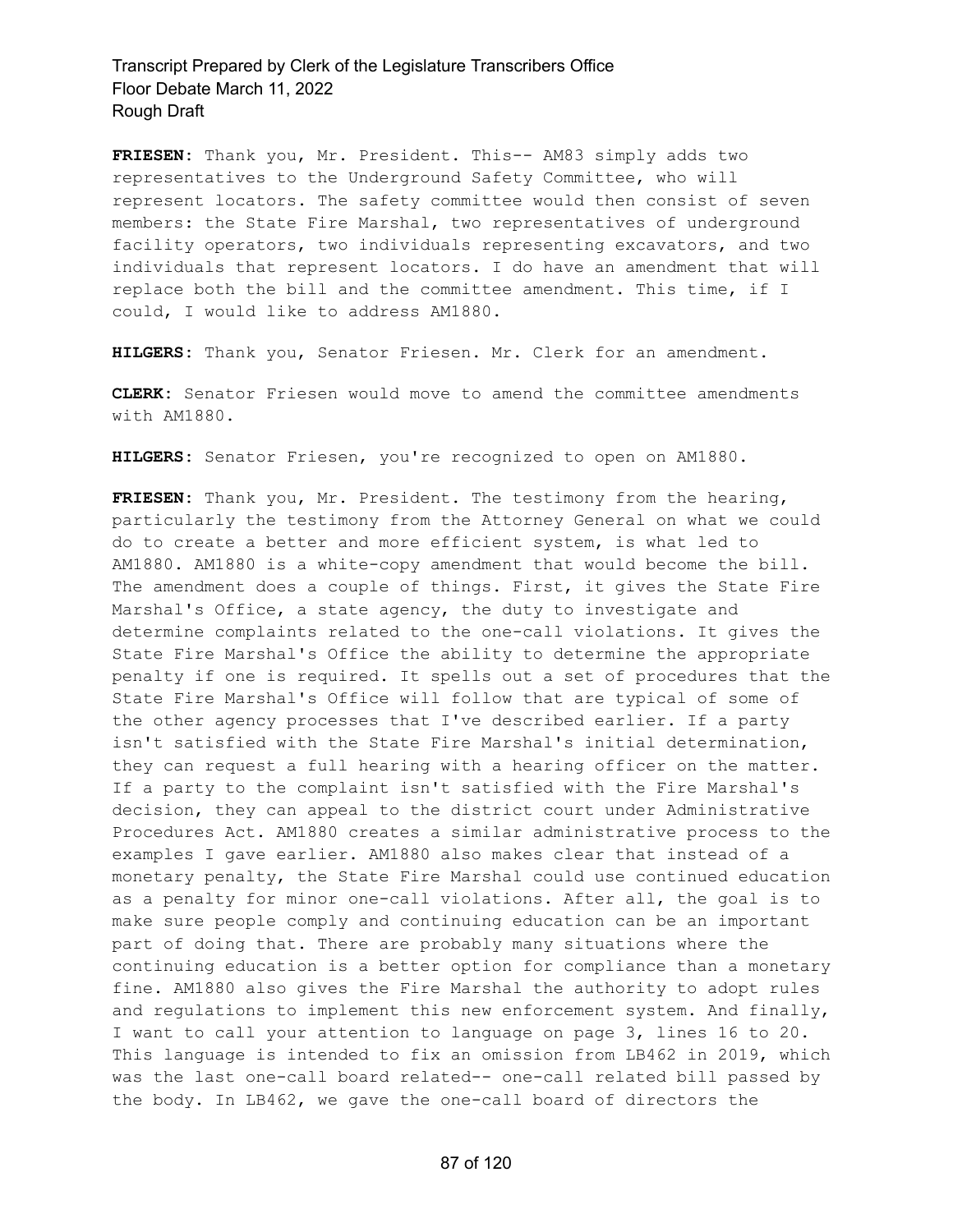authority to propose rules and regulations dealing with best practices for underground excavation safety. The State Fire Marshal implements these rules and regulations. What we omitted to do was to give the State Fire Marshal the authority to enforce these rules and regulations. The new language on page 3, lines 16 to 20 would fix that error. And with that, I'll explain a little bit why I think the Fire Marshal's Office is best suited to handle the one-call enforcement. Mainly, it has to do with the Fire Marshal's current duties in other areas and how close the State Fire Marshal is to the one-call process. First, the State Fire Marshal is already a nonvoting member of the one-call board of directors and serves as their technical advisor. As I mentioned before, the State Fire Marshal already works with one-call board of directors to implement their proposed rules and regulations on best safety-- best practices for safety and the One-Call Act already gives the State Fire Marshal some authority in terms of defining emergency conditions that require immediate reporting. So the State Fire Marshal already has a close relationship to the one-call board, the one-call laws, and the interested parties, both excavators and utility operators. Maybe more importantly, the State Fire Marshal already has a similar set of duties under the Nebraska's pipeline safety laws. For natural gas pipelines in Nebraska, if there is a damage incident, for example, someone hits a natural gas pipeline while they're doing an excavation, it is the State Fire Marshal that investigates the incident and makes recommendations on penalties to the Attorney General. The State Fire Marshal's Office has years of experience in performing these types of investigations, determining violations, and recommending resolutions. Moving the one-call enforcement from the Attorney General's Office to the State Fire Marshal creates better government and creates and strengthens our one-call system. It aligns the enforcement process with typical administrative enforcement systems in other areas and eliminates the oddball enforcement system that we currently have with the Attorney General and I'd ask for your green vote on AM188 to LB344. Thank you, Mr. President.

**HILGERS:** Thank you, Senator Friesen. Mr. Clerk for a motion.

**CLERK:** Mr. President, I have a priority motion. Senator Kolterman would move to recommit the bill to committee.

**HILGERS:** Senator Kolterman, you are recognized to open on your motion.

**KOLTERMAN:** Thank you, Mr. President. Good afternoon, colleagues. I filed this motion to recommit, not as a filibuster tactic, but to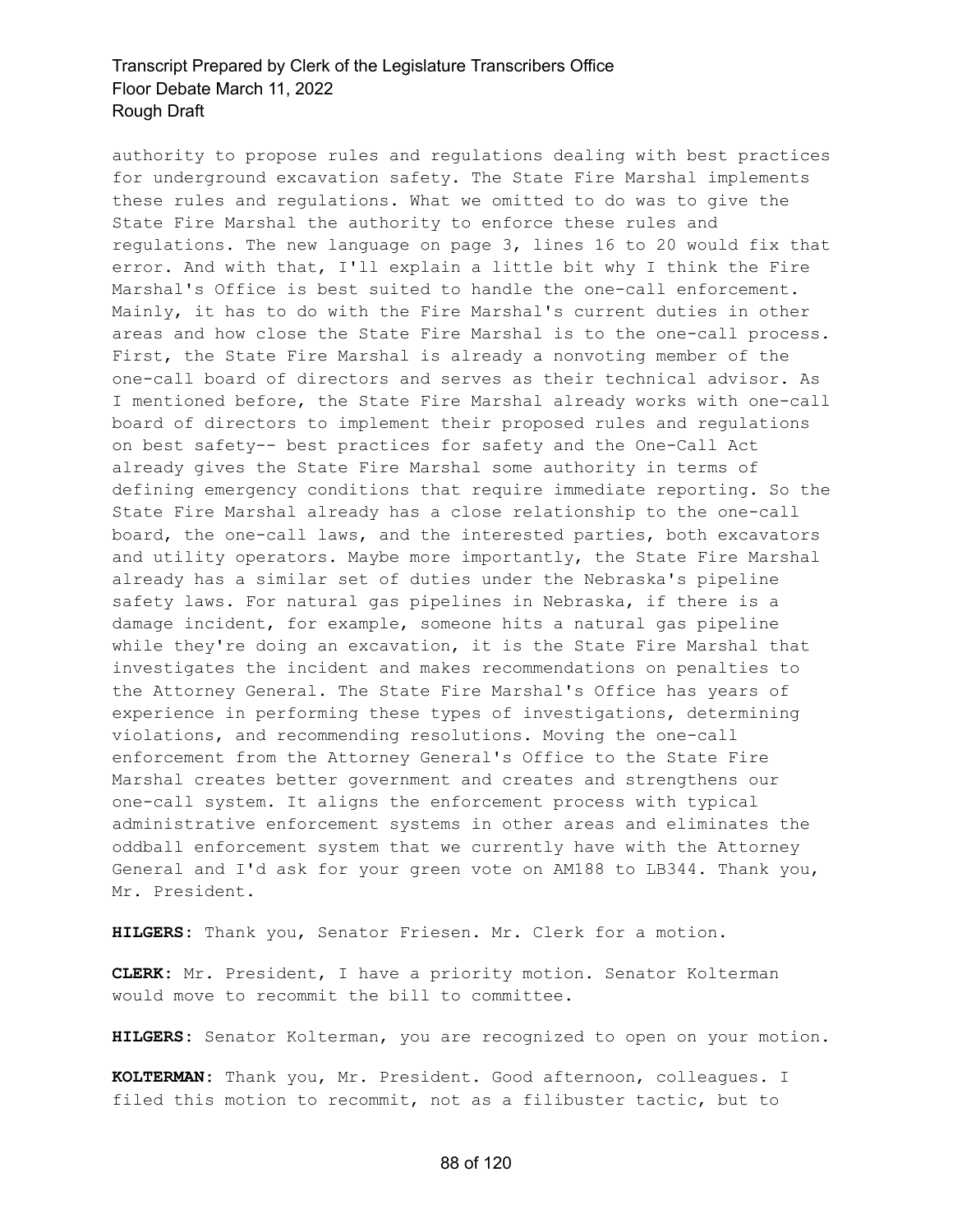ensure that the proper procedures for LB344, as outlined by the Rules of Nebraska Unicameral Legislature, are complied with. I've talked to Senator Friesen and he knows that-- my opposition to this. The introduced copy of LB344, which the Telecommunications and Transportation Committee heard and advanced to the floor of the Legislature, would amend the One-Call Notification Act to create the Underground Excavation Safety Committee, which review complaints filed by the State Fire Marshal before making recommendations to the Attorney General on whether a complaint is valid and what the appropriate civil penalty for each violation would be. AM1880 completely transfers the enforcement and disciplinary mechanisms for the One-Call from Notification System Act [SIC], the Attorney General's Office to the State Fire Marshal's Office. This proposed major change needs to be heard by the Transportation and Telecommunications Committee before we as a body take any action on AM1880. Based upon my reading of AM1880, AM1880 essentially a new bill that the public and our state agencies should and need to comment on in a public hearing. I'm not the only one that feels this way. I passed out a letter signed by 11 different stakeholders affected by the One-Call Notification Systems Act explaining the need for a new public hearing, which you have-- which each one of you should have received, both as a, as a hard copy and you probably received emails on it as well. Not only has the public not had a chance to comment on this proposed legislation in a public hearing, the State Fire Marshal's Office and the State Attorney General's Office has not commented on this legislation in a public manner. To be, to be frank, I view this as an attempt to adopt AM1880, an amendment that is substantially new and different bill that has not been vetted by the Transportation and Telecommunications Committee, the affected state agencies, and the public, which is why I believe we need to recommit this legislation to committee; to allow them to have a public hearing. I want you all to know this is not an attempt to kill the bill. Senator Friesen and Transportation and Telecommunications Committee has done a lot of work on this bill. The one-call system has been a problem ever since I've been here over the last eight years. However, I have four REAs in my district and they-- and I, and I meet with each one of those REAs on an annual basis to understand where their concerns are. They brought this to me and said, can you, can you change this? Can you-- is there anything we can do to change this? We didn't oppose it at the hearing because we didn't realize they were going to transfer it from the Attorney General's Office to the Fire Marshal's Office and I think that's really where the issue is. So I bring this-- I'm not against the bill. I do think it needs to have a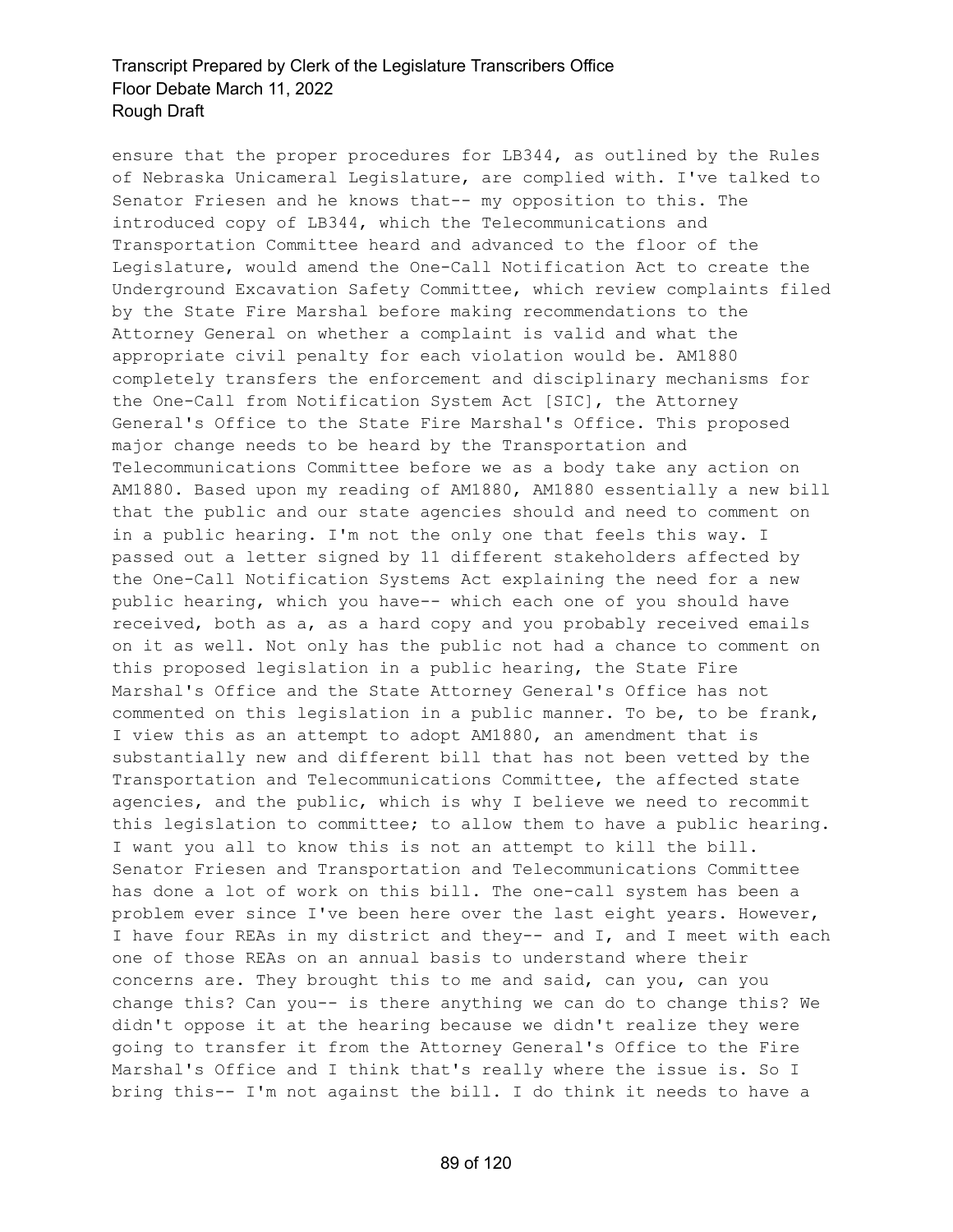hearing if we're going to make that substantial change. I-- and I've, I've had a chance to look at the transcripts of the original hearings that were on the bill. There was only two people that voted against kicking it out. I don't know how many people voted on the amendment, if that was just done by the Chair, but the point is I don't think that it's been vetted properly. That's just my personal opinion. But you also have the opinion of 11 different organizations all the way from MUD to the Nebraska Rural Electric Association, the League of Municipalities, Nebraska Public Power District, Omaha Public Power District, Black Hills Energy, and the list goes on. So again, what I would like to see is an up-and-down vote of whether or not the rules have been followed, in my opinion, correctly-- or, or the, the, the intent of the Legislature. And then again, I'm not arguing the merits of the bill itself. I think it makes sense that we make a change. I just think it needs to be handled in a proper manner. So with that, thank you and I look forward to hearing the discussion on the bill.

**HILGERS:** Thank you, Senator Kolterman. Debate is now open on the motion to recommit. Senator Flood, you're recognized.

**FLOOD:** Thank you, Mr. President. Members, I at this point plan to support LB344 with the Transportation and Telecommunication amendment, as Senator Kolterman has raised a number of issues. As I understand the facts, the Attorney General's Office testified in front of our Transportation and Telecommunications Commission that they don't have the, the staffing to be able to handle this and that not all the complaints were even getting dealt with. Let's remember what a complaint means: when somebody violates the diggers hotline, the chance that they dig into a fiber optic line and shut down kids' ability to learn in a community is hampered. I live in a community that has been down at one point, for 30 hours. And when you're down for 30 hours, business stops, everybody stops working. Schools stop being able to teach kids. We have communities where their banks aren't open. So this is serious stuff and it's been going on for a long time. So if the facts are that the Attorney General's Office doesn't have the people they need, the facts are that this stuff is-- it's been a problem for eight years, I think the Transportation and Telecommunications Committee did exactly what it's supposed to do; find a solution to a problem. And then with five votes, they sent it out to the floor and the Chair of the committee, on behalf of the committee, made a case for sending it to the State Fire Marshal. Like, here's why I'm concerned about the idea of waiting because this has gone on over and over and over and over so much that sometimes I wonder if any of these groups really want real enforcement. Sometimes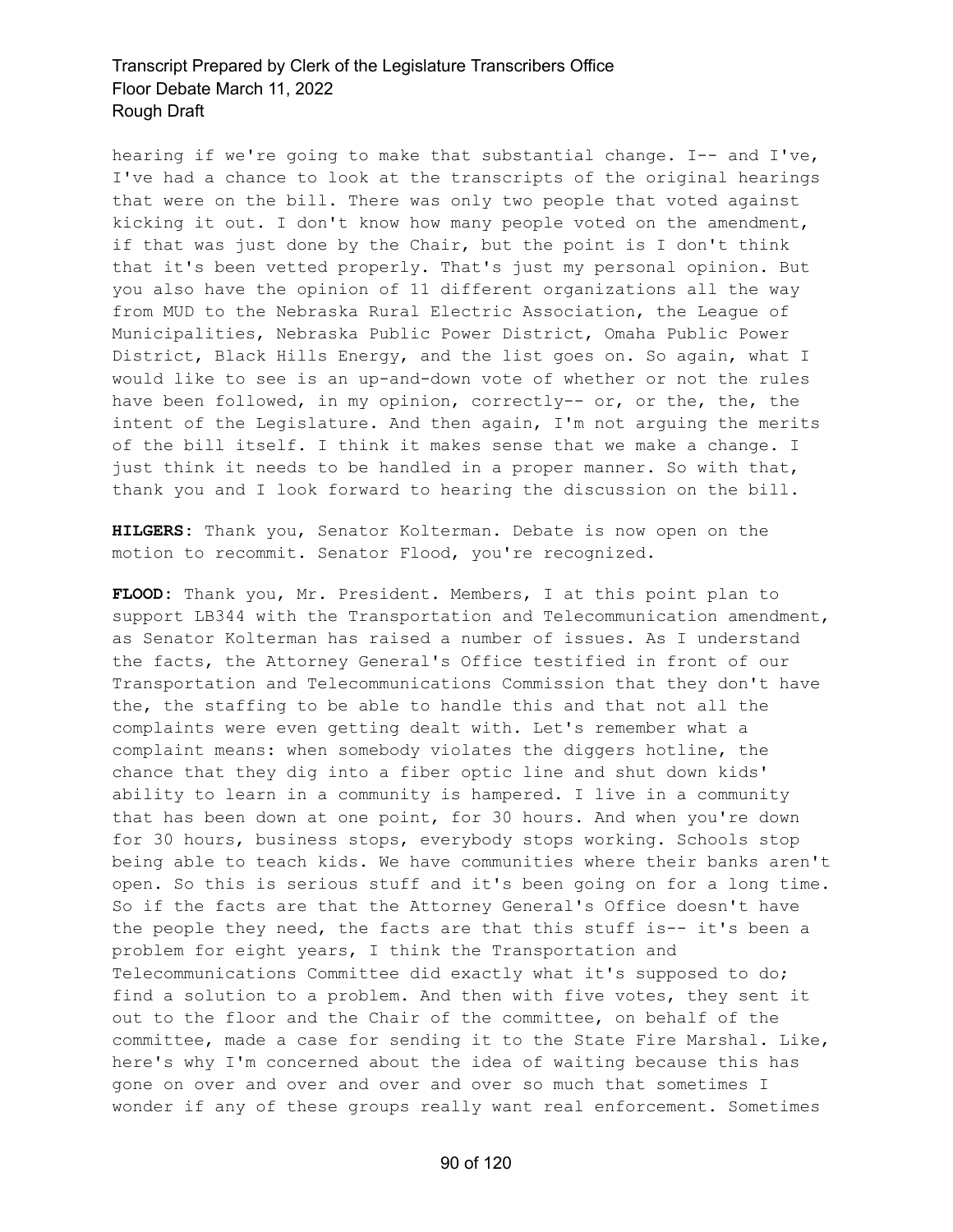I wonder if some of these folks that are opponents really want to get to the bottom of some of these issues. Are people happy with somebody that spends a quarter amount of their time enforcing the law of the state? Here's my question for opponents: if not the State Fire Marshal, then who? We're talking about gas lines in the ground. We're talking about natural gas lines. We're talking about backhoes and intersecting natural gas lines creating safety hazards. The State Fire Marshal would have the ability and is actually an enforcement agency. If you think about it, the Attorney General's Office doesn't, doesn't write speeding tickets. They don't have police officers. They may have a few state deputy sheriff investigators that investigate in special matters, but they aren't spread out across the state. They're located primarily in the city of Lincoln and they are enforcing the laws of the entire state. There are State Fire Marshal deputies in every area of Nebraska. And when a line is cut-- and maybe it's not a fiber, maybe it's a gas line, maybe it's a water line, maybe it's a water line that's flooding water into people's basements and you have elderly folks that live in the basement that can't get out. Maybe it's a safety issue. I think this is reasonable and unless somebody comes up with a better plan, I'm going to vote for it. And I appreciate the fact that this committee sits there and year after year after year, listens to complaints about the diggers hotline not working. And if you're one of those agencies that's opposed to this, were you at the hearing? Have you been at the table to find a solution and what's wrong specifically with the State Fire Marshal? Essentially, their letter dated March 11, 2022, says, oh my gosh, we could be giving the Fire Marshal's Office blanket authority to investigate complaints, hold hearings, issue subpoenas, compel attendance at a hearing. Folks, they also investigate crimes like arson, a Class II felony. You can go to jail for 50 years under an arson. I think they can handle the diggers hotline. I think they can show up in their vehicles that say State Fire Marshal and get to the scene faster than a-- an--

**HILGERS:** One minute.

**FLOOD:** --attorney in Lincoln that's working out of the State Capitol. What happens when the diggers hotline is violated in Dawes County? How long is it going to be until somebody investigates it? If the State Fire-- if State Fire Marshal can investigate arson, they can investigate a, a digger's hotline violation and they can follow up with not only the Attorney General, but the county attorney. Let's get everybody involved. Let's put some real teeth in this and let's protect this system because if people lose faith in the digger's hotline, it's bigger than the Attorney General's Office or the State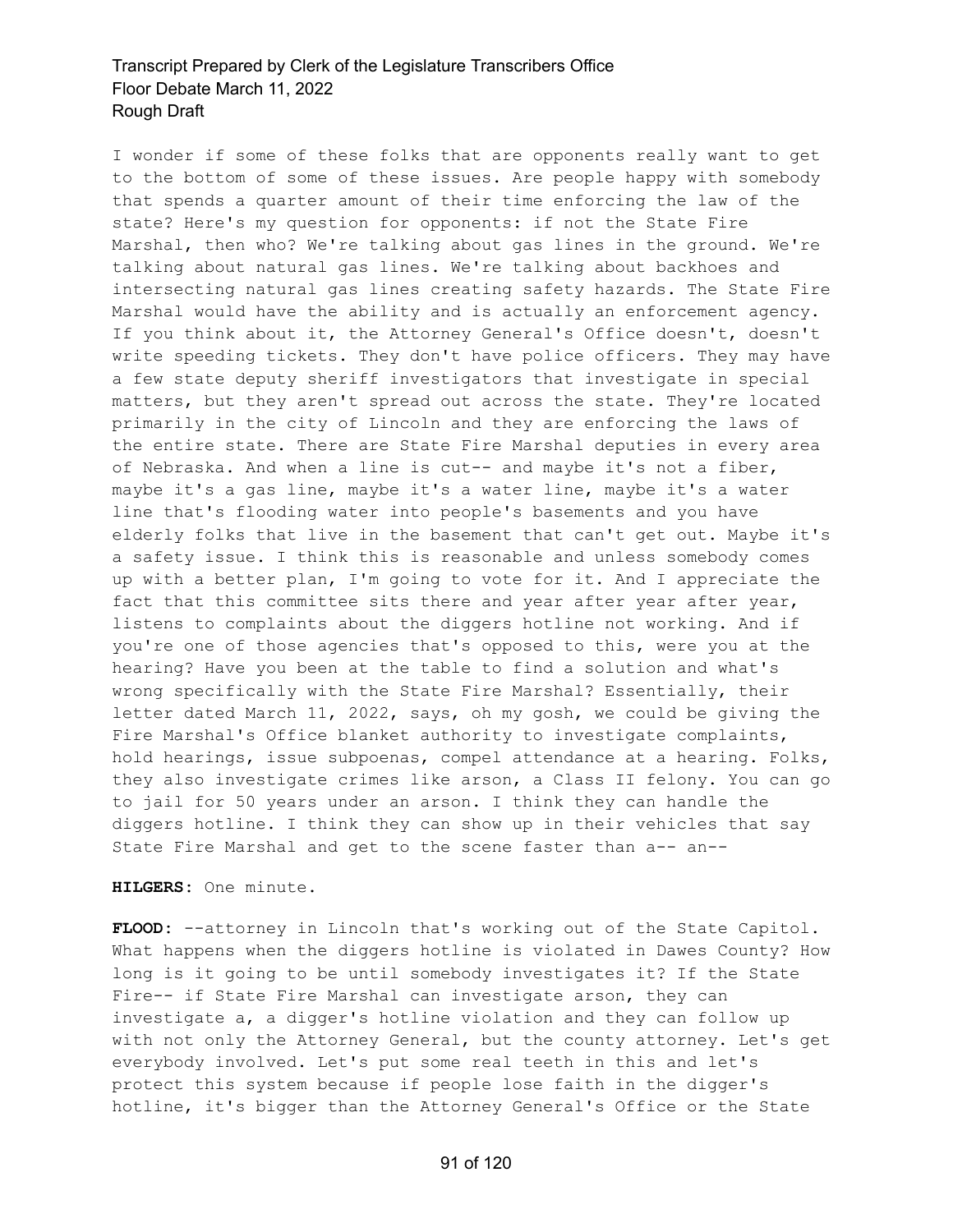Fire Marshal's Office. It means we're going to be out of internet for 40 hours and no one's going to care. So I'm for this unless I hear something else and I'm definitely against the motion to recommit to committee at this time. Thank you, Mr. President.

**HUGHES:** Thank you, Senator Flood. Senator Dorn, you're recognized.

**DORN:** Thank you, Mr. Chairman. Would Senator Friesen yield to some questions? Senator--

**HUGHES:** Senator Friesen, 4:50. I'm sorry--

**DORN:** No.

**HUGHES:** --Senator Friesen, will you yield--

**DORN:** Yield to a question.

**HUGHES:** --to a question?

**FRIESEN:** Yes, I would.

**DORN:** OK, thank you. Some of these, some of these bills that come out of committee sometimes and even out Appropriations, we don't all- we're not always there, so we're not in-- involved in all the discussion. You mentioned that the Attorney General currently is the one that investigates these and that they said they were severely understaffed, basically able to do about half of the stuff every year. Was there-- during your discussion, was there ever a part of do we need to fund them more? And if we funded them more, would that take care of the problem that it's presenting us?

**FRIESEN:** Do you mind if I give a very long answer to that?

**DORN:** No, you can use, you can use all five minutes. Go ahead.

**FRIESEN:** So part of the problem is the Fire Marshal's Office only gets those complaints. Companies and excavators aren't willing to go to the Fire Marshal's Office if there's a near hit or a mismarked line or a company is not marking their lines, so they don't even bring those complaints to the Fire Marshal's Office. They only bring those complaints that get up into the high dollar amounts when somebody hits a telecommunications cable, for instance, where it's \$10,000 a minute for being down, things like that. Those are the ones that go to the Fire Marshal's Office, but all these other little hits, when somebody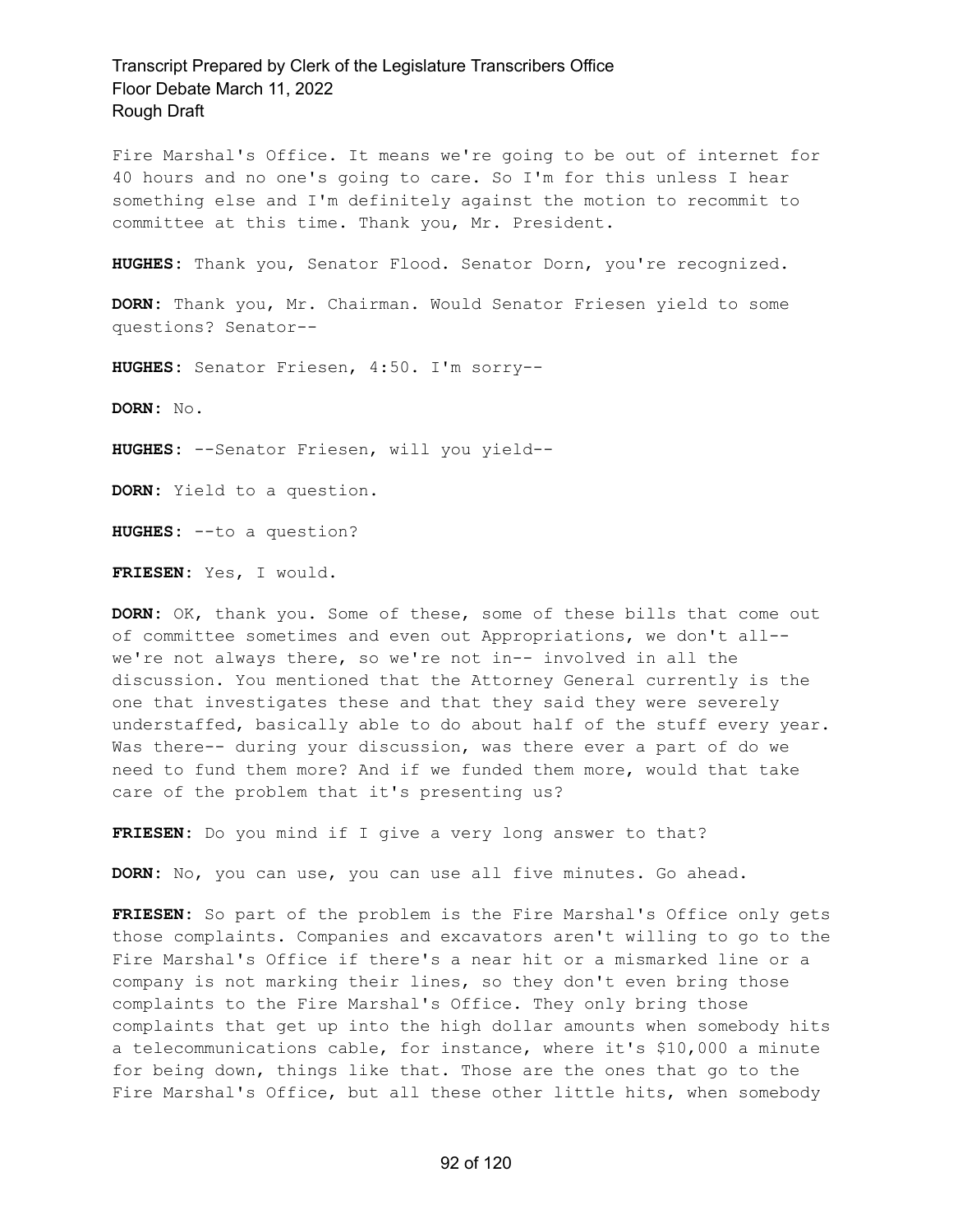cuts through somebody's sprinklers and water lines and sewer lines, those never make it to the Fire Marshal's Office-- or the Attorney General's Office--

**DORN:** Attorney General, yeah.

**FRIESEN:** --because they just don't rise to that level that they're going to get heard there.

**DORN:** But, but was there some discussion in your committee of funding them more or was this the I call it the avenue or solution--

**FRIESEN:** No.

**DORN:** --going from the Attorney General's Office to the Fire Marshal's Office?

**FRIESEN:** There really wasn't discussion. In fact, the Fire Marshal's Office kind of-- or the Attorney General's Office recommended that we give this to the Fire Marshal so that it would take the, the load away and only-- we did not take this away from the Attorney General's Office. They're still going to do those hits that rise to the level of the Attorney General dealing with it. So what this group does, the Fire Marshal's Office will just be handling the, the low cost, the low ones where no one wants it to go to the Attorney General's Office because of the cost.

**DORN:** Thank you for that explanation. Thank you very much. When I was on the county board-- and I'll, I'll tell a little bit of a story. It's, it's, it's what-- we had a 9-- the digger hotline and we-- the county asked to-- we were going to regrade a, a section of a road and we asked the diggers hotline to come out and mark all of this stuff and we said in the right of way. Well, in the right of way, meant the 30 feet or whatever from the center of the road. As we shaped the hill-- as our people from the county shaped the hill, we went out approximately another 15 feet. Lo and behold, what did we do? We had a power line that we did not tell diggers hotline to mark and yet we- it was a buried line and we damaged it. That was handled by our county attorney and the local power supply company or Norris Public Power. And that was-- you know, we tried to argue that, no, that wasn't our responsibility. They should have marked that out in the field, but that wasn't the way the request came. So some of these things sometimes-- I call it, there's another part of the story when there is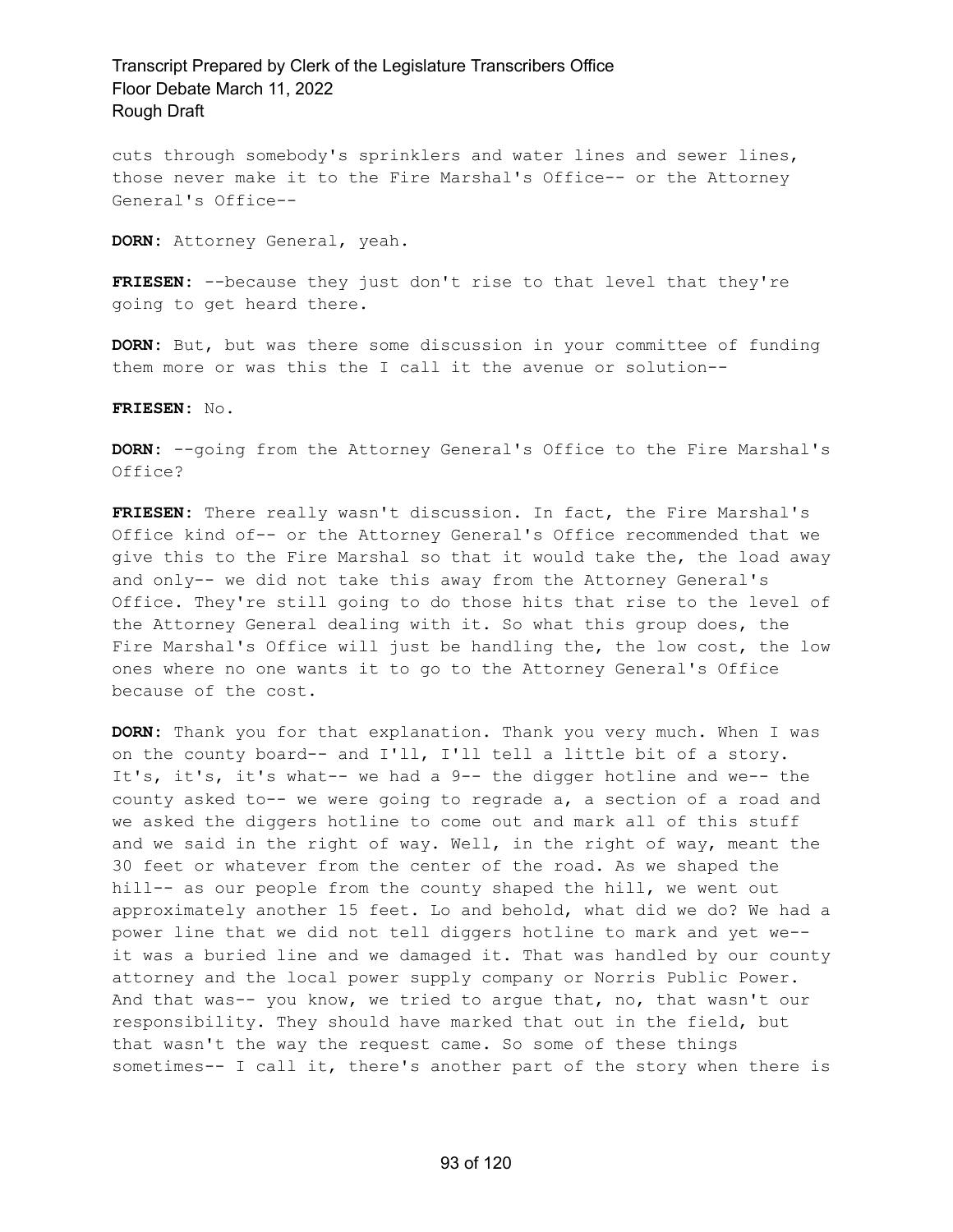an issue or whatever. So we ended up settling with them and had to pay for the damage to that line and so on--

**HUGHES:** One minute.

**DORN:** --and that's why I asked. One minute? Thank you. So I, I-- some of these things-- and I thank you for the explanation because some of these explanations we don't always get when we're not there and part of that. And the way I understood, you said that the State Fire Marshal then, between them and the Attorney General's Office, the recommendation has been to move this to them. OK, thank you very much. Yield my time.

**HUGHES:** Thank you, Senator Dorn and Senator Friesen. Senator Williams, you're recognized.

**WILLIAMS:** Thank you, Mr. President and good, good afternoon, colleagues. And first of all, I'd like to thank the TNT Committee and, and Senator Friesen for all of their work on this. And I recognize it's an important issue. We run a business that depends on telecommunication and lines and when those have been cut, it really does, as Senator Flood says, put us at a, at a real disadvantage and I am standing up supporting the motion to recommit because of the context that I've had from the public power districts in my legislative area. I have both the homes of Dawson Power and Custer Power in my legislative district and no, no one is questioning the importance of the one-call system and that we need to really get it right. No one's asking to wait and delay this. What I think we're asking is to just be sure that this is the right solution and there would be an opportunity at this point in time to quickly have a hearing and invite the right people back in, including the Fire Marshal, to see if they could handle that. I'd like to quickly read the letter that I received from Dawson Power on this issue asking me to oppose LB344 in AM1880. It says AM1880 removes the authority of the Attorney General's Office to review and investigate violations of the One-Call Act and places this authority under the purview of the State Fire Marshal. AM1880 is a completely new idea. We did not get a public hearing and it will require a new fiscal note for the state that we do not have at this point. It gives the State Fire Marshal as office to establish rules, regulations to operate the quasi-judicial agency, but we have not heard from the Fire Marshal if they are equipped to do this. We have not heard from the public of what they would think about this. We have not heard from the opponents and the proponents at a public hearing. All of our representatives on the 811 board are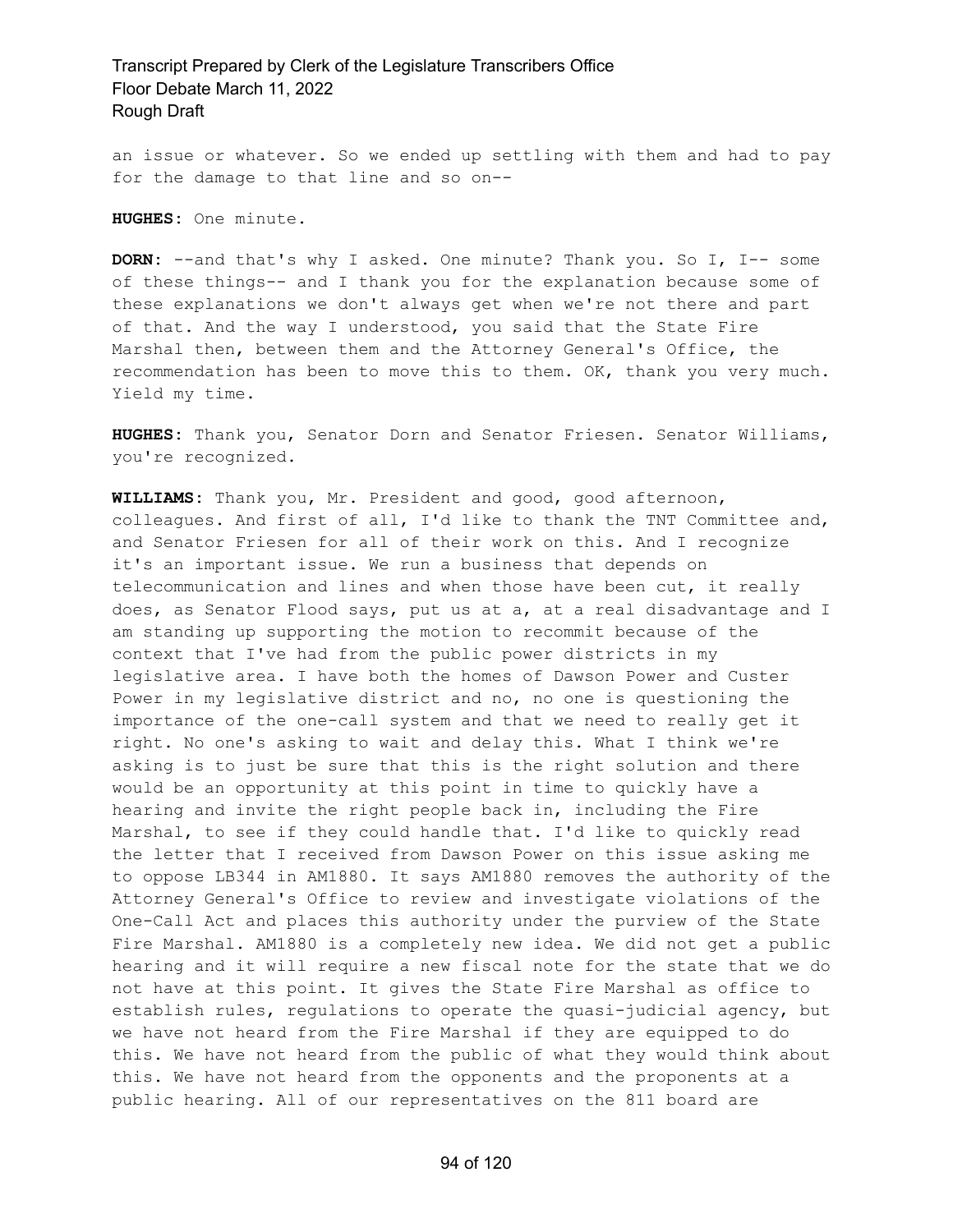opposed to this idea. It has not been properly vetted. The Attorney General's Office had the-- has the legal expertise to review the law, understand if a violation has occurred, and to lever-- levy the proper punishment. AM1880 would give the Fire Marshal's Office blanket authority to hold hearings, issue subpoenas, compel attendance at a public hearing, and hire outside counsel to hear these cases. This is a significant shift of authority. Excavators are worried about the speed of this process. Their cases are not being heard as fast as they would like now. Let's give the AG's office the tools that they need for proper incentive to help them make this a more-- a higher priority in their office. There is no reason to believe that this-- by simply giving this authority to the Fire Marshal's Office, we are fixing the problem. Who is to say their office won't encounter the same obstacles? The Fire Marshal's Office could have limited staff availability. They could have problems finding the right hearing officers with knowledge. We need to hear from them at a public hearing. That is the cry that I'm hearing from the public power districts in my area. Again, this substantially changes the process from-- with AM1880 and I believe that such a significant change should require a-- an additional public hearing. Thank you, Mr. President.

**HUGHES:** Thank you, Senator Williams. Senator Erdman, you're recognized.

**ERDMAN:** Thank you, Mr. President, and good afternoon. I've been listening to the comments. I listened to Senator Kolterman and his reason for recommitting and I also listened to what Senator Williams had to say. I was wondering if Senator Friesen would yield a question or two?

**HUGHES:** Senator Friesen, will you yield?

**FRIESEN:** Yes, I would.

**ERDMAN:** Senator Friesen, I would assume that you've had a conversation with the Fire Marshal's Office about this?

**FRIESEN:** Yes, they've been on in all the meetings. They've testified at the hearing.

**ERDMAN:** And then I looked at the fiscal note and, and it's about 200-- I think it's \$214,000 a year from the General Fund. Is that right?

**FRIESEN:** That could be correct.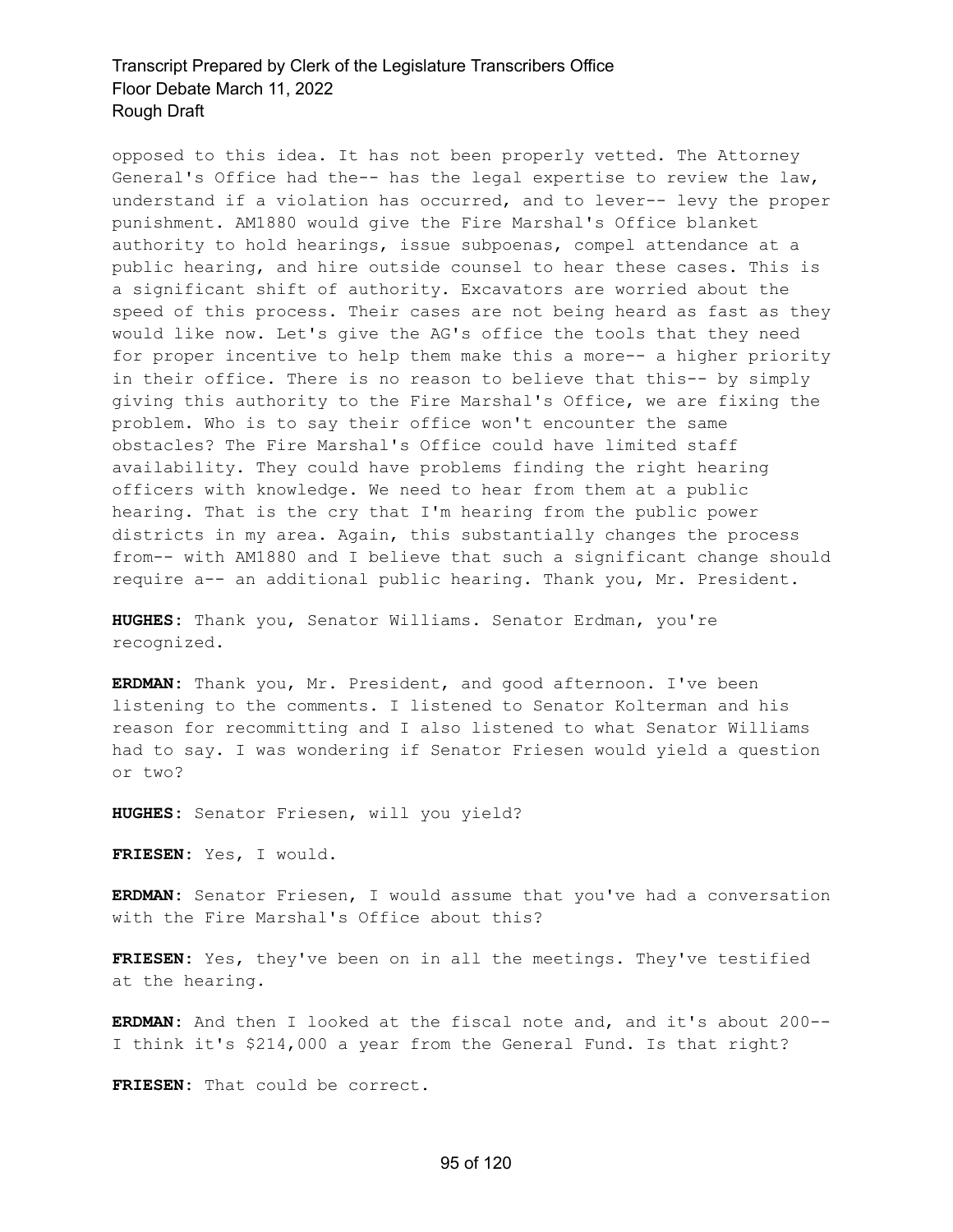**ERDMAN:** OK. So here's, here's where I'm going with this. So if we have 86 complaints on an annual basis and that's what they estimate the complaints to be and if each one of those complaints-- that would be 22 per quarter, they're going to meet quarterly. I think I read. So if each one of those had a two-hour time constraint, that would be 44 hours for each quarterly meeting, would, would that be appropriate?

**FRIESEN:** Well, I, I think, though, that what I envision with this, if it would pass, there would be hundreds of complaints filed because now we're going to start to file complaints about mismarkings and, and near hits or-- those types of things are now going to get filed because there's going to be an agency that does something about it and actually enforces those rules and regs that we have.

**ERDMAN:** OK. So I'm going to conclude from that is that 86 may not be the number of complaints going forward if we have a better way to report those, would that be a correct statement?

**FRIESEN:** Yes, that would be a correct statement.

**ERDMAN:** All right, so let's s, let's say we do 120. Now, now we've got 30 or 40 complaints per meeting and this committee is going to meet and hear those complaints. They may spend a couple of weeks every quarter just hearing the complaints, would that be true?

**FRIESEN:** Depends on how they write their rules and regs. It could be just one person that-- the hearing officer that would hear that.

**ERDMAN:** OK. So that, that-- the rules as far as that goes haven't been, haven't been set yet. So it would be-- if you're familiar with TERC, unless it's a certain dollar amount, a TERC hearing can be a single TERC commissioner. If it's \$1 million or more, I think it's two. And then I think in your appeal, you can have all three. So it would be a similar process, you think, to what TERC does?

**FRIESEN:** I would envision something like that.

**ERDMAN:** OK. So if they have that many more complaints and they have that many more hearings, then the fiscal note of \$214,000 may not be enough, would that be true?

**FRIESEN:** Well, again, not knowing for sure-- what, what I envision is once this gets in place and companies start to realize that they're going to be called on the carpet for not marking or mismarking, they're going to start doing a better job. So I think initially there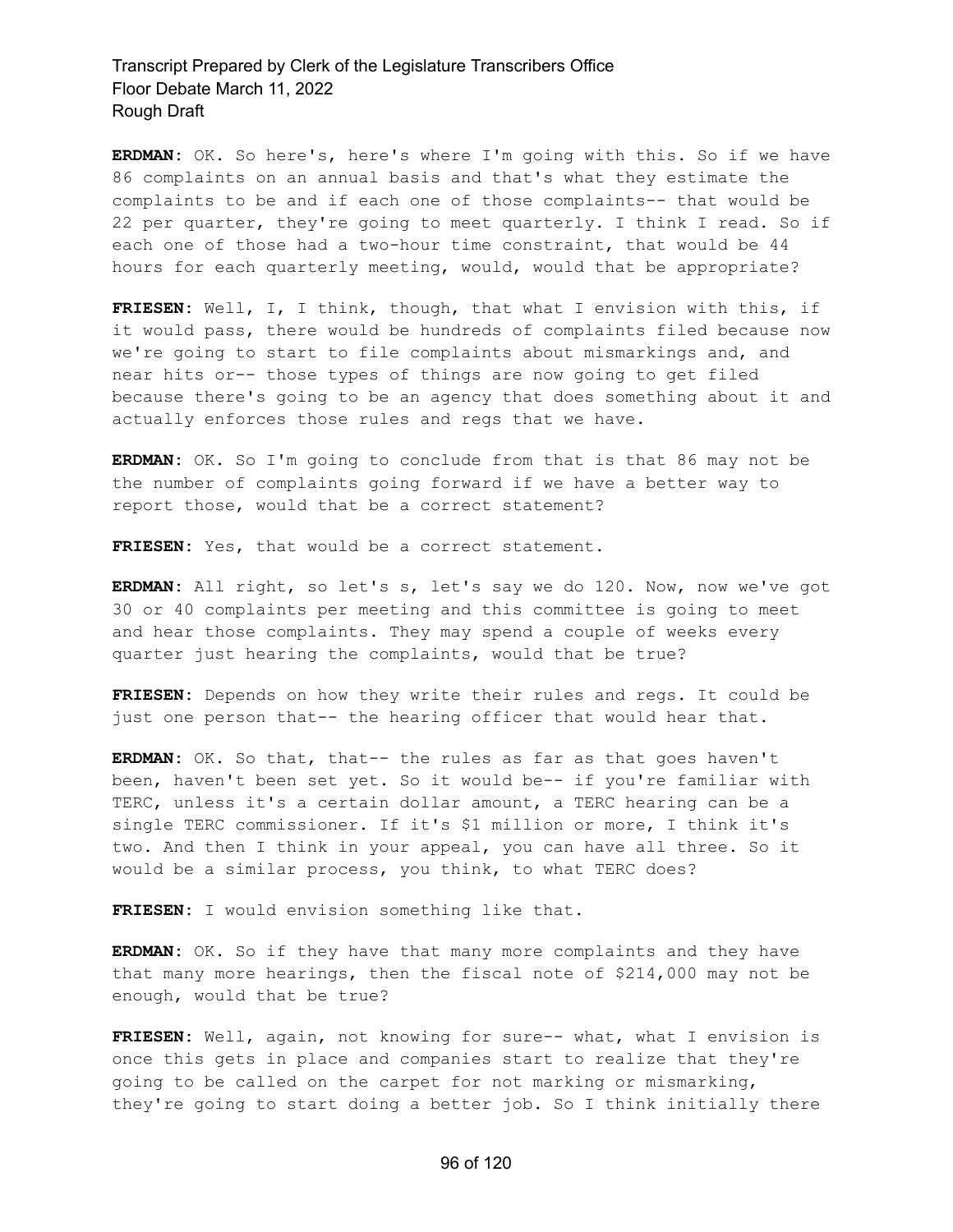will be a lot of complaints and within a year or two, that should diminish--

**ERDMAN:** OK.

**FRIESEN:** --extremely down to smaller numbers.

**ERDMAN:** I would hope that that's the goal. I think that's the, that's the goal we're looking for. The-- maybe the last question I have is I've had this comment from someone: why don't we just give the Attorney General more money that he can hire the correct staff to handle this himself so we wouldn't have to have this special committee? Have you, have you had that question before?

**FRIESEN:** Well, the Attorney General's Office is the one that testified in favor of having the Fire Marshal do this so that they wouldn't have to add staff because I'm assuming their staff-- you're hiring lawyers, you might have to charge-- or actually spend more money. I don't know the reason for it, but--

**ERDMAN:** OK.

**FRIESEN:** --their testimony was to let the Fire Marshal's Office sift through these, these smaller complaints.

**ERDMAN:** OK. So to follow up on that then, if we gave the Attorney General \$214,000--

**HUGHES:** One minute.

**ERDMAN:** --so they could hire more staff, would they be able to accomplish what we need to accomplish?

**FRIESEN:** I can't answer that because I guess they haven't-- they could have dedicated more staff to this if they wanted to. They have chose not to because again, these small complaints about mismarkings and stuff doesn't rise to the level that they care. They go after where the big dollars--

**ERDMAN:** OK.

**FRIESEN:** --are involved.

**ERDMAN:** OK. Well, thank you for answering those questions, that helps. Thank you.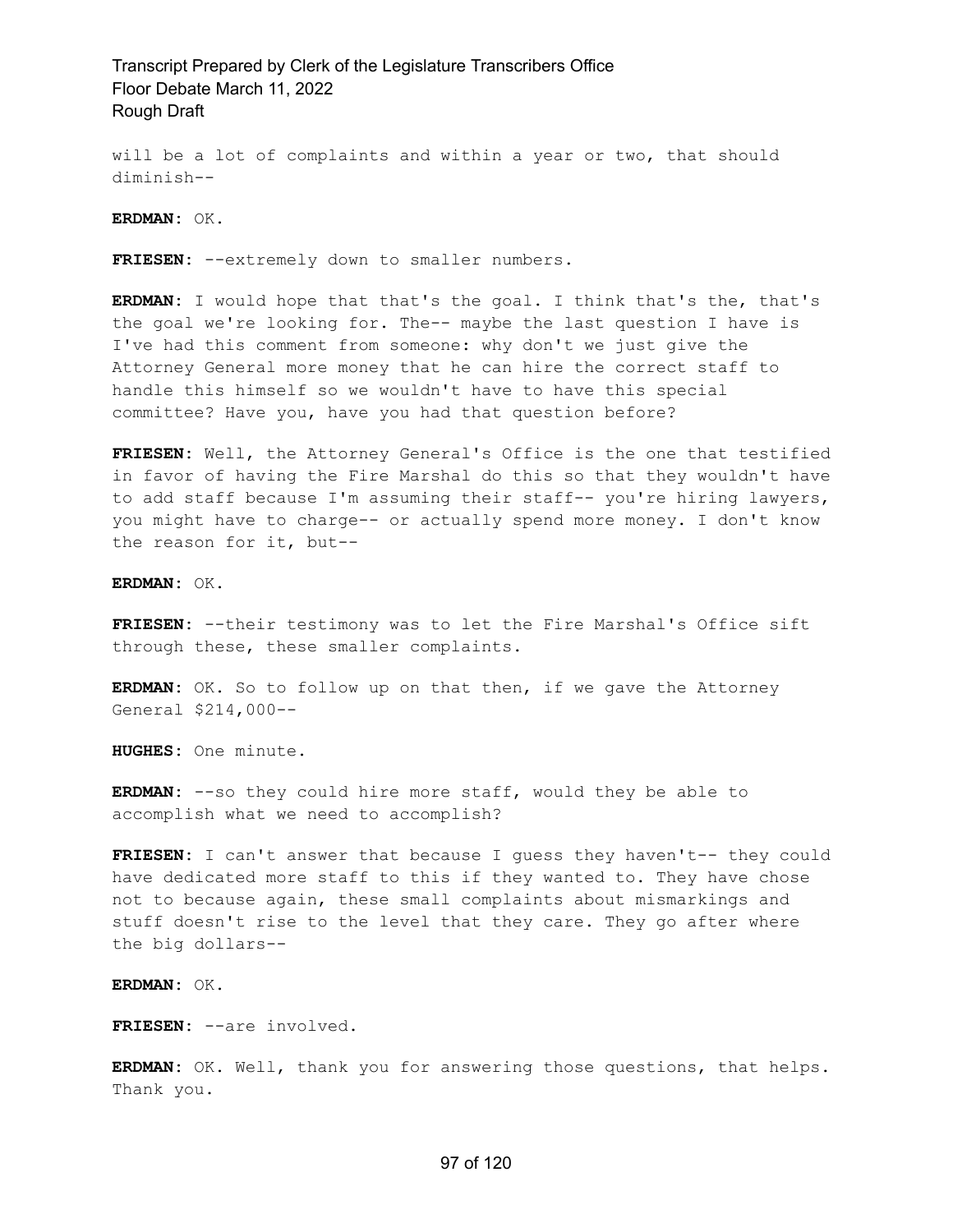**HUGHES:** Thank you, Senator Erdman and Senator Friesen. Senator Friesen, you're next in the queue.

**FRIESEN:** Thank you, Mr. President. So I want to clarify a few things. This bill doesn't substantially change anything. I thought the reason that we held hearings is, though, that we can have people make comments and suggestions to how we might make the bill better. In the testimony, the Attorney General's Office recommended putting it in the Fire Marshal's purview. This was at the hearing. This is why we hold hearings. We don't hold hearings just to rubber stamp the idea that's thrown out there. We, we hold hearings to take that criticism and make the bill better. If we had to hold a hearing on every idea that we use to make a bill better, we'd never pass a bill. The idea that we'd have to hold a hearing just to put-- let the Fire Marshal do this, we, we at first were going to form a, a safety committee. That would be a whole different structure, but it operated the same way as the Fire Marshal's Office. The Fire Marshal is very well integrated into the whole diggers one-call system. It only makes sense that we put it under their purview. This is a safety issue. We've had excavators come to us and talk about lines that weren't marked, high voltage lines. Are we going to wait till someone's killed before we enforce our one-call? That's what the excavators are concerned about. They already don't trust the system, so they go mark their own lines after they've called 9-- 811 and had them marked lines because they don't trust the system because we don't enforce it. We don't have a system that enforces it. This is what we have to do to get their attention. I think once those rules and regulations are enforced, companies will start doing a better job. But look at this from an excavator's point of view. They pull on to a worksite and, and there's, there's no markings. They've called diggers. They've given them their 48 hours. They start to excavate and lo and behold, somebody didn't come mark their lines. They just ignored it. And I'm not talking about the damage to the infrastructure I'm talking about somebody could be killed by hitting a gas line or a high voltage line that's in there. These excavators are concerned for their employees' safety. They want this enforced. They're the ones that came to us and said, we've got to fix the 811 system because it's just raising our cost because we go in and we mark our own lines now, already because we don't trust 811. This is a safety issue more than it is anything else. How do we get them to enforce it? How do we get the facility owners to make sure that they're hiring third-party companies that come in and mark the lines and do a good job? Right now, the Attorney General's Office does not-- they don't-- no one even files a complaint unless it gets up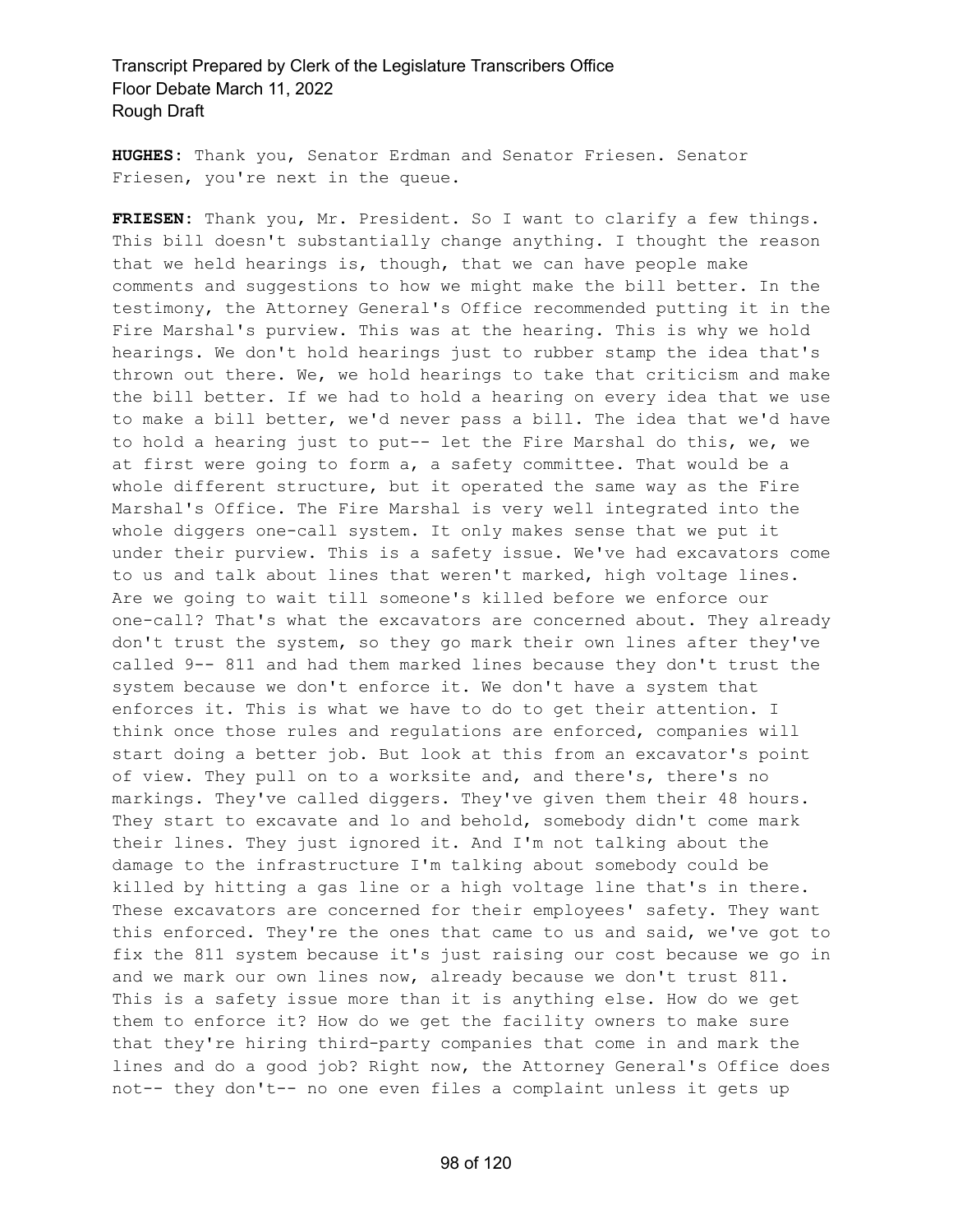into a high dollar amount. They just, they just ignore it because they know nothing's going to get done. And these electric companies-- and you'll notice that 99 percent of them are electric companies. I can't figure out quite why they're opposed to it because most of their stuff is above ground. It must be because they're drilling into stuff that's below ground and they don't want to be penalized. I'm not sure of their reason, but they're-- most of their facilities are above ground and yet they're opposing this. Are they worried that they're going to get fined for not doing their job? We have the system to protect the excavators and to protect the infrastructure that's underneath our ground--

**HUGHES:** One minute.

**FRIESEN:** --that's in the public right of way. Let's enforce what we currently have and it looks to me-- I've tried this for years. I've tried to give the one-call board the authority. They don't want it. They don't want any authority. They didn't want us to create a separate group to do it. This group has opposed everything we've done because they don't want anything to be done. We've dealt with this for four years at least and we still haven't come to a conclusion that I think is satisfactory to protect those excavators that are working on these sites. Thank you, Mr. President.

**HUGHES:** Thank you, Senator Friesen. Senator Kolterman, you're recognized.

**KOLTERMAN:** Thank you, Mr. President. I want to, I want to set the record very straight here. I am not opposed to the bill as it's being presented. I'm, I'm concerned-- I had four of my REAs come to me and you've seen the letter from various organizations throughout the state that don't feel that the process was handled properly. All they want to do is have a hearing so that they can testify in support of the bill the way it was presented. If, if we want to have a hearing on the bill, if, if the Chair will agree to have a hearing on the amendment as presented-- in other words, LB344, AM83, and AM1880 would have a hearing-- I'll withdraw my motion to send it back and I'll even suggest that we move it forward, so-- but again, I just didn't dream this up, folks. These people that signed this letter are, are constituents of all of ours and they have a big play in the game. Wondered if Senator Friesen would yield to a question?

**HUGHES:** Senator Friesen, will you yield?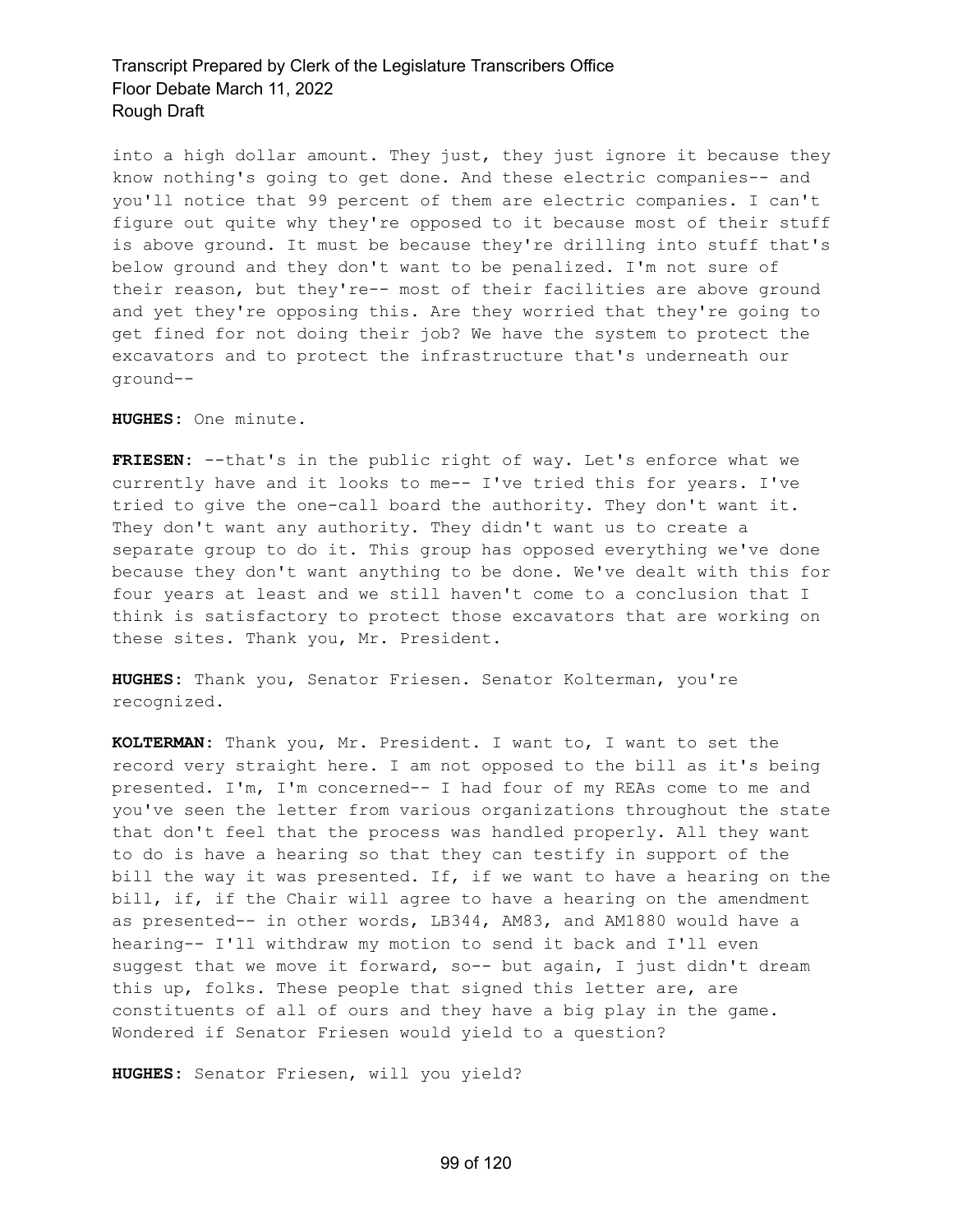**FRIESEN:** Yes, I would.

**KOLTERMAN:** Thank you, Senator Friesen. And we talked about this before, so he knew this was coming. Senator Friesen, would you be willing to have a hearing so that these-- all these individuals can at least come and say yes or no?

**FRIESEN:** Sure, I would.

**KOLTERMAN:** With that, I will withdraw my motion to refer to committee and encourage you to get out of the queue and support this bill as amended so they can have a hearing on it. Thank you very much.

**HUGHES:** Thank you, Senator Kolterman and Senator Friesen. MO156 is withdrawn. Senator Moser, you're recognized.

**MOSER:** Thank you, Mr. President. Well, we've brought up a bunch of issues, some of which are related, but not necessarily causally related. Whether a town is without internet for 30 hours or not is not what this bill is trying to solve. The utilities usually try to correct their problems right away no matter whose fault it is. They, they'll make a repair. If they cut fiber line, they'll call the owner of the line. They'll come out and repair it. The question is who pays for it after it's repaired? Whose fault was it that the line got damaged? And there are certain contractors that are kind of careless working around these utilities because they would rather just pay for the repair or take their chances rather than do a lot of work to locate these lines. If the one-call operator , the, the marker comes out and marks the lines all correctly and then there's damage, then the damage generally has to be repaired by the person who hit the line. If the person who's marking the lines misses the location of the lines by-- I don't know if it's 18 inches. I don't remember. There's a certain distance that he has to be within and if they miss it, then when there's damage, the person who hit the line is probably not going to be held liable. So there are some really big losses in some of these and the Attorney General's Office, I think, has always gotten around to ruling on them. The problem for them, I think, is, is that they have bigger fish to fry than arguing over who cut a coaxial line into somebody's house that, that the cable company wants \$300 to repair. And so those kinds of complaints languish there and, and sometimes don't get resolved. So if the Chair-- and I voted against adding this to the bill. I voted against bringing it out to the floor just because I didn't think it solved the problem with the one-call. It-- all it does is changes who's going to try to sort out the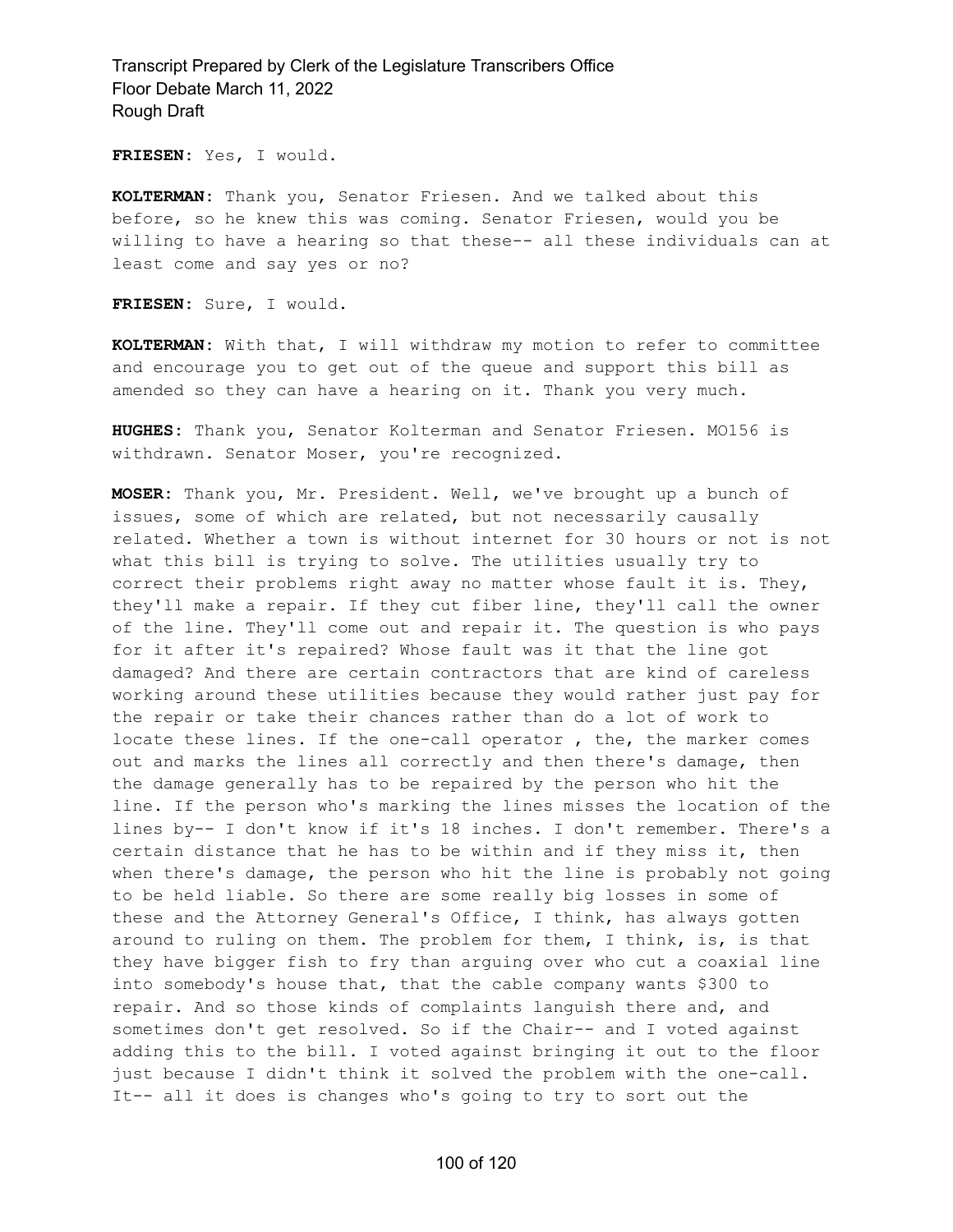arguments and I don't know that that's going to be a solution or not, so. But anyway, if the Chairman is willing to schedule a hearing and try to sort this out, I will support that. Thank you.

**HUGHES:** Thank you, Senator Moser. Speaker Hilgers, you're recognized.

**HILGERS:** Thank you, Mr. President. Good afternoon, colleagues. I appreciate the conversation on the mike and I appreciate Senator Friesen and Senator Kolterman. Just to sort of update everyone, this is a Speaker priority bill. Senator Friesen has agreed that if AM1880 and the committee amendments get on, he will notice a hearing-- I think you'll notice it today-- to have the hearing as soon as he can. This will get moved to Select File, I hope, and then we will have the hearing and after that, we'll work to see what level of opposition there might be, what the dialogue was, whether any additional amendments were made. And if this bill does go forward, there will still be time to be able to, to get the bill across the finish line. If there is other opposition then we'll have to address it at that time. So just to be clear, I understand from Senator Kolterman he already withdrew his motion. If there's others in the queue, I would just asked if you want to pull out because if this comes back, you'll have the opportunity to be here on Select File so that we can get to the next bill. But that is what the agreement is and that is what will happen. Thank you, Mr. President.

**HUGHES:** Thank you, Speaker Hilgers. Senator Morfeld, you're recognized.

**MORFELD:** Thank you, Mr. President. Thank you, colleagues. I think I heard Senator Flood and Senator Friesen talk about respecting the prerogative of the committee. That's ironic, given that I think both of them voted to remove a bill from the Judiciary Committee that was not voted out by the committee. So I guess it works when it's in your favor, when it's an issue you care about, when it's your committee, but I, like many of those in the Judiciary Committee sit in that committee for hours, listen to people come in and testify, listen to our police departments come in and testify, listen to mothers and advocates, victims of violence come in and testify. And there's a reason why that bill was not voted out of committee. But now we're supposed to respect the prerogative of that committee. Thank you, Mr. President.

**HUGHES:** Thank you, Senator Morfeld. Seeing no one else in the queue, Senator Friesen, you're welcome to close on AM1880.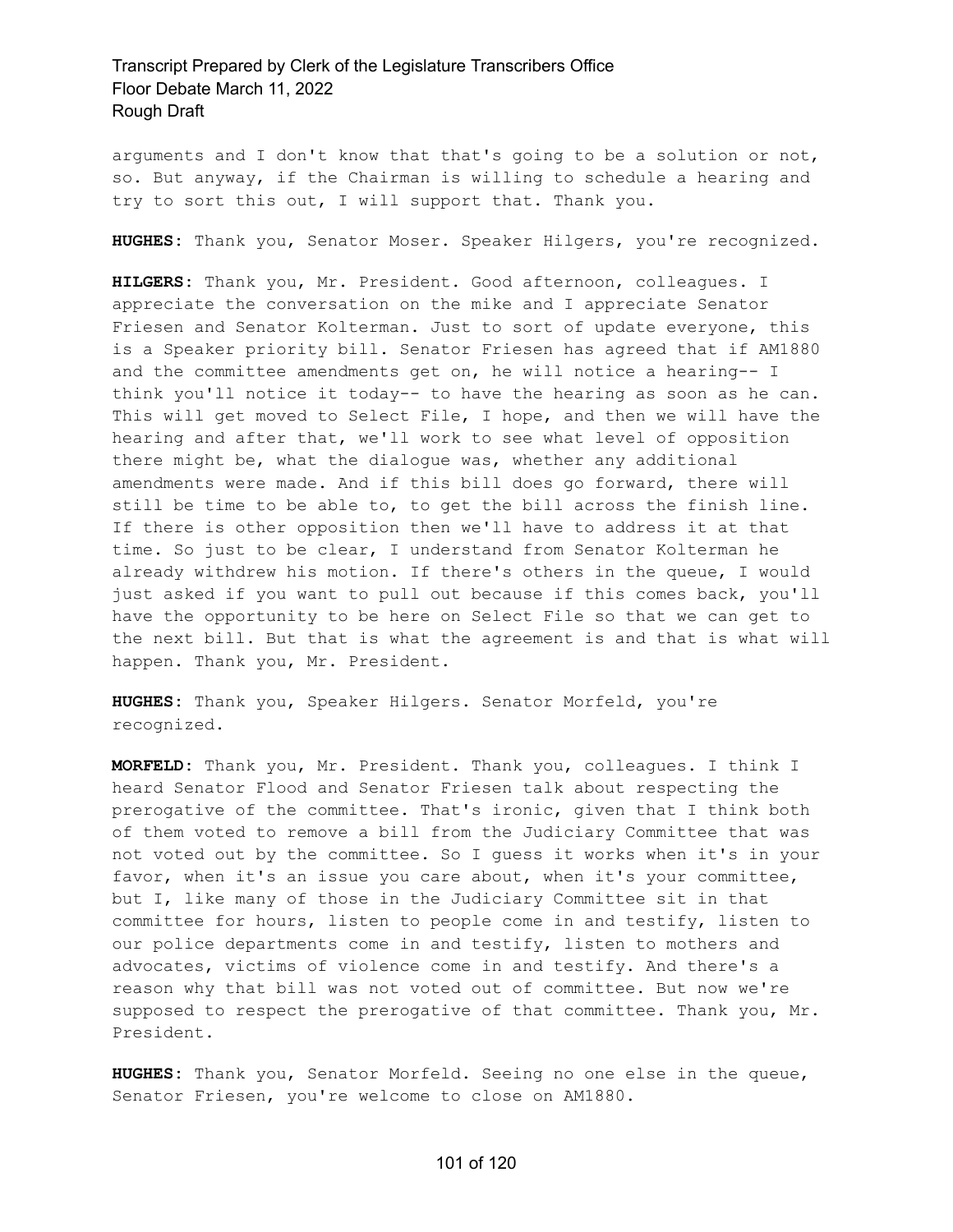**FRIESEN:** Thank you, Mr. President. Again, we will hold a hearing. I do feel that this kind of raises the bar for anybody that does have a hearing now and wants to make a change to a bill. When do we have a hearing on that new subject matter that fixes the bill that the reason you held the hearing? The reason we hold a hearing is to find out issues with the bill. And now we're saying we find something wrong, we can't fix it without holding another hearing. So I'd ask you to please send this bill. Let's a vote for the amendments. Let's send it on to Select. We will hold a hearing. We'll let them air their grievances and maybe they can come up with a suggestion that fixes this, but my intuition tells me they want to do nothing but block this and keep it from happening again. Thank you, Mr. President.

**HUGHES:** Thank you, Senator Friesen. Colleagues, the question before us is the advancement of the attachment of AM1880 to LB344. All those in favor vote aye; all those opposed vote nay. Have you all voted? Record, Mr. Clerk.

**CLERK:** 41 ayes, 0 nays on the adoption of the amendment to the committee amendments.

**HUGHES:** AM1880 is adopted. Seeing no one in the queue, Senator Friesen, you're welcome to close on committee amendment AM83. Senator Friesen waives closing. Colleagues, the question before us is the adoption of AM83 to LB344. All those in favor of vote aye; all those opposed to vote nay. Have you all voted? Record, Mr. Clerk.

**CLERK:** 42 ayes, 0 nays on adoption of committee amendments.

**HUGHES:** AM83 is adopted.

**CLERK:** I have nothing further on the bill, Mr. President.

**HUGHES:** Seeing no one in the queue, colleagues, the question before us is the advancement of LB344 to E&R Initial. All those in favor vote aye; all those opposed vote nay. Have you all voted? Record, Mr. Clerk.

**CLERK:** 39 ayes, 0 nays on the advancement of the bill.

**HUGHES:** LB344 is advanced. Next item, Mr. Clerk, LB344A.

**CLERK:** LB344A by Senator Friesen appropriates funds to implement LB344.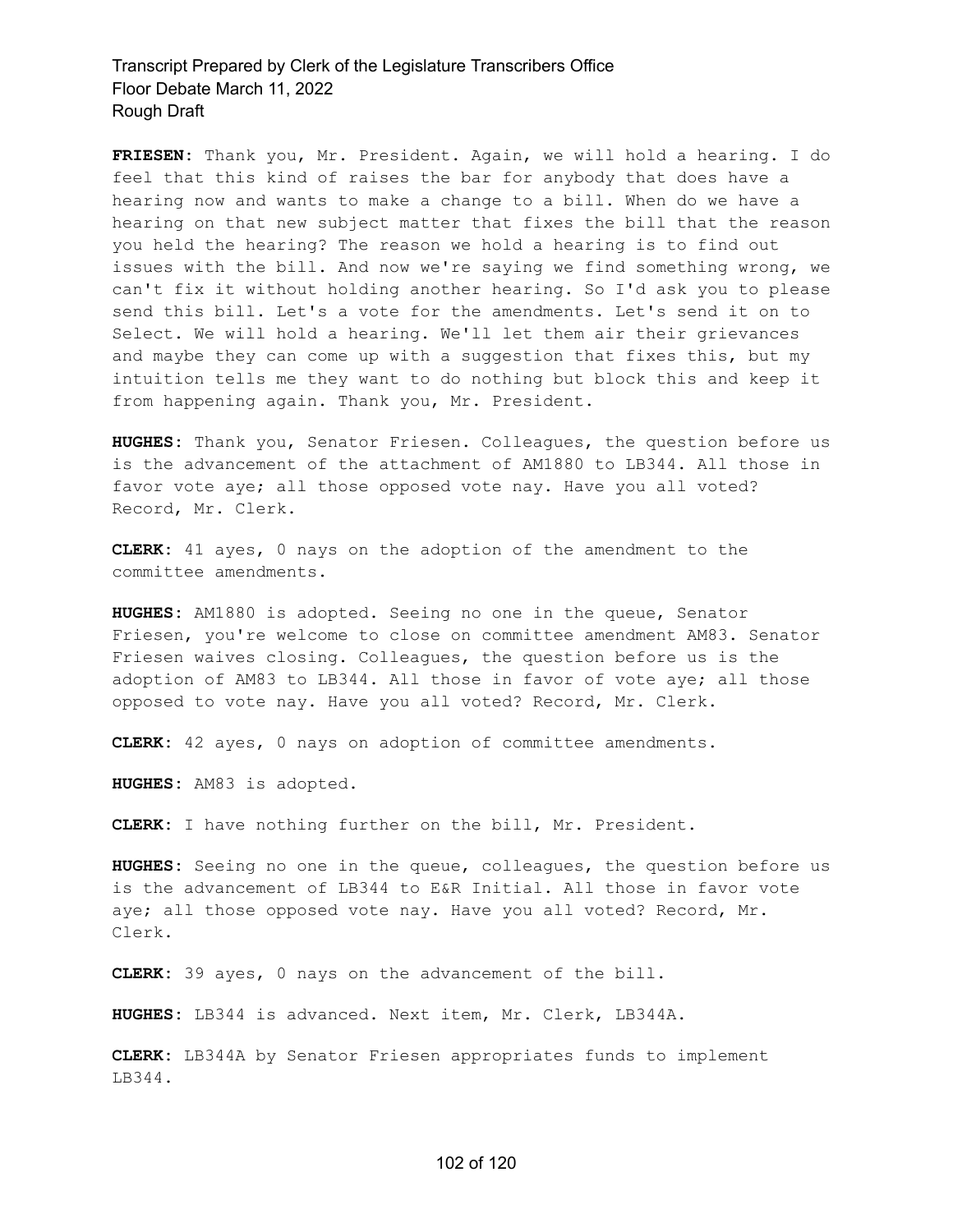**HUGHES:** Senator Friesen, you're welcome to open on LB344A.

**FRIESEN:** Thank you, Mr. President. This is just the A bill that provides the funding to the Fire Marshal's Office should this bill pass. I think we talked about the fiscal note earlier, so just ask that you pass this on to Select also. Thank you, Mr. President.

**HUGHES:** Thank you, Senator Friesen. Colleagues, the debate is now open on LB344A. Seeing no one in the queue, Senator Friesen, you're welcome to close on LB344A. Senator Friesen waives closing. Colleagues, the question before us is the advancement of LB344A. All those in favor vote aye; all those opposed to vote nay. Have you all voted? Record, Mr. Clerk.

**CLERK:** 36 ayes, 0 nays on the advancement of LB344A.

**HUGHES:** LB344A advances. Next item, Mr. Clerk, LB1102.

**CLERK:** LB1102, a bill by Senator Bostelman, relates to environmental protection. It adopts the Nebraska Environmental Response Act. It changes provisions relating to enforcement of environmental protection provisions. Introduced on January 19 of this year, referred to the Natural Resources Committee, advanced to General File. There are committee amendments.

**HUGHES:** Thank you, Mr. Clerk. Senator Bostelman, you're welcome to open on LB1102.

**BOSTELMAN:** Thank you, Mr. President, and good afternoon, colleagues. First, I want to thank Speaker Hilgers for designating LB1102 as a Speaker priority bill. LB1102 creates two new tools to protect Nebraska's environment, which were modeled after laws in Kansas and Missouri. First, LB1102 creates the Nebraska Environmental Response Act. This new act authorizes the director of NDEE to issue orders requiring a person or company that is responsible for a spill that may require remediation to clean up the spill. If the responsible party fails or refuses to remediate the spill, the state may take the lead on the cleanup and pursue cost recovery from the responsible party. The money recovered would go back into the newly created cash fund, which is seeded with a one-time \$300,000 transfer from General Funds for future cleanups. The bill clearly identifies liability and limited exemptions and provides for voluntary remediation option. These provisions ensure the responsible party is responsible for the cleanup rather than shifting the burden to Nebraska taxpayers. Finally, the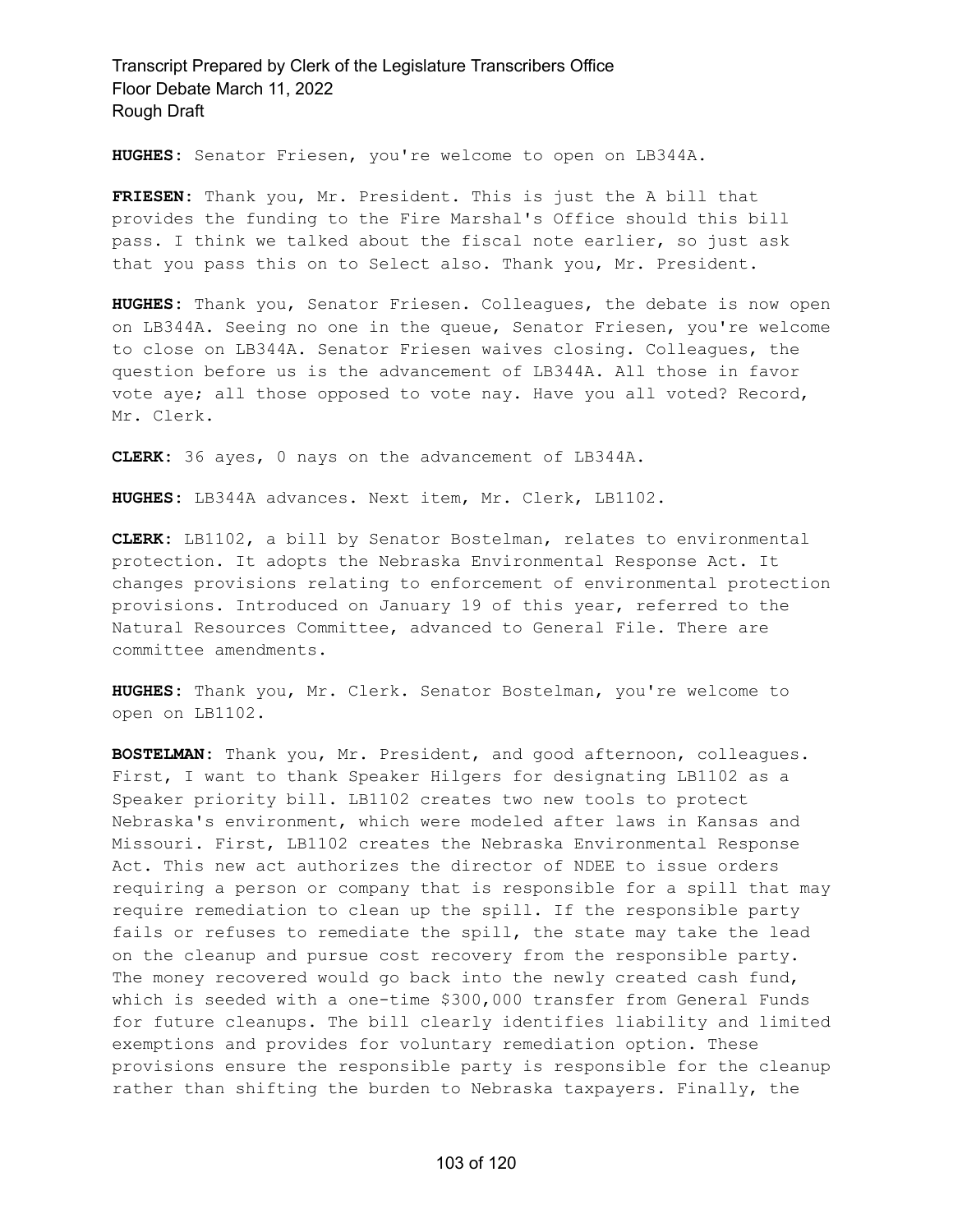new act provides for an environmental lien to be filed against the property for the amount of the state's cleanup costs if the responsible party does not pay. Second, the bill authorizes the DEE director to issue cease and desist orders, or CDOs. If the director finds an act or practice that presents a substantial, a substantial harm to the environment, the CDO is intended to put a quick stop to situations that pose a threat or could pose a threat if no action is taken. CDOs could also be used in non-emergency situations rather than waiting for conditions to evolve into emergencies. The CDO process ensures that persons receiving a CDO are aware of its terms, why it is issued, and how to challenge it. CDOs go into effect immediately, but the recipient may request a hearing within 15 days of issuance, with a hearing to be set within ten days after that date. Violation of a CDO can result in a, in a civil penalty, suspension, or revocation of environmental permits or further enforcement action. LB1102 was voted out of committee with a five proponents and two nonvoting. I ask for your support to LB1102 and its advancement to Select File.

**HUGHES:** Thank you, Senator Bostelman. As the committee [SIC] stated, there are committee amendments. Senator Bostelman, you're welcome to open on AM1893 as Chairman of Natural Resources Committee.

**BOSTELMAN:** Thank you, Mr. President. Colleagues, LB1102 had a public hearing on February 3. At the hearing, the committee heard from some proponents, a single opponent, and a neutral testifier. One of the proponents and each of the other testifiers made points or requested some changes we thought improve the bill. We worked with those, we worked with those and AM1893 addresses those suggestions. AM1893 replaces references to "responsible party" with "responsible person" for the consistency and to make it clear that the act applies to an individual, a company, a partnership, or other entity involved in the release of a pollutant. AM1893 also adds the definition of "pollutant" to clarify that pollutants include those substances that can cause harm or injury to plant or animal life. It contains clarification that cleanup is intended to be done in conformance with federal and state standards and regulations and eliminates the director's ability to waive those requirements. Finally, AM1893 transfers \$300,000 to seed the Environmental Cash Fund and makes some grammatical changes for clarity. I urge you to vote green on AM1893 and to the underlying bill, LB1102. Thank you, Mr. President.

**HUGHES:** Thank you, Senator Bostelman. Debate is now open on AM1893. Senator Blood, you're recognized.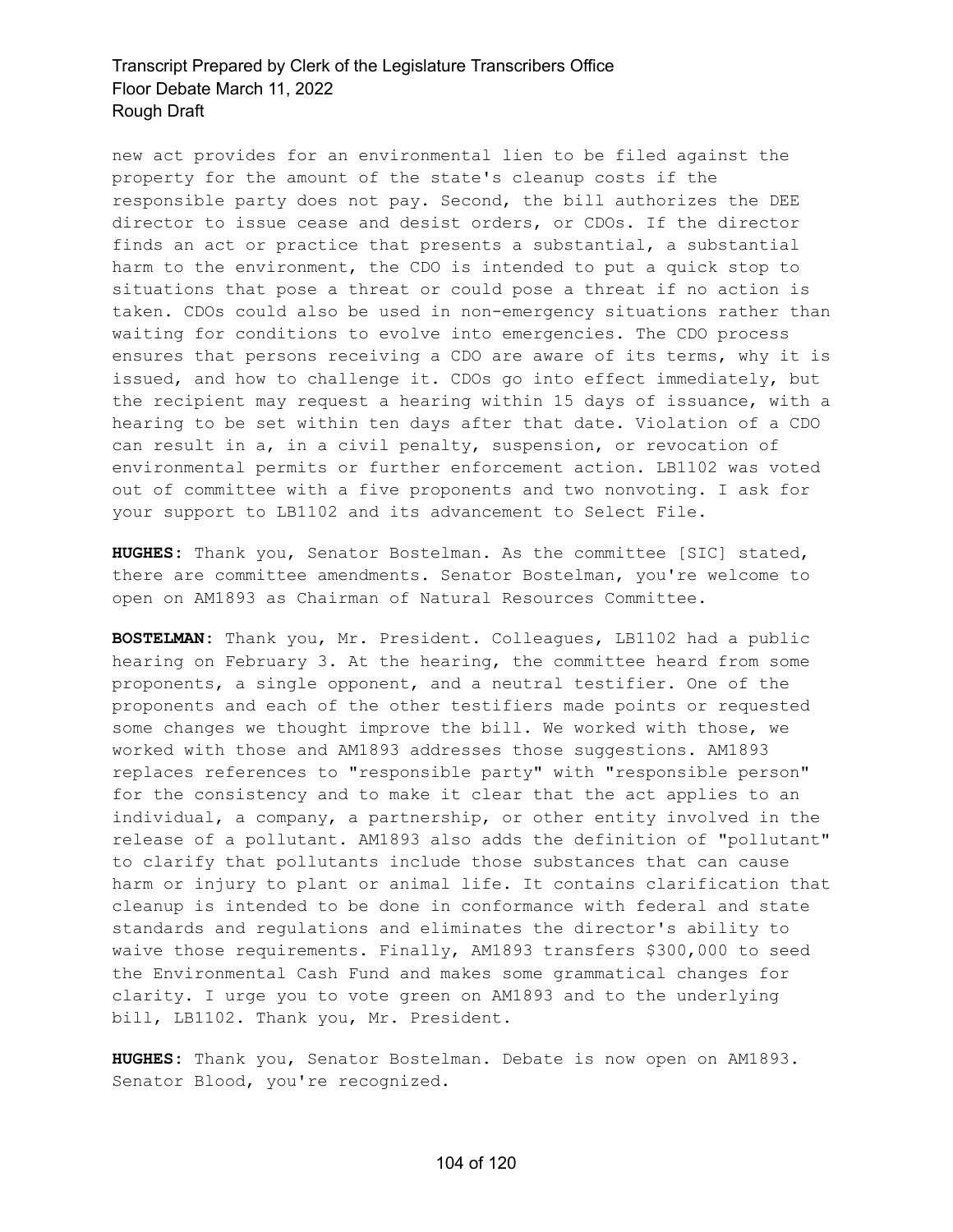**BLOOD:** Thank you, Mr. President. At this time, I do stand the support of Senator Bostelman's bill and the amendment. But as I spoke with him earlier, there are things that I would really like to get on record today and clarified. And so again, not trying to sink Senator Bostelman's bill, not trying to drag it out, just making sure that we get some things on the record. And Senator Bostelman, would you yield to a quick question?

**BOSTELMAN:** Yes.

**BLOOD:** Did I say that to you before we started today?

#### **BOSTELMAN:** Yes.

**BLOOD:** Thank you. So I think to make sure that we move forward in a timely manner, what I'm going to do instead of a back and forth, Senator, is I'm going to ask you to take pen to paper and I'm going to ask some questions and then that will give you an opportunity to come back and answer them. Does that sound fair? OK. So the first question I have is I'm looking at the current remediation plan and it doesn't include cleanup off site, yet as you know, because you've been there, there's substantial damages to people and property outside of the facility, including the loss of bee colonies, dead wildlife, and, of course, the lifeless pond. The first question I would have when you have time to answer it is does LB1102 cover off-site remediation, does it cover offsite remediation? I'm not--

**HUGHES:** Senator Bostelman, would you yield?

**BLOOD:** --I'm not asking him to yield. I said at the beginning I'm going to go ahead and ask the questions and he can come back and answer them. Otherwise, we'll drag this on forever, so. The next question I would have is doesn't NDEE already have authority to shut down bad actors like AltEn because I'm looking through this bill and what it does and doesn't do and I noticed that Mr. Macy actually testified that they did. So I'm really curious why we're trying to give him more teeth when he already has the teeth to do that. So that's one of the questions that I have. And then we had a concern about what people is defined. Now we know that the seed companies are involved in remedial action plan and they're treating NDEE's directives as optional. And I know we have some kind of signed agreement, but no legal binding agreement. Will LB1102-- does it contain provisions that I'm missing to require the seed companies to follow its directives? So I think I'll just start with those three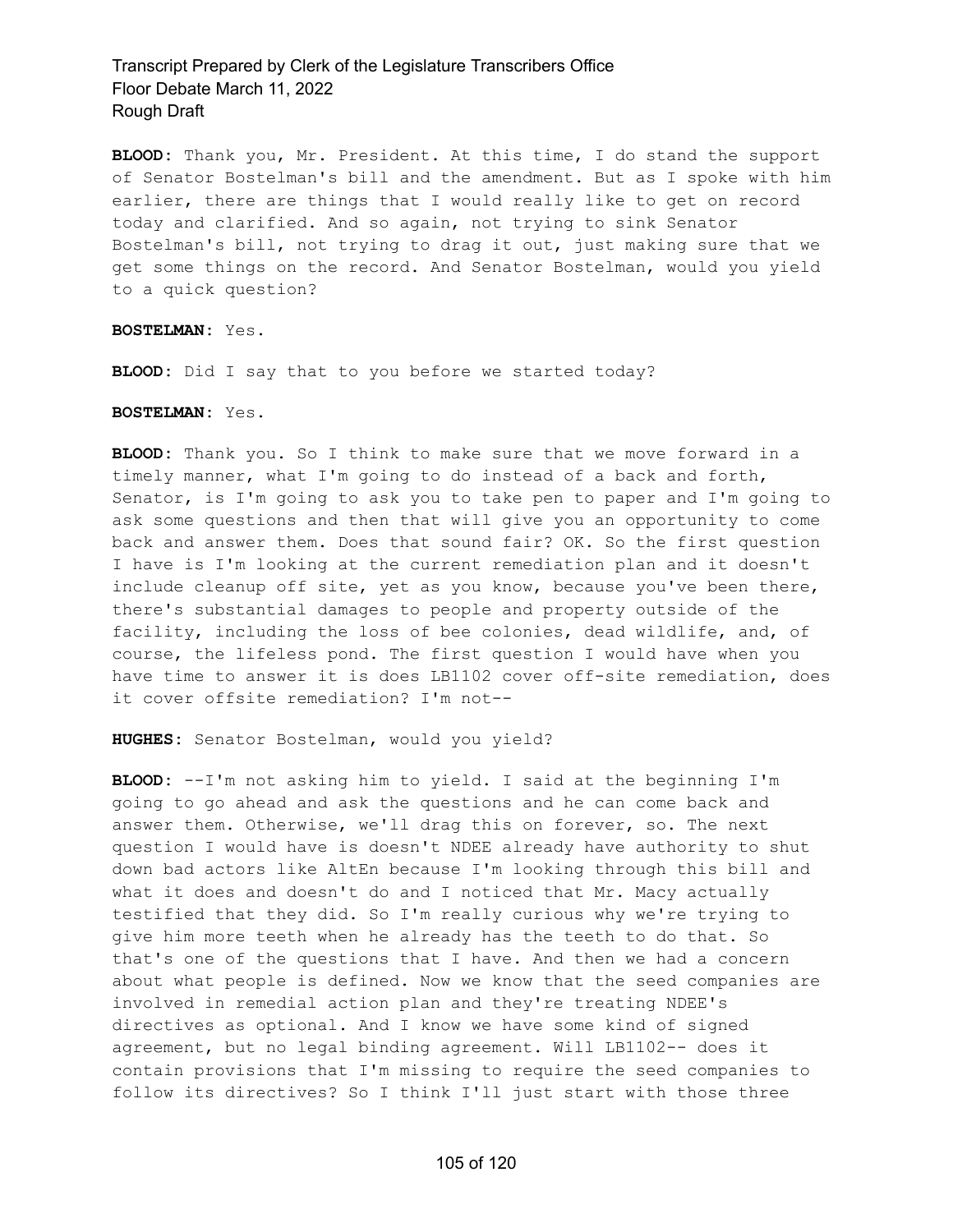because some-- maybe some of my other questions will be answered. And with that, if I have any time, I'm going to yield that Senator Bostelman and give him extra time.

**HUGHES:** Senator Bostelman, 2:15.

**BOSTELMAN:** Thank you. Thank you for those questions, Senator, Senator Blood. A couple of things: the bill, LB1102, speaks to things that may happen into the future. It does not speak to things that have happened previously. LB1102 is the result of LR152, which I introduced in May of last year and which focused on what, if any, tools in law would help the state to quickly respond and if needed, to itself clean up sites where pollutants are being or have been discharged. Comments to current situation at AltEn, I'm not at the point-- I don't feel that I can-- I'm-- I can answer those, as I would have to ask DEE or others as far as what that might be. The bill itself, LB1102, is about future incidents, future happenings. If it would be what this is, if a significant environmental issue comes to light in the future, then that's exactly what this bill is intended to do. It is intended to give the director of DEE the authority to step in with a CDO or otherwise to address that situation.

**HUGHES:** One minute.

**BOSTELMAN:** Regarding the seed companies, again, that's something that I would-- I don't have those-- that document-- those documents in front of me, so I really cannot comment on that at this time and I thank you for the questions.

**HUGHES:** Thank you, Senator Blood and Senator Bostelman. Senator John Cavanaugh, you're recognized.

**J. CAVANAUGH:** Thank you, Mr. President. So as Senator Bostelman said, the vote in the committee on this was, I think it was five for it and two not voting. I was one of those not voting members and it's not necessarily that, that I-- I didn't oppose this bill, necessarily, but I-- well, so as the process went through, this is-- Senator Bostelman I think just recounted there was an interim study and then this bill kind of went through an iterative process and there was an initial kind of iteration of it that I liked more. And then this one was a little-- not as forceful in its language as I, as I wanted it to be and so I'm not opposed to this because I think it's a step in the right direction, but that's why I was present not voting at the time. I do think that we could be doing more. But just as to the historical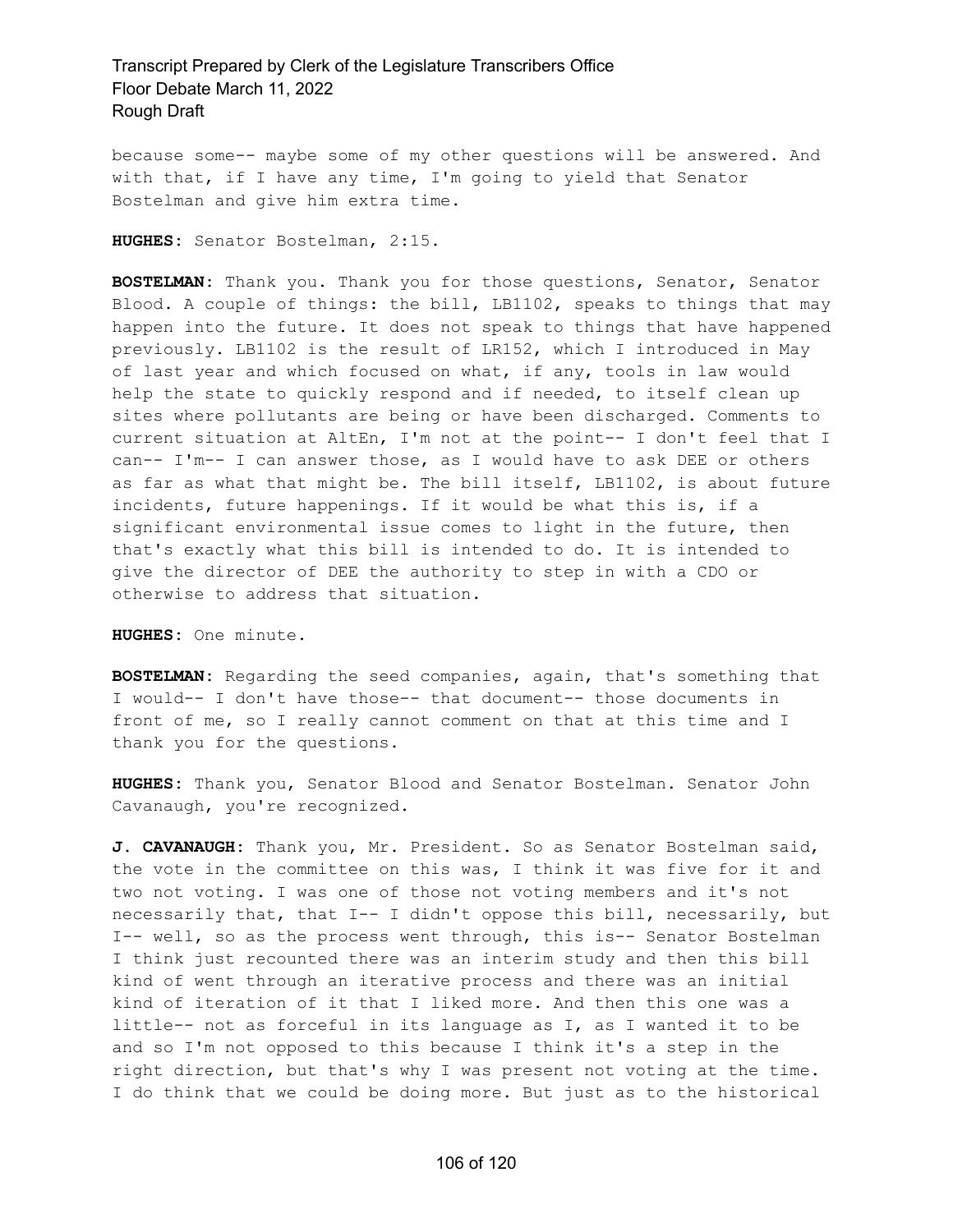look-back on what the, the-- in reference to addressing things of the past, we had a hearing on this. Director Macy came and testified. I asked some of those direct questions at that hearing and he was hesitant to answer because of the ongoing issues. And what I think is important to take into consideration is when we pass a bill like this and we look at the-- it, it is in response to things that have happened the past, obviously, because we have had, at AltEn in particular, but in other places as well, that there have been weaknesses, failings in our system that have been elucidated through those failings. And that does not mean anything about the, the law at the time, but it does mean it's an instructive for us to go forward in ways that we can make changes to prevent things from happening in the future. So Senator Bostelman said, this is about the future. This is about making sure that NDEE has the resources, the, the, the tools to address all of the issues that get presented to it going forward, as well as not forcing NDEE to act in their discretion. And so, like I said, I, I-- there are parts of this that I would like to see have- maybe have more forceful language in it and so-- and I know I've talked to Senator Bostelman about good-faith changes that have been made previously and, and, you know, discussions about it. So at this point, I, I would vote to advance this bill to Select and if there are other conversations, I'm sure that will be entertained to make sure that this actually does achieve the objective that we're talking about. This is a complicated issue. There is-- this is-- essentially, it's regulation, regulatory language we're putting it here, which is why we're trying to make-- you want to make it strong, but not so cumbersome that we are forcing the agency to take action when it's not necessary. And that is a hard, you know, needle to thread, I guess, is the word, to, to get between those two things. And so I think we're working towards that. This is a step in the right direction and that's why I didn't vote against it and why I plan to vote for it to keep moving it forward at this point in time, but it does not mean that this is the end. This does not mean this is the, the last thing that we need to do to remedy these issues in the future. Obviously, again, we can't go back. This is not backwards looking. This is not going to change what happened in this issue, but that-- the, the issue that happened at that site is instructive as to what problems we face. So I would encourage green vote on AM1893 and LB1102. Thank you, Mr. President.

**HUGHES:** Thank you, Senator Cavanaugh. Senator Blood, you're recognized.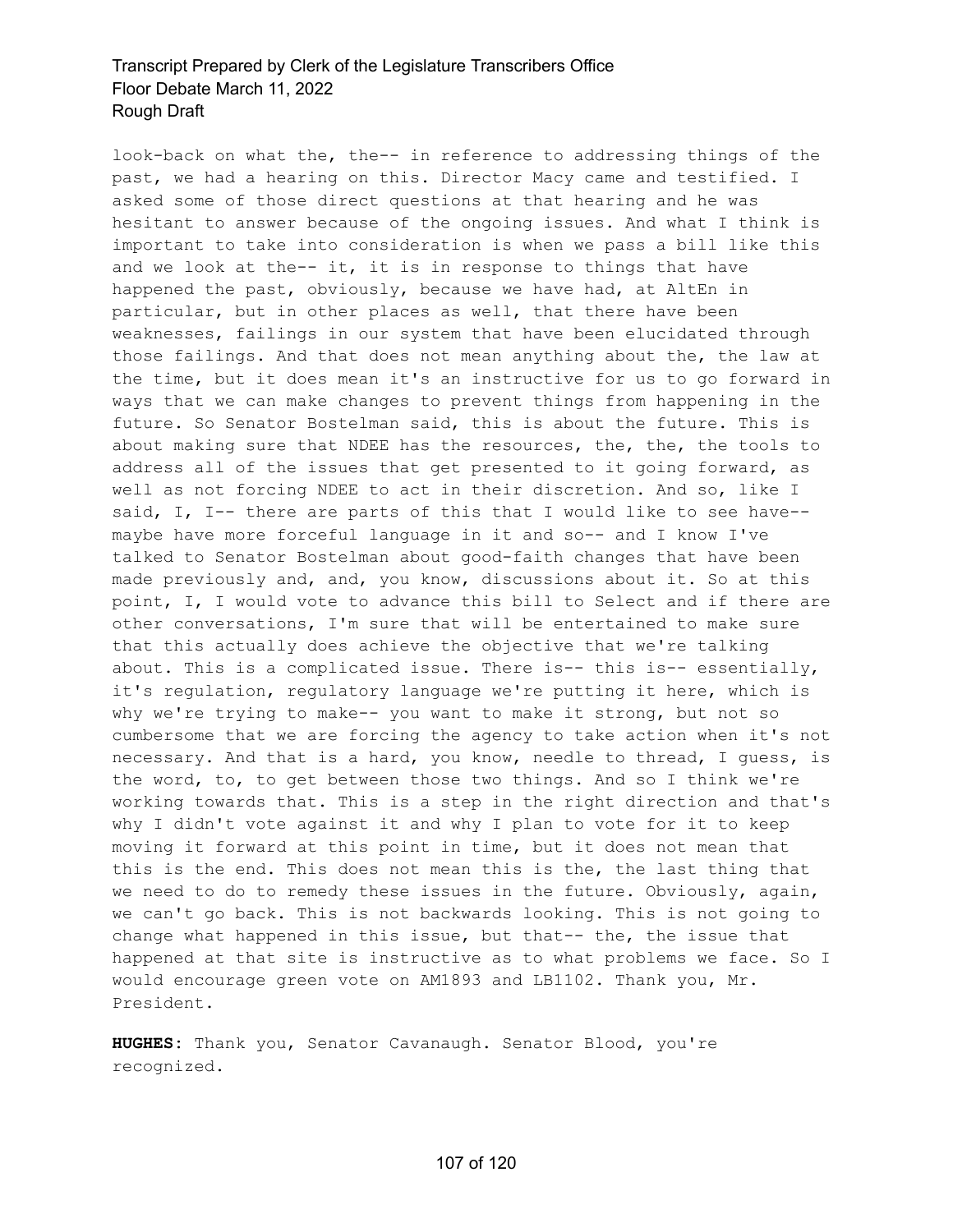**BLOOD:** Say Blood? All right. It makes it hard when Senators Floods-- Flood is here. I'm never sure if it's me or him. Fellow senators, friends all, I have a few more things I want to get on the record. I am in support of the amendment and underlying bill and look forward to hopefully fixing some things between General and Select, but Senator Bostelman and I have had good conversations. So LB1102, as Senator Bostelman just stated, is really referring to the future. So it's only going to address the clean up on enforcement and liability after another spill happens, if indeed it does. It doesn't address the process that is supposed to prevent pollution from happening and gaps in the enforcement and permitting that is causing our water to be polluted. So I like to refer to LR159 because we haven't been able to get it out of committee. It would have identified and patched gaps between agencies, it would clarify responsibility, and it would outline what information the Legislature would need to access success when it came to NDEE or NRDs, NDA and other entities that pertain to our water quality. So if we were able to maybe amend LR159, some of the language into LB1102, we would be asking if the purpose of NDEE would be to approve permits as fast as possible or is it to protect our waterways and what guidelines the Legislature needed to put into place to make it happen. So I appreciate what Senator Bostelman is doing with this bill, but it, it just-- it doesn't go far enough and all I keep hearing from people around the building is that well, we're in litigation, let's see what happens. Well, I can respect that. I'm not an attorney. I never pretend that I'm an attorney. I don't talk legalese, but I, I've seen all the hearings and you've heard me say it too, how much is too much? And I didn't want to be involved in this, this horrific environmental crisis. I got sucked into it. But you can't tell people who have families and who have homes who are concerned no because they're still Nebraskans. And so although Senator Bostelman was most definitely voted as their state senator, we represent all Nebraskans and so this and several other environmental issues that are going on in Nebraska right now that are going to come to light are now in the forefront. So I have concerns, not because he's trying to give more teeth, which I think they already have. I mean, it's kind of like last year's bill on the coated seed. It clearly says on the packaging and it's a federal law that you can't use neonicotinoid coated seed off label. So the bill that we had last year was more of a feel-good bill that just kind of codified what already was law. And I've done that myself on a bill before and I think it's good to have those things in, in state statute. But what I want to know is when we're going to, like, really give something some real teeth because again, NDEE already said that they had the ability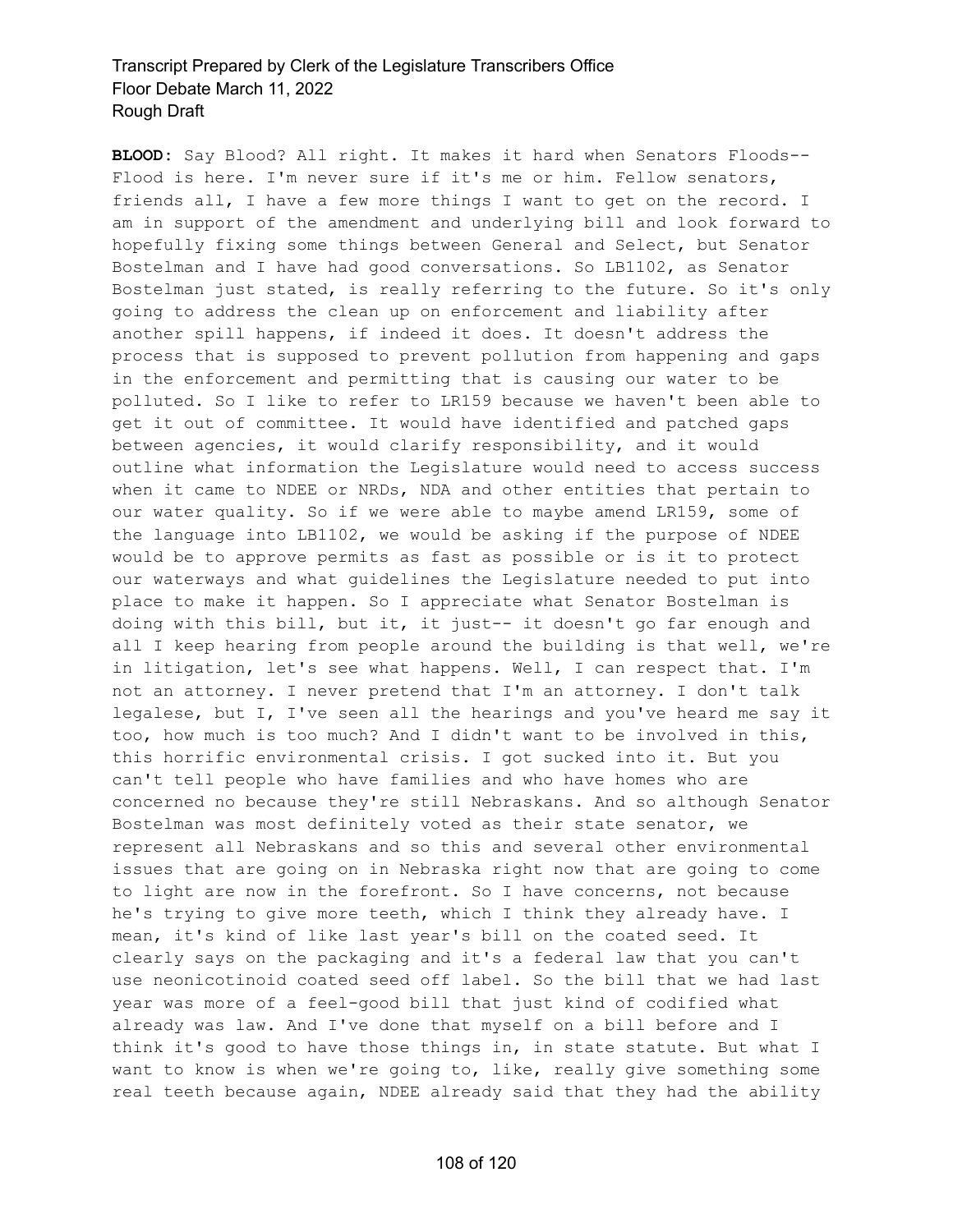to do what we're asking this bill to do. It does refine definitions better and I respect that, Senator Bostelman, but I just-- I question if it's far enough. And I love that we're going forward in the future to say, hey, we don't want this to happen again, but will this bill really prevent that from happening? Maybe it'll prevent them from having to cite them 13 times before they pull the trigger, but that's a question we can't get answered either. How many times is too many times before we pull the trigger? Is it one? Is it three? Is it five? Actually, Senator Lathrop asked that question in the hearing for my bill and I think it makes sense. What, what is that magic number?

**HUGHES:** One minute.

**BLOOD:** And so with that, again, I do not oppose this amendment. I do not oppose this bill, but I wonder if we can really, truly add more teeth to it between General and Select and I'm-- would hope that Senator Bostelman would be open to that, speak with Senator Cavanaugh, myself, Senator Lathrop because I know we would like to see it go even further. Thank you, Mr. President.

**HUGHES:** Thank you, Senator Blood. Seeing no one else in the queue, Senator Bostelman, you're welcome to close on AM1893.

**BOSTELMAN:** Thank you, Mr. President, and a couple of things I want to talk about real quick. LB1102 provides additional tools to NDEE director. I think that's important to understand is these are additional tools for them. There are administrative regs and there are other things to address some of the concerns that Senator Blood brought up also in the bill. And here it also-- there is a portion in there where they can do a, a CDO. So if they see something that concerns them, that needs to take immediate action, they can actually do that, I believe. So with that, I would ask for your green vote on the amendment and underlying bill. Thank you, Mr. President.

**HUGHES:** Thank you, Senator Bostelman. Colleagues, the question before us is the adoption of AM1893 to LB1102. All those in favor of vote aye; all those opposed vote nay. Have you all voted? Record, Mr. Clerk.

**CLERK:** 40 ayes, 0 nays on adoption of committee amendments.

**HUGHES:** AM1893 is adopted. Debate is now open on LB1120 [SIC] as amended. Seeing no one in the queue, the colleague-- colleagues, the question before us is the adoption-- or the advancement of LB1102 to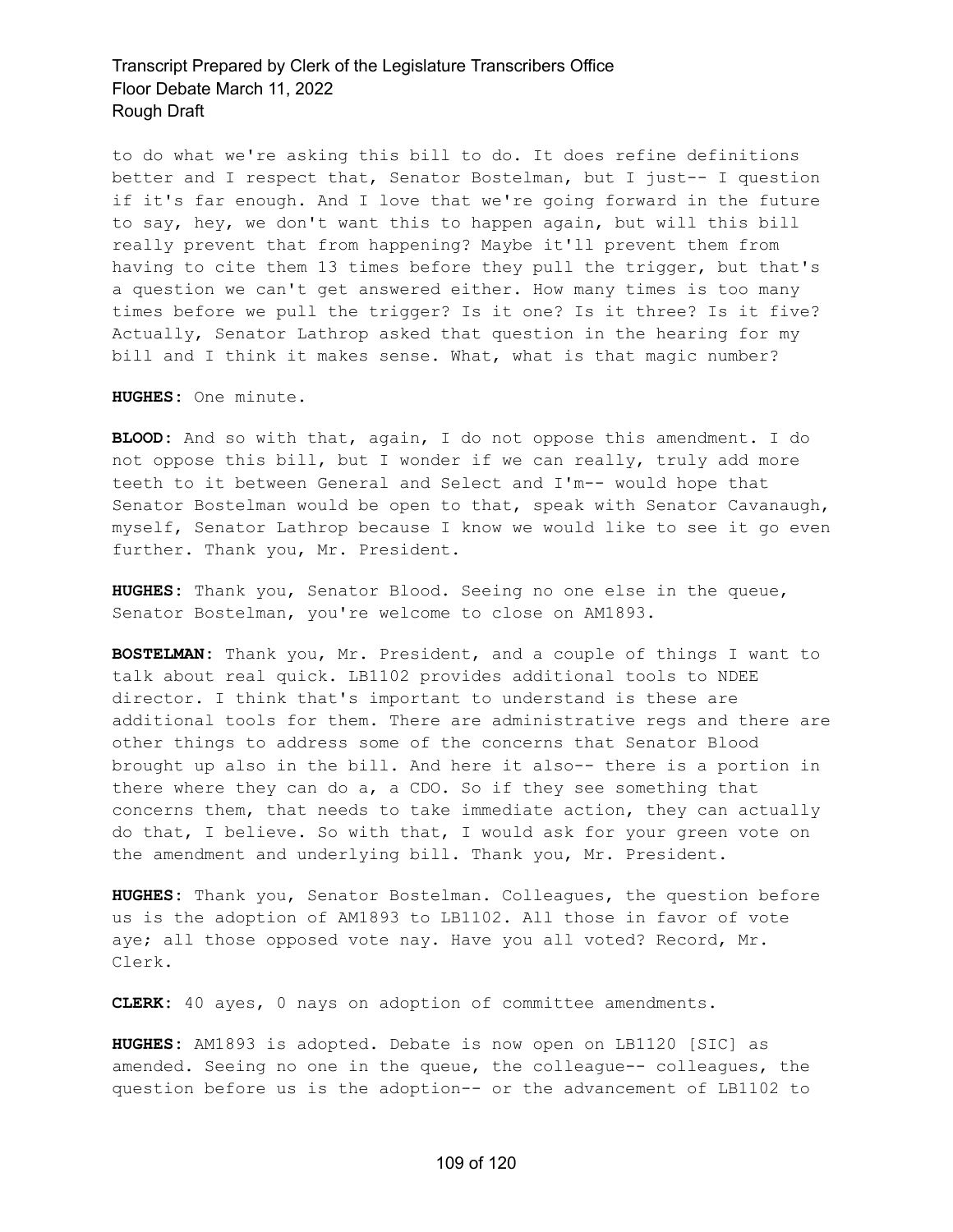E&R Initial. All those in favor vote aye; all those opposed vote nay. Have you all voted? Record, Mr. Clerk.

**CLERK:** 40 ayes, 0 nays on the advancement of the bill, Mr. President.

**HUGHES:** LB1102 advances. The next item, Mr. Clerk, LB927. Oh, excuse me. There is LB1102A, my apologies.

**CLERK:** Mr. President, LB1102A by Senator Bostelman. It's bill for an act to appropriate funds to implement LB1102. I do have an amendment to the bill, Mr. President.

**HUGHES:** Senator Bostelman, you're welcome to open on LB1102A.

**BOSTELMAN:** Thank you, Mr. President, and again, good afternoon, colleagues. LB1102A is the A bill for LB1102, which creates the Nebraska Environmental Response Act. LB1102A would provide a one-time \$300,000 transfer from General Funds to seed the newly created Nebraska Environmental Response Act Cash Fund. This fund will be utilized by the Department of Energy-- Environment and Energy to pay for any future cleanups and other reasonable costs incurred during the cleanup. Cash fund will further be funded through administrative penalties levied by the director to persons who have failed or refused to, to corrective actions or cleanups for leases that may harm the environment. I would like to-- also, if I may, I do have an amendment, AM2212. May I speak to that as well?

**HUGHES:** You may continue, Senator Bostelman.

**BOSTELMAN:** Thank you. After I introduced the A bill, the Fiscal Office recognized that it transferred funds into the incorrect program, so this amendment reflects the correct program and I would ask for your green vote on AM2212 and LB1102A and its advancement to Select File. Thank you.

**HUGHES:** Thank you, Senator Bostelman. Debate is now open on AM2212. Senator Slama, you are recognized.

**SLAMA:** Thank you, Mr. President. Good afternoon, colleagues. I, I just have a couple of questions for Senator Bostelman if he'd be willing to yield?

**HUGHES:** Senator Bostelman, will you yield?

**BOSTELMAN:** Yes.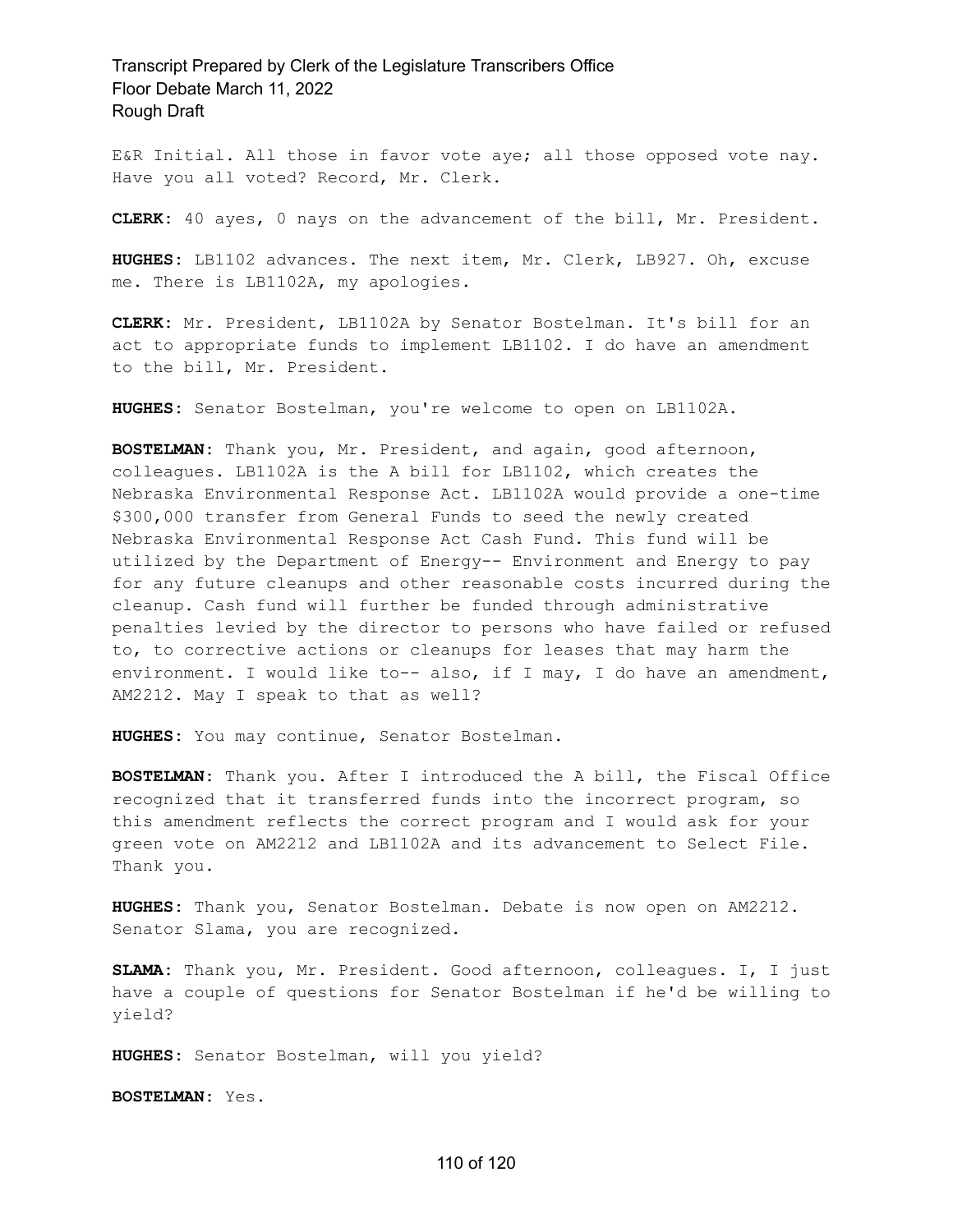**SLAMA:** Thank you, Senator Bostelman, and I appreciate you having a brief dialogue with me just about some of the mechanics on LB1102A. So with this \$300,000 fiscal note, like, where specifically are those funds going to be used? I understand that it's going to be a one-time payment to this fund for cleanup, but where specifically is that money going to go towards?

**BOSTELMAN:** Go towards or to? To DEE and to the program number-- what's the program number?-- pardon, oh, into 513.

**SLAMA:** Fantastic and that will go towards?

**BOSTELMAN:** Yes, yes.

**SLAMA:** Towards? OK. So do you anticipate-- I, I know that we're still working through what the cleanup costs are going to be for this disaster, which I think we all have really been taken aback by what's, what's happened. And moving forward, do you anticipate that \$300,000 one-time fee would be a sufficient amount, especially when we're looking at carrying it on through penalties that may or may not be paid in a timely manner?

**BOSTELMAN:** So LB1102 A and LB1102 is for future events that may happen.

**SLAMA:** OK.

**BOSTELMAN:** Currently, there is a voluntary cleanup program--

**SLAMA:** Um-hum.

**BOSTELMAN:** --if that's what you're concerned about with the situation at AltEn. That's already agreed upon, so those-- this does not apply necessarily to that.

**SLAMA:** OK, so this would be solely for future events--

**BOSTELMAN:** Yes.

**SLAMA:** --the one-time feed, so the \$300,000--

**BOSTELMAN:** Yes, yes.

**SLAMA:** --would be there? All right. Well, that is all the questions I have. Thank you very much, Senator Bostelman for answering some clarifying questions I had there.

#### 111 of 120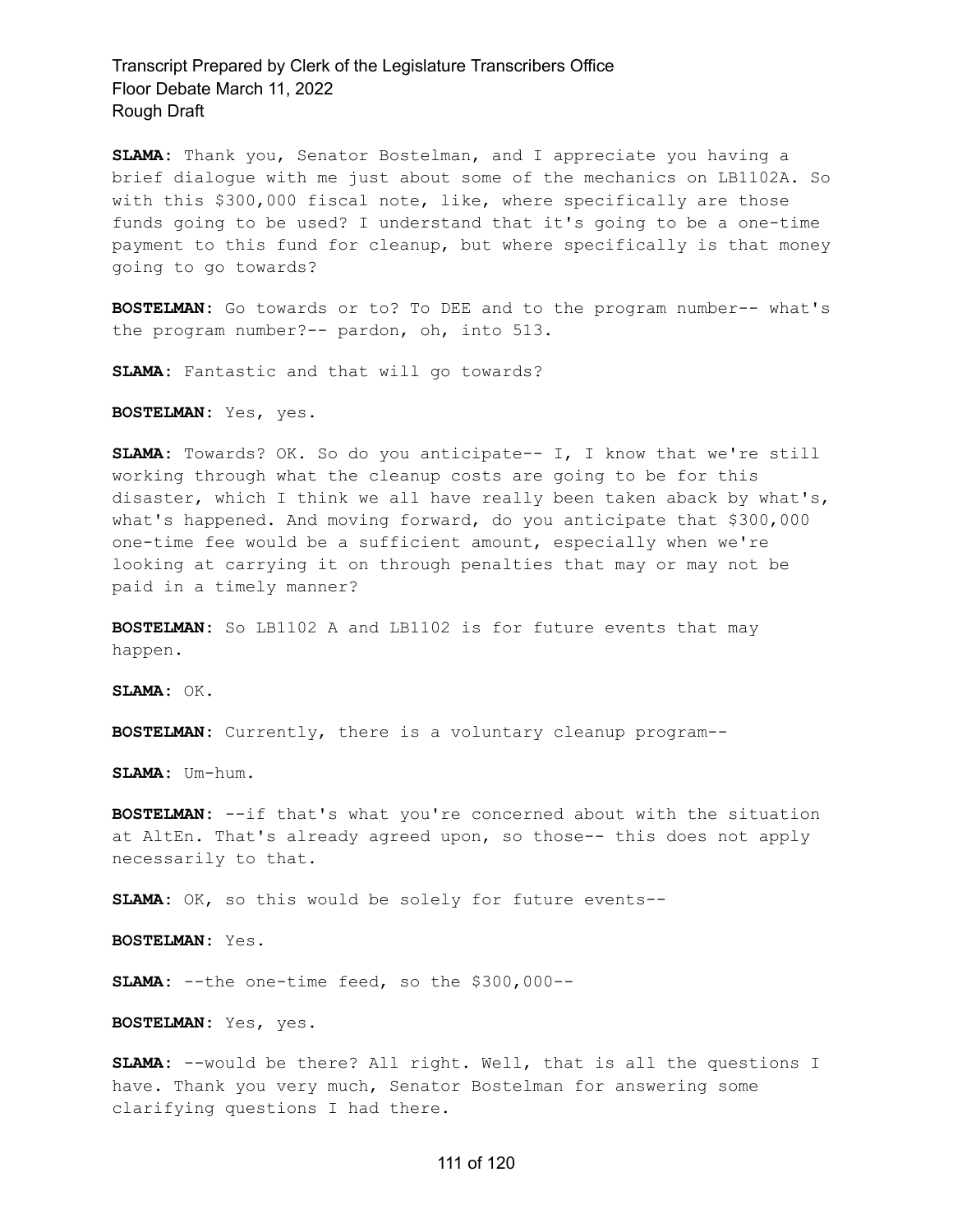**HUGHES:** Seeing no one else in the queue, Senator Bostelman, you're welcome to close on AM2212. Senator Bostelman waives closing. Colleagues, the question before us is the adoption of AM2212. All those in favor of vote aye; all those opposed to vote nay. Have you all voted? Record, Mr. Clerk.

**CLERK:** 36 ayes, 0 nays on adoption of Senator Bostelman's amendment.

**HUGHES:** AM2212 is adopted. Seeing no one else in the queue, Senator Bostelman, you're welcome to close on LB1102A. Senator Bostelman waives closing on LB1102A. Colleagues, the question before us is the advancement to in E&R Initial of 11-- LB1102A. All those in favor vote aye; all those opposed vote nay. Have you all voted? Record, Mr. Clerk.

**CLERK:** 38 ayes, 0 nays on the advancement of the bill.

**HUGHES:** LB1102A is advanced. Next item, General File senator priority bill, LB927, Mr. Clerk.

**CLERK:** LB927 is a bill by Senator Pahls. It's a bill for an act relating to Convention Center Facility Financing Assistance Act; defines and redefines terms. It changes provisions relating to use of state assistance; changes a limitation on the total amount of state assistance allowed. Introduced on January 10 of this year, referred to the Revenue Committee, advanced to General File. There are Revenue Committee amendments pending.

**HUGHES:** Thank you, Mr. Clerk. Senator Pahls, you're recognized to open on LB927.

**PAHLS:** Thank you, Mr. President, members of the body. I looked at the brown sheet and I said, my goodness, I'm the last bill of the day. Then I flipped it over and, no, there are a couple of bills after me, so I know this has been a very-- what I call a very working day. So I will try to make my points very well pointed. I would like to introduce LB927 and encourage you to support it. For-- just for a little bit of history, for those of you who've been to the Omaha area, you probably have heard of the Qwest, the Century Link, now the CHI Center. That was built in 2004 for \$295,000 and for-- there were a few of us here in 2012 or around that time, we decided a turnback would be great for the city of Omaha and also for people in the rural areas and that's how this all came about and I think a few of us were down here in this did happen. It was sort of a compromise of getting it through.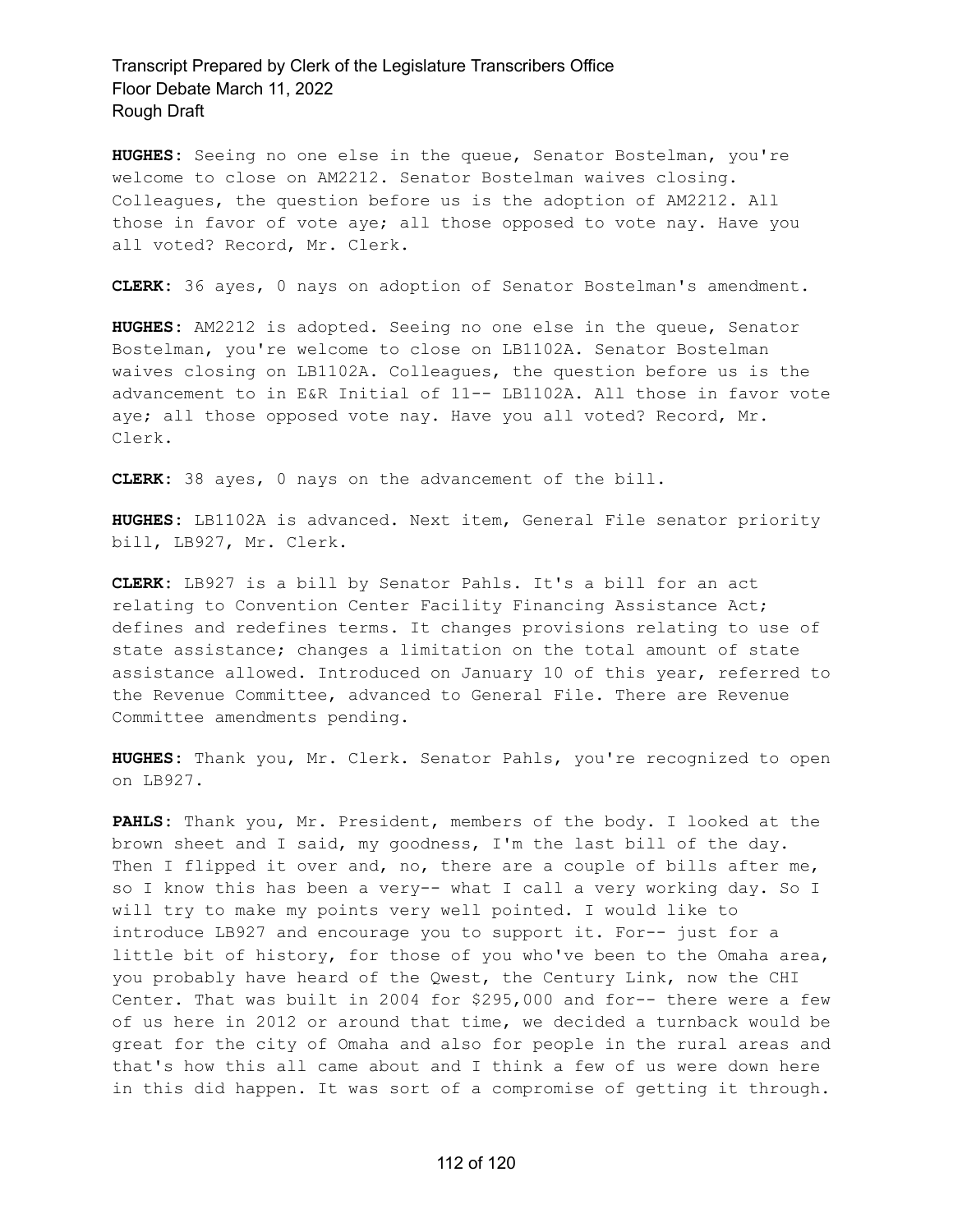And by the time the debt service has been paid off, it will be around 2027. The city will have utilize the current cap of \$75 million in turnback funds. In that time, \$7.5 million will have been transferred to the Community Betterment Turnback Fund utilized for north and south Omaha, so it does not all go to the convention center. Another \$37 million will have been generated for the Civic Community Center Financing Fund, commonly called CCCFF, and that is how we help the rural community. Like I said this-- the, the intent of this bill is to increase from the \$75 million to \$150 million, which would be the turnback taxes that would be collected. Like-- I'm trying, I'm trying to really cut things down-- 70 percent of that, those dollars goes to the convention center, the other 30 percent would go to the rural area. And I'm just-- this is a part that I like about because I know you've always heard me say we need balance. The city is coming out- doing very well with this. And it is sort of a misnomer, people say, well, the convention center is getting 70 percent. They're actually only getting 63 percent because 7 of that percent goes to north and south Omaha to help in the programs that they have for youth in that area. But I want to talk a little bit about-- I pulled up some information from the CCFF [SIC] fund to just let you know where some of these dollars are going. Now this I pulled up for 2016 and I want you to just-- OK, Sioux City, Laurel, Wakefield, Wisner, Tekamah, Norfolk, St. Edward, Dodge, Schuyler, Arlington, Bennington, Columbus, Central City, Ord, Broken Bow, Elwood, Holdrege, Roseland, Harvard, Fairbury, Crete, Eagle, Table Rock, Gretna. That was just for the year 2016. Now I'm just going to 2017. Now a lot of these monies go for the planning and then the projects, so if you hear some of these towns and-- pretty close together, it's because one year it was for helping with the planning of the project. And I'm looking at 2017: South Sioux City, Laurel, St. Edward, Eustis, Holdrege, Harvard, Crete, Fairbury, Eagle, Exeter, Columbus, and Bennington. And I'll just do one more to show you the power of what we are doing. I will, I will-- well, I'll do 2019: Alliance, Chappell, Bertrand, Cozad, Kearney, Hastings, Red Cloud, Stuart, Osmond, Norfolk, West Point, Waverly, Beatrice, Adams, Wymore, Syracuse, Nebraska City. These are just a couple of years I pulled up. This all started in 2012 and in fact, if I can recall, I think Sidney was the first school-- first town that did receive some of these funds. Now, if you look back-- and I'll-- one that really caught my attention was the town of Atkinson because many years ago, I lived in Atkinson and they-- in this past few years, they have received two grants and one was for the community center and I think the other had to do with a library. Hebron, they just-- and I had my staff call. They called Hebron and they said that they would welcome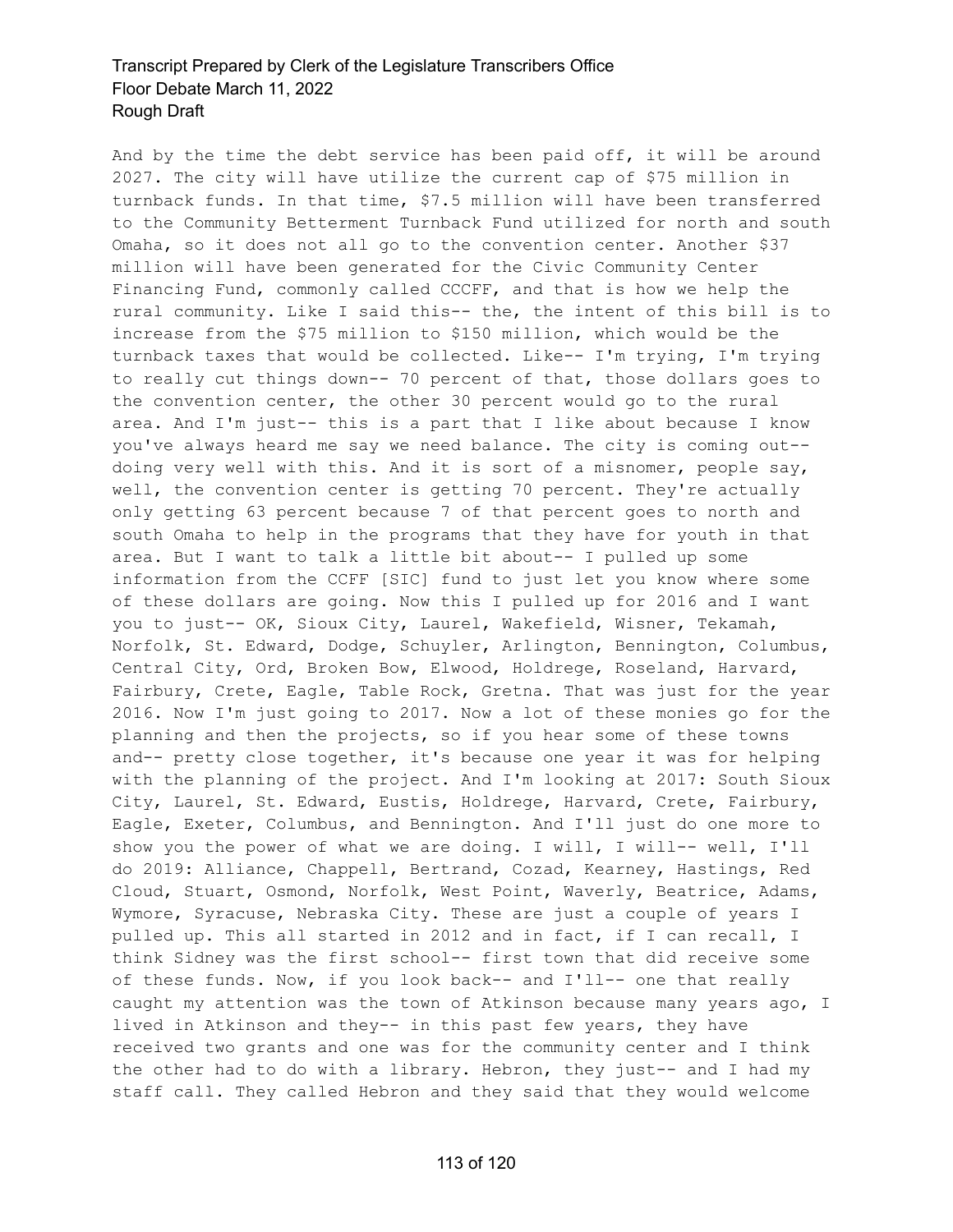me to their swimming pool blue ribbon cutting. They're tickled about that. So all these little towns are getting lots of things that, that-- the outcome actually of this turnback tax. I-- there are a couple other things I need to talk about. I think we have the Ralston issue that Senator Linehan will talk about and I think Senator McKinney has an amendment that he would like to add on to this bill. But the convention center does need to be refurbished. They also need to build a parking lot. For those of you who are familiar with that area, parking lot D, which is just north of the convention center, is where they would put that because it has to be within so many feet when you build something such as this. For those of you who really know what I'm talking about, lot B, which is right in front of the convention center, that will eventually be full of businesses. They found that it's such a unbelievable area that developers are taking a look at that to develop that. So again, by the year '27, the funds that are in the-- ready to be utilized will be finished. Asking for the additional funds for the future of the convention center and parking lot. Thank you.

**HUGHES:** Thank you, Senator Pahls. As the Clerk stated, there are committee amendments, Revenue Committee amendments. Senator Linehan, as Chairman of that committee, you're welcome to open on AM2023.

**LINEHAN:** Thank you, Mr. President. AM2023 is a white-copy amendment and becomes the bill. LB927 as amended was advanced to General File on a 7-0 vote from the Revenue Committee, with one member abstaining. Senator Pahls has explained what the original bill-- version of this bill was intended to do and this amendment does not change that. The amendment does two basic things. It adds the provisions of LB818, which I introduced, and it allows cities to partner with certified creative districts for a one-time opportunity to obtain a grant. The second provision is a-- Senator Flood has worked very hard on this and if we have questions about that, I would ask you to refer to Senator Flood. He developed it working with the League of Municipalities and he has convinced the committee it's a very good idea. LB818, which is amended into LB927, addresses some of the needs for the city of Ralston and its arena. It makes three specific changes: (1) it allows parking facilities that are not connected to the arena to be included in the definition of eligible sports arena facility. The arena is losing a significant block of parking spaces that it leases and this will help them accommodate new parking spaces because there's going to be a casino close to and they are losing the parking spaces. The parking is required to be within 700 yards of the arena and must be specifically for its use. It strikes the existing law that requires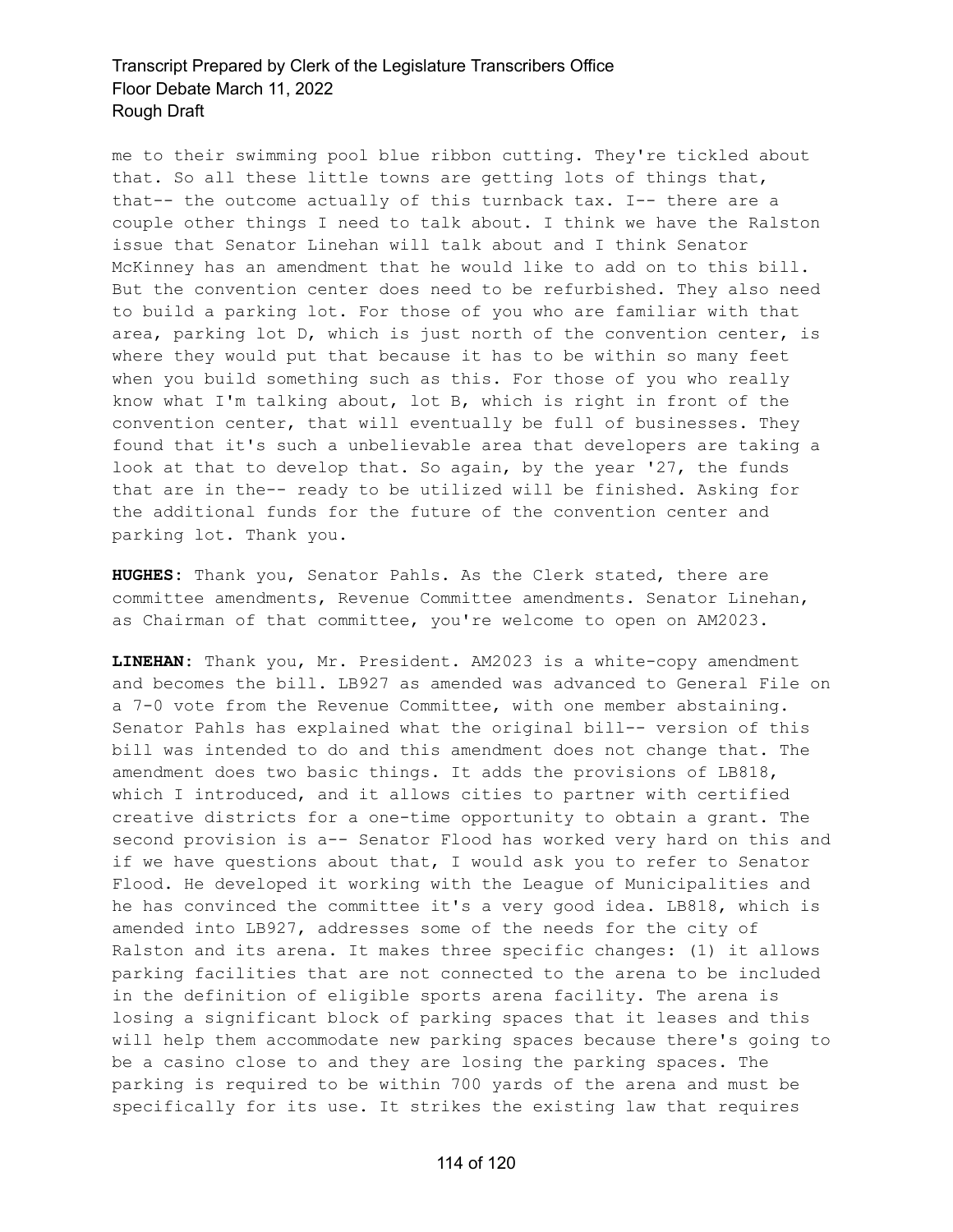the state turnback assistance to be paid within 20 years of the issuance of the first bond for the arena and this gives Ralston a little more breathing room. Finally, it increases the total amount of potential state's assistance from \$50 million to \$100 million. I have a handout that you should have-- all have on your desk by now. It's a one-pager that gives you a good summary of the issues and needs of the Ralston Arena. It's important to remember-- and I've worked with Ralston on this way before we came down here-- Ralston is a landlocked city that cannot expand outward to increase its economic development. It must invest in the facilities it has and the bill will go a long way towards making that happen. Ralston has also changed management. They have significantly improved their standing and I think this is a good investment of state money. So thank you, Mr. President.

**HUGHES:** Thank you, Senator Linehan. Mr. Clerk, there's an amendment to the committee amendment. Senator McKinney, you are recognized to open on your amendment to the committee amendments.

**McKINNEY:** Thank you, Mr. President. AM2242 is an amendment to provide some clarity to the turnback tax committees. In the amendment, it states 55 percent of the funds shall go to showcase historical aspects of such areas, areas within close geographic proximity of the area of high concentration of poverty, and assist with reduction of street and gang violence in such areas. It also states that 45 percent of the funds shall go to assist with small business and entrepreneurship growth, also that the council member and, and the county commission member shall share joint responsibilities of the operations of the meetings. All grants and commit-- all, all granted community, community membership applications shall also go to both the city council and the county commissioners. All reports and recordkeeping must be accessible to all members. Grantees must submit itemized reports and also if a grantee or grantees submit the received funds, after three consecutive years of receiving funds, they have to showcase who are they serving, the relevance of their project, the desired social and environmental outcomes and how that will be achievable, the economic impact, and a sustainability plan. And that's the amendment. Thank you.

**HUGHES:** Thank you, Senator McKinney. Debate is now open on AM2242. Senator Erdman, you're recognized.

**ERDMAN:** Thank you, Mr. President. So I listened to Senator Pahls opening and then I also listened to what Senator Linehan had to say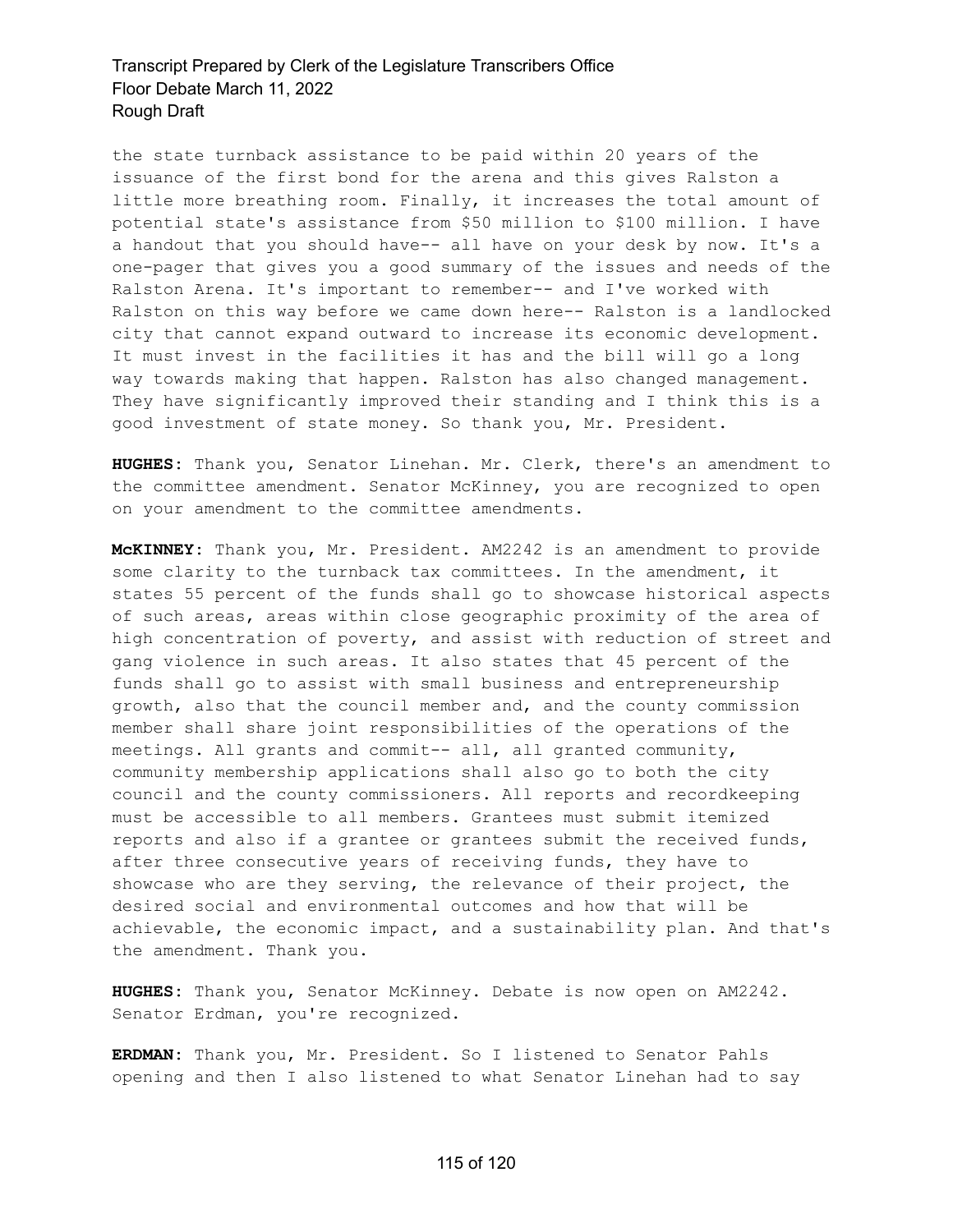and I'm, I'm trying to get my hands around this. I was wondering if Senator Pahls would yield to a question? Was that a yes?

**HUGHES:** Senator Pahls--

**ERDMAN:** OK.

**HUGHES:** --will you yield?

**ERDMAN:** Senator, the understanding that I'm coming up with-- my conclusion is this is very similar to TIF, but not using property tax, using sales tax. Would that be a fair assessment?

**PAHLS:** Well, I don't know if I would compare it to TIF, but we are using sales tax just around that area.

**ERDMAN:** OK.

**PAHLS:** That's why it's called the turnback.

**ERDMAN:** OK, so-- but that would be, that'd be similar. If you had a TIF project, then the property tax that would be paid in that area would be refunded back in the form of a TIF bond. And so what you're doing here is you're taking the sales tax that was collected in that area and you're giving it to the arena or whomever is the recipient of that turnback tax, is that right?

**PAHLS:** Right, but it's a government--

**ERDMAN:** OK.

PAHLS: --entity.

**ERDMAN:** So, so then the question is if you take this \$47 million in sales tax and you give that back to the arena or whomever is the recipient, then someone else has to pay more tax to make up for that- what you gave back, is that right?

**PAHLS:** Well, if you look at it that way. I look at it that-- how many dollars-- and I didn't say that-- how many dollars that happens to be generated through all of the conventions, etcetera, etcetera, that are an area. I mean, it's into the millions of dollars. I think it brings in, in a year, like, \$60-some million.

**ERDMAN:** So, so then are you, are you saying by saying those things that even though it's reducing the sales tax revenue for Ralston, they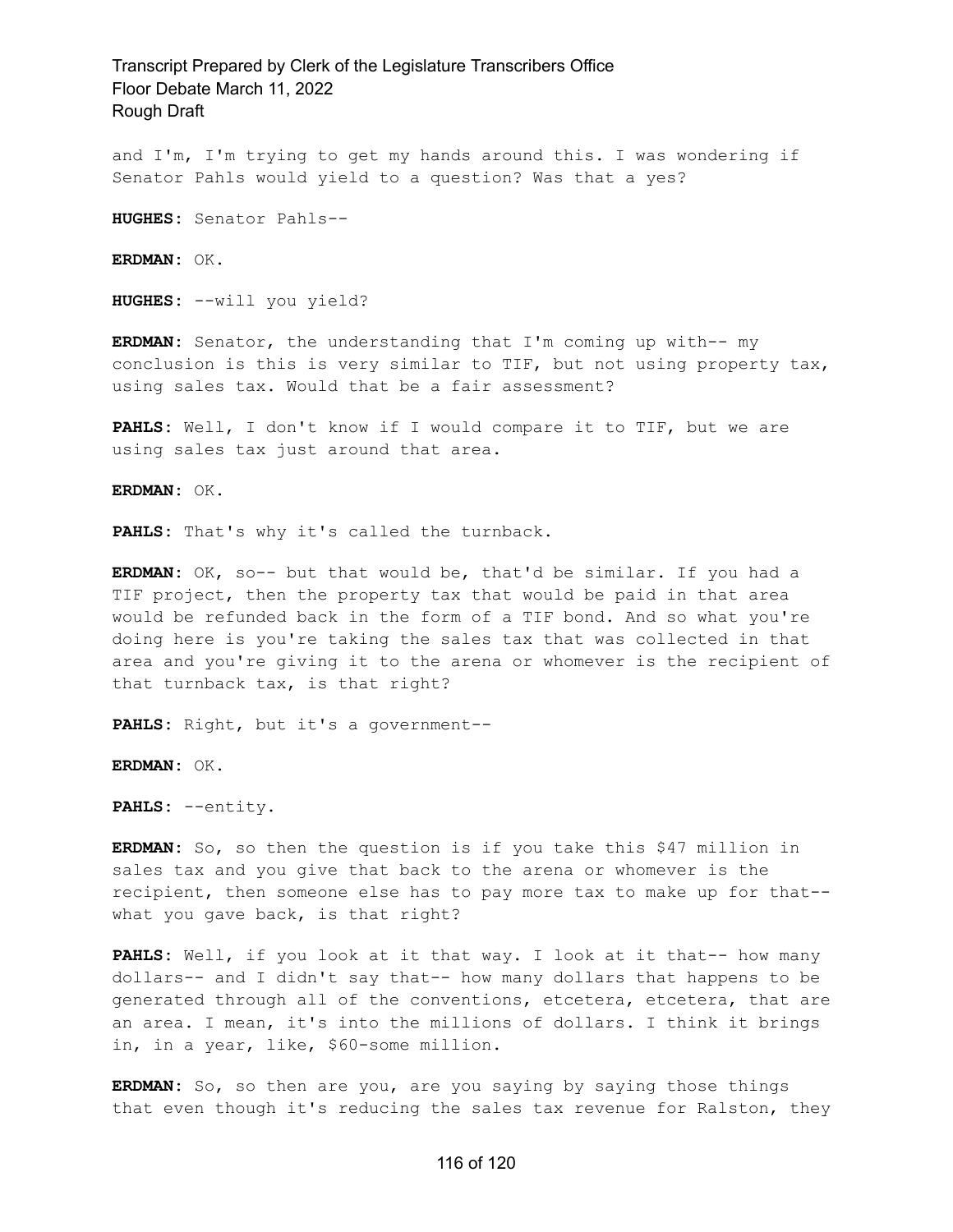won't see a reduction in sales tax revenue because the increase and economic advantage of having the parking there. Is that what you're saying?

**PAHLS:** Well, I don't know, I don't know about Ralston-- quite a ways away from this.

**ERDMAN:** Or whatever, wherever this place is.

**PAHLS:** OK, this is down by, down by the airport, the-- in downtown.

**ERDMAN:** OK.

**PAHLS:** I don't think people realize just in my district, which is like 11 miles from there, the number of hotels that have been built in the area. These, these dollars flow out. I mean, it's amazing.

**ERDMAN:** OK.

**PAHLS:** If you've ever been down at the College World Series, thousands of people that we--

**ERDMAN:** OK, so how does one determine how far out the sales pack-- the turnback sales tax is collected from?

PAHLS: 600 feet. It's all the-- it's actually not much territory. There's the Hilton Hotel, now the Marriott, and a little-- a few businesses right south of that. It's not a very big area.

**ERDMAN:** OK.

**PAHLS:** If we, if we would ask to increase that, I could see where there could be, hey--

**ERDMAN:** OK, so, so then the turnback back tax, is it all of the sales tax that's collected in that area or a portion of it?

**PAHLS:** Yeah, the sales tax that are collected in that area go-- yeah.

**ERDMAN:** Only, only the city's portion?

**PAHLS:** No, no.

**ERDMAN:** State as well?

**PAHLS:** Yes.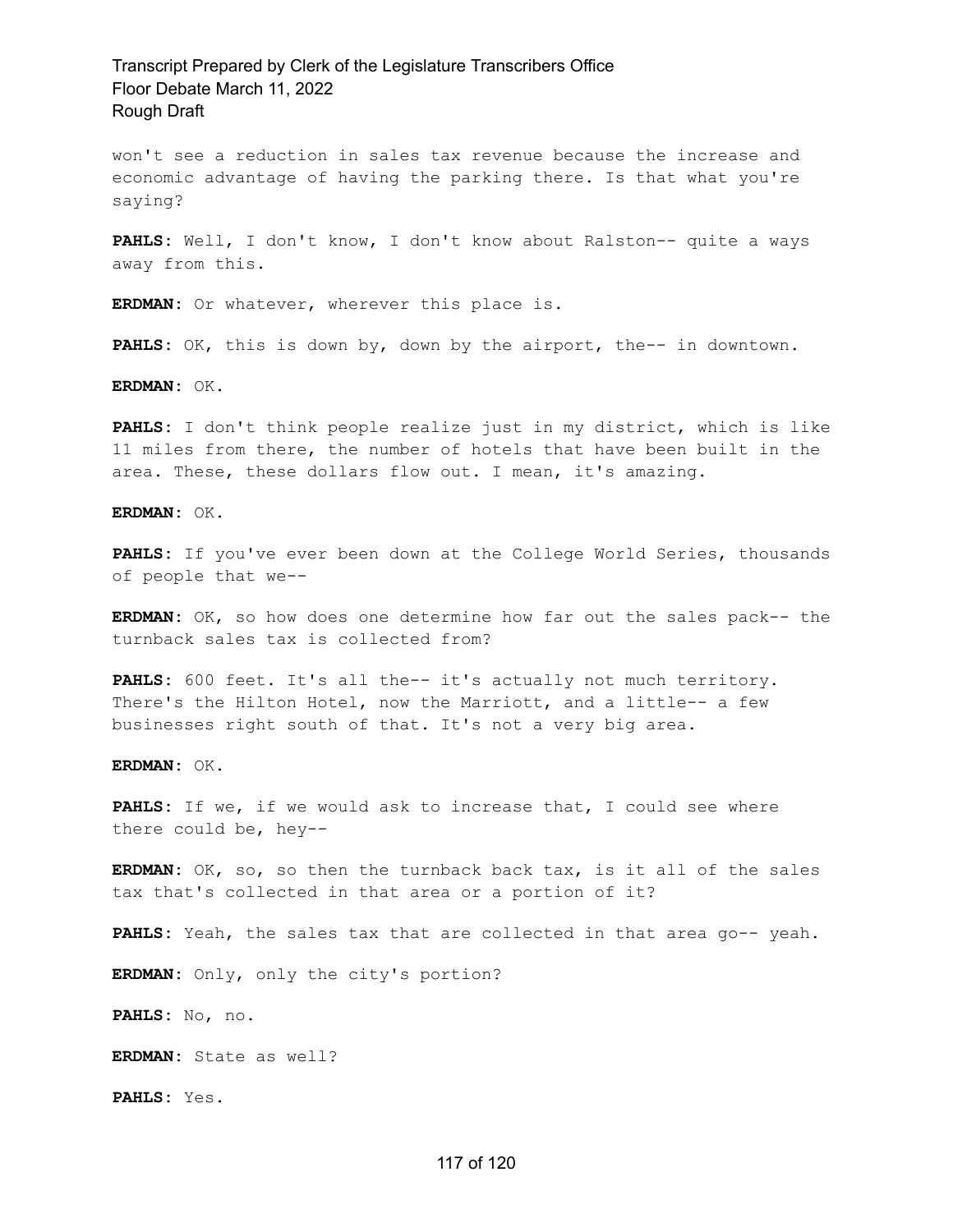**ERDMAN:** OK. All right, well, that-- I haven't-- I hadn't been very familiar with the term back tax for, but, but that helps explain some of it. Thank you.

**PAHLS:** OK.

**HUGHES:** Thanks to Senator Erdman and Senator Pahls. Senator Lathrop, you're recognized.

**LATHROP:** Thank you very much, Mr. President. Colleagues, good afternoon. I support LB927 and the Revenue Committee amendment. I'm- to be honest with you, I'm not familiar with Senator McKinney's amendment, but I'll look at it. I just want to express my appreciation for the work done by the Revenue Committee, Chairman-- Chairperson Linehan, and Senator Flood, who prioritized this bill, as well as Senator Pahls who carried it. I know that there were a lot of-- a lot of work was done after this was introduced, which I appreciate. One of the, one of the beneficiaries of this will be the city of Ralston. They do have an arena. It will help them. They had a parking space in front of the arena and they relied upon Horsemen's Park for parking. That's just about a mile down the road. That, because of the work we did here last year, will become a casino soon and they are going to utilize all that parking and thus, they've-- it's become necessary for them-- pardon me-- to expand their parking in a redevelopment effort in Ralston. So I appreciate your support of LB927 and the work done by those I previously mentioned. Thank you.

**HUGHES:** Thank you, Senator Lathrop. Senator Friesen, you're recognized.

**FRIESEN:** Thank you, Mr. President. So I think this is one of these bills that probably needs to be discussed a little bit to make sure that everybody understands exactly what's going on. And if-- anybody who's been in this body for very long knows that we have already dealt with the Ralston Arena numerous times in the past because they're basically bankrupt. And so we have changed the distance that they can collect the sales tax on to try to give them more revenues so that they can, they can, they can make it. So again, we have-- like Pinnacle Bank Arena here, there's different agreements and different communities, but the CHI Arena was probably one of the first ones, I think, that was done. And so again, when, when we do this, we're changing those requirements too or allowing them to collect revenue longer. We're extending the period. We've extended the distance in the past to, to make sure that they get money so that they can do this.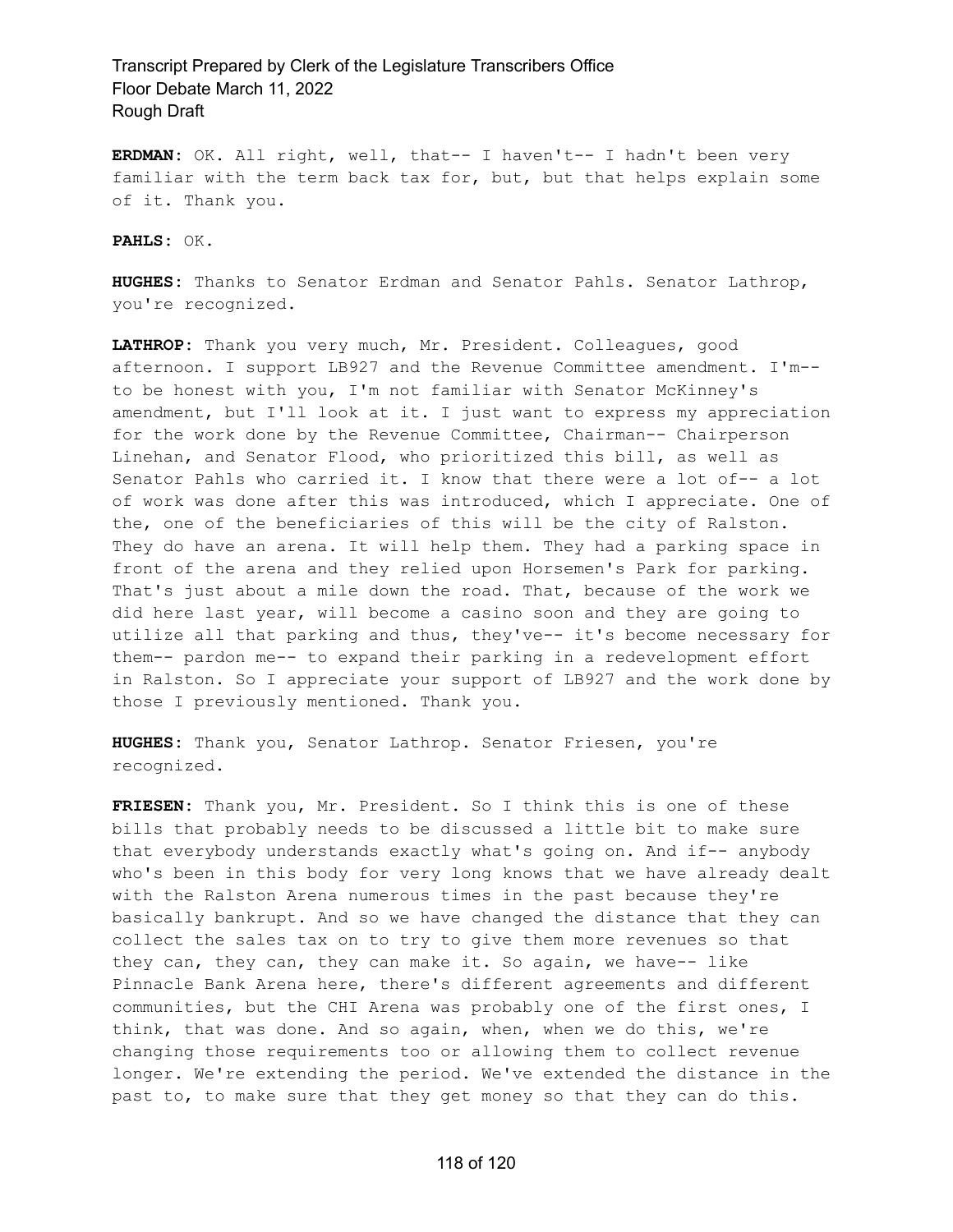And some of the problem I have with this now is that you've got arenas already that need remodeling. And they've been collecting this tax since they were built and this is the state's share. This is that 5.5 percent that goes back to that arena or to the city, which is usually the owner, and I don't know if that's always the case. The city is probably a partner in some extent, whether it's through a JPA or just flight-- outright ownership. And I'm going to ask Senator Pahls some questions maybe later, but-- to see who owns a Ralston Arena, but it's different then in different cases. So I mean, I think cities generally have a, a, a place in there and-- but it could be-- like MECA takes care of CHI. Here, it's some sort of JPA here that does it at Pinnacle Bank Arena and they, they operate under different, different scenarios. But the turnback tax itself is the state turns back the 5.5 percent of the state's sales tax that's collected, all of it that's collected within a radius of that arena. And so what we're doing, I think, is extending the cap on how much they can collect and then we've included parking garages now to be funded with that instead of just the arena itself. So again, we're, we're doing this and it's over a period of years that we've extended again now and we've got arenas now that-- and, and this one especially has not been able to generate enough revenue, that they've struggled to make it and I think COVID probably had a lot to do with it and, and this idea that they're losing some parking spaces. But again, they're struggling to make it. Now we're going to change the terms again and, and keep giving them more money. And as these arenas get older, I have a feeling this is going to be a permanent state assistance to keep these revenues flowing to the arenas so that they can make it. And so from my perspective, I, I go to arena for entertainment. I buy a ticket, I pay the sales tax on that. I pay sales tax and city sales tax on any food I consume there. And now, as a resident of outstate Nebraska, I'm going to contribute state sales tax revenue to keep that arena going on top of that. And so I'm, I'm struggling sometimes to see once-- if we keep making these changes and we keep sending this revenue, when does it end or will it ever end? Some of these arenas-- and that, that's what my, my problem is going to be when we're starting to build these sports recreational facilities coming up. There's going to be too many cities build these and down the road, they'll go bankrupt because we have too many.

**HUGHES:** One minute.

**FRIESEN:** So I'm going to have some question next time I get on the mike about exactly who owns the Ralston Arena, how much money they collect, a few things like that and how old the facility is and why